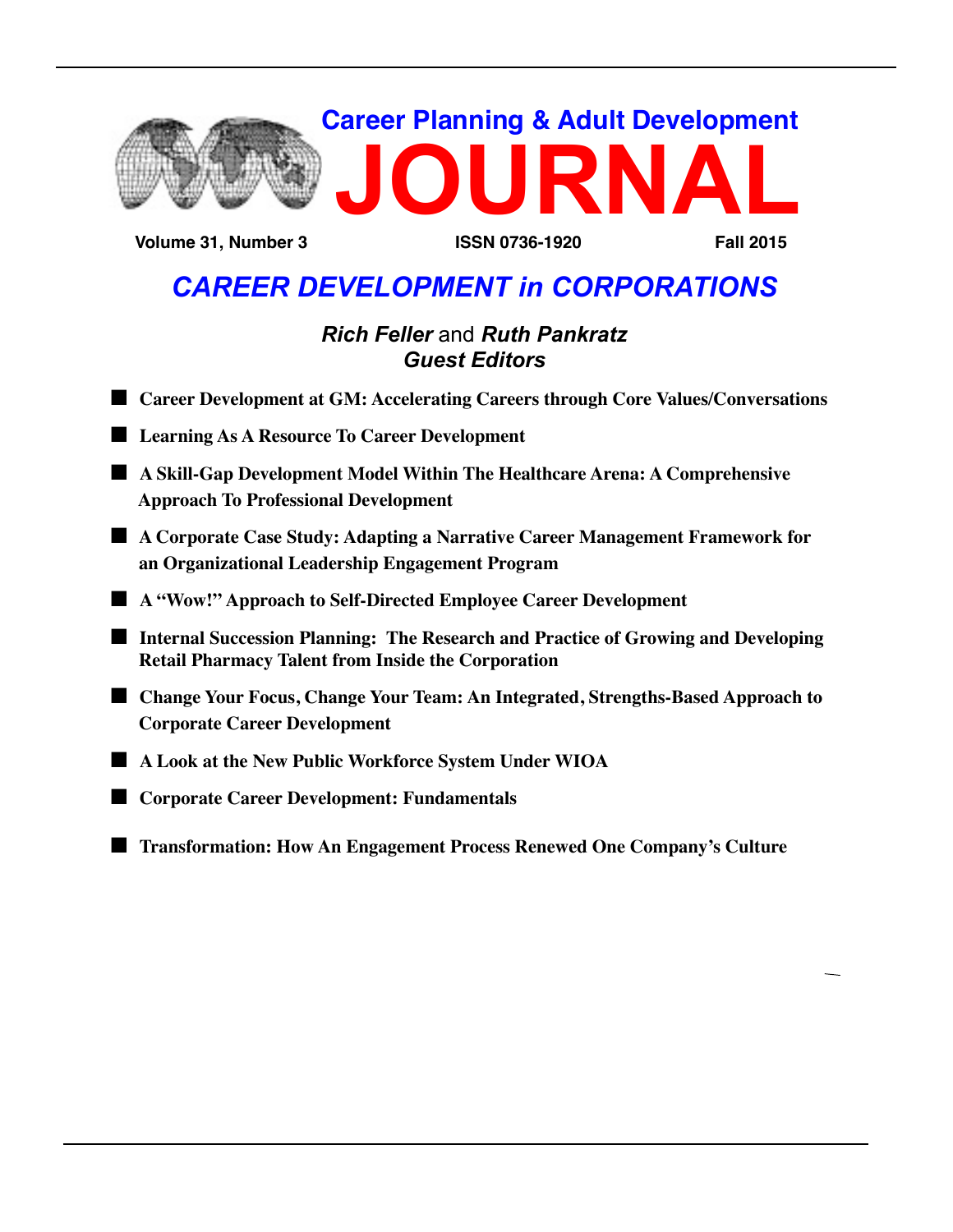## **CAREER PLANNING and ADULT DEVELOPMENT JOURNAL**

#### The *Career Planning and Adult*

*Development Journal* (ISSN 0736-1920) is an official publication of the Career Planning and Adult Development Network, a non-profit organization of human resource professionals, career counselors, educators and researchers. Network offices are located at 4965 Sierra Road, San Jose, CA 95132 USA Telephone (408) 272-3085

**Frequency of Publication:** The Journal is published up to four times each year.

**Change of Address:** Send both the old and new addresses at least four weeks before the change is to take effect. Please enclose your network label, when possible.

**Back Issues:** Back issues of the Journal, when available, are \$7.50 each, plus \$1.50 shipping.

**Permission:** Excerpts of less than 200 words may be reprinted without prior permission of the publisher, if the *Journal* and the Network are properly credited. Written permission from the publisher must be requested when reproducing more than 200 words of *Journal* material.

#### **Journal Distribution:**

The *Journal* is sent free to each active member of the Career Planning & Adult Development Network—up to four issues each year.

#### **Publisher:**

#### **Richard L. Knowdell**

Career Planning & Adult Development Network, P.O. Box 611930 San Jose, CA 95161 USA Phone (408) 272-3085 e-mail: rknowdell@mac.com

#### **Membership & Subscriptions:**

Career Planning Network P.O. Box 611930 San Jose, CA 95161 USA Phone (408) 272-3085 e-mail: rknowdell@mac.com

#### **Managing Editor**

**Steven E. Beasley** 453 Alberto Way, Suite 257E Los Gatos, CA 95032 USA. (408) 354-7150 e-mail: stevenbeasley@verizon.net

#### **Guest Editors**

**Rich Feller,** PhD, Professor Emeritus Counseling and Career Development Colorado State University Fort Collins, CO 80524 e-mail: Rich.Feller@ColoState.edu **Ruth Pancratz,** Ft. Collins, CO

#### **Editorial Board:**

**Jeanne C. Bleuer** Counseling Outfitters, LLC Chelsea, MI 48118 USA  **Deborah P. Bloch**, Professor Emerita University of San Francisco San Francisco, CA 94117 USA  **Harry Drier**, President Career Education & Training Associates Columbus, OH 43220 USA  **Rich Feller**, Professor Emeritus Colorado State University Ft. Collins, CO 80524 USA  **Carl McDaniels**, Professor Emeritus Counselor Education, Virginia Tech Blacksburg, VA USA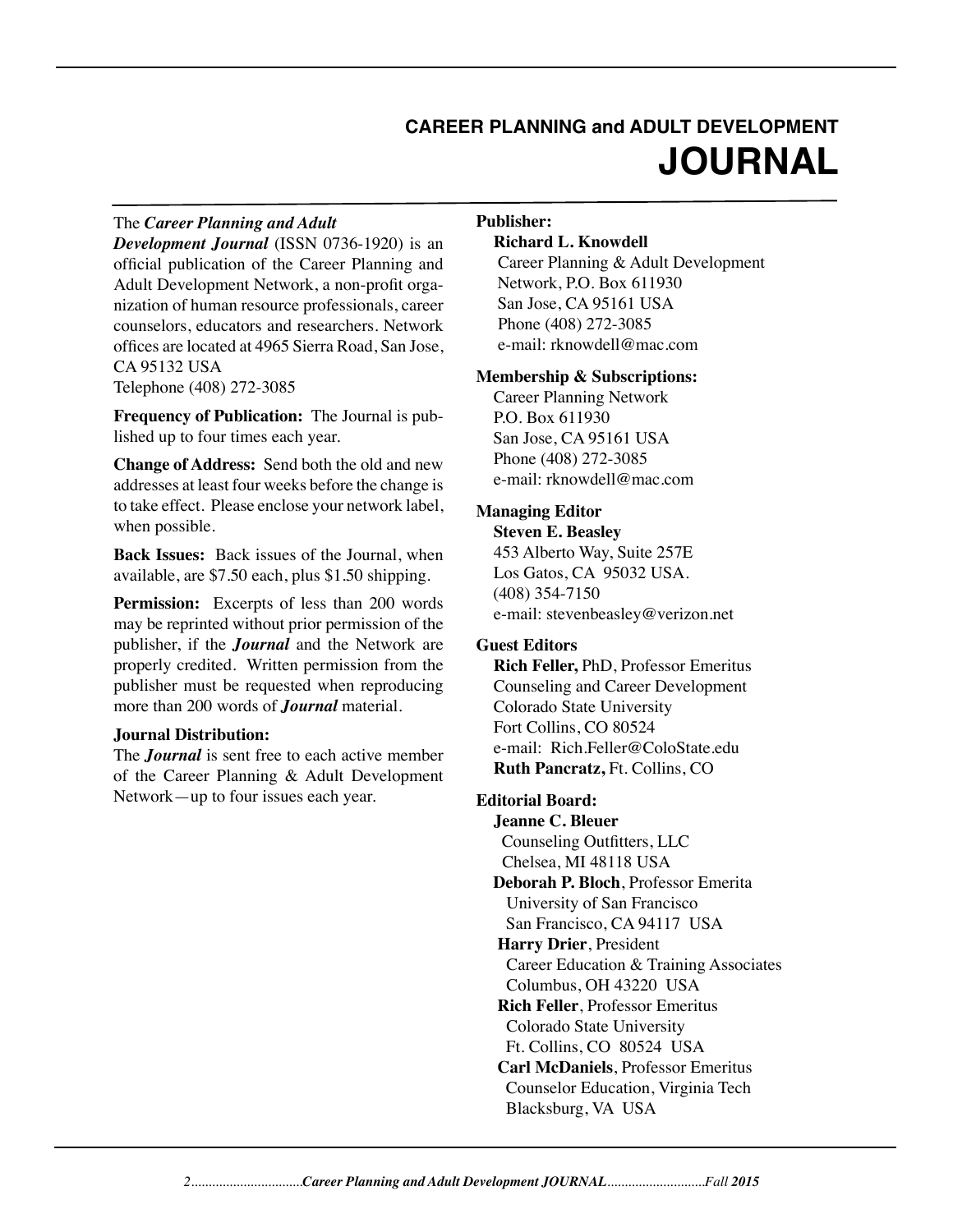# **CAREER PLANNING and ADULT DEVELOPMENT Volume 31, Number 3 ISSN 0736-1920 Fall 2015 JOURNAL**

## **Career Development in Corporations**

| Looking Ahead with the Journal, by Steven E. Beasley, Managing Editor4                                  |
|---------------------------------------------------------------------------------------------------------|
|                                                                                                         |
|                                                                                                         |
| <b>Chapter 1:</b> Career Development at GM: Accelerating Careers through Core Values and                |
|                                                                                                         |
|                                                                                                         |
|                                                                                                         |
|                                                                                                         |
| <b>Chapter 3:</b> A Skill-Gap Development Model Within The Healthcare Arena: A Comprehensive Approach   |
|                                                                                                         |
| Chapter 4: A Corporate Case Study: Adapting a Narrative Career Management Framework for an Orga-        |
| nizational 'Leadership Engagement' Program, by Heather E. Bennett and Mark Franklin31                   |
|                                                                                                         |
| Chapter 5: A "Wow!" Approach to Self-Directed Employee Career Development,                              |
|                                                                                                         |
|                                                                                                         |
| <b>Chapter 6:</b> Internal Succession Planning: The Research and Practice of Growing and Developing Re- |
|                                                                                                         |
| Chapter 7: Change Your Focus, Change Your Team: An Integrated, Strengths-Based Approach to              |
|                                                                                                         |
|                                                                                                         |
| Chapter 8: The North East Regional Employment And Training Association Takes a Look at the New          |
|                                                                                                         |
|                                                                                                         |
|                                                                                                         |
| Chapter 10: Transformation: How An Engagement Process Renewed One Company's Culture,                    |
|                                                                                                         |
|                                                                                                         |
| <b>Other Information</b>                                                                                |
|                                                                                                         |
|                                                                                                         |
|                                                                                                         |

*Fall 2015..............................Career Planning and Adult Development JOURNAL..............................3*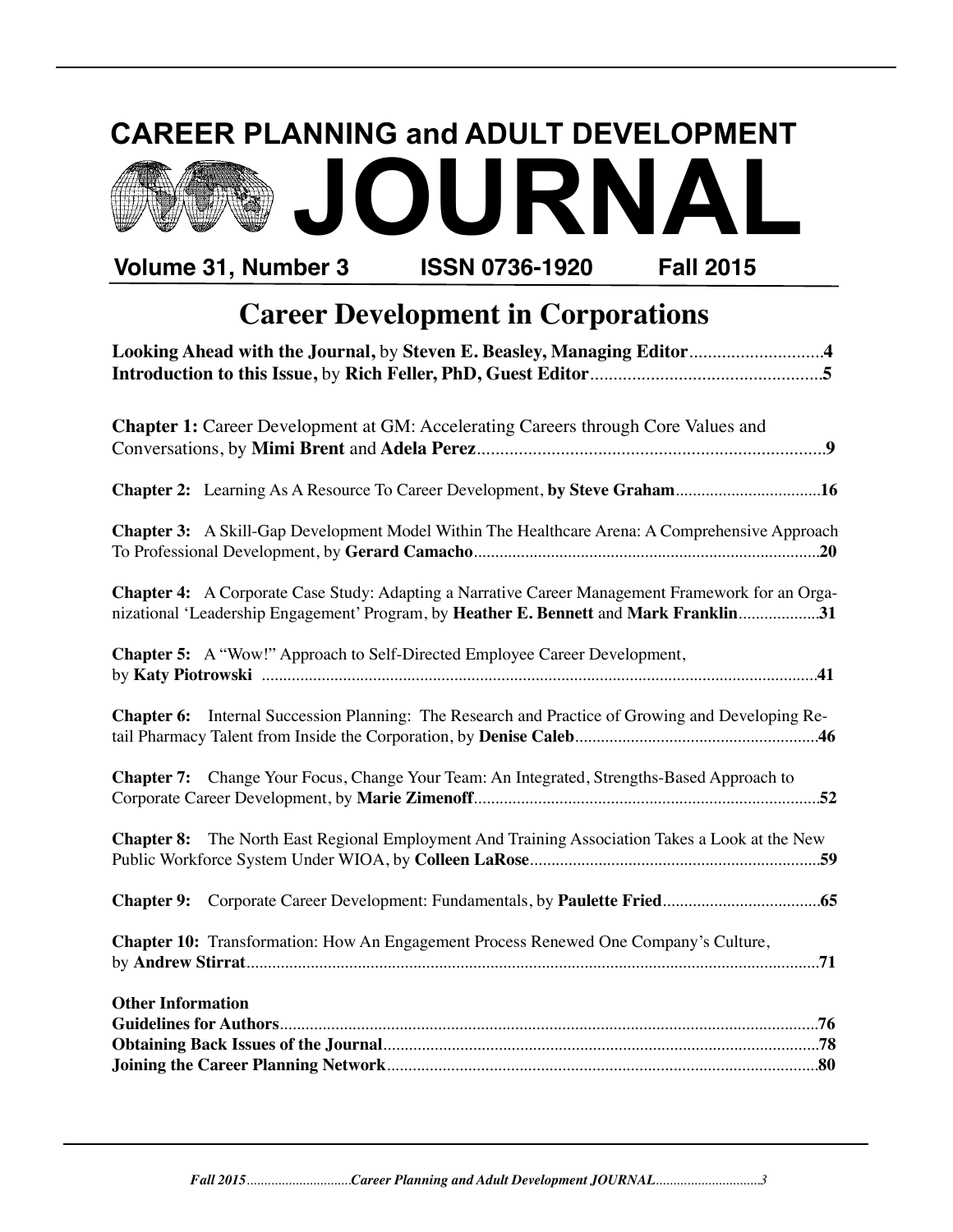## **Foreword**

## **Looking Ahead with the Journal**

We wish to thank the ten authors of this special issue of the Journal devoted to Career Development in Corporations. A special thank you to Co-Editors **Rich Feller** of Colorado State University and **Ruth Pankratz** of Ft. Collins, Colorado.

Here is what we have planned for future issues of the Journal:

**Personal Search Engine Optimization,** with Guest Editor and our Newsletter Columnist **Susan Joyce** of Marlborough, Massachusetts.

**Career Counseling Approaches with Clients Having Asperger's Syndrome, Autism, ADHD, Dyslexia,** or **Learning Disability,** with Guest Editor **Abiola Dipeulu** of the University at Buffalo, The State University of New York.

**The Connection between Career and Mental Health,** with Guest Editors **Seth Hayden** of Wake Forest University and **Debra Osborn** of Florida State University.

**Job Search 6.0** with Guest Editor **Marie Zimenoff** of Fort Collins, Colorado.

**Book Reviews 2016,** with our Book Reviews Editor **Maggi Kirkbride** of San Diego, California.

**Steven E. Beasley**, Managing Editor Career Planning and Adult Development Journal *408-354-7150* e-mail: *stevenbeasley@verizon.net*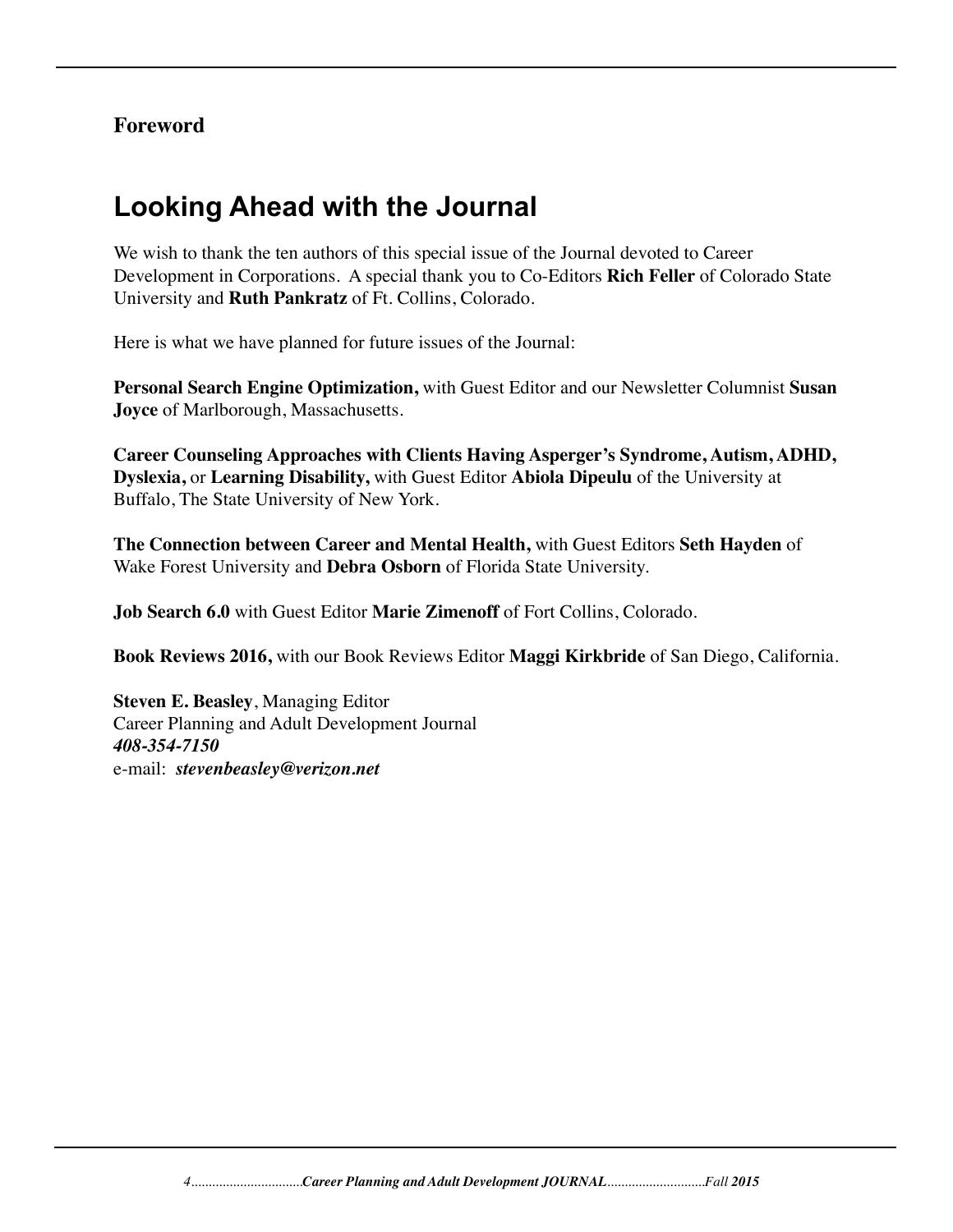## **INTRODUCTION TO THIS ISSUE**

The Career Planning and Adult Development Journal has enjoyed a significant place capturing the wisdom of coaches, career development specialists, human resource officers and organizational leaders for over 27 years. Its respect for practitioners, opportunity to identify trends and promising practices, and timeliness complements the role of academically based and referred research journals. One of the Journal's noticeable advantages is its openness and ability to capture the practitioner's voice. Its wisdom honors the realization that practice can lead to theory. This special contribution connects readers to areas often overlooked within the career development literature.

Readers of this special issue on Career Development in Corporations have an opportunity to look over the shoulders of career development specialists bringing leadership to corporations from within corporate offices, or as consultants bringing group or individual interventions into organizations. Each article's author(s) report on the power of career development principles. The natural tension between organizational and personal goals, as well as needs and opportunities are identified within each article. Each article illustrates career development's increasing value in advancing workforce learning, self-directed learning and career management, continuous performance improvement, and the importance of building the business case for career development within corporations.

Collectively the ten articles provide an introduction and set of foundation principles to individual contributors, a form of benchmarking to consultants, and a set of promising practices to managers and leaders considering employing career development as a strategy to increase alignment, engagement and program improvement within organizations.

Mimi Brent and Adela Perez, lead General Motors global career development initiatives which provides innovative career development resources to more than 70,000 early, mid and late career employees at nearly 400 locations on six continents to recruit and retain the world's best talent. Their article Career Development at GM: Accelerating Careers through Core Values and Conversations speaks to employee feedback calling for more career resources accessible from a central location, as well as visible career paths to help employees design their careers. Recognizing different needs, depending on where employees are within their career, is critical to helping others "grow up, across ad in place" when both growing one's career and the employee's role as the main pillar of career development is acknowledged. GM's career development efforts are discussed candidly in the article and reflect their core values (related to customers, relationships and excellence) as they relate to career development. Customers: What have I done for my customers lately? Relationships: Whom do I know? Whom do they know? Excellence: What is my personal brand?

Writing about his work with a national broadcasting organization Steve Graham makes the important connection of workforce learning, using certified external career coaches and designing a career map as keys to engagement, reducing turnover and career development. Within his article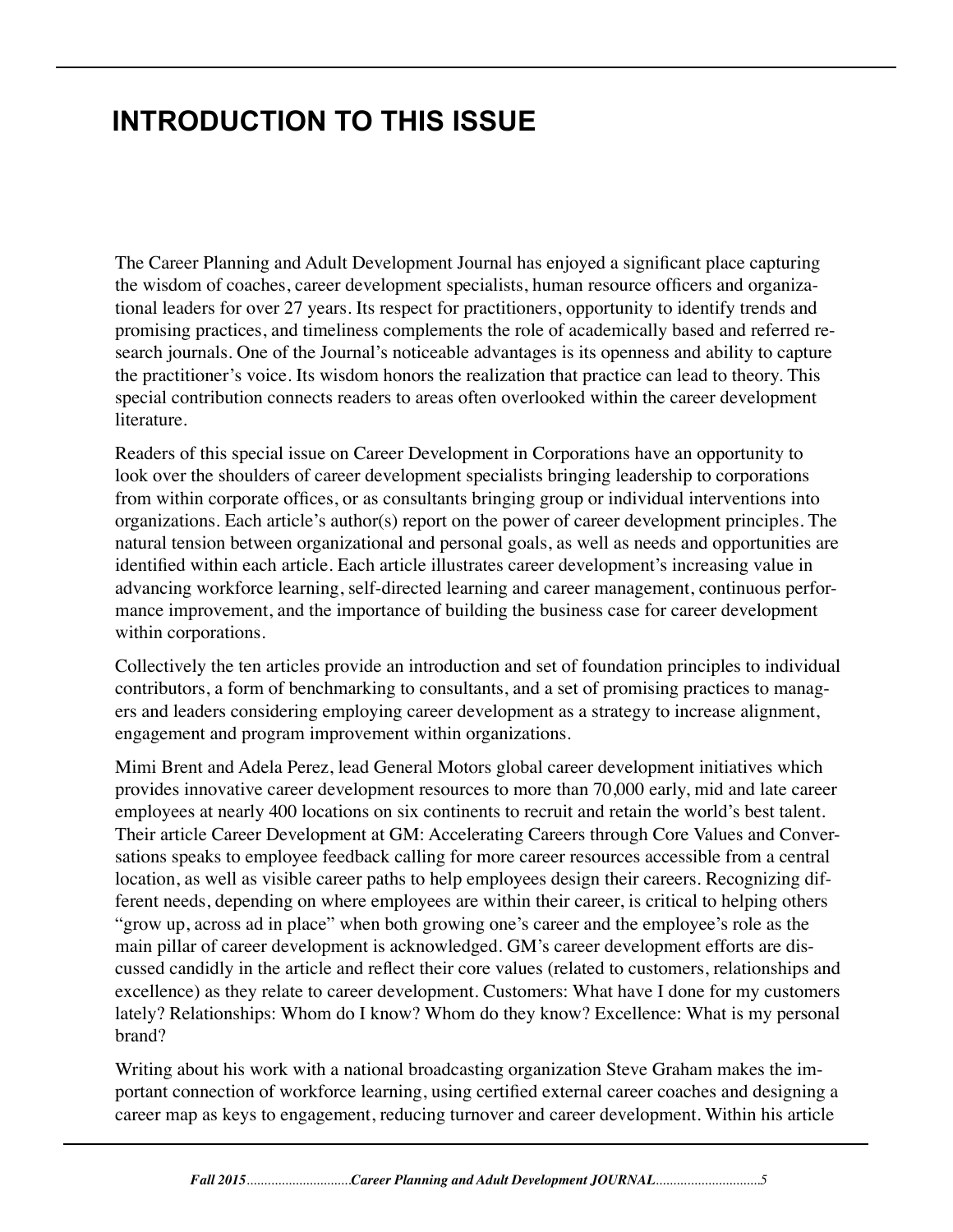Workforce Learning in the Broadcast Industry: A Resource to Career Development Graham speaks about the benefit of using the Keirsey Temperament Sorter and having new hires complete the StrengthsFinder assessment. He reports how managers use the data to help in the alignment of core responsibilities, growth plans, and overall approach to managing the employee.

Gerard Camacho, a developer of the Centre for Career Development department within a health care organization and certified coach, offers an on-boarding process within A Skill-Gap Development Model within the Healthcare Arena: A Comprehensive Approach to Professional Development. Camacho contends that a multi-functional integrated approach to professional development is emerging and necessary within the healthcare arena. His experience informs his view that the majority of current professional development models operate mainly under traditional succession planning strategies. Strategies which tend to target key senior positions or replacement planning through a list of high potentials. His work suggests how to view talent management integration and alignment with the business strategies needed to address the Baby Boomer exodus and the replacement of key positions at all levels.

Canadian authors Bennett and Franklin report on how the CareerCycles career management framework was adapted and used to plan and execute a leadership engagement program for the leadership team of a (SME) manufacturing firm with its head office offshore. Their article A Corporate Case Study: Adapting a Narrative Career Management Framework for an Organizational 'Leadership Engagement' Program, reports on how their strategy worked to facilitate individuals' awareness of how worklifes could be brought into alignment with the organization's culture and business goals leading to individual and collective behavior change. Explanation of how the CareerCycles holistic, narrative framework and method of practice were successfully adapted to execute a leadership engagement program for the leadership team is explained. Lessons learned and an evaluation of the six-month program offers readers a full career consultation experience from which to learn.

A "Wow!" Approach to Self-Directed Employee Career Development is authored by Katy Piotrowski, career counselor and owner of the Career Solutions Group, an award-winning career counseling group. Driven by the insight that employee engagement is a priority for growthdriven organizations in their quest to improve results for both the organization and their workers. Piotrowski explains her approach to boost engagement through self-directed employee career development strategies. Helping workers take more control of their career progress in areas such as increased sense of meaningfulness, skill building, progress along a development path, and believing that their management team supports their growth, a collection of videos and on-line worksheet modules created and customized by 10 client companies are highlighted. The article reports on implementing the program and twelve modules made available to an estimated 30,000 employees.

Denise Caleb, a senior HR executive offers insight to developing internal talent within the retail pharmacy industry. Her article Internal Succession Planning: The Research and Practice of Growing and Developing Retail Pharmacy Talent from Inside the Corporation honors the power of career development as a way to build a succession planning structure. Dr. Caleb presents the case for the value of using internal successors and how it results in knowledge retention and indispensable business growth. The article illustrates how corporate organizations could benefit from implementing: 1) internal succession planning practices, 2) a monthly time commitment for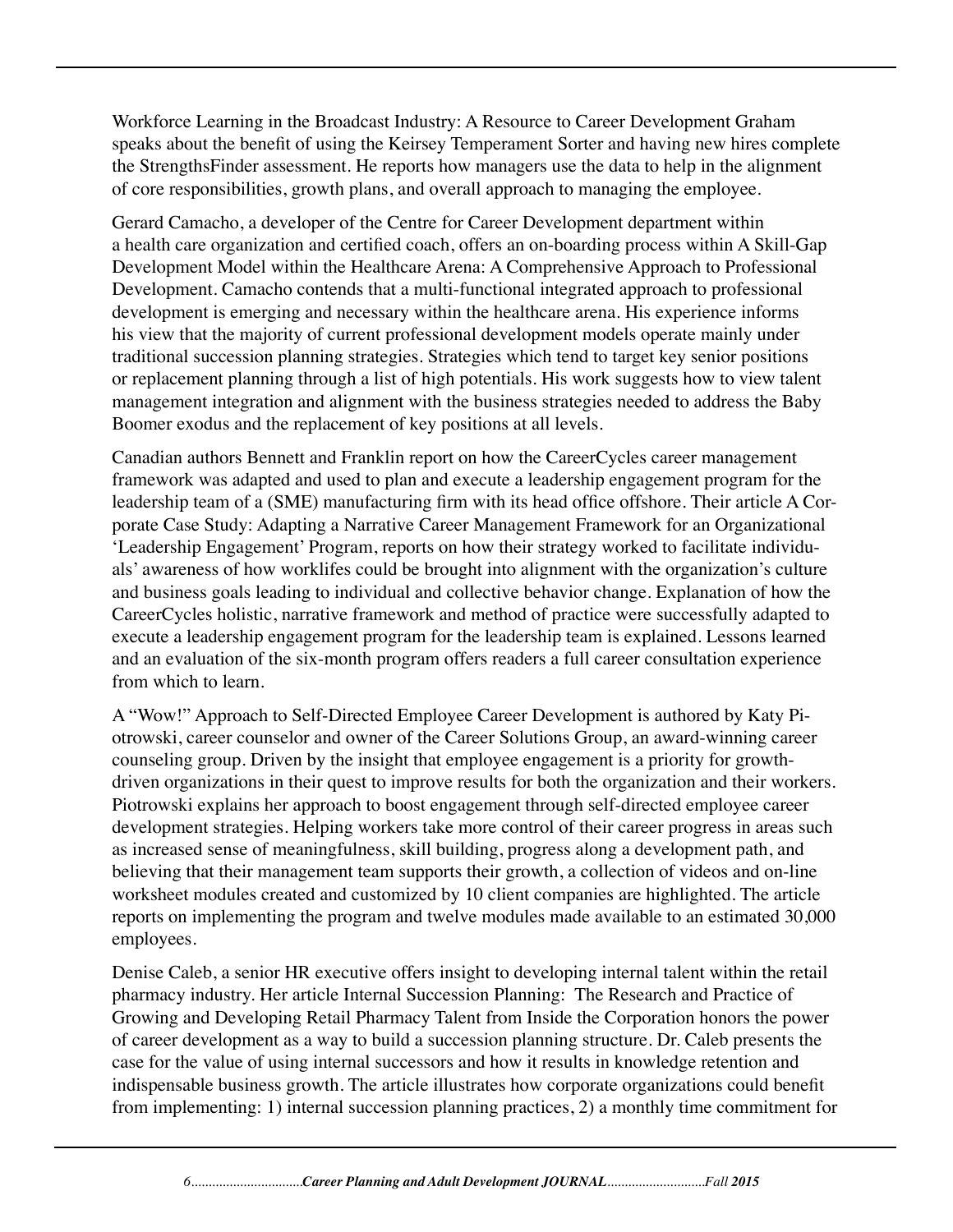one-on-one career development discussions, and 3) quarterly succession planning reviews.

Within Change Your Focus, Change Your Team: An Integrated, Strengths-Based Approach to Corporate Career Development, Marie Zimenoff offers unique insight as executive Director for the Career Thought Leaders Consortium and Resume Writing Academy. Zimenoff explains how human resources or internal career coaches can create value by building programs that connect employee development with corporate goals, talent gaps, and performance measures. She proposes designing systems to capture meaningful metrics, including customer service, innovation or innovation culture, and the true organizational cost of employee turnover.

Colleen LaRose, creator of the North East Regional Employment and Training Association writes about her optimism and rich experience advancing employer relationships to create talent and advance career development. The North East Regional Employment and Training Association Takes a Look at the New Public Workforce System Under WIOA: How Industry Sector Initiatives and Career Pathways Will Create Alignment Between Education and Economic Development Goals, sheds light on industry sector consortiums and the potential of employer engagement. Implications for career planning are offered.

With a thoughtful historical perspective Paulette Fried, a certified coach and principal of Sustaining Careers, Inc., integrates her personal introduction to the profession and vast experiences in delivering corporate career development within her article Corporate Career Development: Fundamentals. She explains how regardless of title, companies seek career development specialists to provide a broad array of career resources and information, products and services that enable employees to broaden their knowledge of career development to effectively plan and own their career within companies. Core offerings, and the skills, experiences, knowledge and personal qualities needed by career specialists within corporate career development are explained. Observations and recommendations round out a strong foundational article to those seeking to provide corporate career development.

Having consulted with over 200 companies and countless individuals in the public and private sector Andrew Stirrat, principle of Stirrat & Associates, Inc., offers an intimate look at one corporate consultation helping a rapidly growing banking organization with a small feel culture. Stirrat's article Transformation: How An Engagement Process Renewed One Company's Culture welcomes readers into the process as if observing in real time to see the critical challenges and positive outcomes to which he provides assistance. As the final article, this especially helpful case study offers encouragement and inspiration for coaches and career development specialists interested in moving from individual work to corporations or organizational career development efforts. Stirrat's ability to cross over and among traditional discipline boundaries illustrates the exciting potential of approaching career development and coaching for strategic possibilities when we offer clarify, focus on client needs, and can reframe multiple ways to see challenges and opportunities.

Interest in creating this special issue and promoting this set of articles comes from a vision created at the 2014 National Career Development Association's (NCDA) Global Conference in Long Beach, California. While at the conference a group of corporate career development leaders suggested ways to share promising practices among colleagues as well as within NCDA. Many came with backgrounds similar to this journal's readership. From various disciplines, unique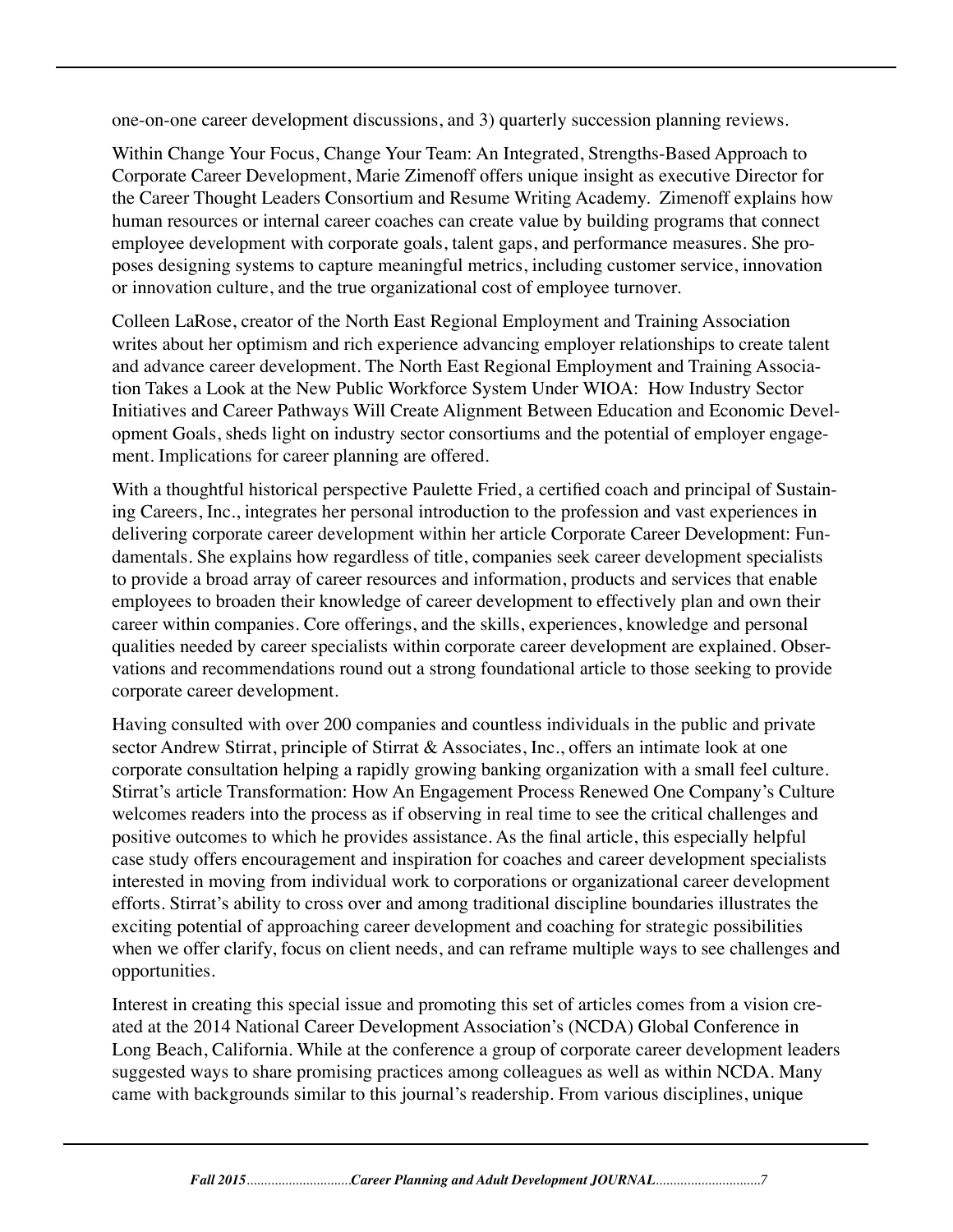career paths, and a wide range of titles, the group shared a common affinity for helping individuals maximize their talent, a commitment to adult development and life design, and strong business acumen. Such ingredients make up critical foundations of contemporary career development practice. The synergy created provided the motivation for this special issue of the Journal. The articles document the opportunity coaches, career development specialists, and organizational leaders have before them. They share their stories of promising practice, demonstrate the value of a multi-discipline lens, and a shared belief in the value of career development. Their examples provide structure and language to promote growth during a lifetime of transitions within corporations, organizations and individuals. May readers find wisdom and encouragement as they lean forward.~**Rich Feller** and **Ruth Pankratz,** Guest Editors

#### **About the Co-Editors**



 **Rich Feller, PhD,** is one of Colorado State University's twelve University Distinguished Teaching Scholars and Past President of the National Career Development Association. As professor of Counseling and Career Development and former Director of the Student Affairs in Higher Education graduate program, he's consulted on six continents and within all 50 U.S. states. An LPC, NCC and NCCC and former CACREP Board member, his publications (with the help of many) include three books, four film series, the Harrington-O'Shea Career Decision Making System (print, internet and career assessment program

used by over 14M), www.stemcareer.com, and the Who You Are Matters board game. An NCDA Fellow and recipient of NCDA's Eminent Career Award, he has served on the editorial board of NCDA, NECA, AADA journals, Special Issue Editor of the ASCA Journal and the Career Planning and Adult Development Journal. He serves as Thought Leader for AARP's lifereimagined. org, Chief Scientist for YouScience.com, and co-owner of Valerproductions.com and OneLife-Tools.com. Contact him as follows: *Rich.Feller@ColoState.edu*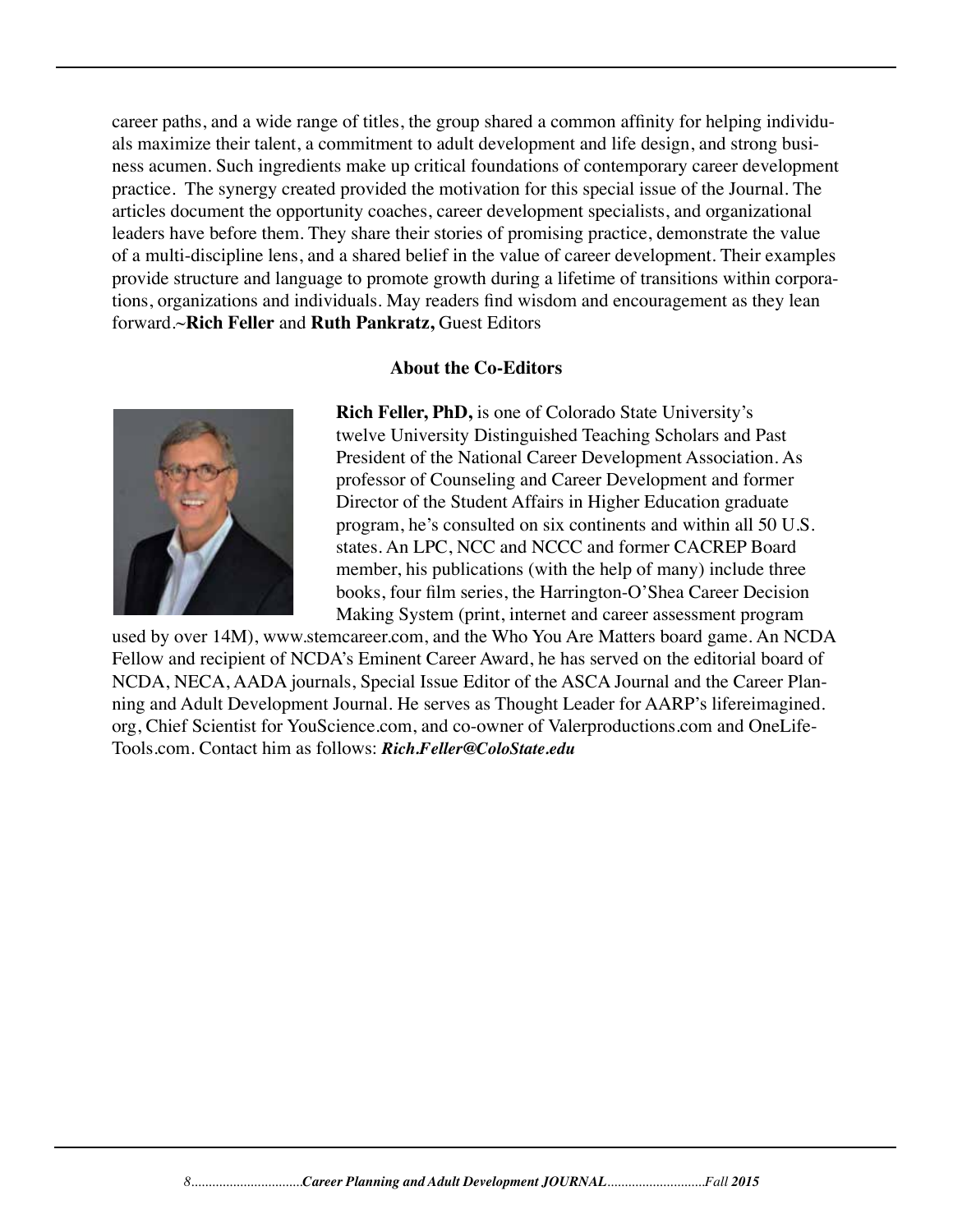

 **Ruth Pankratz, MBA,** specializes in marketing and writing services. She has been helping hundreds of clients for 7+ years as the owner of Gabby Communications. She provides clients with assistance in marketing, branding, content development, LinkedIn profiles, and résumés. Her successful business was built on her 15-plus years of corporate experience serving in roles such as marketing product manager, communications specialist, marketing director, and vice president of operations at Proven Systems, Konica Minolta, and Hewlett Packard. She is also co-owner of Career Bridge Institute, a career curriculum and training resource for workforce centers. She presents to national audiences on career

topics, has been a guest speaker on various radio shows, and has published articles. She earned the Master of Business Administration at Colorado State University, the Bachelor of Science degree in communications at Kennesaw State University, and a Web Technologies Certification from International Webmasters Association. She has earned two national résumé certifications– Nationally Certified Résumé Writer and Certified Professional Résumé Writer. She serves on the National Association of Résumé Writers' board of directors and Rivendell School board of directors. Memberships include Career Thought Leaders, National Association of Résumé Writers, and Professional Association of Résumé Writers.

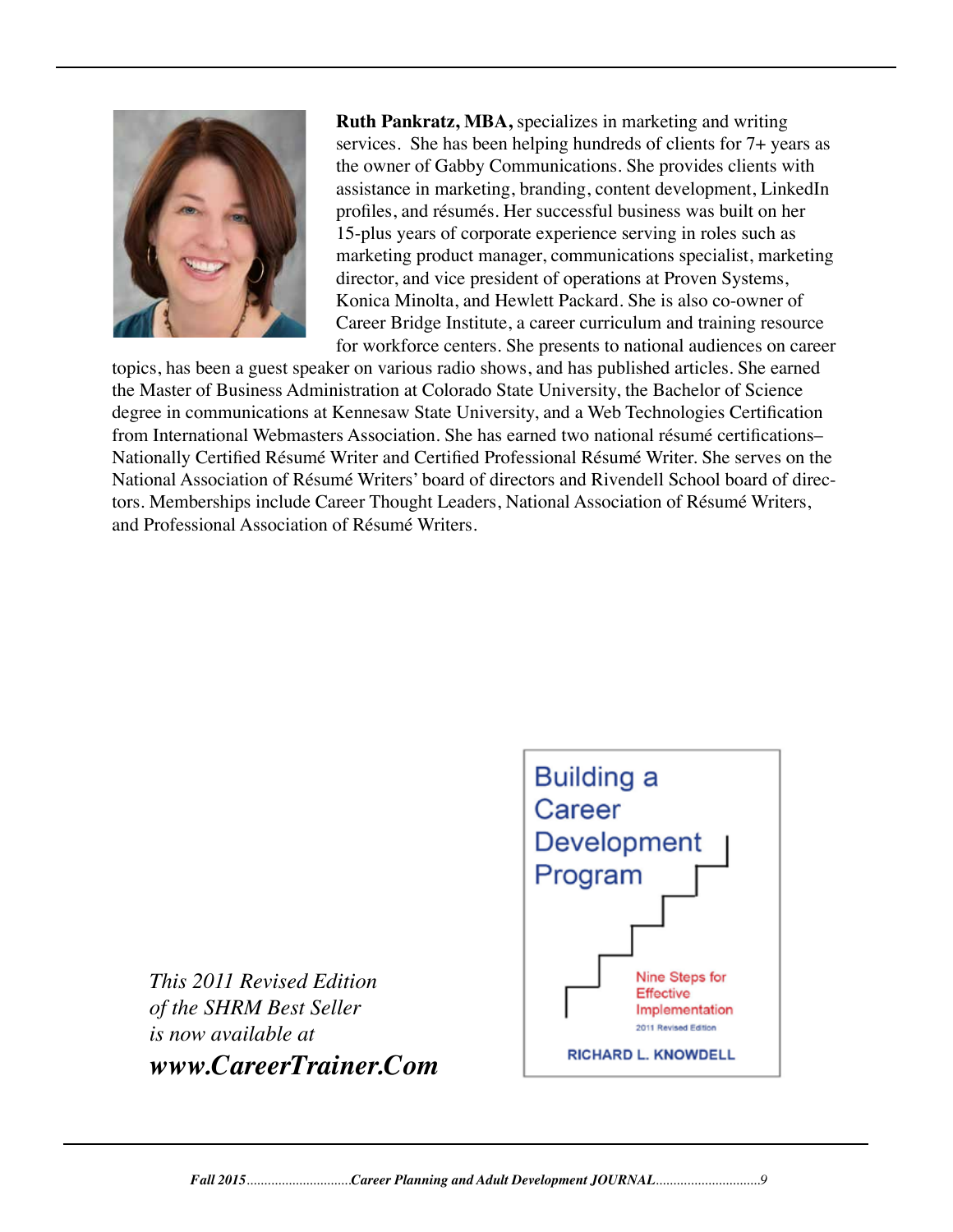## **Chapter 1**

## **CAREER DEVELOPMENT at GM: Accelerating Careers through Core Values and Conversations** by **Mimi Brent and Adela Perez**

With the impending exodus of Baby Boomer employees, and the need to stay current with rapid technological advances, it is important, now more than ever, to develop employees in order to prepare them for key positions in the organization. First identified in a 1997 McKinsey study, The War for Talent is upon us, and we must fight for it. Keeping our employees developed and engaged is the key. In fact, feedback from a 2012 Workplace of Choice survey at General Motors drove the organization to place special attention in 2013 on enterprise-wide actions. These actions included the development of core values, closing employee engagement gaps and building effective career development resources for global employees. Recent focus has included the communication of GM's core values, further development of global career development resources, conducting a second (2014) Workplace of Choice global employees survey to measure and manage progress, and continuing support of women advancement programs. This article addresses how GM is providing innovative career development resources to more than 70,000 early, mid and late career employees at nearly 400 locations on six continents to recruit and retain the world's best talent.

#### **Career Resources Built for Employees, by Employees**

Building global best career development resources for employees is vital to GM's plan to close the engagement gap. One of GM's first responses to addressing career development for global employees was the creation of a global career development team within the larger Global Talent & Development group. Tasked with creating career development programs and resources for early, mid and late career employees, the new career development team reviewed the recent anonymous, open-ended feedback from the 2012 Workplace of Choice survey. The team discovered that GM global employees most desired more connection with leaders on career and tools for effective career conversations and development planning. Employee feedback also called for more career resources accessible from a central location as well as visible career paths to help employees design their careers. As a result, the career development team leveraged (and continues to leverage) existing career materials developed by business units and global regions, and developed common tools so that career resources were truly built for employees, by employees. The most notable and popular career resources today include the Career Development and Advancement Group and My GM Bucket List. Created by a GM engineer passionate about career development, the Career Development and Advancement Group is a social collaboration forum within GM's internal social collaboration network GM OverDrive. This forum is so popular that it has the most members of all GM OverDrive groups. My GM Bucket List is a one page resource that employees use to list 25 things they want to accomplish while at GM. This is a very popular tool that the team repurposed from a GM employee's personally developed career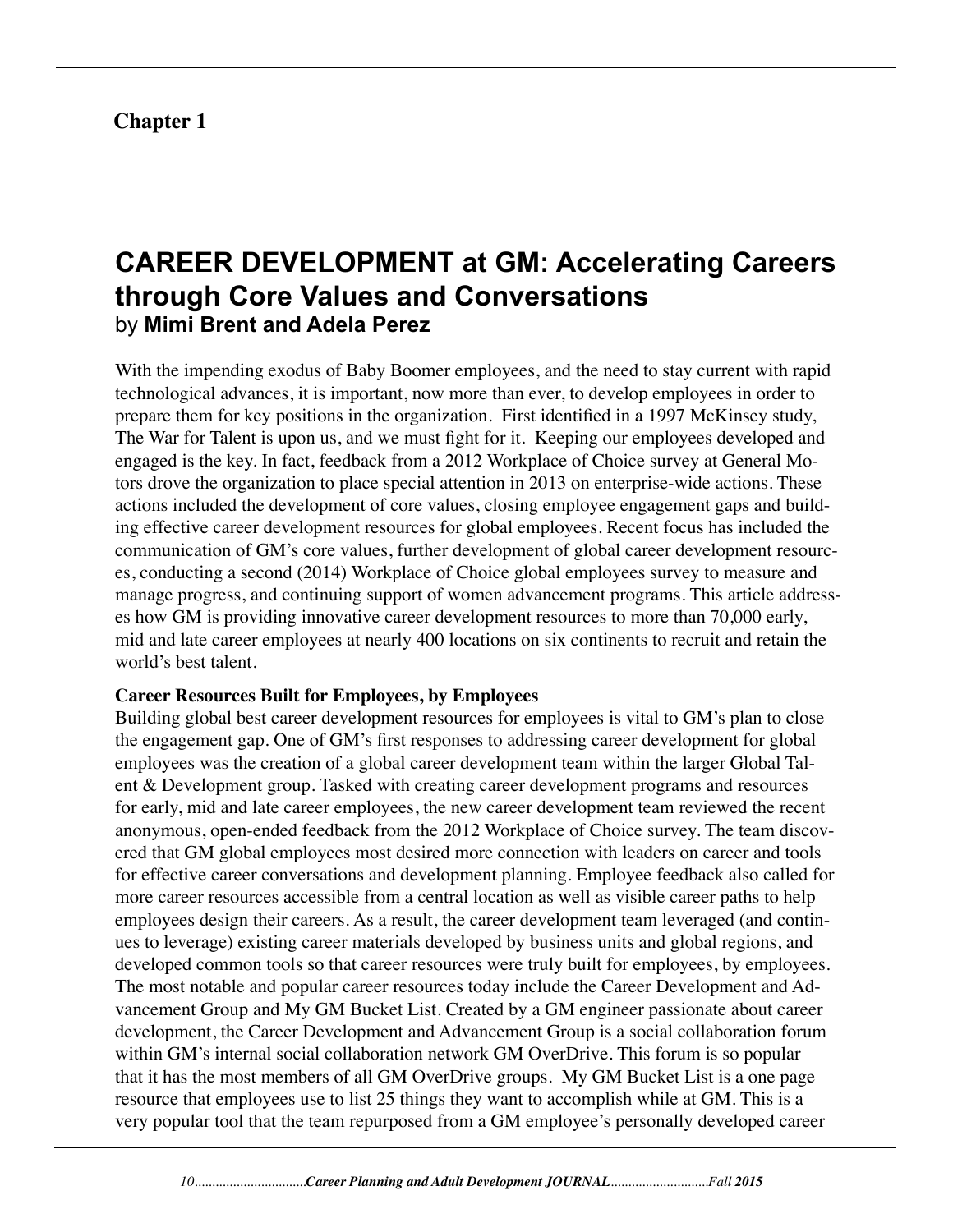planner. Ongoing input from employees via additional pulse surveys and focus groups helps the career development team fine-tune career resources.

## **One Gateway to Career Development at GM**

Feedback from both Workplace of Choice surveys and employee focus groups led to the creation of one global career development website providing employees quick access to all new and existing career resources across global GM. Consisting of three major sections dedicated to designing, discussing and developing careers, the site also includes real time polling on career topics and a feed to the Career Development and Advancement Group in GM OverDrive to help the career development team and leaders follow trending career questions and topics. Future efforts include the addition of a mentoring webpage to the site (providing downloadable learning resources and links to best practices to help employees find a mentor/be a mentor).

## **GM's Career Development Model: The 3Ds**

Resources on the website are organized into three distinct sections:

- **Design My Vision,**
- **• Discuss My Career** and
- **Develop My Career**

in order to assist employees with different needs at different stages.

## **Design My Vision**

Just how engineers design vehicles before a company can build them, employees must design their careers before they can discuss them with their leaders and create effective development plans: *What do I love? What am I really good at? What do I want to do next? How am I going to get there?* GM's new vision guides (one page, visual career worksheets accessible from GM's global career development website) help employees answer these important questions in preparation for a career discussion with their leaders. Focusing on career goals, strengths, aspirations, measures of success, potential roadblocks and development goals, vision guides create a container of possibilities and help employees deeply reflect on their careers.

## **Discuss My Career**

The vision guides were also created to assist employees with better completing the Career Discussion Planning Tool (CDPT), GM's HR form used for career discussions. Employees completing one or more vision guides prior to completing the CDPT form find completion of the *future planning* section of the CDPT form easier to complete. Completing the career development partnership are GM leaders who champion the career development of employees through career discussions and ongoing candid feedback. Career Conversations (a one hour presentation for HR professionals to use with people leaders) highlights the importance of candid feedback, different types of career conversations and the importance of having a development plan for every person on the team (from high potential talent to employees requiring additional development to achieve excellence in their performance contributions).

## **Develop My Career**

An important thing to remember is that employees have different needs depending on where they are in their career: early, mid, or late. The last section of the career development website offers resources specific to the employees' career stage. For early talent employees, offerings include resources that follow a specific early career development model: self-awareness, self-manage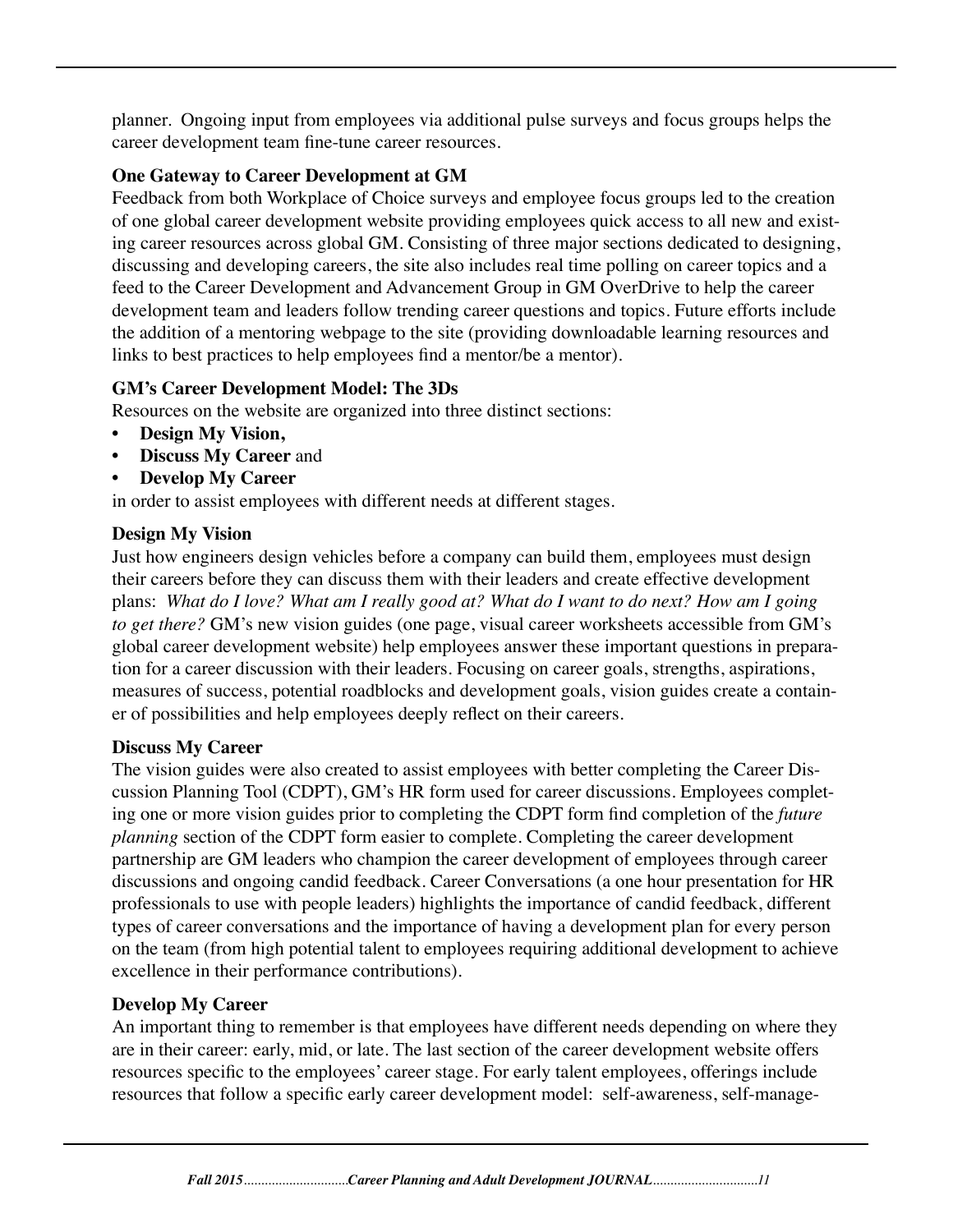ment, social awareness, and leading up. For mid-career employees, offerings are centered around navigating mid-career crises and career changes, and for late career employees, offerings include information on encore careers and support for retirement planning.

## **Helping Employees Grow: Up, Across and In Place**

The branding GM uses for career development communications (a tree with the employee at its center) signifies the importance of growing and moving in different directions throughout one's career. Since GM, like many global corporations, has undergone downsizing in recent years, it is important for employees to understand that *up* is no longer the only way for career success. Lateral moves (within one's department or across business functions) are growing in popularity at GM, as employees (like others in global corporations) are finding the corporate lattice is more effective for increasing experience and exposure in a shorter time versus becoming stuck on the corporate ladder. Using variations of the tree logo in career development communications and career resources helps reinforce the importance of both growing one's career and the employee's role as the main pillar of career development.

## **Connecting Career to GM's Core Values**

Introduced in 2013, GM's core values (customers, relationships and excellence) empower our global workforce to work as one company. Since GM's core values align with three critical factors of career success (performance, networking and personal brand), connecting career development to GM's core values helps place greater emphasis on the importance of employees driving their careers. GM's career development communications encourage employees to reflect on GM's core values as they relate to their career development.

**Customers:** What have I done for my customers lately? **Relationships:** Whom do I know? Whom do they know? **Excellence:** What is my personal brand?

Feedback from GM's 2014 Workplace of Choice survey indicates that aligning GM's core values to GM's career development model has built an awareness with employees regarding the importance of owning and growing their careers. Feedback from the survey also proves GM has built an awareness with people leaders about the importance of championing career development through active career conversations, candid feedback and providing employees guidance with development planning.

## **Customers: What Have I Done…Lately?**

Since employees and leaders engage in performace discussions at scheduled times during the year, linking career discussion and development planning with the performance management process helped identify a time for employees and leaders to focus on career developement. Linking career conversations with GM's core value customers (what employees have done regarding performace and behaviors) provides leaders and employees an opportunity to discuss recent performance and development opportunities needed to better support organizational goals and career. To help leaders engage in candid career discussions and development planning, GM developed people leader resources also available on the global career development website. The PDF resources 100 Career Conversations and 50 Ways to Develop Your Employees provide leaders easy ways to engage with employees throughout the year on career development. To enhance resources for people leaders, GM recently deployed a series of video clips entitled Leaders in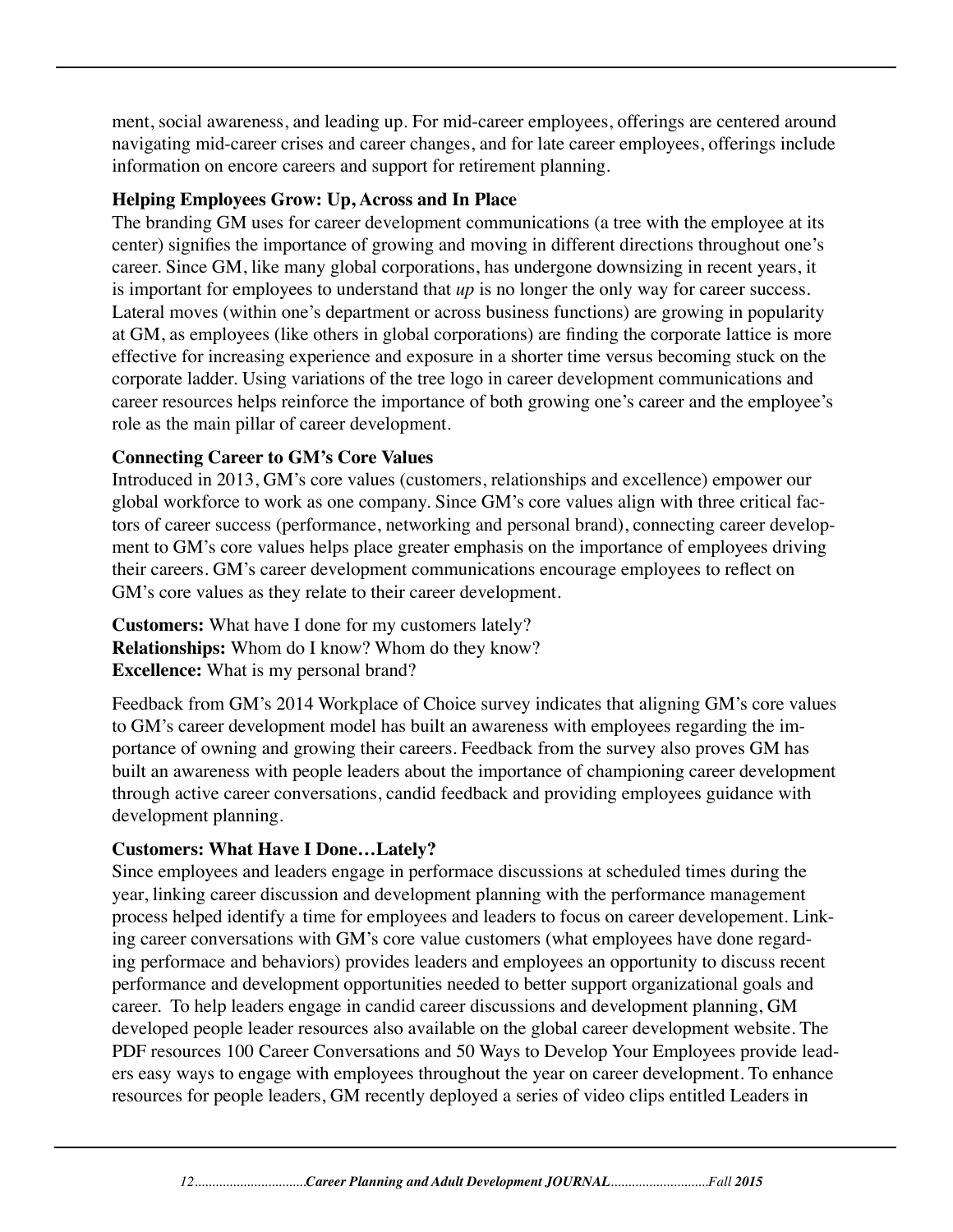Cars Asking Talent Development Questions highlighting simple ways leaders can engage their teams and guide employees with their career development.

## **Relationships: Whom Do I Know? Whom do they know?**

Helping employees grasp the importance of GM's core value relationships as a critical component of career success is an ongoing focus in 2015. Recent communications to employees emphasize how working in silos hurts careers, and challenge employees to meet new people outside of their team, business function and GM (to stay current on industry trends and best practices). To help early career talent quickly gain both experience and exposure, GM's TRACK (Technical Rotation and Career Knowledge) program provides new talent accelerated development and exposure to GM leaders and multiple teams. Built for ambitious students who are finishing their undergraduate or advanced degree with up to three years of related experience, TRACK propels careers by providing participants: hands-on practice developing solutions for complex assignments, innovation sessions and cross-functional experiences to expand skills and opportunities to build relationships. To encourage new experiences and greater exposure for mid and late career employees feeling stuck in their current roles, GM is developing resources to help employees and their leaders consider a development goal each year that gives employees exposure to individuals outside their current teams. Examples of an "exposure" development goal include: working on a special project with team members from different functions, representing a leader or team at a functional meeting, job shadowing another team member, presenting at functional/team meetings.

## **Excellence: What is My Personal Brand?**

GM's core value excellence helps employees identify the importance of personal brand to career success. To encourage excellence and help employees understand what excellence looks like, GM recently interviewed employees and leaders globally asking them to illustrate examples of GM's core value *excellence* at work. Engaging employees and leaders in communicating the importance of excellence and its impact on career development and mobility at GM helps employees connect the GM value to both performance and career.

## **Supporting a Diverse Population with Career Development Needs**

While GM targeted initial career resources at all global employees to help with career discussions and development planning, new career resources will focus on diversity issues including: early career, working parents, late career, women, LGBT and other diverse topics. Helping GM's career development team engage employees on career issues are a number of employee resource groups who actively sponsor career development lunch & learn presentations, speed networking events, informal mentoring and other career resources targeted at specific audiences. To inspire late career employees, GM is planning career resources that highlight the new encore career trend to help employees reflect on what they love, what they excel at and what they want to do next.

## **Using Vendor Provided Resources to Expand Career Development Offerings**

Like many corporations, GM provides online learning (e-learning courses, videos, business book summaries) to GM employees from some of the learning industry's leading providers. Highlighting career development topics from these portals on GM's career development website and in career communications allows GM to provide quality resources on current career trends while significantly increasing employee usage of the existing training.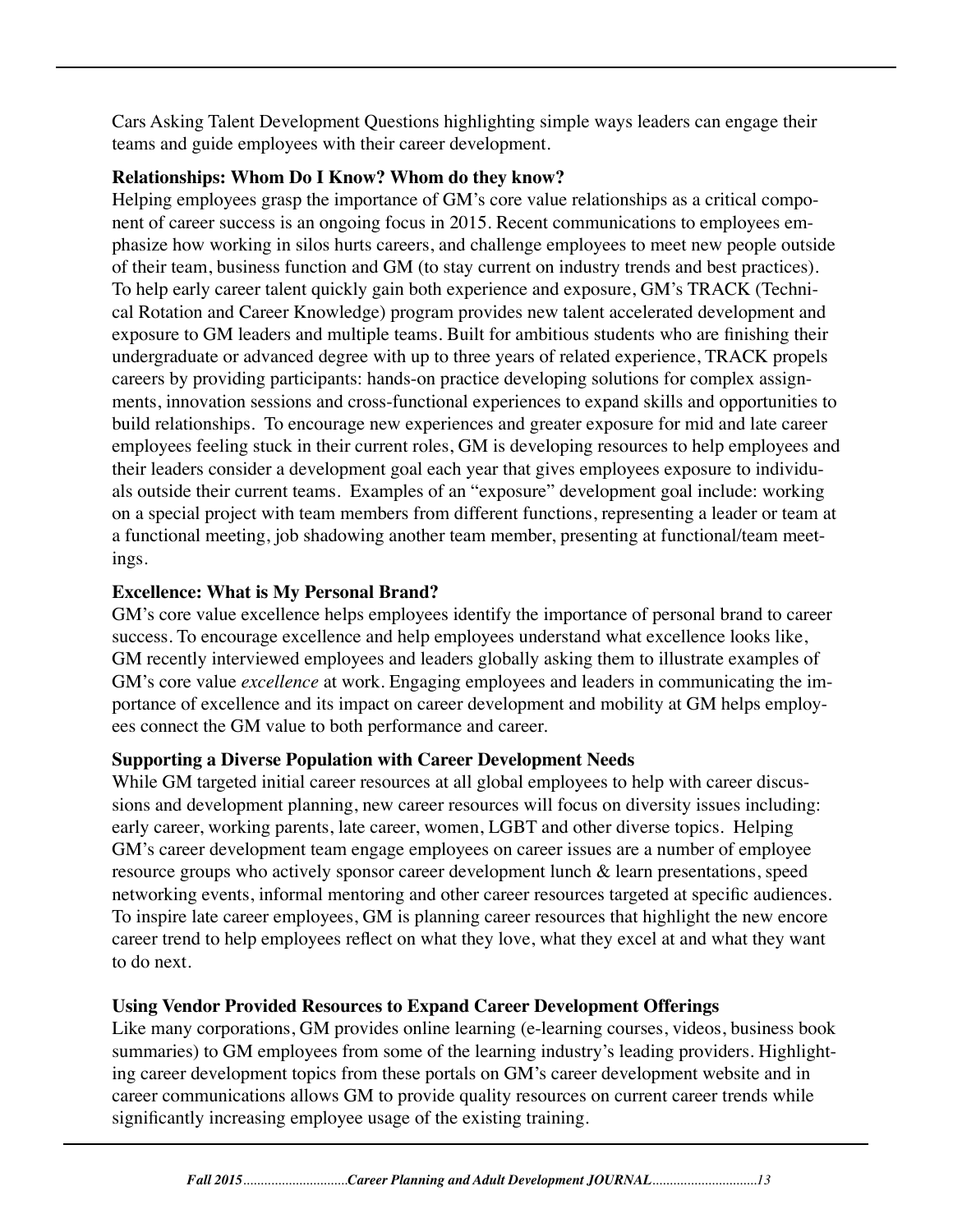## **Engaging as One Company on Career Development**

GM's business units, global HR teams, leaders and employees are instrumental in helping deliver career development resources to GM's vast body of global employees. Many business functions create and deploy function specific career resources to help employees excel in their careers. Functional career guides (providing an overview of key positions within a GM function, including the competencies and experience required for each role) are very popular with employees who use them to plan career pathing and development.

## **Additional Career Resources**

Since the launch of GM's global career development website in July 2013, GM continues to deploy additional career resources using a variety of delivery methods to help employees grow their GM careers. New resources include:

**Career Matters**––Accessible from the global career development website, a quarterly e-magazine focusing on a specific theme with each issue. Co-developed by a GM global editorial team, Career Matters includes leadership messages, employee success stories, and career topics linked to GM's core values available in PDF format for employees to view online or print.

**Career Talk Events**––Provide GM employees advice from a panel of GM leaders. Includes 30 minutes of a moderator asking the panel career related questions followed by 30 minutes of a moderator taking career questions from the audience for the panel to answer. Allows employees to get candid career advice from leaders within their business function.

**Career Education Days**––Sponsored by GM business functions. Often include presentations by GM leaders, HR teams and GM's Talent & Development team on a variety of career topics to encourage career growth and provide transparency regarding GM's HR processes regarding talent development. The inclusion of onsite *job fairs* allow employees to meet with leaders within their business function to learn more about other teams and roles within the function.

**Career Event Kits**––Provide HR teams instructions for deploying events (Career Talks, Career Development Month activities, pop-up career resource tables and lunch & learn sessions) on career development.

**GM Leader Career Talk Videos**––Accessible from the global career development website, provide employees candid advice from GM leaders on specific career topics. Using leadership messages (video and print) helps demonstrate GM leadership's support of career development.

**Global Career Web Chats**––Provides employees the opportunity to chat live with GM leaders on a variety of career development topics and GM's core values using GM's internal social collaboration tool. Requesting employees submit questions via email prior to the web chat leads to greater participation and structure of the web chat hour.

**Career Development Workshops for HR and Leader Facilitation**––PowerPoint presentations and participant materials available for download from GM's career development website to provide HR teams and leaders career material to engage employees on career development. Topics targeted at employees include: excellence/personal brand, building relationships, communicating performance contributions, creating effective development plans. Topics targeted at people leaders include: employee engagement and career development, career conversations, developing the best talent.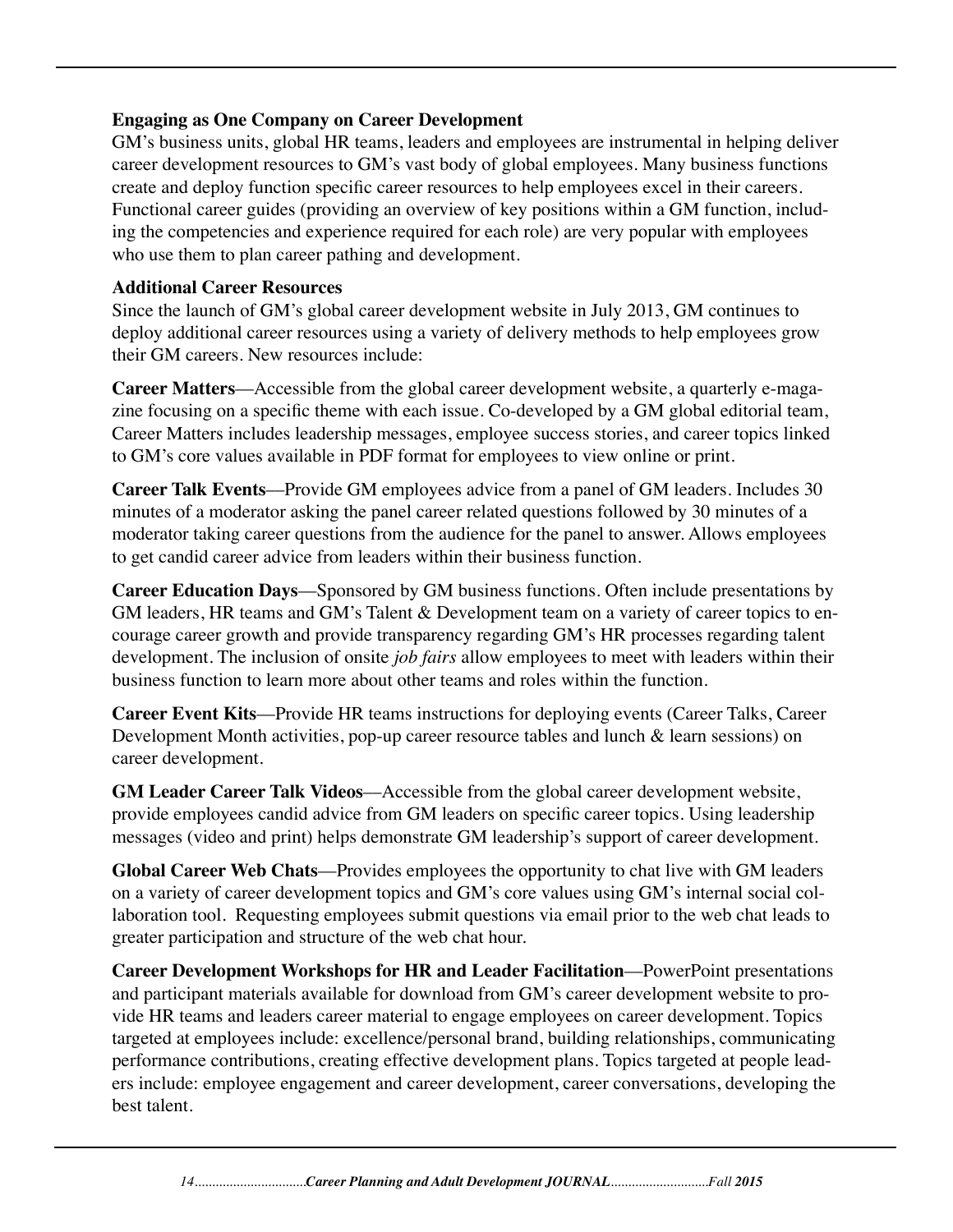Resources in development include expanding and enhancing GM's TRACK program for early career talent, launching an internal career advisor network to engage leaders and all employees in career conversations, and developing additional resources targeted at diverse GM populations.

## **November is GM Career Development Month**

Employees and leaders also actively support GM's career development initiatives each November when GM celebrates global, annual career development month to signify GM's support of career development. Engaging global regions, business units, HR teams, employees and leaders since its first celebration November 2013, career development month at GM is filled with a variety of activities including: career education days, internal job fairs, special global career webinars, onsite presentations, leadership messages, career web chats, and more. GM also communicates new and existing career resources throughout career development month, increasing both employee awareness and resource usage.

## **Global Implementation Strategy: Simple, Intuitive, Effective, Speed**

Helping busy employees and leaders make time for career conversations and development planning requires GM's new career resources to be simple in design, intuitive (not requiring implementation training), effective for both employees and leaders, and quick to develop and launch. Approximately 75 per cent of existing career development resources in a variety of delivery methods (website, PDFs, videos, web chats, webinars, workshop material) is developed in-house with the help of employees and leaders. Creating effective career resources for a global organization requires engaging with HR teams in five global regions and juggling time zones and calendars. While such engagement requires additional time and effort, engaging with regions throughout 2014 on the development of new career resources has greatly enhanced GM's career development framework. GM continues to engage with regions on new career resources including translation.

## **Ongoing Communication Critical to Program Success**

The success of any initiative requires a strategic communication plan to successfully launch and drive continued usage of program resources. GM's global communication strategy includes communicating new and existing career resources via: GM's global employee intranet, the company's daily e-Newsline, active posts in GM's internal social collaboration site, leadership emails to employees, and messages to HR teams for cascade to their respective business functions. GM experiences a spike in career resource usage with every career development communication, proving *if you build it, busy employees won't come* without reminders to build awareness of new and existing career resources available.

## **Winning the War for Talent**

In order to stay competitive in today's highly aggressive global market, organizations need to invest in developing their employees. Career development, a top driver for employee engagement keeps current talent and attracts new talent. General Motors' recent efforts to offer more career resources have already helped strengthen the talent pipeline and boost employee engagement. GM's Career Development and Advancement social media forum is the largest group at the company, the succcess of its rotational programs are already yielding young talent earmarked for leadership roles, and there is already a buzz about the new resources yet to be launched this year.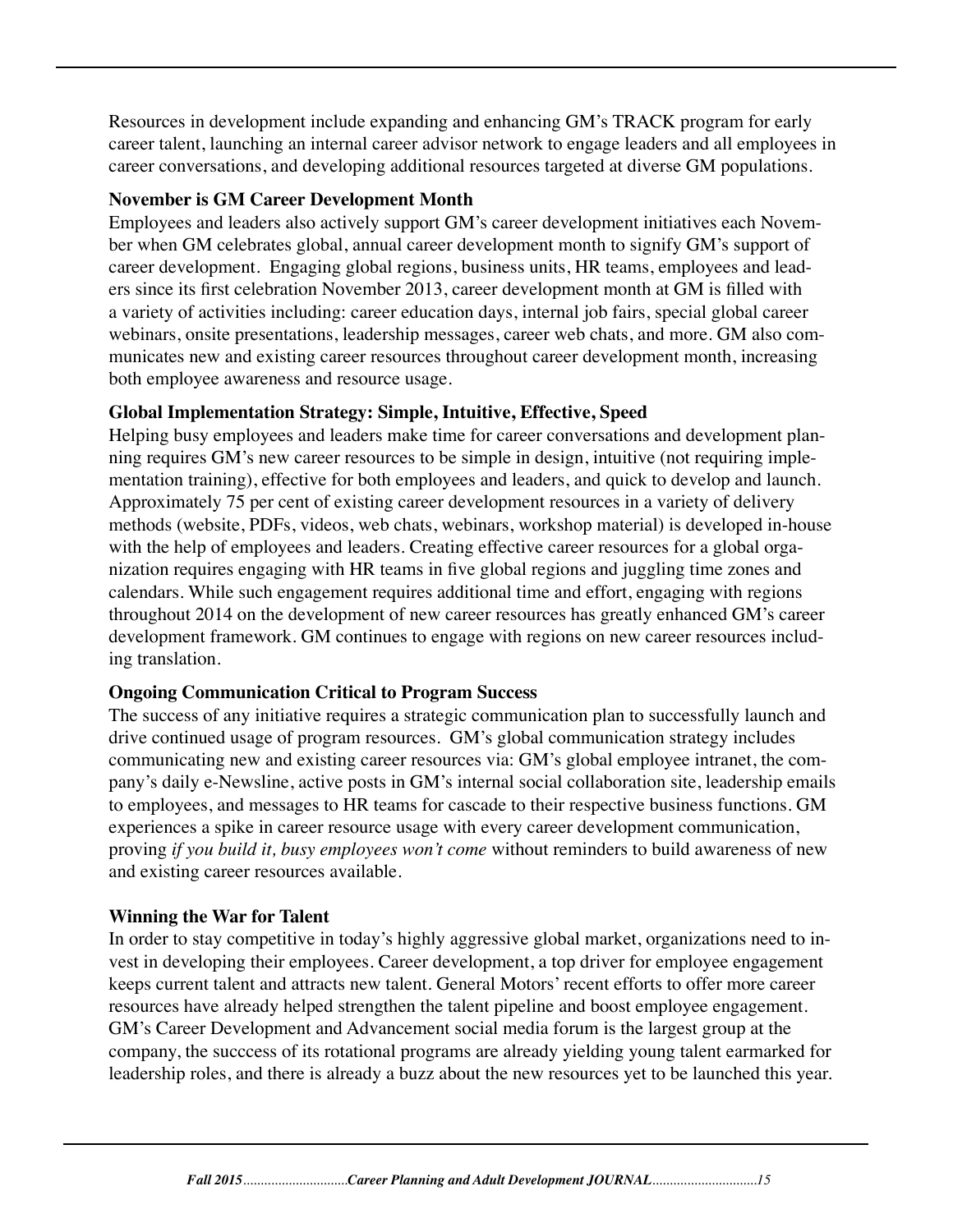### **References**

Chambers, Elizabeth G. (1998). The war for talent. *McKinsey Quarterly.* Pages 44-57.

Development Dimensions International, Inc. (2014). *Global Leadership Forecast 2014-2015.*  Retrieved from https://www.ddiworld.com/DDI/media/trend-research/global-leadership-forecast- $2014-2015$  tr ddi.pdf?ext=.pdf

General Motors. (2013). *GM People: Issues-At-A-Glance. Connecting You to What's Important – 2013 Sustainability Report.* Retrieved from http://gmsustainability.com/report.html, GM People.

Society for Human Resource Management (SHRM). (2012). *2012 Employee Job Satisfaction and Engagement, 9-14.* Retrieved from http://www.shrm.org/Research/SurveyFindings/ Documents/12-0537%202012 jobsatisfaction fnl online.pdf

#### **About the authors**

**Mimi Brent** has been leading GM's global career development initiatives since 2012. She is currently engaging with HR teams, global business units and GM employees to build a global best career development resource network to help employees grow their GM careers. Mimi has over 25 years of experience leading corporate learning and HR strategic initiatives. She is a member of the National Career Development Association (NCDA).

Contact her as follows:

*Mimi Brent, Global Career Development Strategy Leader Global Human Resources – Global Talent & Development, General Motors Company 300 Renaissance Center, Floor 35, Detroit, MI 48265 USA 313-667-5335. e-mail: evelina.brent@gm.com*



 **Adela Perez** is a recent add to GM's global career development team (since 2014) and has over nine years of experience in student and employee development. She works as a consultant to her regional and functional counterparts on building and deploying rotational development programs for early career new hires as well as enhancing the intern and co-op experience at GM. Adela is working with Mimi on launching enterprise-wide mentoring resources this spring. She is a member of Michigan Association of Industrial/Organizational Psychologists and Society for Human Resource Management. Contact her as follows:

*Adela Perez, Program Manager, Global Career Development Global Human Resources – Global Talent & Development, General Motors Company 300 Renaissance Center, Floor 35, Detroit, MI 48265 USA 313-665-5141. e-mail: adela.perez@gm.com*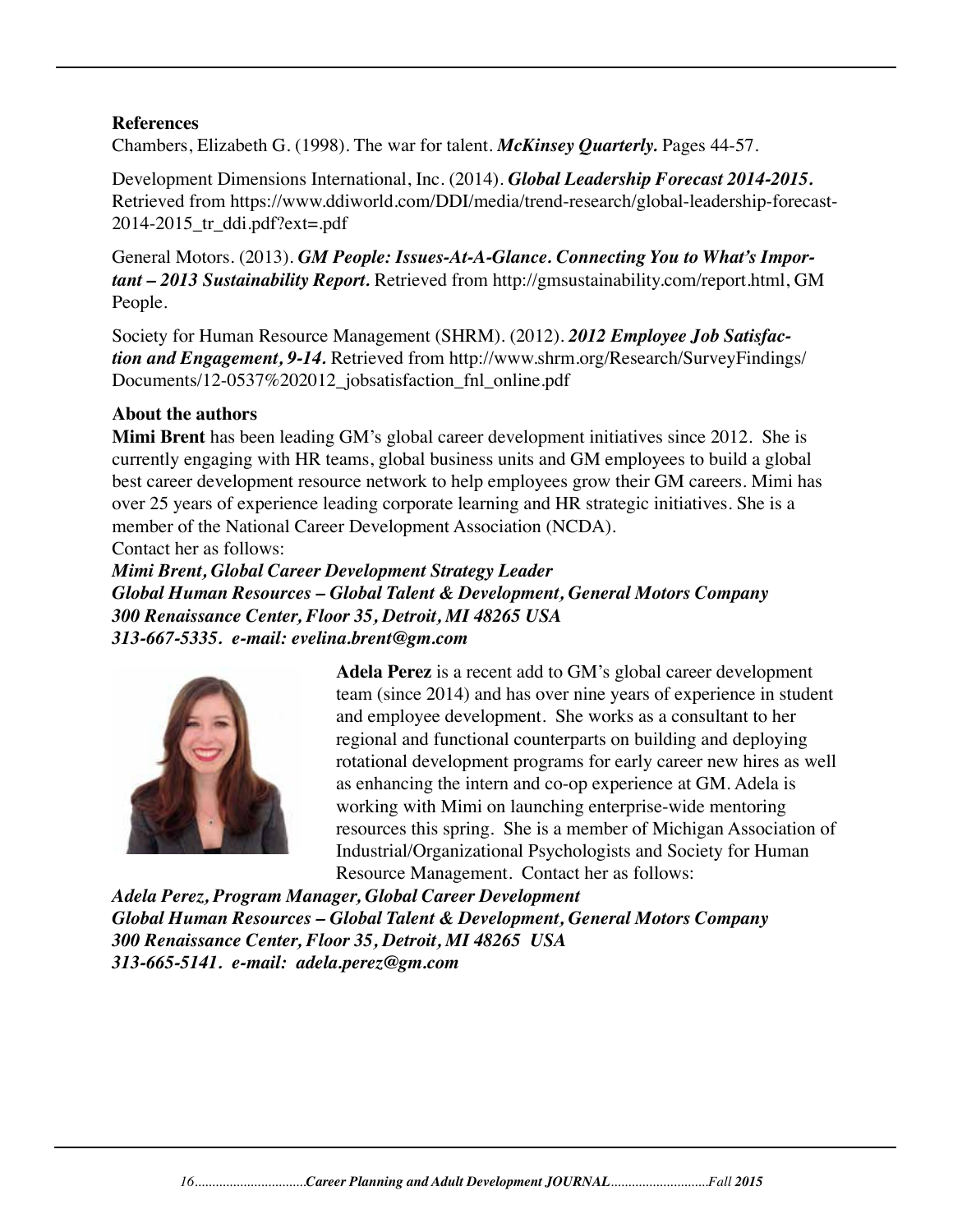## **Chapter 2**

## **LEARNING as a RESOURCE to CAREER DEVELOPMENT by Steve Graham**

### **Workplace Learning In The Broadcast Industry: A Resource To Career Development**

Workplace learning enhances organizational performance and is an asset in career development. In our organization, a national broadcasting organization, we stress the development of the whole person. There is an intentional effort to go beyond developing basic skill sets, to help our team members grow as professionals. We have experienced that learning has a direct connection to employee engagement. We have seen this to be especially true with our millennial team members. People like to grow and they seek opportunities for development in the workplace. Learning is valuable to those seeking a career transition. There is an old argument that if we invest in our talent, they may leave. As an organizational leader, I understand we should be more concerned about the impact of not developing talent. Investing time into career development must be authentic. In our organization each member of the management team understands their responsibility to develop talent and using annual reviews to create a development path. My advice to every new hire is to invest in learning opportunities. Follow where your passions are guiding you and your natural talents are strong.

#### **Resources Used In Career Development**

A few years ago, we started using a select number of assessments with new hires to help them in their career path development. This is not only valuable information for the organization, but a great resource for our team members. One of those resources is the Keirsey Temperament Sorter, a favorite tool of many career coaches as well. The Keirsey assessment is similar to Myers-Briggs, but the main difference is describing the aspects of personality (Keirsey, 2015). The cost of using Keirsey is reasonable for smaller to mid-size organizations and it is easy to administer and evaluate. Our team members have gravitated to the practical career path information that the assessment provides. We use Keirsey to make sure we have the right talent in the right place. The more information a person can have about *who they really are* the more strategic they can be in their career development. Many people are proficient in their skills sets, but are unfulfilled with their current career. I have never been a fan of using one assessment and placing people into boxes or categories.

Another resource that I recommend is Gallup's StrengthsFinder. Gallup is an organization that I have used for most of my career to aid in talent selection and development. The StrengthsFinder book and assessment are a favorite recommended resource for those seeking a career transition or to learn about strengths. It has also proven to be another great resource within my organization. During the onboarding process, we have each new hire take the StrengthsFinder assessment.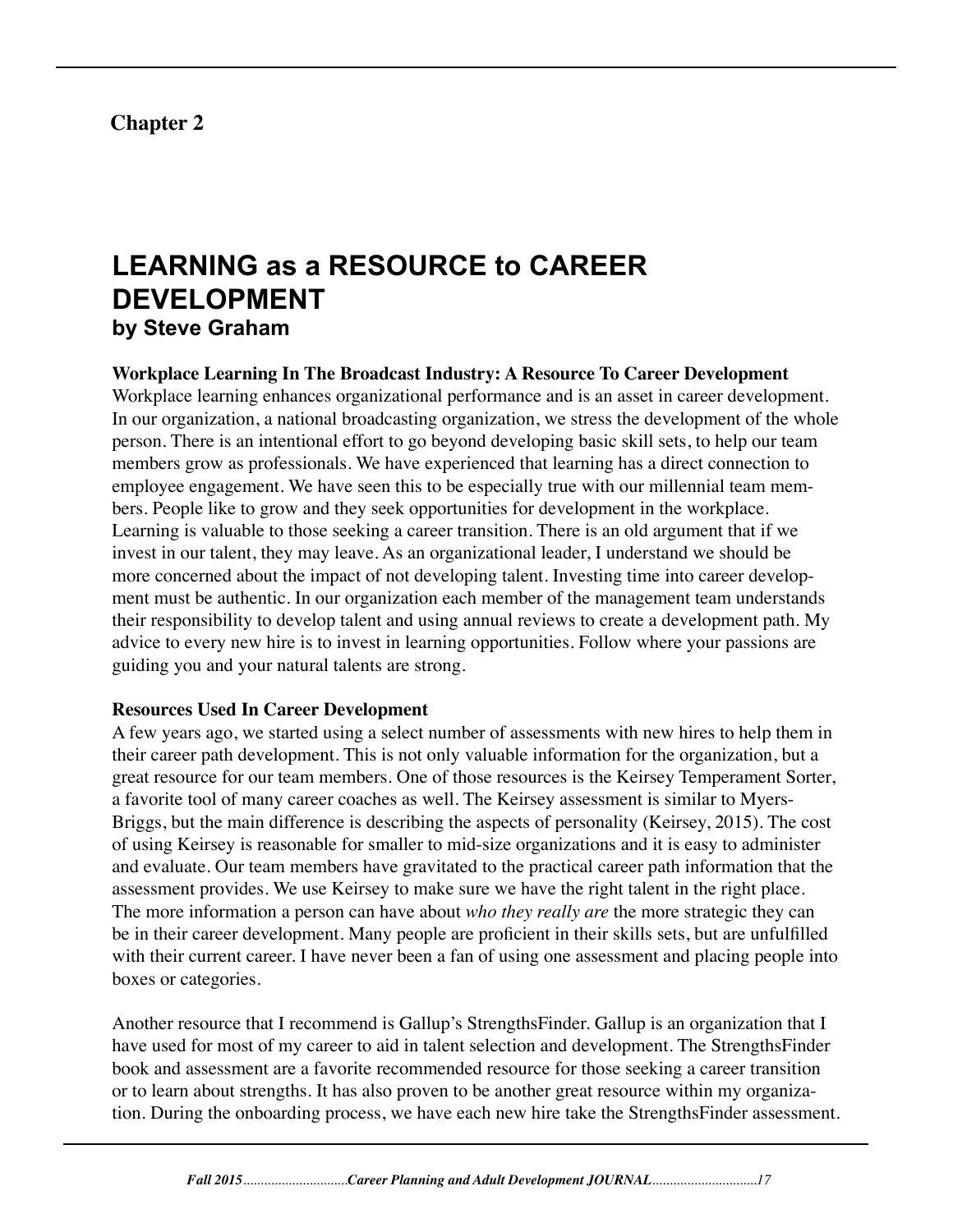Our managers use the StrengthsFinder data to help in the alignment of core responsibilities, growth plans, and overall approach to managing the employee. StrengthsFinder provides a vision in those seeking a new career path, by allowing them to focus on those areas where they are naturally strong (StrengthsFinder, 2015).

## **How Learning Aids in Career Development**

Recently, I had a new hire express interest in learning more about Search Engine Optimization (SEO). This is an important skill set that has a direct connection to our marketing efforts. She also expressed interest in moving into a digital marketing role when there is an opportunity at the organization. This is an example of where a workplace learning initiative can provide a specific knowledge, while aiding in career development. We need more learning opportunities within the workplace. Most of us are forced to do more with less today, but learning does not have to be expensive. If your employer does not offer learning opportunities, then find them outside of work–but learn when and where you can access it.

The benefit of learning and being a working professional is the ability to apply the theory learned directly to your job responsibilities. When searching for a promotion or new opportunity, you can be armed with both the theory (learning) and practicum (experience). That is an asset in developing your career, as well as an asset to the organization. Be prepared to tell people who you are and what you do best. Most employers welcome professionals who are focused on development. Remember the employer benefits as well from having a well-trained and intelligent workforce. Another option is to invest in a certified career coach, someone who can help you with assessments, as well as design a career map from where you are to where you want to be.

Our organization values learning. If we cannot offer a program internally then we seek an outside resource. Learning helps in the development of high potentials and at our organization we often talk about *depth on our bench.* Gaining that depth involves hiring it or developing it. We feel that developing high potential talent is more beneficial for the long-term, since we can customize the learning.

## **The Career Development Culture**

Not long ago I was speaking with a career development professional at a major university. I was surprised to learn that more organizations are starting to place an emphasis on career development. Some companies are even hiring a career development specialist. Career development is no longer exclusive to the higher education environment. So why is there a shift regarding career development? The main reason is that organizations realize the importance that career development has with employee engagement and decreasing turnover. Personally, I would love to see career development become more connected with talent management.

When I reflect upon my own career development, it was the organizations that had a culture of learning, which had the most impact on my success. In my opinion, you cannot have a career development culture without an authentic approach to learning and talent development. It truly is cultural and everyone from the CEO down must value the learning strategies and take career development seriously for it to be an effective organizational initiative.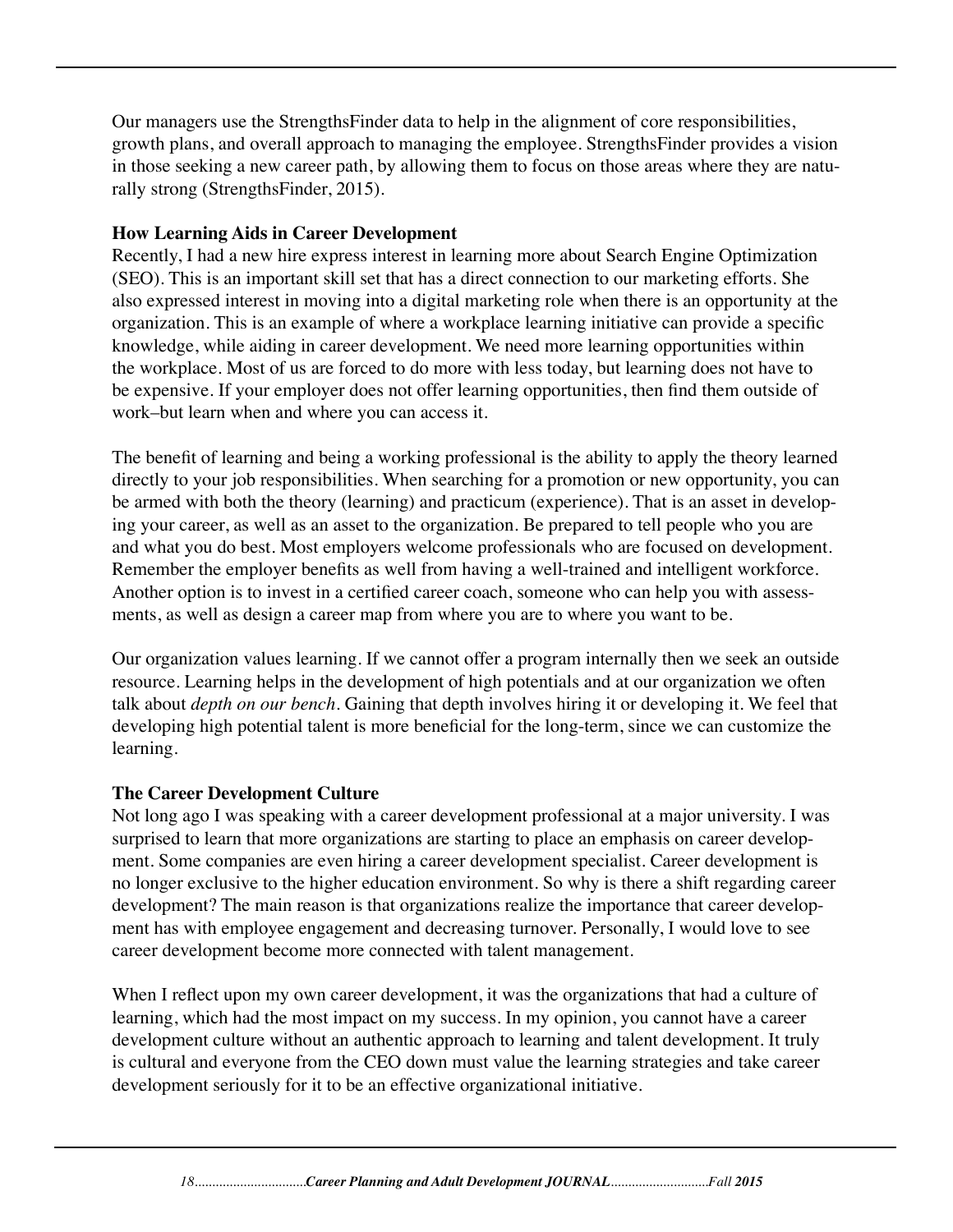A benchmark that I use in expanding a career development culture involves reviewing organizations that already do a great job with learning. A good resource is *Chief Learning Officer*  Magazine's Learning Elite (Chief Learning Officer, 2015). You can create a culture to fit the size of any organization, nonprofit, or for profit. We have been successful in cultivating our culture from looking closely at the best practices from the learning elite, all of which are much larger in size than my organization. Learning is at the center of creating a career development culture.

## Recommendations

Since we began making learning more intentional and developing a culture that supports career development, we have experienced lower employee turnover and higher engagement. Our team members embrace what we offer both internally and externally. If you are a small to mid-sized organization, you may have to depend more on external resources. My recommendation to anyone seeking career development within the workplace is to make learning part of your strategy.

- Take advantage of internal learning opportunities, formal or informal. Look for external sources of learning. These could include Massive Open Online Courses (MOOC, 2015). One may consider earning professional or graduate certifications to add to your educational credentials.
- Find a career coach who can help you stay accountable to your plans. A great resource I recommend to finding a certified coach is the International Coach Federation (ICF, 2015). We have been successful in using external coaches for a wide range of needs within the organization. Career coaching has long been a part of career development, and their value is less apparent today. The National Career Development Association (NCDA, 2015) is another great resource for career coaching.
- Start to embrace learning as part of the career development process, it works! We are a better organization since we started to value developing talent as a priority. Learning opens doors and provides a great career development resource that is highly valued.

## **References:**

Keirsey Temperament versus Myers-Briggs Types. (2015). Retrieved from Keirsey Temperament Sorter: http://www.keirsey.com

The Research Behind StrengthsFinder 2.0. (2015). Retrieved from Gallup Strenghtsfinder, http:// strengths.gallup.com/default.aspx

Learning Elite. (2015). *Chief Learning Officer* Magazine. Retrieved from http://www.clomedia. com/learning-elite

Massive Open Online Courses. (2015). Retrieved from http://www.educause.edu/library/massive-open-online-course-mooc

Benefits of Using a Coach. (2015). International Coach Federation, Retrieved from http://www. coachfederation.org/need/landing.cfm?ItemNumber=747&navItemNumber=565

Need Career Help? Find an NCDA Counselor. (2015). Retrieved from National Career Development Association, www.ncda.org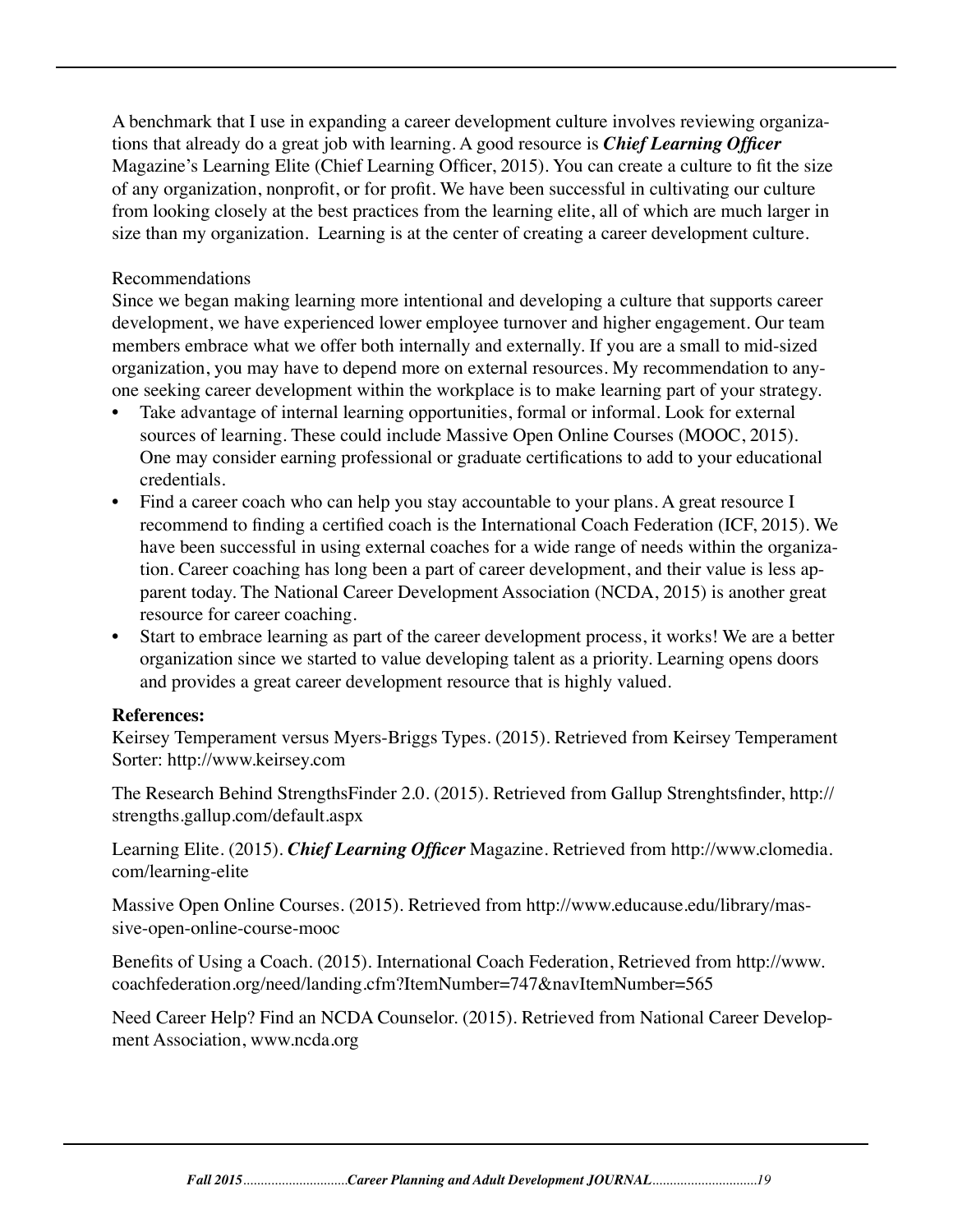#### **About the author**



 **Steve Graham** is passionate about workplace learning. He has over 25 years of experience working with leading organizations, developing teams and improving performance. In addition, he also serves as an adjunct college instructor and subject matter expert in the fields of marketing, management, human resource management, and media. He is working on his credentialing to become an executive and professional coach. He earned the Master of Education in Higher Education Administration in 2010 at Dallas Baptist University; the Master of Business Administration in Management in 2009 at LeTourneau University; the Certificate

in Advanced Strategic HR Management in 2012 at Cornell University; Graduate Certificate in Executive and Professional Coaching in 2015 at The University of Texas at Dallas; the Professional Certificate in Online Education in 2015 at the University of Wisconsin-Madison. He is pursuing the Master of Science in Human Resources and Organization Development, Workplace Learning and Performance, at the University of Louisville [degree anticipated in 2017]. He is a member of the National Career Development Association (NCDA), the International Coach Federation (ICF), and the Association for Talent Development (ATD). Contact him as follows:

*Steve Graham, MBA, MEd Vice President-Media Industry Radio America 2002 Via Francesco Court Spring Hill, TN 37174 USA 615.302.8128 e-mail: sgrahamtx@gmail.com*



*This 2011 Revised Edition of the SHRM Best Seller is now available at www.CareerTrainer.Com*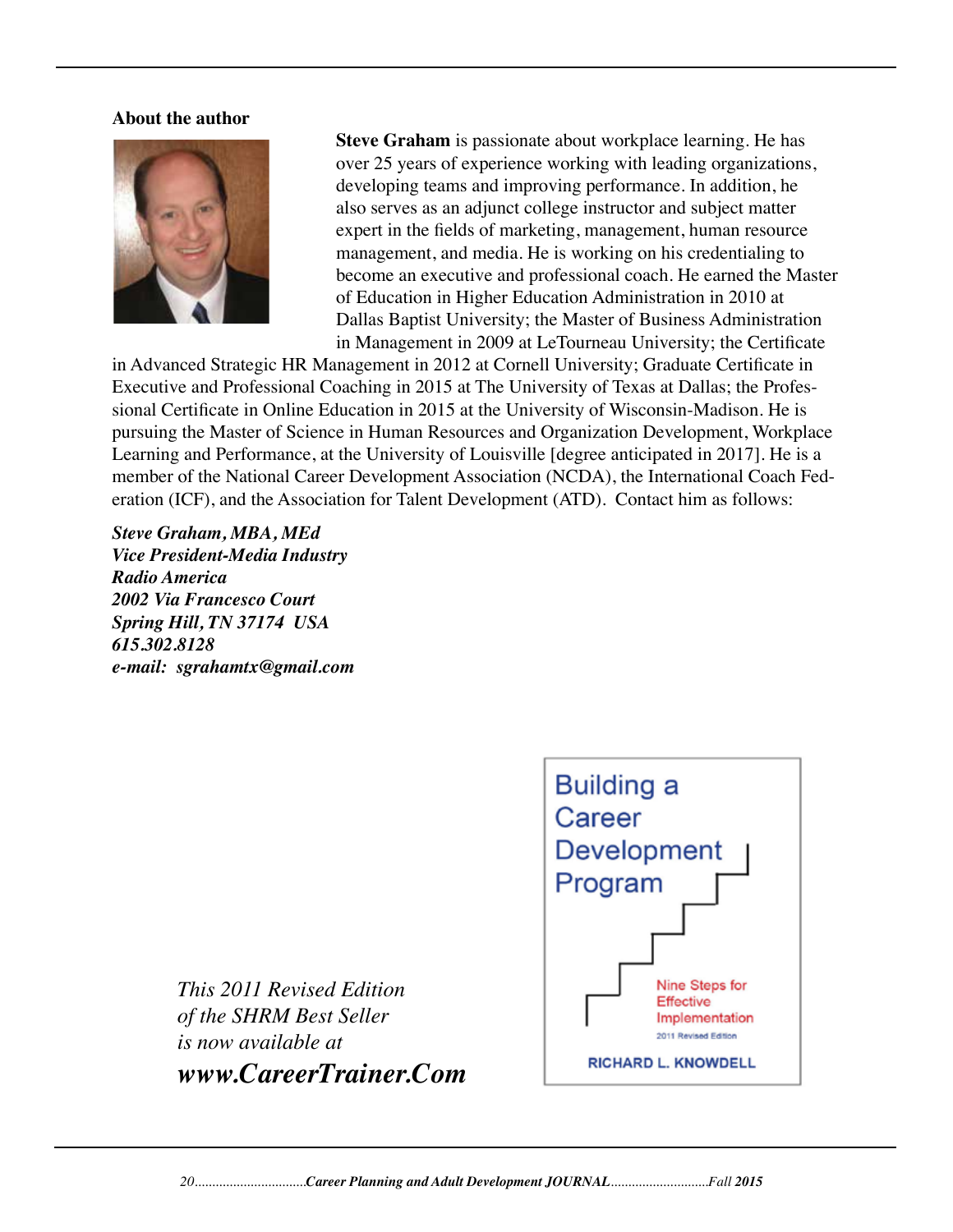## **Chapter 3**

## **A SKILL-GAP DEVELOPMENT MODEL WITHIN the HEALTHCARE ARENA: A Comprehensive Approach To Professional Development**  by **Gerard Camacho**

A multi-functional integrated approach to professional development is emerging and necessary, especially in the healthcare arena. As both our working and patient Baby Boomer population continue to age and retire, the demand for healthcare professionals and leaders looks to the Millennial and Generation X generations to fill the healthcare workforce's growing needs and gaps within all areas of organizations. The majority of current professional development models operate mainly under traditional succession planning strategies, which only target key senior positions or replacement planning which may target only senior level positions through a list of high potentials.

The use of traditional models can limit the organization's ability to allow for true talent management integration and alignment with the business strategies needed to address the Baby Boomer exodus and the replacement of key positions at all levels. In fact, it is estimated that fewer than 12% of companies have developed a maturity level where a companywide succession for all critical positions across the organization is in place (Bersin  $\&$  Associates, 2009). A comprehensive approach to today's professional development needs is necessary to ensure sustainability and retention of current and near future workforce demands.

## **Where are we now, why there is a growing demand for healthcare professionals, and leader challenges?**

As with previous generations, engagement and professional development opportunities continue as some of the strongest areas of identified trends related to recruiting, a positive employee experience and ultimately retention. However, current data indicates that our next generation of employees are: 1.) highly mobile in a competitive healthcare market, and 2) strong proponents of employment development and engagement opportunities as a factor to consider and/or continue employment within an organization. In fact, a 2008 Taleo Research study asked employed college graduates why they had left their first employer; 60 per cent had left because the employer didn't offer career advancement or organizational opportunities (Oracle Corporation, 2012). Moreover, studies, research and employee engagement surveys confirm that organizations which are unable to provide development opportunities have greater challenges both engaging and motivating employees and, therefore, struggle to retain top talent – this applies across generations. In order to understand the current challenges as they relate to the human capital and the employ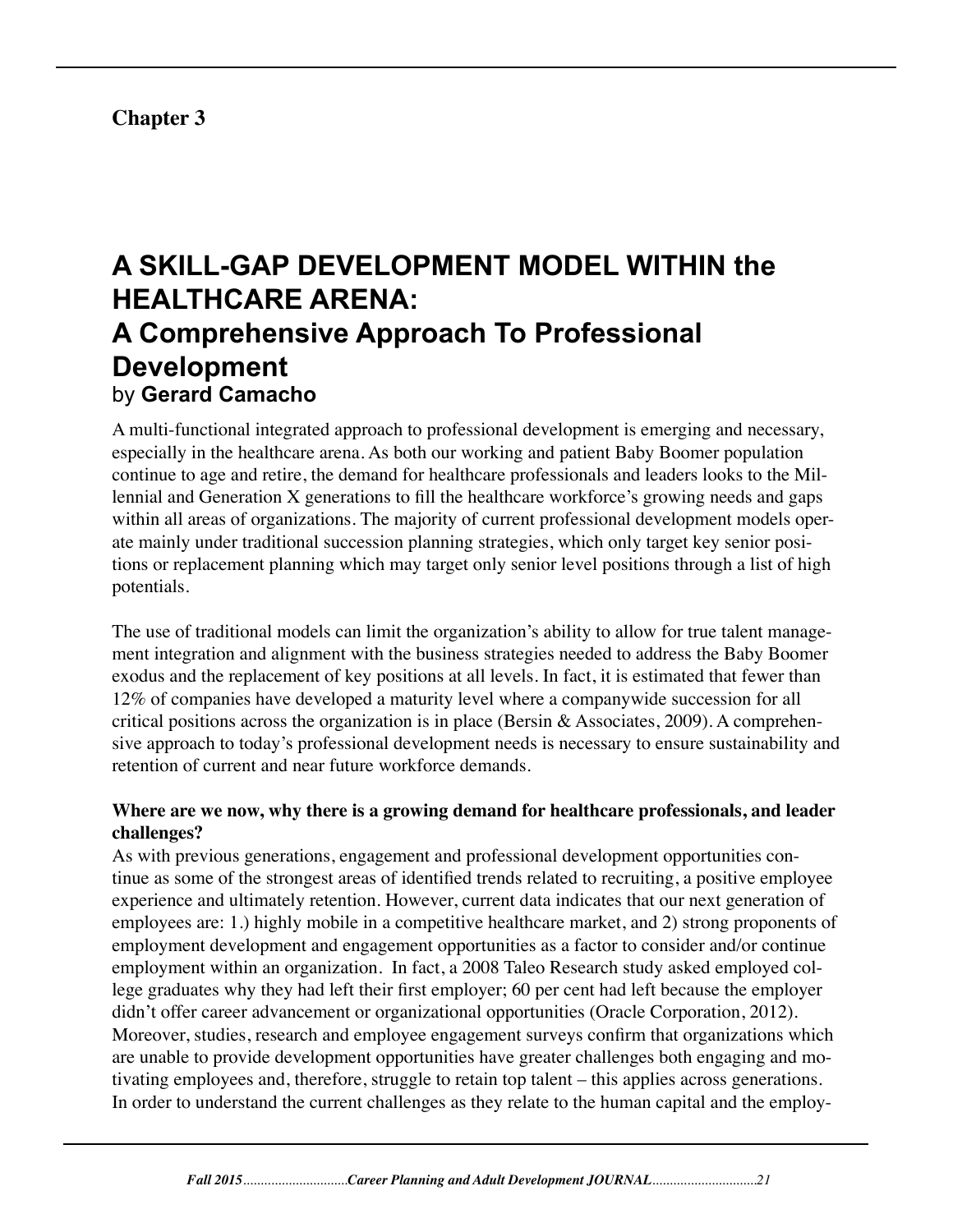ment experience we must look at the current data to identify areas of opportunity. The 2013 Gallup's report State of the American Workplace identifies the overall number of disengaged of employees in America as an astounding 52 per cent with an additional 18 per cent of employees being actively disengaged. Breaking down this data by generations then we can identify that 52 per cent of Millennials and 51 per cent Generation X employees are disengaged. As the two top disengaged groups, these two generations combined account for 64 per cent of today's total employee workforce.

## **How does this translate to retention and productivity?**

For organizations not able to meet employee professional development needs, these limitations ultimately result in higher turnover rates and loss of productivity. In the health care arena these costs translate to up to \$200K for a clinical employee and \$500K on average for an executive level position after severance pay, talent acquisition fees and other added expenses. As the demand for professionals increase, organizations able to tap into their workforce potential through engagement and development opportunities will not only be able to address attrition costs but can foster employee engagement and productivity cultures that work as an effective tool in the recruitment of top talent.

## **What information do we have available to address these issues?**

In the research report 2012 Employee Job Satisfaction and Engagement – How Employees Are Dealing with Uncertainty, the Society of Human Resource Management (SHRM) identifies that 63 per cent of employees rated opportunities to use their skills and abilities at work as the most important contributor to their job satisfaction. SHRM also identifies that 36 per cent of employees view an organizations commitment to professional development and job training as very important in terms of job satisfaction.

With the understanding that the top concerns of the employee workforce, as it relates to their engagement and productivity, are directly related to an organization's ability to use employee skills in meaningful ways and to provide career progression and development opportunities, then, the need for the implementation of an integrated approach to professional development is necessary in order to increase retention and performance; as this will ultimately impact overall employee satisfaction.

High quality professional development initiatives and programs are aligned to the organization's strategic goals and provide a comprehensive set of programs to develop and engage individuals from all levels and all areas within the organization.

In the case study High Impact Succession Management as presented by Bersin and Associates, the report identifies that successful organizations recognize the eminent need for investment on professional development at all levels. Organizations that are highly effective at producing internal talent provide a wide array, but easy to understand, integrated processes and resources available for the employees' professional growth (Bersin and Associates, 2009). The role of leadership as a supporter and promoter of all activities related to employee development is of outmost importance to the success and effectiveness of programs and as part of the organization's ability to drive development goals as part of performance management.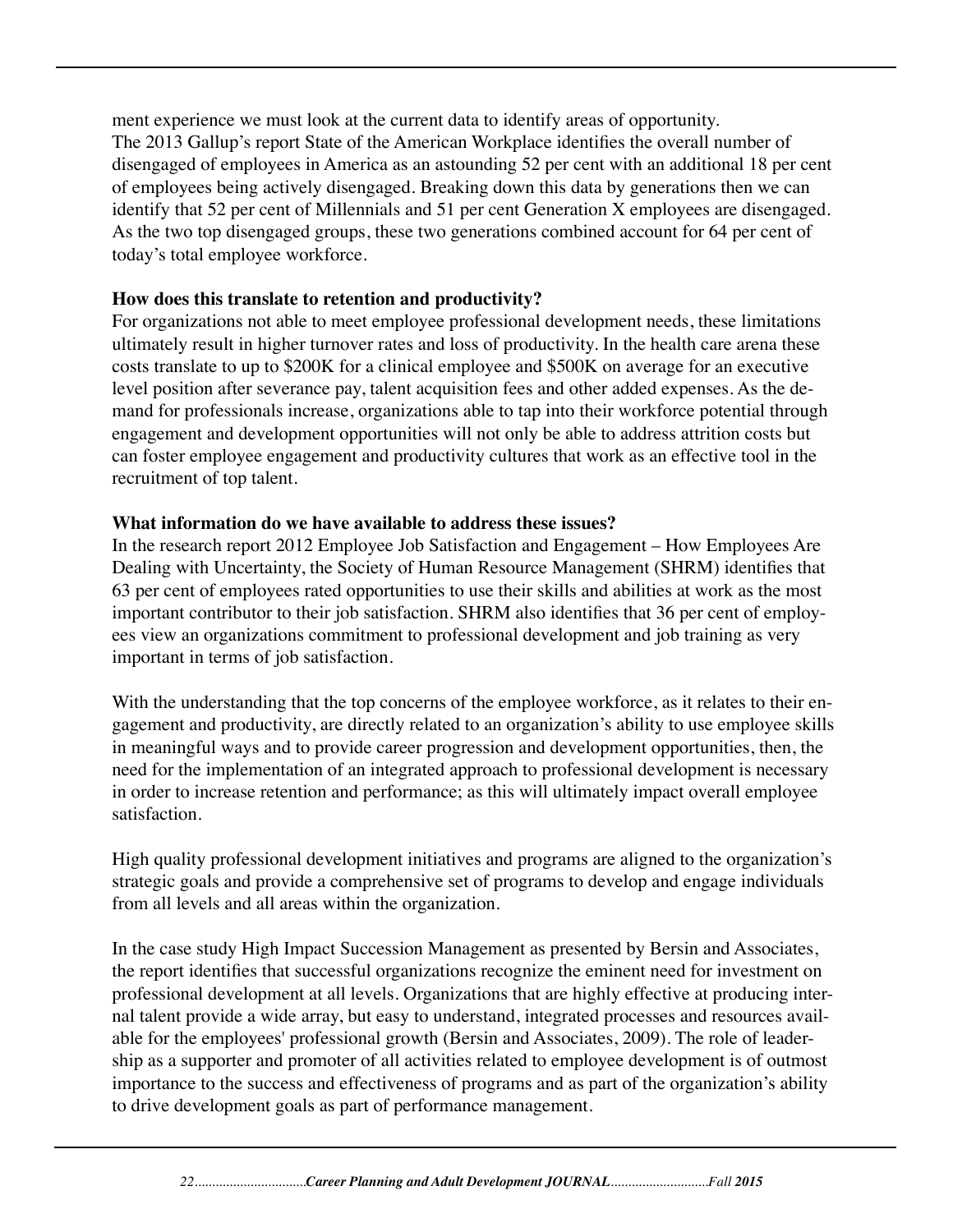Knowing that a successful professional development strategy intentionally grows employees through a clear and consistent model enabled by development and a solid infrastructure, then, it is empirical to the success of this model that the executive team owns and champions all efforts related to the professional development strategy. The model introduced here as the Skill-Gap Development Model will identify the different areas needed for the development of an integrated professional development strategy by incorporating the following:

- An inclusive approach to Career Progression and Succession Planning,
- Onboarding Strategies Related to Progression and Planning,
- Career Coaching and Development Opportunities (external/internal)
- Includes Shadow, Preceptor and Mentoring Programs,
- Creation of Partnerships for External Development Opportunities,
- Providing Cross-functional Project Opportunities
- Workforce Pipeline Building Strategies

## **Career Progression and Succession Planning**

Under the Skill-Gap Development Model, Career Progression and Succession Planning provide a clear understanding and an integrated development plan for an individual to advance their career within functions and achieve organizational movement. Career Progression and Succession serve as the basis of most organizational professional development strategies and provide the organization with a competence and skill based targeted development while building the internal pipeline. Through the Skill-Gap Development Model, the identification and targeting of key positions throughout the organization at all levels will help as the building blocks for all programs and activities. By identifying common soft-skills and competencies, the organizational development team can approach the creation of training and development programs as a targeted strategy for individuals across all levels (See Table D Example) thus creating an internal library of training modules and courses that is based on the common core required by key positions across functions. The success of a progression and succession model lies in the fundamental understanding of individual positions and the skills and competencies required for the success of the individual performing the position's tasks and job accountabilities. Job descriptions need to be simple and transparent so to accurately state the skills and competencies required by the position so that individual performers and management have clear expectations of performance through job accountabilities. **Table A (see Appendix)** provides a visual concept of an organizational progression and succession model as an integrated function.

Behavioral-based personality assessments and 360 degree feedback exercises for individual positions, especially dealing with promotions at leadership levels, as part of succession planning are part of this model although not part of job descriptions. At an individual level, a clear understanding of requirements will illustrate skills and competencies at one's level and identify gaps for progression. It will also identify training, development and/or experience requirements for advancement. At a managerial level, a clear understanding of the individual contributor's requirements will provide supervisors with training and development portfolio options to address gaps based on skill and competency requirements as paramount to individual performance. With a clear understanding of skills, competencies and overall individual accountabilities, the organization is then adequately able to develop skill-gap and competency training that is relevant in order to address coaching and development needs for both areas of progression and succession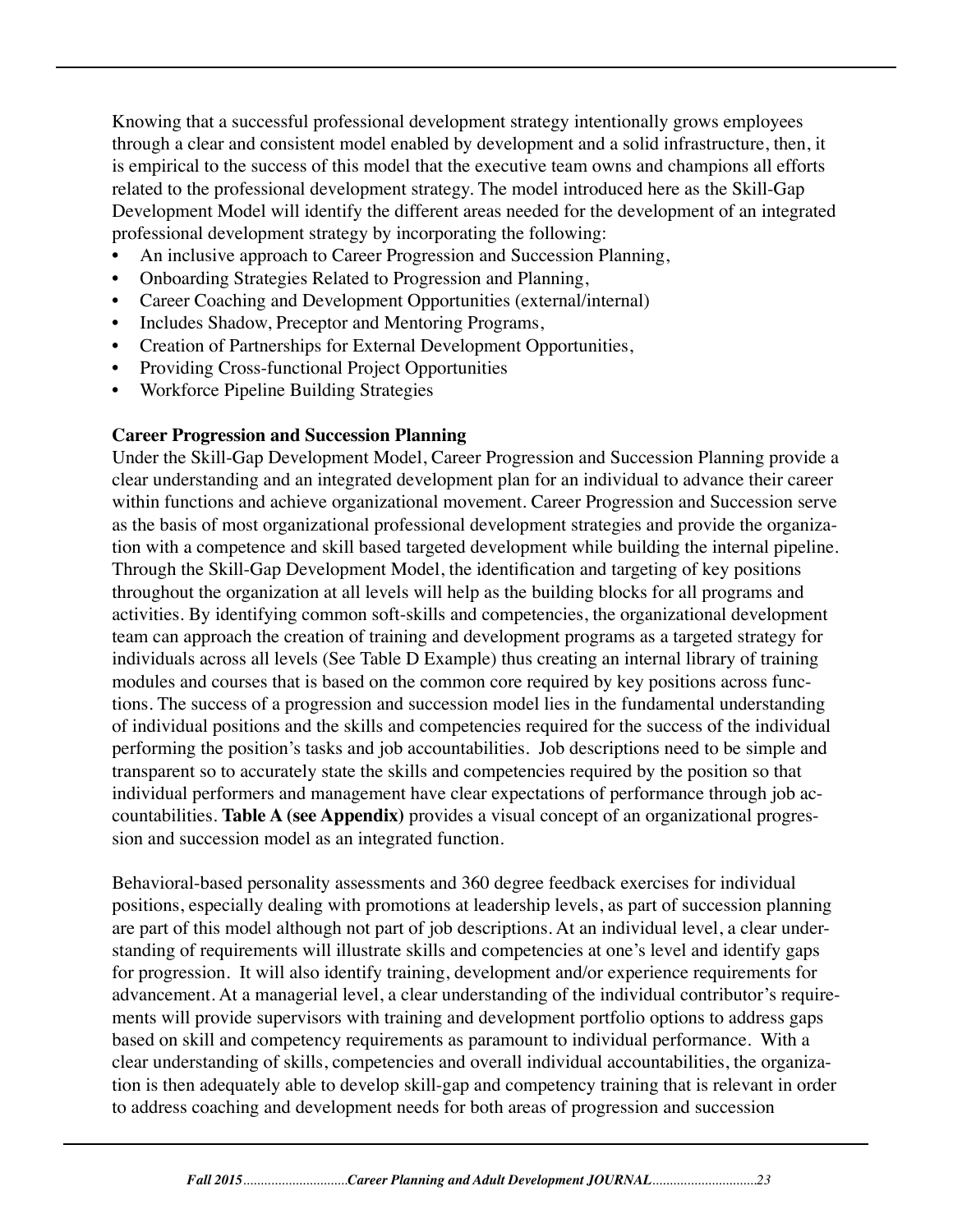(**Table B**, **see Appendix**). In addition, identification of job-based skills and competencies can help develop a roadmap for individual area onboarding strategies. As part of leadership development and succession, the organization can also include facilitation of leadership competencies and other tools for goal setting and strategic planning and the operationalization of such activities.

### **Onboarding Strategies Related to Progression and Planning**

From mission, vision and strategy to benefits and compensation, organizations generally provide new employee orientation programs. As part of an integrated model, the onboarding process relates not only to new employee orientation but to the organization's ability to align individual area's onboarding to the overall organization strategy and to provide the new employee with the necessary tools to expedite successful integration to perform job related tasks faster and with more efficiency. The ability for an organization to provide a Skill-Gap Development Model allows for the identification of individual training needs within functions and as part of an individual job description. As a result, part of the onboarding requirements for a new employee now include more specific internal training needed for job preparedness. For example, if a mid-level individual contributor (as identified in Table B.) needed to attend training workshops regarding conflict resolution, how to build powerful presentations, tools for mentoring and coaching for performance, along with process improvement (Lean Six Sigma) courses as part of their Skill-Gap Development for promotional consideration to the Expert position, then, a new employee hired at the equivalent Expert level will have to take the same courses as part of their onboarding experience **(Table C, see Appendix).** 

## **Career Coaching and Career Development**

Under the Skill-Gap Development model coaching and individual development exist as two separate functions. Both Career Coaching and Career Development require employees to meet with a coach in order to assess needs and provide recommendations.

Career Coaching refers to a set of training recommendations made for an individual in order to succeed in the current role. Under this model, a coach will first meet with an individual to perform needs assessment. Next, the coach and individual agree on an engagement plan to address specific skill and competency building through training. The Skill-Gap Development Model will provide an organization with a roadmap to create a course catalog to address training needs as provided by the core set of skills and competencies by key positions. The list of courses and available training can be then separated into the different categories to address coaching needs by levels. Training categories could then be divided into Basic, Intermediate and Advanced courses (**Table D, see Appendix**). The Career Coaching engagement is usually short to midterm in duration and generally ends upon the individual's completion of the assigned task; a followup survey with the individual's leader is also generally used to measure success and or return on investment. As an example, a coaching session would provide an individual with direction and schedule of courses available on communication building or on how to adapt to a change or new process. The model provides the library of courses that can be used for coaching recommendations.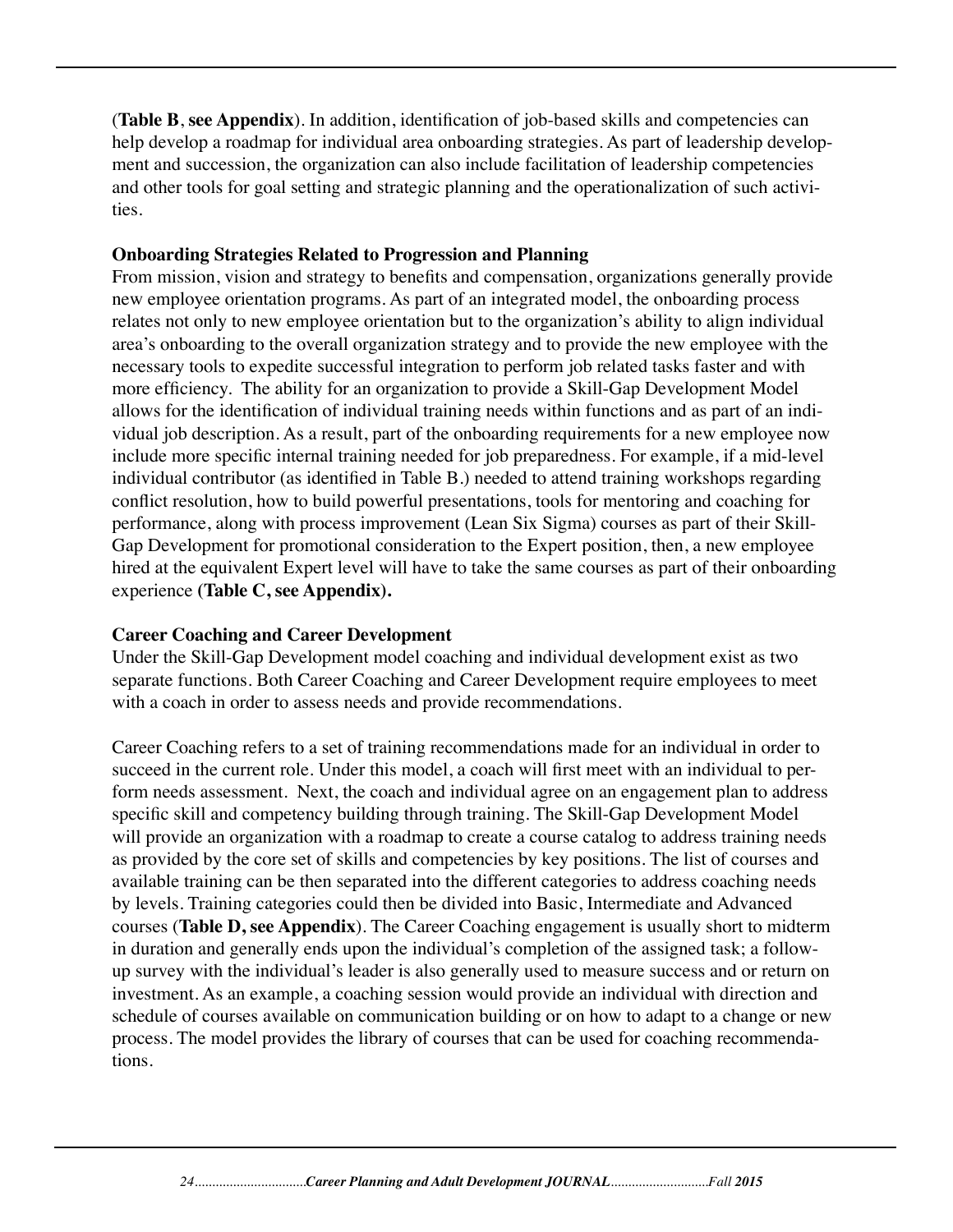Career Development refers to the creation of a development plan for an individual's professional growth; this plan includes the generation of specific milestones and measures of success. A career development plan spans from mid-term to long-term in duration and focuses on conversations regarding career aspirations, job satisfaction and the exploration of internal and external learning and growth opportunities.

A career development plan will result in individual long-term goals for career growth and job change. Career Coaching tools can be used in conjunction with a development plan as a result of the identified development areas; however, additional tools include providing the following experiences:

- Shadowing: short term engagement to observe an area of interest,
- Designation of a Preceptor: mid-term engagement where functional work-buddy is assigned to teach job specific tasks,
- Mentor program: long-term engagement for the molding of an individual to a specific role (usually reserved for high performers and High Potential or HiPos)
- Academic engagements: long-term engagement for the completion of a certification and or degree plan (should be aligned to overall organizational strategy for professional development)

Since Career Development sessions require time and formal commitment by both the employee and the organization, the recommendation for participation under the Skill-Gap Development model is limited to individuals with a good performance record or individual high performers (HiPo individuals are captured under the succession plan).

## **Creation of Partnerships for External Development**

Internal development opportunities are necessary but are not sufficient to attract and retain talent. Coalitions between organizations and academic institutions and associations must be developed not only to expand the list of offerings to employees, especially to high performer groups, but in order to align programs such as tuition reimbursement to organizational goals. As an example, professional development under the Skill-Gap Development Model will indicate that, after assessment and the creation of a development plan, an individual has the desire to transition from an IT into a project management role. In addition to the completion of internal training modules, the individual will be provided with cross-functional project management opportunities to expose him/her to project management tasks and will be provided with the opportunity to obtain as certification in project management to meet the position's educational requirements. The ability for an organization to enter into a partnership with academic institutions, perhaps community colleges, able to provide the additional educational prerequisites for certification will not only make the alignment of workforce related business strategies easier but will provide the organization the ability to negotiate pricing for tuition costs.

## **Cross-functional Project (Capstone) Opportunities**

As previously stated, 63 per cent of individuals identify the ability to use their skills and abilities as the most important employee engagement factor. Cross-functional projects or Capstone opportunities are not only a good measure of return on investment after development, whether through internal or external development through certifications or degree completion. In fact, there is a positive correlation between exposure to new opportunities and responsibilities and employee engagement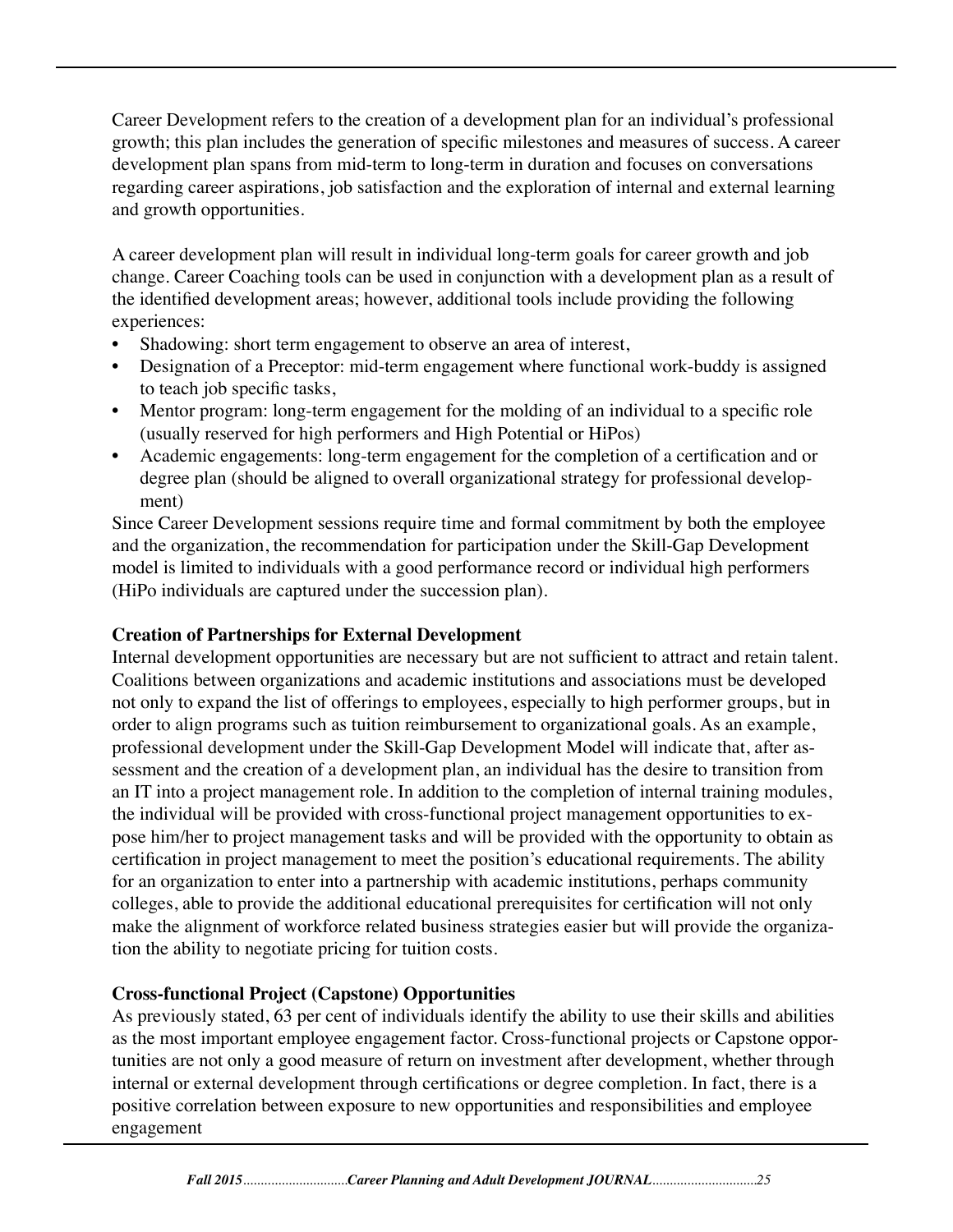As an example, tracking and engaging individuals participating in an MBA program, or those achieving a Lean Six Sigma Black Belt, can provide organizations a tool by which to create a cross-functional team which will use new acquired skills to deliver creative solving results to specific projects that are of great importance to the executive team. For example, under a bear market economy, the cross-functional team can explore cost reduction, process improvement and revenue generating solutions in key focus areas to balance a budget year. Individuals then use their abilities and become engaged as part of a group of leaders within the organization. In turn, the organization may use cost savings or revenue generating net results as a true measure of return on investment for these programs.

## **Workforce Pipeline Building Strategies**

Finally, a comprehensive approach to professional development requires for an organization to be proactive and strategize the building of a workforce pipeline. The identification of key positions across the organization under a comprehensive approach to professional development should provide adequate indication on where the building or easing of workforce pipelines should take place. Tools such as summer or year internship programs, student practicums and fellowship programs can be developed to meet the needs of targeted identified areas. Return on investment metrics as a percentage of conversion rates from internship program to full time or part time job offers can be introduced to determine success of such programs.

## **The need for talent will continue to rise as the Baby Boomer generation retires.**

As the exit of these current professionals and leaders comes into play, current research and information provide an insight to the challenges that organizations face engaging and retaining employees. Now, with the full understanding that the most important factor that applies to all generations as a measure of employee satisfaction and retention is the organization's ability to provide meaningful and engagement professional development opportunities, then, the implementation of a truly integrated approach to professional development, such as the Skill-Gap Development Model, is in current conditions no longer an add on but a necessary tool to meet current workforce market demands.

The ownership and advocacy by executive leadership, as it relates to the efforts for the development and implementation of an integrated professional development strategy, will allow the alignment of business efforts to provide a comprehensive approach to today's professional development market demands. As a result, a truly integrated model will not only address development and planning gaps within the organizational structure but can become a natural process where the development and succession of an organization is a clear, fluid and transparent process that is aligned with strategies benefiting the entire organization.

## **References**

Employee Engagement. *State of the American Workplace Employee Engagement Insight for U.S. Business Leaders.* (January 1, 2013). Retrieved from http://employeeengagement.com/wpcontent/uploads/2013/06/Gallup-2013-State-of-the-American-Workplace-Report.pdf

Gaines, L., & Wilson, A. (2004, January 1). *Coaching and Career Development.* Retrieved from http://people.rice.edu/uploadedFiles/People/TEAMS/Coaching and Career Development.pdf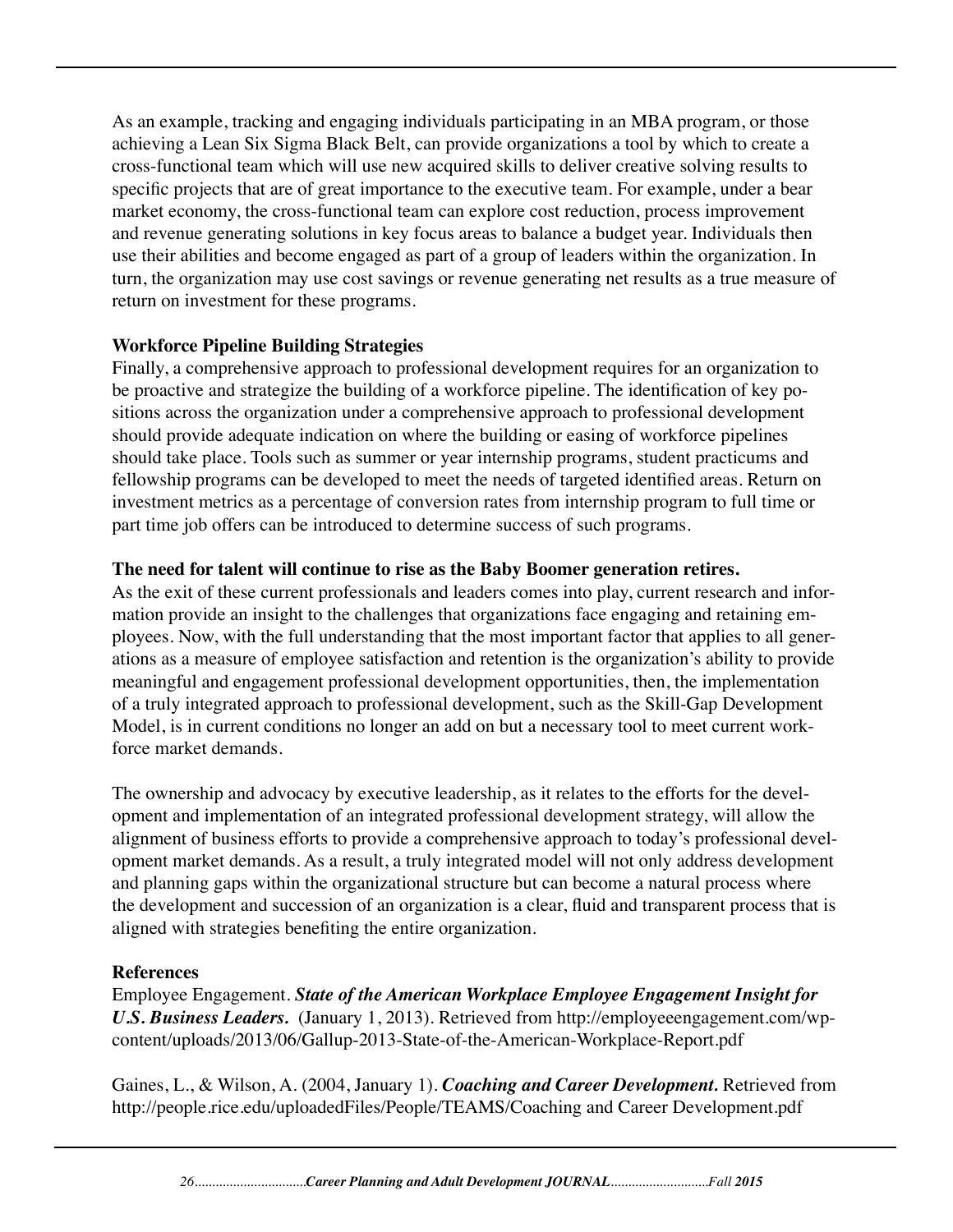Lamoureux, K., Campbell, M., & Smith, R. (2009, April 1). *High-Impact Succession Management.* Retrieved from http://www.ccl.org/leadership/pdf/research/HighImpactSuccessionManagement.pdf

Oracle Corporation, *Seven Steps for Effective Leadership Development* (2012, June 1). Retrieved from http://www.oracle.com/us/media1/steps-effective-leadership-dev-1657106.pdf

Society for Human Resource Management. (2012, October 1). *Employee Job Satisfaction and Engagement – How Employees Are Dealing with Uncertainty.* Retrieved March 10, 2015, from http://www.shrm.org/research/surveyfindings/articles/documents/shrm-employee-job-satisfaction-engagement.pdf

## **About the author**



 **Gerard Camacho,** MPA, JCDC, is Parkland Health & Hospital System's Director of Career Development. He earned the Master of Public Administration at the University of Texas Arlington. He has held a variety of leadership roles across different fields including the healthcare arena, municipal government, non-forprofit and private sectors. As part of the leadership development program under the direction of the City Manager at the City of Dallas, he served as a general manager leading cross-

functional teams and citywide projects. During his tenure at Parkland, he has been responsible for the creation of the Center for Career Development

department and the structure of its programs as new initiatives for the organization. He also serves as a certified career development coach for the organization.

Contact him as follows: *Gerard Camacho, Director of Career Development Parkland Health & Hospital System 5201 Harry Hines Blvd Dallas, TX 75235 USA (214) 590-8000*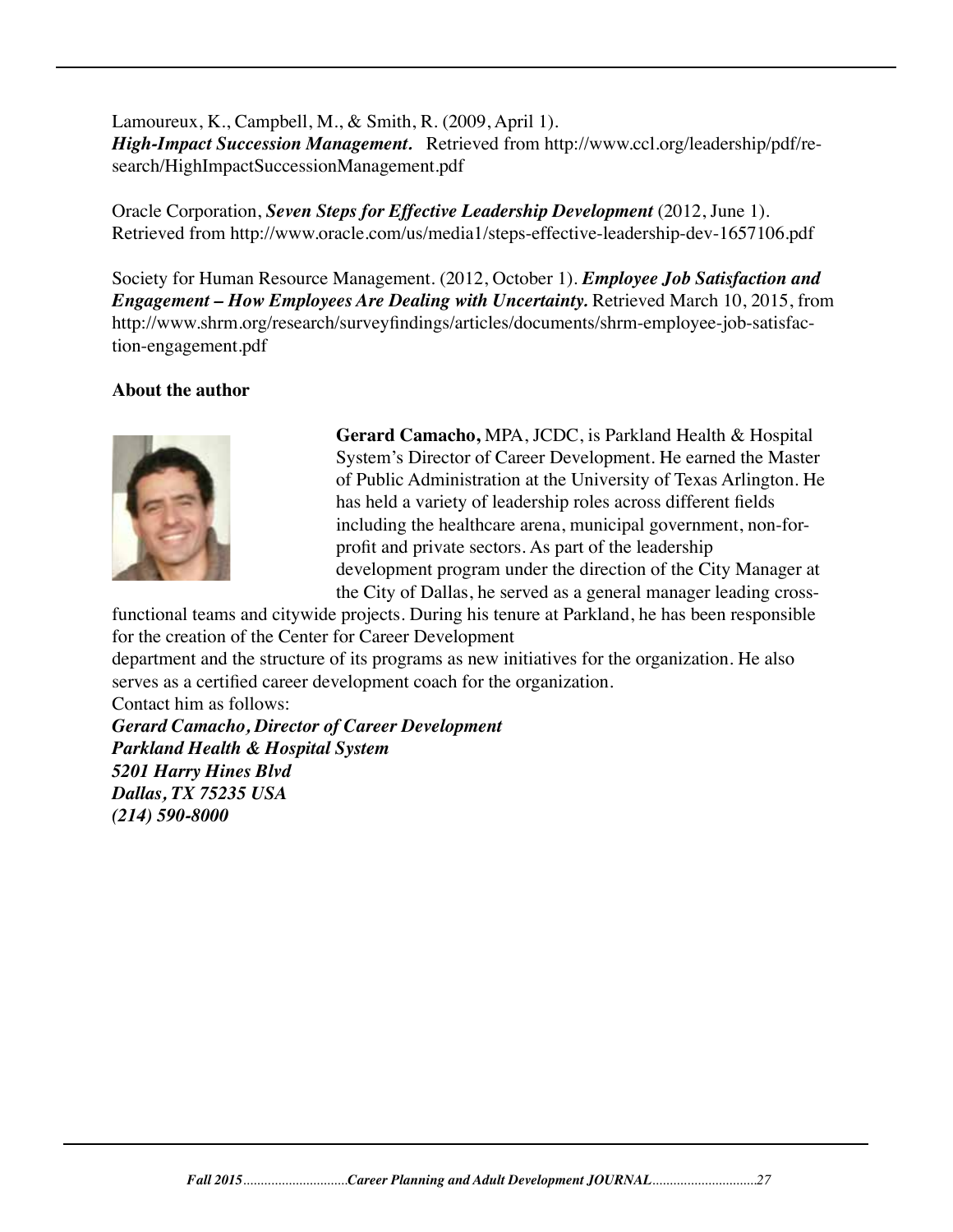### **APPENDIX**



## **Table A: An organizational progression and succession model as an integrated function.**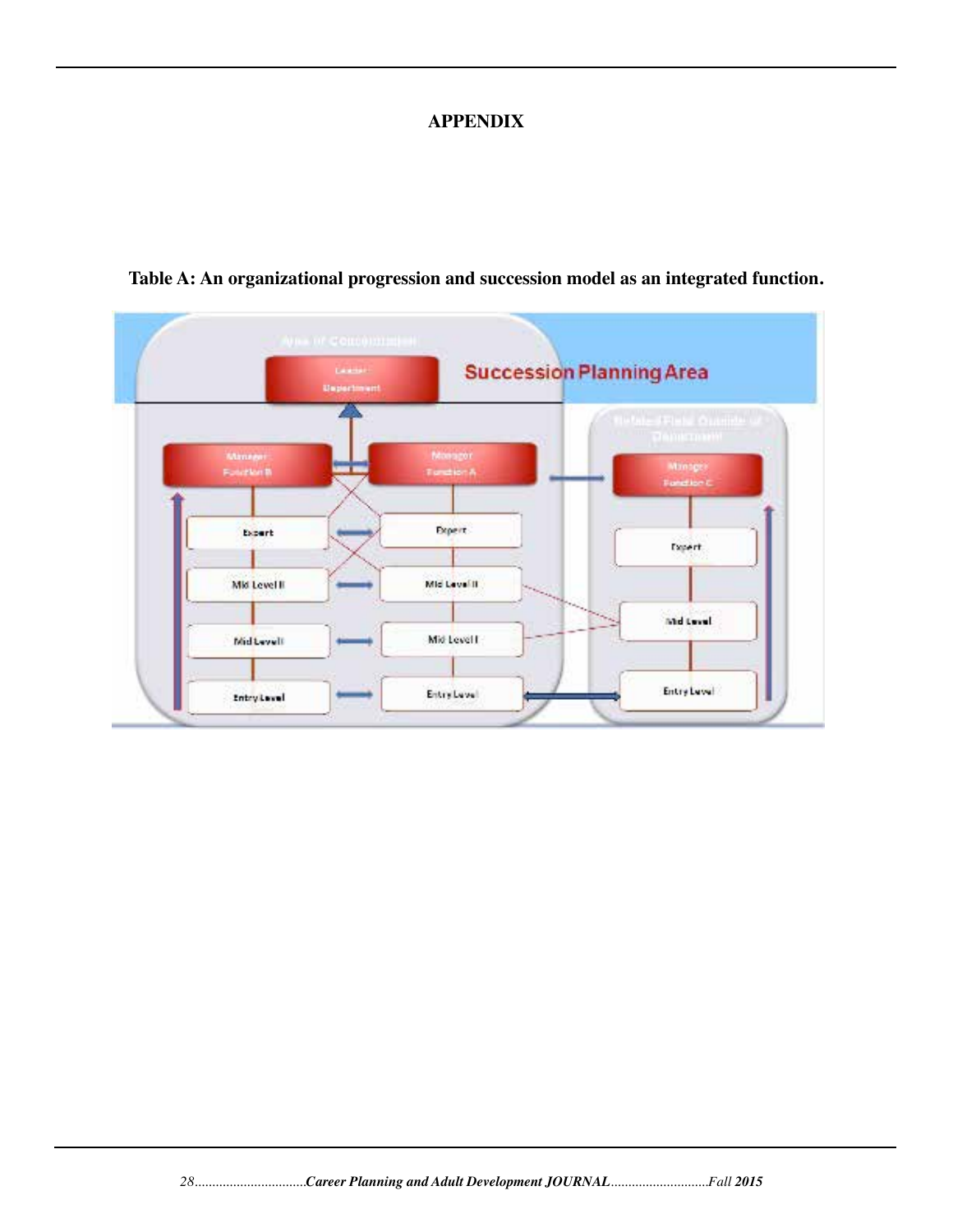### **Table B: Skill-gap and competency training**

## Skill gap and development



#### **Table C: Skill-Gap Development as an Onboarding Tool**



## **As Onboarding Tool**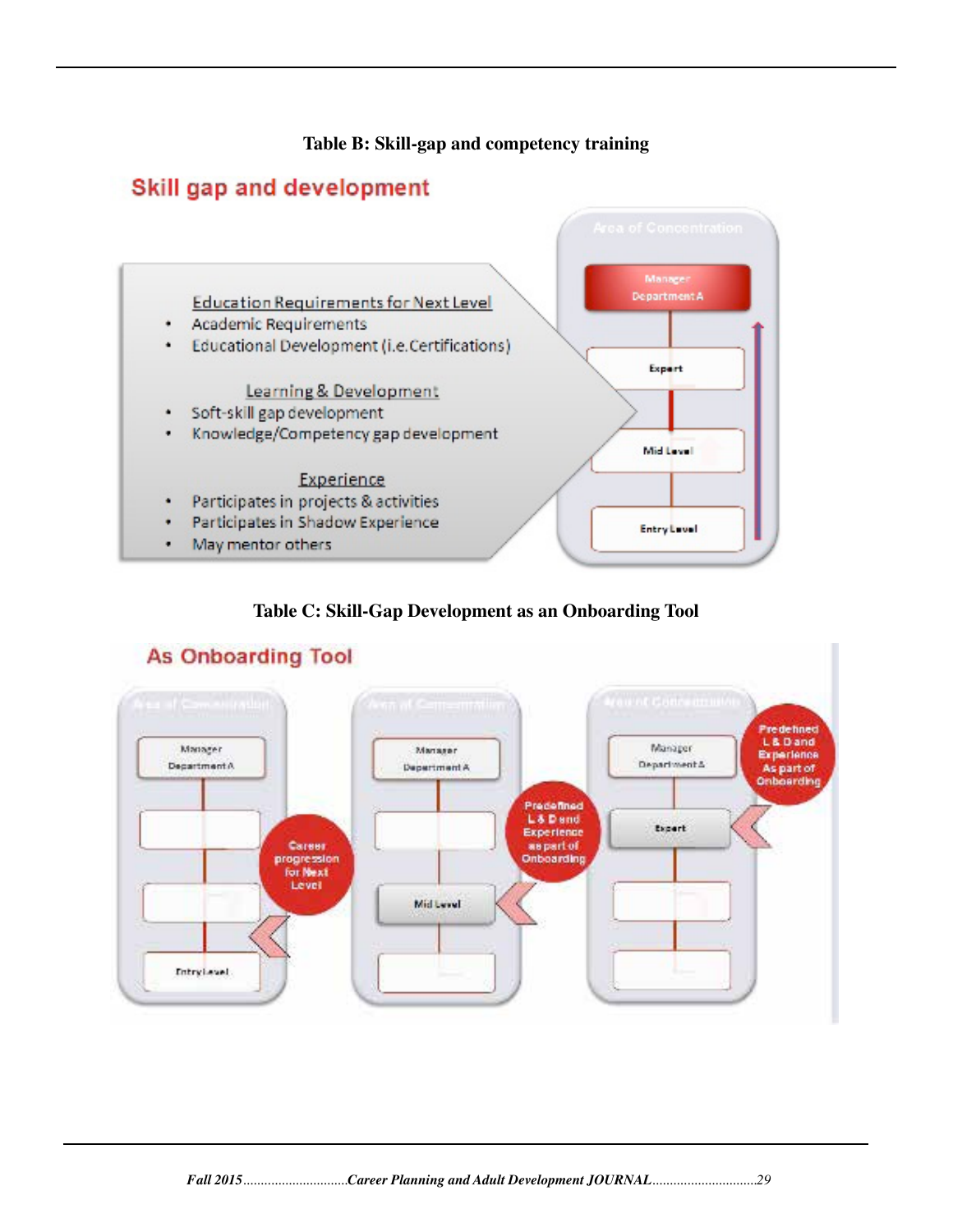#### **Table D: Coaching needs by level**

#### **Basic**

**Write emails Business Communication Understanding Communication Styles Multi Generation Workforce Conflict Management Great Communications Meetings Done Right Adapting to Change**

#### **Intermediate**

**TeamSTEPPS Public Speaking Lean Six Sigma (Green) Learning Session Dynamics Presenting with Impact Managing the Learning Environment**

#### **Advanced**

**Mentor Coaching in a Learning Context Presentation Skills for Leaders PowerPoint Presentations that Pop Writing for Effective Lean Six Sigma (Black)**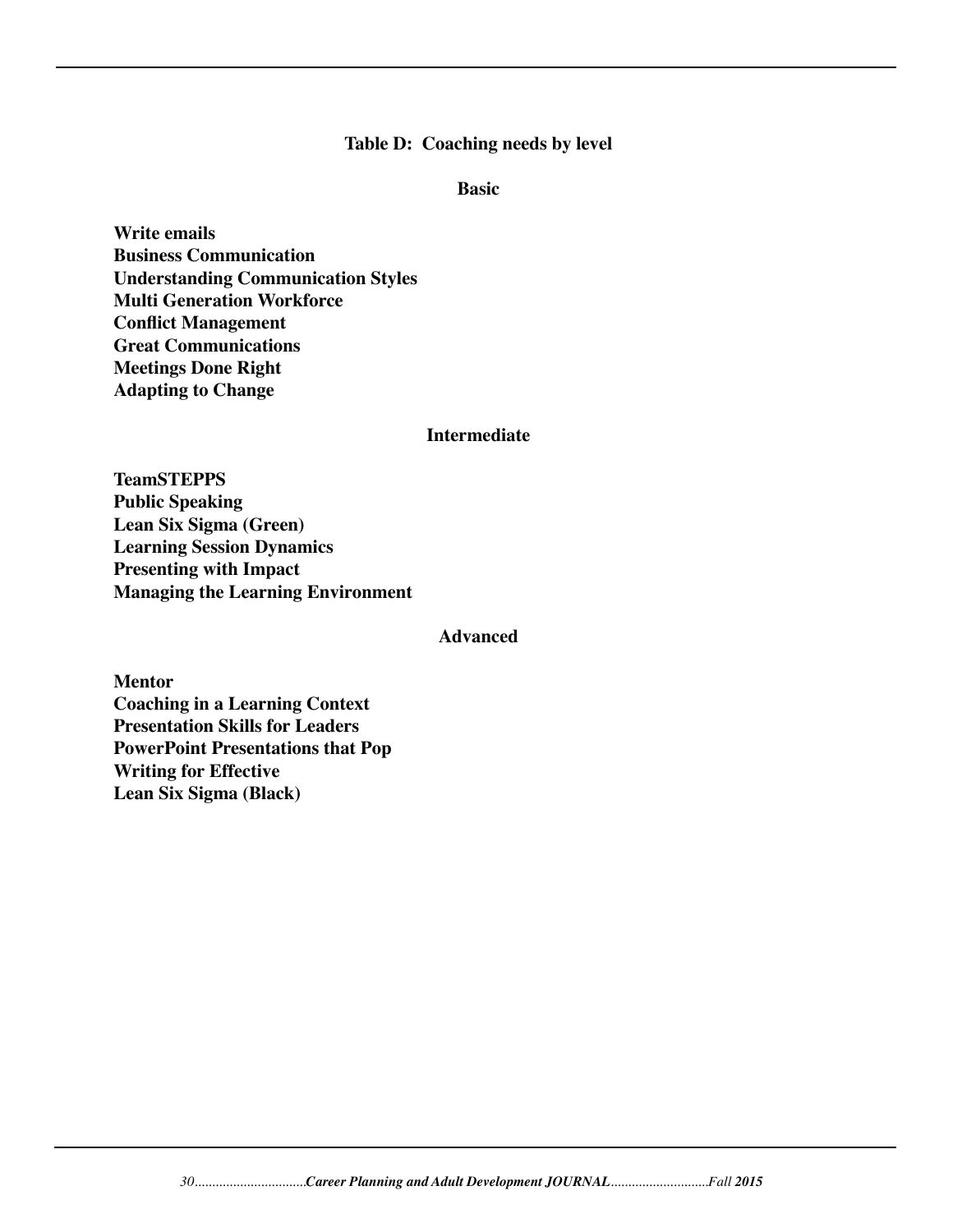## **Chapter 4**

## **A CORPORATE CASE STUDY: Adapting a Narrative Career Management Framework for an Organizational "Leadership Engagement" Program** by **Heather E. Bennett** and **Mark Franklin**

This article presents a case study describing how the CareerCycles career management framework (Zikic, Franklin, 2010; Franklin, Yanar, Feller, in press) was adapted and used to plan and execute a leadership engagement program for the leadership team of a small and medium enterprise (SME) manufacturing firm in North America with its head office offshore. We present the client's desired outcomes; describe the CareerCycles holistic, narrative framework, and evidence-based method of practice, tools and experiential game from One Life Tools that were adapted to address the client needs; the lessons learned that affected how later parts of the program were modified; and the outcomes observed and measured during the six-month leadership engagement program.

## **Overview of the CareerCycles Framework**

The CareerCycles framework takes a narrative approach, with its conceptual model, suite of tools and holistic definition of *career* comprehensively connecting the many human and systemic variables shaping an individual client's experience. (Franklin, Feller, Yanar, 2014) Within the CareerCycles framework, career is defined as: *The full expression of who you are and how you want to be in the world, which keeps on expanding as it naturally goes through cycles of stability and change.* This definition moves individuals away from career as a job and introduces a more holistic view. (Franklin, 2014, p. 451)

The CareerCycles framework consists of two processes, Career & Life Clarification and Intentional Exploration, a method of practice guided by 40+ interventions and related training, (www. careercycles.com) and a suite of related online and gamification tools from One Life Tools (www.onelifetools.com). In particular, the narrative Career & Life Clarification process involves debriefing an individual's stories and experiences to construct a comprehensive Worklife Sketch. The framework which helps individual become empowered and proactive in their career and life choices, is shown as Figure 1 in the previous issue of this Journal (Franklin, Feller, Yanar, 2014).

## **Using the Framework in Client Organizations**

Working with individual clients, CareerCycles Associates hear stories of disappointment, frustration, and longing to do work that is appropriate to their education, skills, experience and desired future. Using the CareerCycles method of practice, Associates, and other professionals who are trained in the method, engage individual clients to better manage their worklives.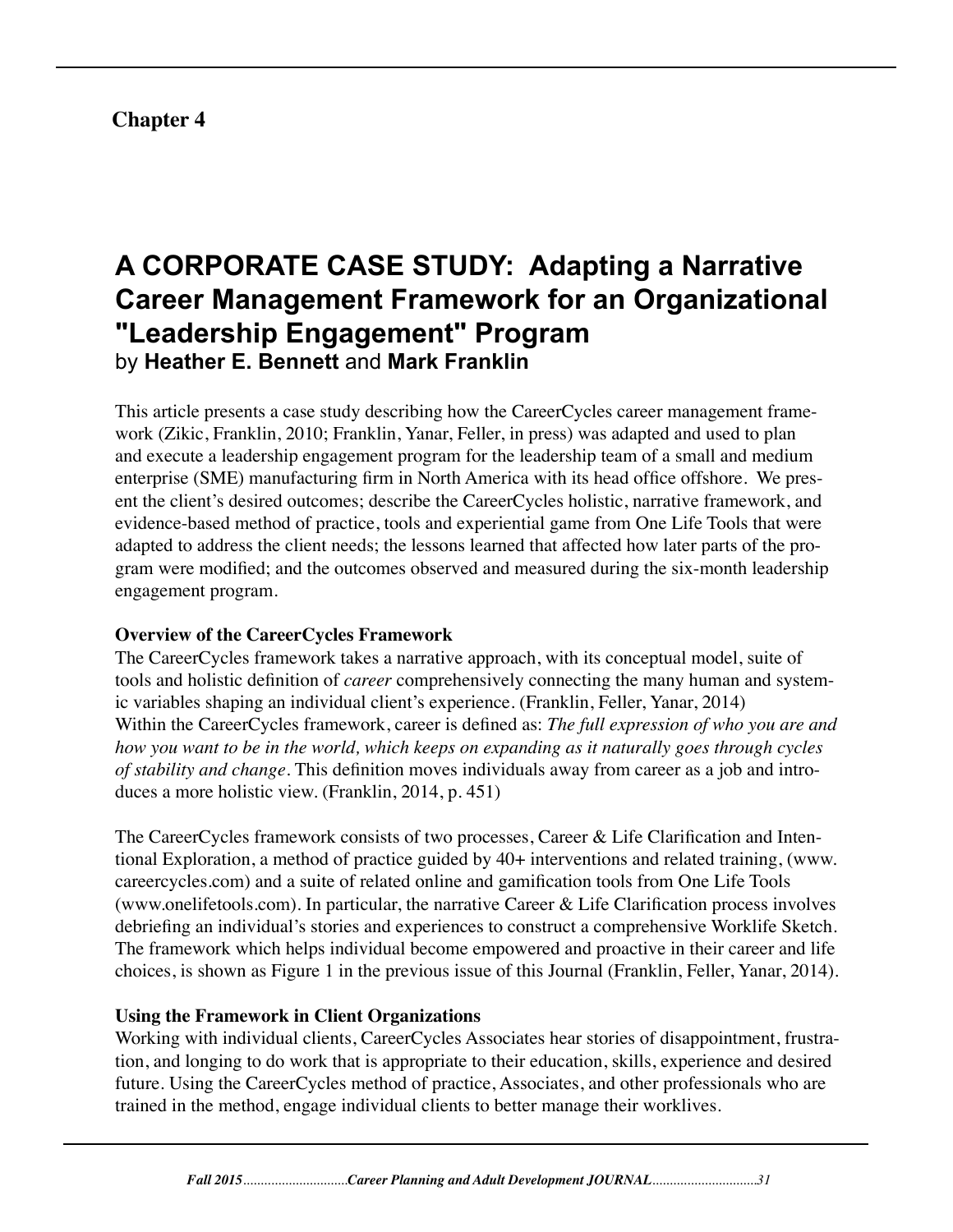Associates also know the other side of the story—managers needing to get the work done, optimize productivity, improve quality, and achieve specific targets. Managers may feel thwarted or at a loss to effect needed motivation or outcomes, and at the same time feel disappointment, frustration and longing to achieve their own worklife success.

## **The Issue/Opportunity**

The senior management team of a SME manufacturing firm, operating a plant on a 24/7 basis, hired CareerCycles to support its leadership team as an intentional organizational culture change took hold under the leadership of a new CEO based overseas. This involved making a shift away from a strict hierarchical command-and-control to one of *collaboration* and *alignment,* as it gained independence and authority to make decisions locally. Senior management recognized a need for outside, objective support to assist the local leadership team to effect and sustain the culture change by developing trust and fostering alignment with the firm's business goals.

To make the culture change collectively, senior management recognized the imperative of individuals making an overt commitment to the organization's business goals. An important dimension of the leadership engagement program was providing several opportunities for leaders to enhance their self-awareness of what was important to them. The goal was to facilitate individuals' awareness of how worklives could be brought into alignment with the organization's culture and business goals leading to individual and collective behavior change.

## **Assumptions**

The client approached CareerCycles to plan and execute the leadership engagement program. Mark Franklin's industrial engineering background, combined with the expertise in career management, training, and individual career coaching of the Associates involved in the program, assured the client that the team understood the business imperatives and that the 1:1 coaching and group sessions would be targeted at the desired skills development and improved productivity. The project team accepted senior management's stated commitment to providing the resources and encouragement during the six-month leadership engagement program. Further, we expected they would participate fully in the various dimensions of the program, modeling behavior change, thereby collectively and incrementally, contributing to making the desired culture change.

A careful front-end needs assessment with senior management indicated a number of elements would need to be addressed in the leadership engagement program, including: Recognition of cultural differences between the informal and adaptable management style of the North American operation and a more formal and structured approach taken by the overseas head office. A diverse leadership team made up of managers ranging in age from 25 to 64 years; the majority in mid-career and mid-life; mostly male; and all having completed at least some college programs, with at least two with post graduate training. The reality of dealing with issues and building a collaborative culture given a 24/7 operation; not all managers would be able to attend the experiential learning sessions together as a single group. Recognition that the program and its intent to deal with organization culture change would be welcomed by some and resisted by others; we needed to be attentive to those who were sceptical or too optimistic!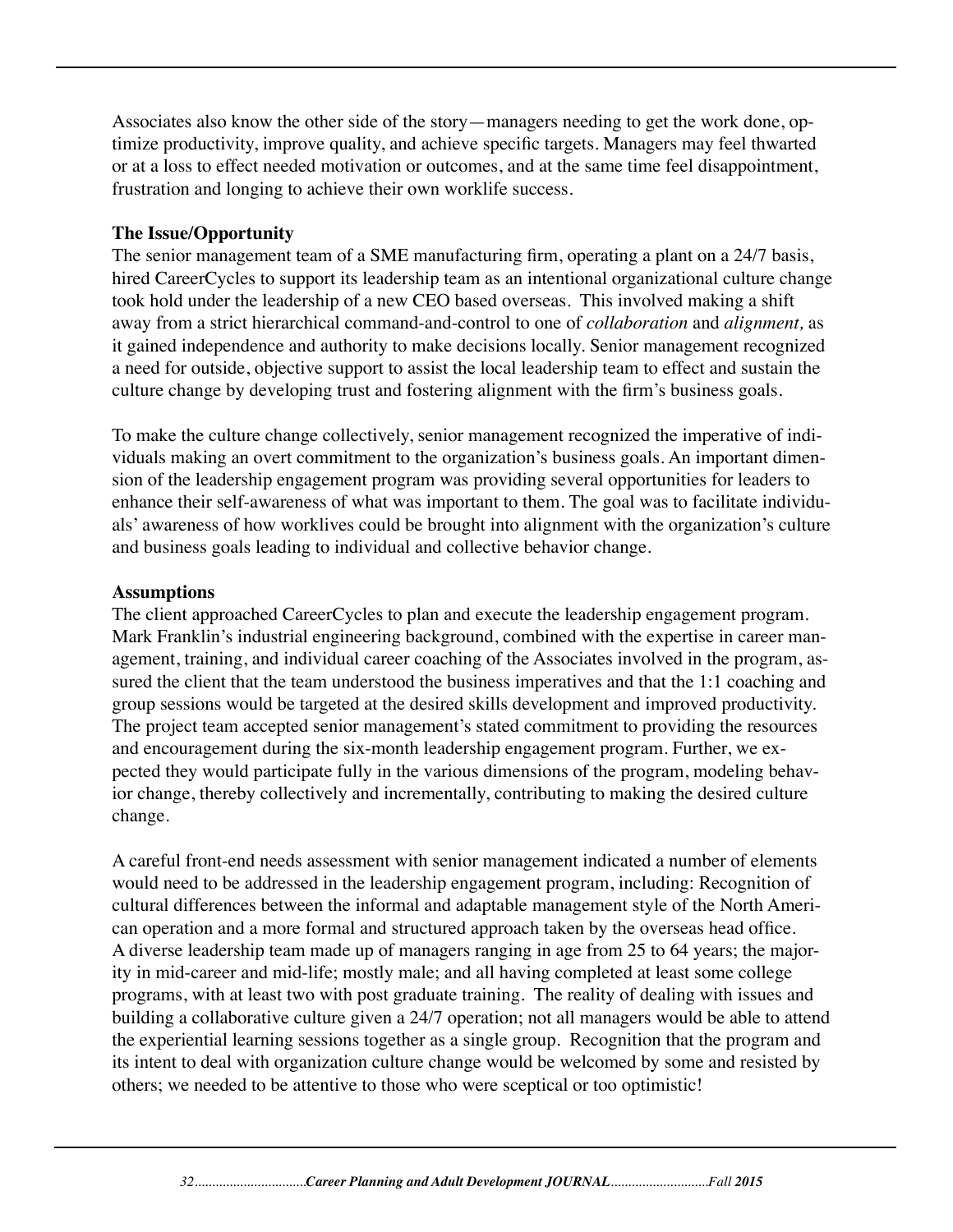This was a high stakes program; retaining and engaging leaders to make the culture change was vital not only for the success of the plant to achieve its business targets, but for the breadwinners reliant on these jobs; few manufacturing jobs remain where the plant is located. A need to show steady progress over six months to effect lasting, individual behavior change, achieve specific business outcomes and the organizational culture change.

## **The Team**

Led by Mark Franklin, the project team included Angie Bjornson and Kris Dawson, both of whom have strong corporate HR backgrounds and experience leading corporate organizationwide change initiatives; Iris Jacobson, who has experiential learning design and facilitation experience; and Heather Bennett, whose role involved the design and implementation of pre- and post- surveys, and subsequent analyses. All team members have many years of career coaching experience and are trained to use the CareerCycles framework.

The depth of the team's expertise and experience using the Career & Life Clarification and Intentional Exploration processes, proved to be valuable in building trust in the early weeks and months of the leadership engagement program. Later, Associates drew on their experience and expertise to support the leadership team as they confronted the realities arising from self-awareness and making behavior change potential to make the transition to a culture of collaboration and empowerment to achieve business goals.

## **The Approach**

The team adapted CareerCycles Career and Life Clarification and Intentional Exploration processes, and One Life Tools game for organizational application. The program included:

Individual coaching. Up to six one-hour sessions were offered for each of the members of the leadership team, with at least one session taking place before the first group training session. The objective of the coaching was to support leaders as they prepared and considered their unique WorkLife Statement and alignment with the organization's goals.

## **Three group training sessions.**

**(1) Who You Are** *Matters!* A One Life Tools proprietary, half-day, team-building game experience aligned with the CareerCycles method of practice. The game is collaborative, not competitive, and uses a narrative approach to help leaders gain clarity about their strengths, preferences, assets, goals and career paths within the organization. Working together in cross-functional groups of five to play the game, peers were empowered to think, feel and say who they are and what is important to them in their careers and lives. During the game, each participant captured and recorded data on a WorkLife Sketch and later used this to prepare a WorkLife Statement.

**(2) Giving and Receiving Workshop and Feedforward Technique** half-day workshop. The skill-building workshop was held about a month after Who You Are *Matters!* and was designed to train the leadership team to offer feedback to their employees, and receive feedback on their own performance, on a day-to-day basis. The training to use the Feedforward Technique (www. Feedforward.co.il) was focused on using this evidence-based and narrative method (Budworth, Latham, Manroop, 2015) for performance management. Leaders were trained to ask employees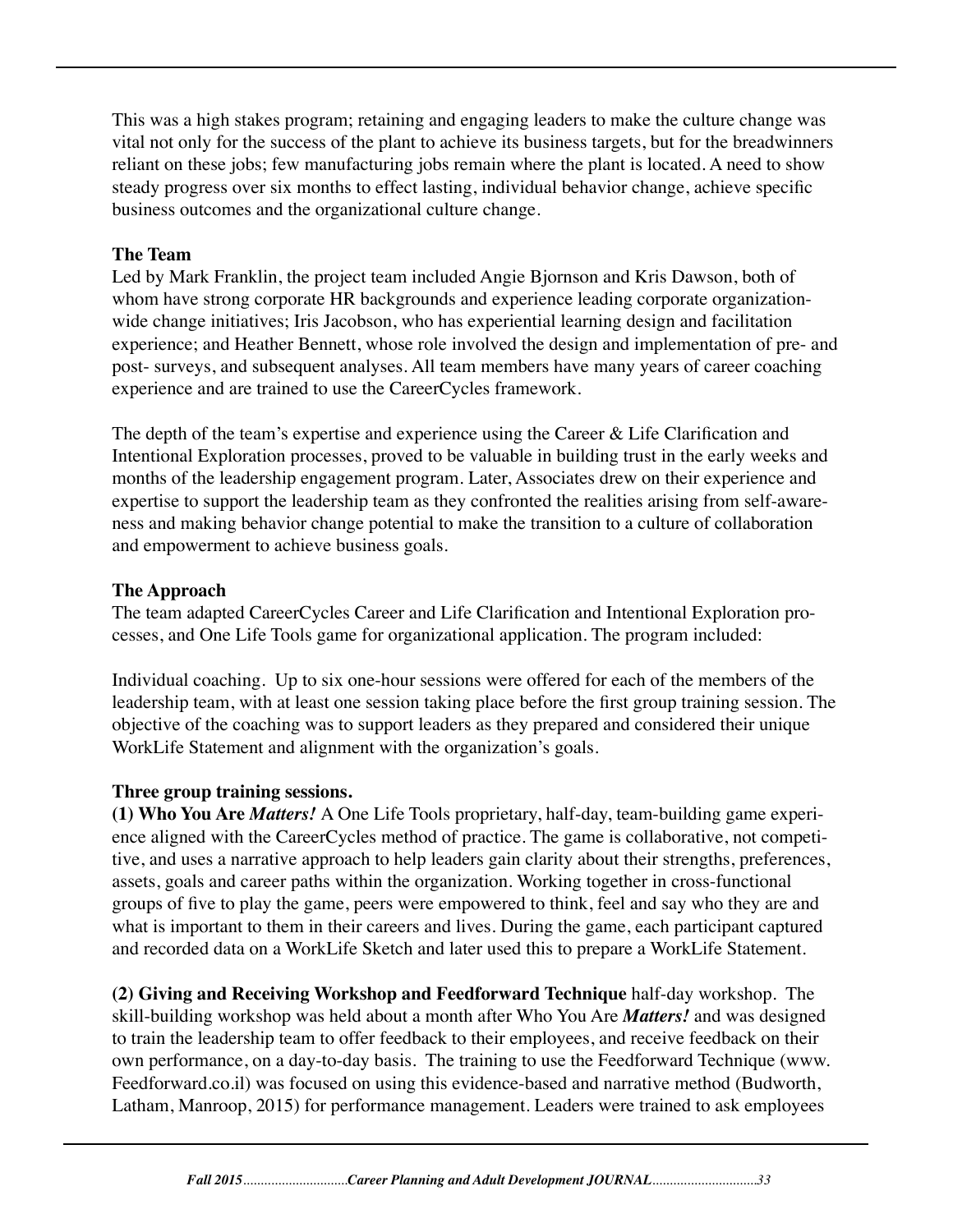to describe and analyze a significant positive workplace experience to identify the conditions that enable them to perform at their best. Doing so helped leaders build a shared vision, support their direct reports to feel positive and motivated, and create alignment between employees' goals and the organization's strategic goals.

**(3) Prelude. The Prelude Trust-Building Accelerator** workshop was a blended-learning experience (www.playprelude.com). The underlying holistic philosophy and psychology is built on a four-color personality typology similar to Temperament (Keirsey, 1998) and True Colors®. The leadership team had taken a True Colors workshop within the previous two years and Prelude provided an opportunity to experience how their personality traits play out everyday in the plant and to build trust and collaboration. This workshop was held one month after the Feedback/Feedforward Technique workshop.

**Surveys. Pre-and post-surveys** were developed with senior management to measure the extent to which the desired program outcomes were achieved. One survey was developed and administered using SurveyMonkey to: (i) gather demographic data from the leadership team (ii) share what participants hoped to gain from the leadership engagement program (iii) indicate the extent to which they were comfortable: giving and receiving feedback about job performance and discussing how to contribute to the success of the organization (iv) indicate the extent to which they trust their employees and are trusted to get the work done; (v) indicate the extent to which their knowledge, skills and abilities match the requirements for success in their current role; their current role is a good match, enables them to do the kind of work they want to do and meets their needs.

A link embedded in the SurveyMonkey survey took the leadership team to complete the Psychological Capital (Luthans, Youssef, Avolio, 2006) survey available commercially from MindGarden (www.mindgarden.com). Psychological capital is defined as *an individual's positive psychological state of development* and is characterized by:

- having confidence (self efficacy) to take on and put in the necessary effort to succeed at challenging tasks;
- making a positive attribution (optimism) about succeeding now and in the future;
- persevering toward goals and, when necessary, redirecting paths to goals (hope) in order to succeed; and
- when beset by problems and adversity, sustaining and bouncing back and even beyond (resilience) to attain success." (Luthans, Youssef, Avolio, 2006)

Significant change can affect **H**ope, **E**fficacy, **R**esilience and **O**ptimism, abbreviated HERO, and the *PsyCap survey* includes four subscales to determine the extent to which these dimensions were affected by the leadership engagement program.

**Communication strategy.** The team provided input for senior management to prepare and send ongoing communications about the leadership engagement program, including who was participating; what would be involved and the timeline for the program; why it was seen as critical to successfully making the desired organizational culture change; and what participants reported in the evaluations following each of the group sessions, enabling the leadership team to gauge progress toward the desired outcomes.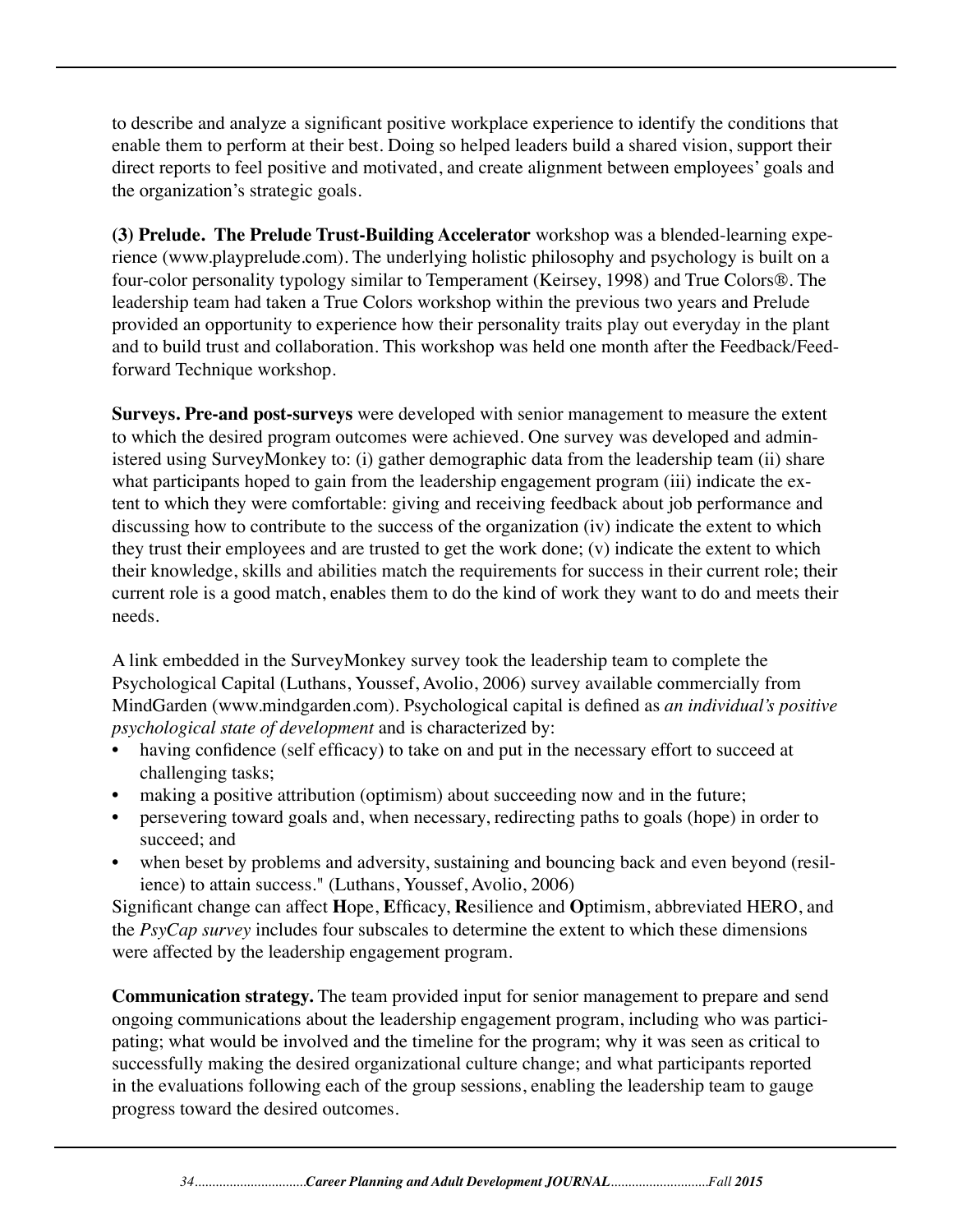## **Lessons Learned Initial 1:1 Sessions**

The initial 1:1 sessions enabled Associates to build a working alliance with their individual coachees. Associates provided a sounding board for leaders who raised objections about the program and why it was being offered. Some coachees expressed their belief that the program was a means for senior management determining whom to terminate. Such overt comments were valuable to hear. Doing so offered opportunities to build trust by accepting their point of view; heightening awareness of resistance; and asking for permission to provide appropriate, anonymous feedback to senior management. The early 1:1 coaching sessions allowed coachees to gain self-awareness by telling their career stories during their tenure in the organization. These sessions set-up individuals to actively engage in the group activities.

## **Subsequent 1:1 Sessions**

Associates deepened their conversations with their coachees as time went on, and each element of the leadership engagement program took place. They invited leaders to reflect on what they were learning about themselves, and the dynamics of their interactions with their peers. They talked at increasingly deeper levels about how their beliefs, values and behavior affected decisions they had made in the past, and were considering for the future, and about how they could be more collaborative in the organization.

As Associates worked with leaders, they used and adapted the CareerCycles WorkLife Sketch and the WorkLife Statements. These tools helped leaders articulate and clarify their individual visions for their worklives. Individuals were encouraged to consider how to address the possibilities they saw for themselves. Some recognized they had only a few years remaining until retirement and grappled with leaving a career legacy. Some saw potential for making a commitment to the organization for the long-term and envisioned specifically what they wanted to do and how to get there. Others faced the reality of limited opportunities in their current role or business unit and considered what that meant for their future. Associates encouraged their coachees to consider what they could control and what they could not. These coaching conversations, in which individuals were given permission to imagine ways of enacting their WorkLife Statements, were rich and energizing. Following the Feedback/Feedforward workshop, Associates focused on guiding coachees to use their WorkLife Statements to execute their Exploration Plans. These plans emphasized noticing clues and taking inspired actions, which helped accelerate and then stabilize new behaviors and momentum in interacting with their direct reports, peers, and managers to whom they reported.

## **Exploration Plans**

As members of the leadership team identified and explored possibilities they identified, and were energized by, the possibilities they saw for the organization. These were sometimes unexpected illustrations of deep engagement. In these coaching conversations, Associates captured *larger ideas* i.e. those possibilities beyond the leaders' individual job mandates, and outside their direct control. These larger ideas were collected and later shared with senior management, anonymously, for consideration. For example, one participant suggested using social media to make known a dramatic, positive environmental practice the plant had implemented, which had never been made known to the public, and had significant potential public relations benefits.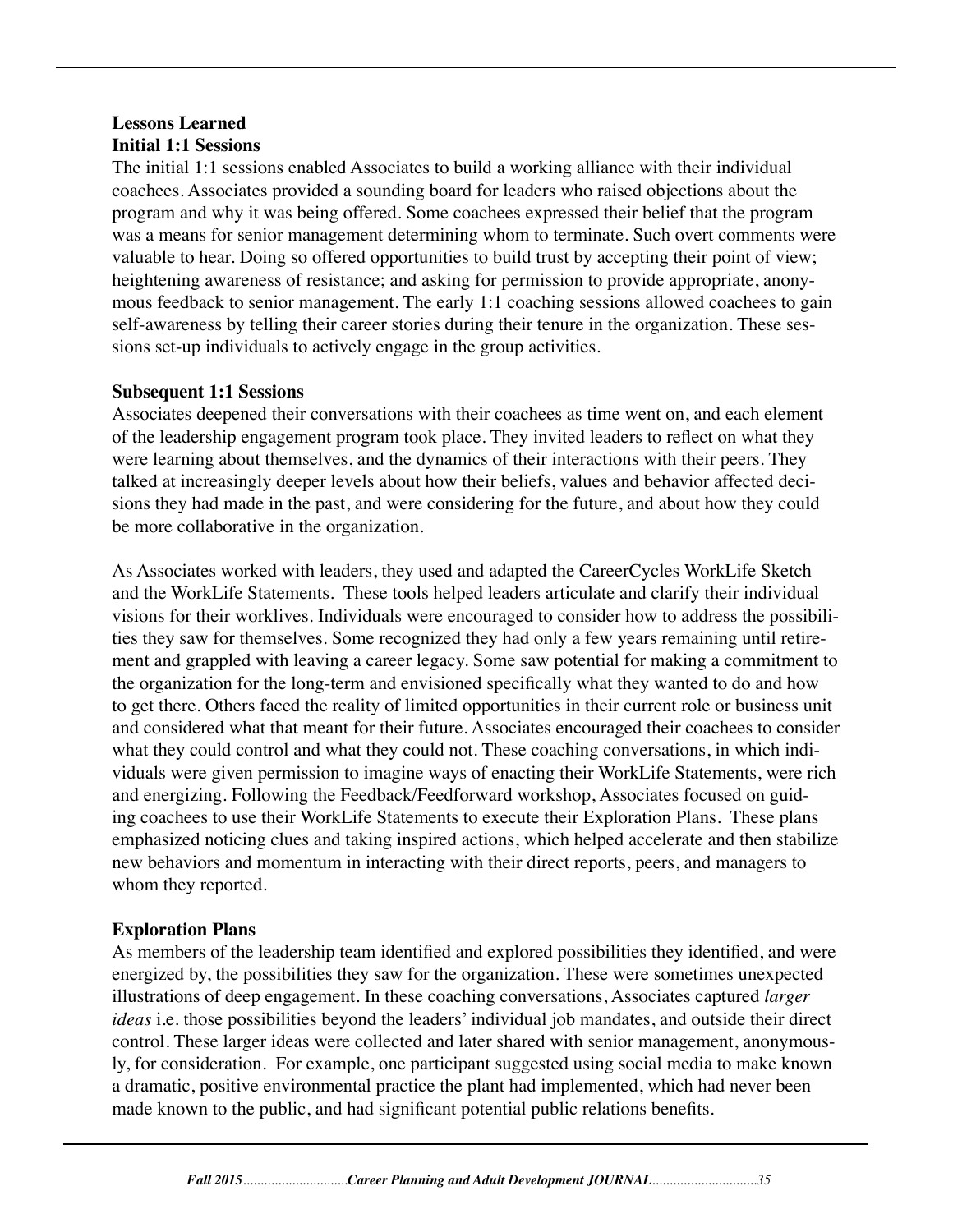## **Group Learning Tools**

The group experiential learning tools were effective in building trust, mutual understanding, and new insights about the capabilities, commitment, and potential among fellow team members. Two key messages built the case for participating in the sessions:

1. Lack of alignment can lead to blame, which erodes trust in one another;

2. Connecting with one another builds trust, fosters alignment, and increases productivity and other key business measures.

As a collaborative team-building game, playing **Who You Are** *Matters!* facilitated conversations among team members who otherwise do not work together on a day-to-day basis. The stories shared offered powerful new ways of seeing their peers in other situations and opened possibilities for considering how to learn from these experiences as they faced moving to a more collaborative organizational culture.

To deepen and broaden the learning from the experience, participants were reassigned to different groups for a post-game facilitated conversation. In these groups they acknowledged what they have in common and where they are aligned, which helped to integrate their individual and organizational goals.

The evaluations of **Who You Are** *Matters!* indicated the experience had been very powerful with 17 of the 20 participants rating it a 4 or 5 on a 5 point scale. Comments included *"I have better understanding and trust about my colleagues"; "we share common goals"; "there seems to be a desire to talk through and solve problems"; "we're in this together" all of which spoke directly to achieving the goals for the session.* A significant outcome from *W***ho You Are** *Matters!* was a word that became part of the lexicon for the remainder of the leadership engagement program accelerate. This became shorthand for the group and meant: readiness to move forward. Recognizing there were still issues, team members were better able to talk about and address common problems and accelerate, given higher levels of trust and better alignment with the organizations' goals.

## **Feedback/Feedforward Workshop**

Participants the Feedback/Feedforward workshop rated highly with 89 per cent rating it a 4 or 5 on a 5-point scale. A lengthy list of learning outcomes and insights was identified from the workshops including, *"the importance of providing corrective feedback"*; *"I will think about the timing and frequency of feedback";* a need for *"more practice to offer corrective feedback."* All indicated they were willing to try the Feedforward Technique with their employees. The workshop facilitators noted that leaders were less tentative as they participated in pairs and in small groups during the workshops, providing tacit evidence of growing trust in, and openness to, learning from one another.

## **Prelude Workshop**

The Prelude workshop was the first time the entire leadership team came together for the halfday session. The decision to do so sent a significant signal about the importance of their increased trust, collaboration and appreciation of one another's strengths and contributions to the business outcomes.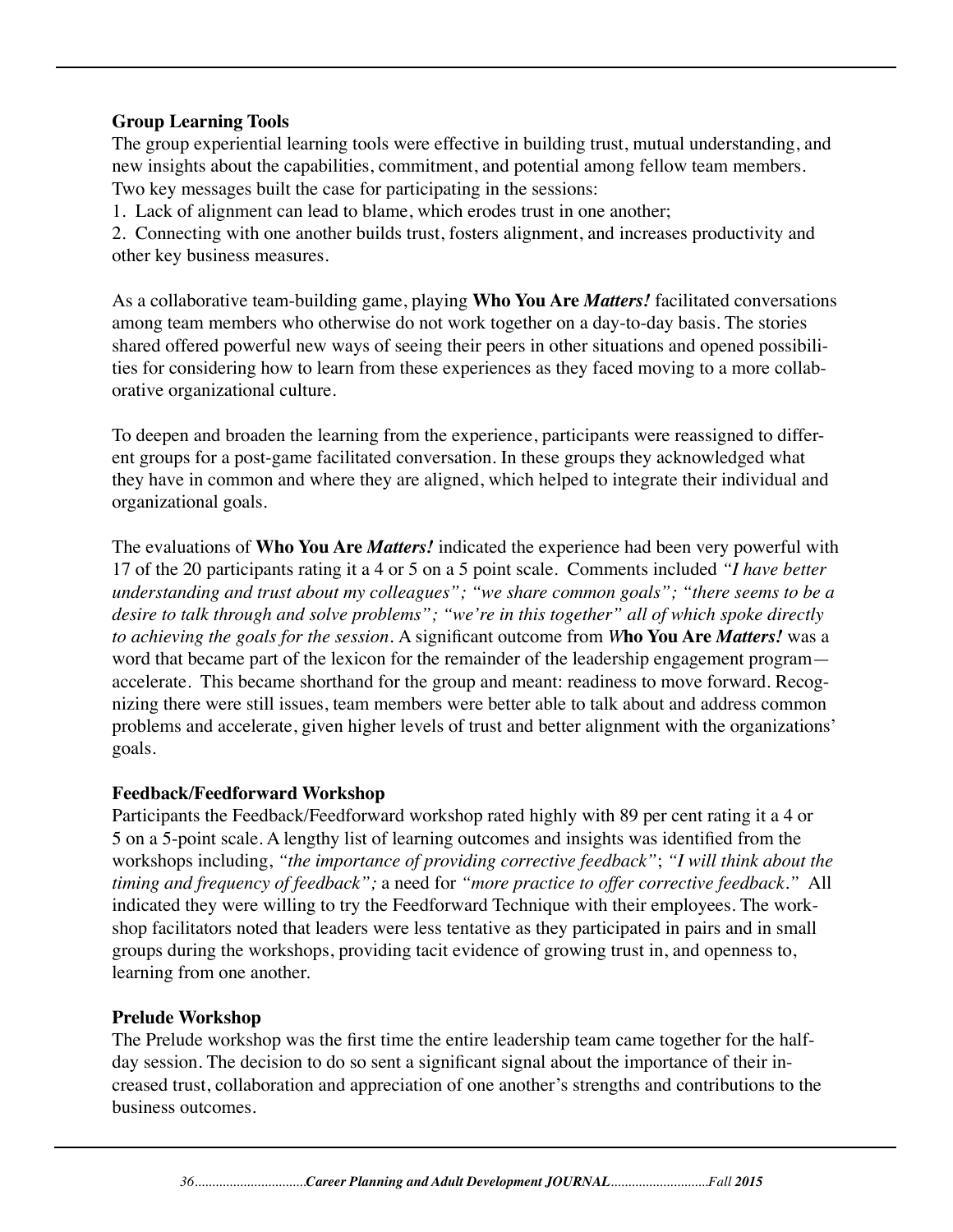The experiential workshop took participants through a specific progression to enhance their awareness from *inner* exploration to *outer creativity* and from the individual to the group. An outcome of the workshop was a large mural created collaboratively incorporating individual team members' drawings, and the creative outputs of small groups. The mural visually represented how leadership team members work separately and collectively and took the group to a new level of camaraderie. The workshop evaluations suggested participants enjoyed being together as a group and had gained valuable insights about how their personality characteristics are manifested when working together to solve problems and make decisions.

#### **Evaluations**

Ongoing evaluations provided valuable input and feedback to the leadership team. Nineteen of the 24 members of the leadership team completed the pre-survey administered via SurveyMonkey. Participants expressed candidly their hopes and concerns for the program, which centered around improving the work environment; teamwork; trust; communication; effectiveness as leaders; skills for motivating, supervising, supporting others, setting goals, time management; presenting and implementing good ideas; confidence; respect. Senior management and the Associates learned there were serious concerns about the leadership engagement program and it was helpful to be aware of this going into the program. Phrases such as: *We're not working together as a team; There's an elephant in the room…; I'm suspicious about…; Will people take what they learn and leave?; Will positive change happen?* prepared the Associates for pushback. While just less than half of the participants completed the post-survey, the results indicated that the leadership engagement program had impact. As a result of the training, participants reported improvements related to: self-knowledge, self-confidence, coaching direct reports, clarity about my own career, where to focus energy and effort, understanding the needs and motivations of

others, giving and receiving feedback, and using the Feedforward Technique.

| Specific pre-and post-leadership engagement program behavior changes were as follows: |            |             |
|---------------------------------------------------------------------------------------|------------|-------------|
| <b>ITEM</b>                                                                           | <b>PRE</b> | <b>POST</b> |
| I am comfortable giving feedback to employees about their job performance             | 47%        | 78%         |
| I am comfortable receiving feedback about my job performance                          | 89%        | 89%         |
| I am comfortable discussing how my employees want to contribute to the                |            |             |
| success of the organization                                                           | 74%        | 100%        |
| I am comfortable discussing how I want to contribute to the success                   |            |             |
| of the organization                                                                   | 79%        | 100%        |
| I trust my employees to use their individual and collective capabilities              |            |             |
| to get the work done                                                                  | 79%        | 78%         |
| I am trusted to use my skills and personal qualities to help my team                  |            |             |
| get the work done                                                                     | 74%        | 89%         |
| My knowledge, skills, and abilities match the requirements for success                |            |             |
| in my current job.                                                                    | 79%        | 100%        |
| My current job is a good match for my knowledge, skills and abilities                 | 74%        | 89%         |
| My current job meets my needs                                                         | 79%        | 89%         |
| My current job enables me to do the kind of work I want to do                         | 63%        | 89%         |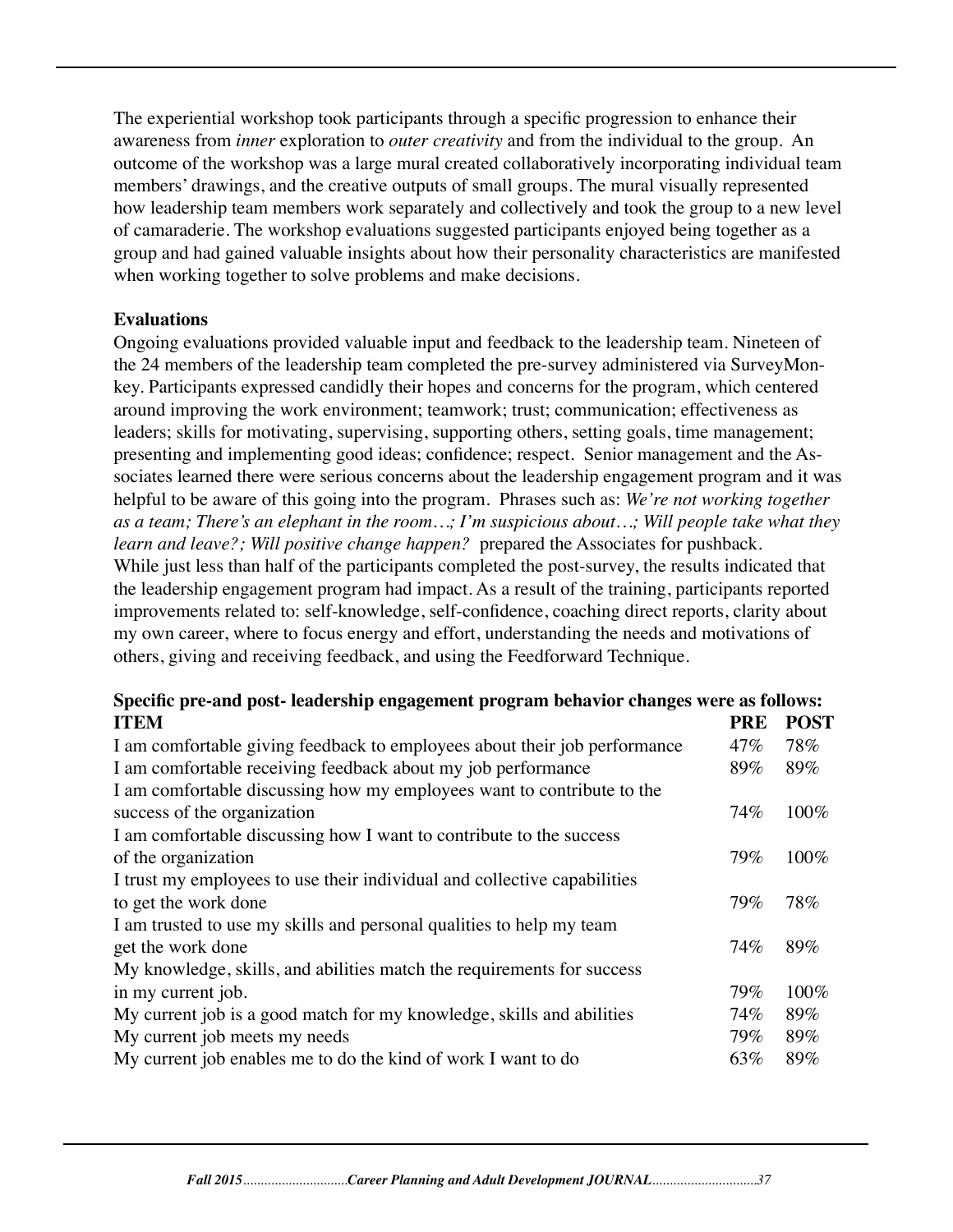Significant unforeseen business decisions were made during the program that had an impact on the leadership team. A significant learning for the Associates was that external factors influenced the program outcomes. A question that could have been included on the post-program survey was *"How much do you attribute your responses to influences outside of the program?"* (Hiebert, Magnusson, 2014) Such a question would allow participants to reflect on personal experiences and insights as well as organizational decisions influencing their behavior changes, alignment and outcomes, apart from the program.

#### **Senior Management Clarity & Commitment**

The program, while clearly focused at the outset on alignment and culture change support, could have been better defined, reinforced and communicated to the leadership team. Notwithstanding that senior management had espoused their commitment to the program over the six-month duration, the Associates were disappointed that participation was not as full and enthusiastic as anticipated. For example, not all leaders participated in the group workshops, with no sanctions imposed. Several were permitted to withdraw before completing all individual coaching sessions. Difficult conversations with senior management about potential negative consequences did not result in changing the decision.

The decision had the effect of diminishing momentum. Among the reactions the Associates heard loud and clear in 1:1 sessions was a feeling of *us* versus *them*. Another obvious effect was the considerable drop off in completed surveys. Only nine participants completed the post-survey and of that group, five completed the post-PsyCap survey. The results are not statistically valid, however, of the three leaders whose PsyCap scores increased overall, these were due to increases related to hope and efficacy. Of the two whose scores decreased slightly overall, the same factors of hope and efficacy contributed to those decreases. Associates were reminded that as outsiders, some things are out of your control that may affect results.

#### **Conclusion**

CareerCycles holistic, narrative framework and method of practice (Franklin, Yanar, Feller, in press) were successfully adapted and used to execute a leadership engagement program for the leadership team of a SME manufacturing firm. Using the framework, method of practice processes, tools and experiential game from One Life Tools, Associates facilitated the identification of individual's desired worklife changes, which in turn contributed to building trust amongst peers, and ultimately alignment with the organization's business goals. While not all program elements worked as well as anticipated, senior management and the Associates observed and articulated specific, positive behavior changes in some key members of the leadership team over the sixmonth program. Similarly, leadership team members recognized changes in their own and other's behaviors and alignment with the organization's goals. As one participant noted at the end of a workshop, *"we can be the change!"* 

#### **Appendix**

#### **Five-Step Summary of the CareerCycles Method of Practice**

**1. Name your question**—what is the current question you want to address in your worklife? **2. Timeline your story**—what are the chapter headings and/or details of specific chapters of your worklife? What have you learned that relates to your current question?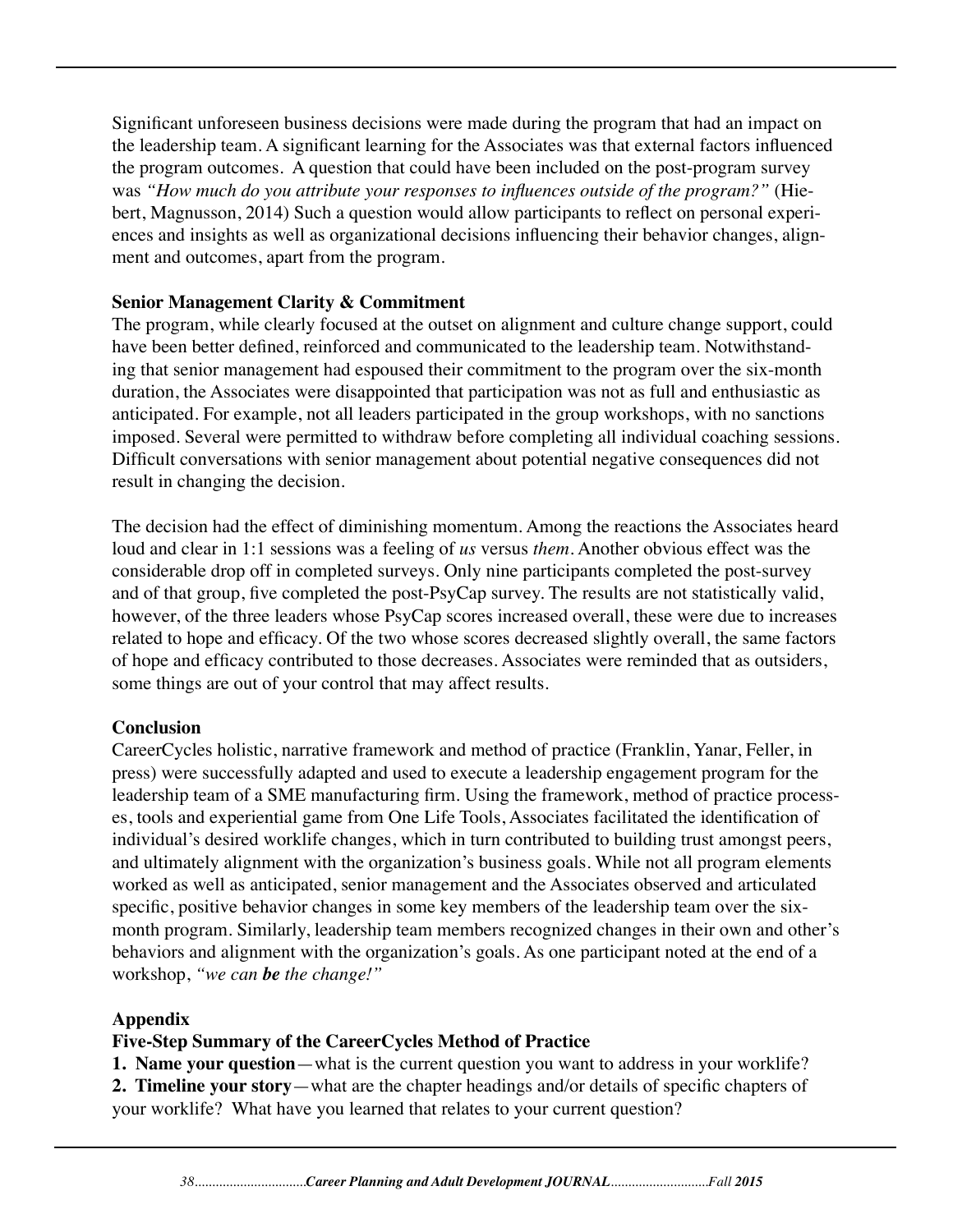**3. Gather and organize**—Examine the chapters of your worklife stories and portfolio and categorize your insights on a WorkLife Sketch

**4. Write your WorkLife Statement**—This is a concise and empowering statement, usually one paragraph, prepared from the information and insights gathered. It has both a present- and futureorientation to guide professional and personal behavior change and forward movement.

**5. Live your WorkLife Statement**—used like a compass to direct day-to-day decisions and actions; assess and consider opportunities; and take inspired action as documented in the Exploration Plans.

### **References**

Budworth, M. H., Latham, G. P., Manroop, L. (2015). Looking forward to performance improvement: A field test of the feedforward interview for performance management. *Human Resource Management* **54** (1).

Franklin, M., Yanar, B., Feller, R. (in press). Narrative method of practice increases curiosity & exploration, psychological capital, and personal growth leading to career clarity: A retrospective outcome-study. *Canadian Journal of Career Development.*

Franklin, M., Feller, R. (in press). One Life Tools / CareerCycles Framework: From clarification to intentional exploration with an East Asian immigrant. In L.Busacca, M.Rehfuss (Eds.), *Postmodern career counseling: A handbook of multicultural practice.* American Counseling Association.

Franklin, M., Feller, R., & Yanar, B. (2015). Narrative assessment tools for career and life clarification and intentional exploration: Lily's Case Study. *Career Planning and Adult Development Journal* **30** (4).

Franklin, M. (2014). CareerCycles: A holistic and narrative method of practice. In B.C.Shepard, P.S.Mani (Eds.), *Career development practice in Canada: Perspectives, principles, and professionalism* (pp. 441-463). Toronto, ON: CERIC.

Hiebert, B. and Magnussun, K. (2014). The power of evidence: Demonstrating the value of career development services. In B.C. Shepard, P. S. Mani (Eds.) (2014). *Career development practice in Canada: Perspectives, principles and professionalism.* Toronto. ON: CERIC

Keirsey, D. (1998). *Please understand me II.* Del Mar, CA: Prometheus Nemesis Book Company.

Luthans, F., Youssef, C. M., & Avolio, B. J. (2006). *Psychological capital: Developing the human competitive edge.* Oxford University Press.

Zikic, J., Franklin, M. (2010). Enriching careers & lives: Introducing a positive, holistic, and narrative career counselling method that bridges theory and practice. *Journal of Employment Counseling,* **47,** 180-189.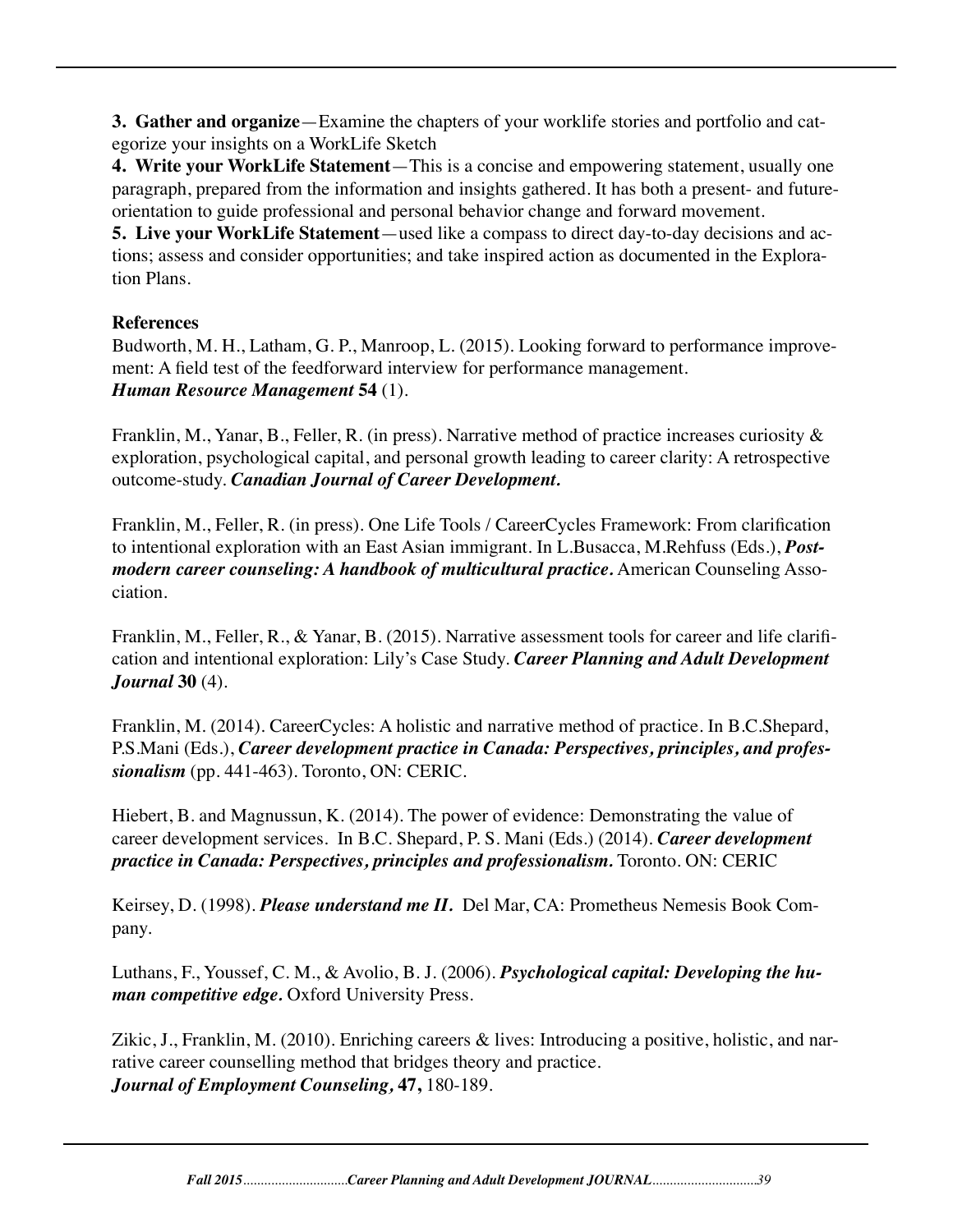#### **About the authors**



 **Heather E. Bennett** is an Associate of CareerCycles for organizational solutions assignments. She has a thriving career coaching practice focused on individuals in mid-life and mid-career. She has the Career Management Fellow designation and is a member of the Board of Governors for the Institute of Career Certification International. Contact her as follows: *heather@careercycles.com* 



 **Mark Franklin** leads CareerCycles, a career management social enterprise in Toronto, Canada. He developed the CareerCycles narrative method of practice, is co-author of the *Who You Are Matters!* career clarification game and hosts Career Buzz radio show. He earned the Canadian Certified Counselor and Career Management Fellow designations.

Contact him as follows: e-mail: *mark@careercycles.com*



*This 2011 Revised Edition of the SHRM Best Seller is now available at www.CareerTrainer.Com*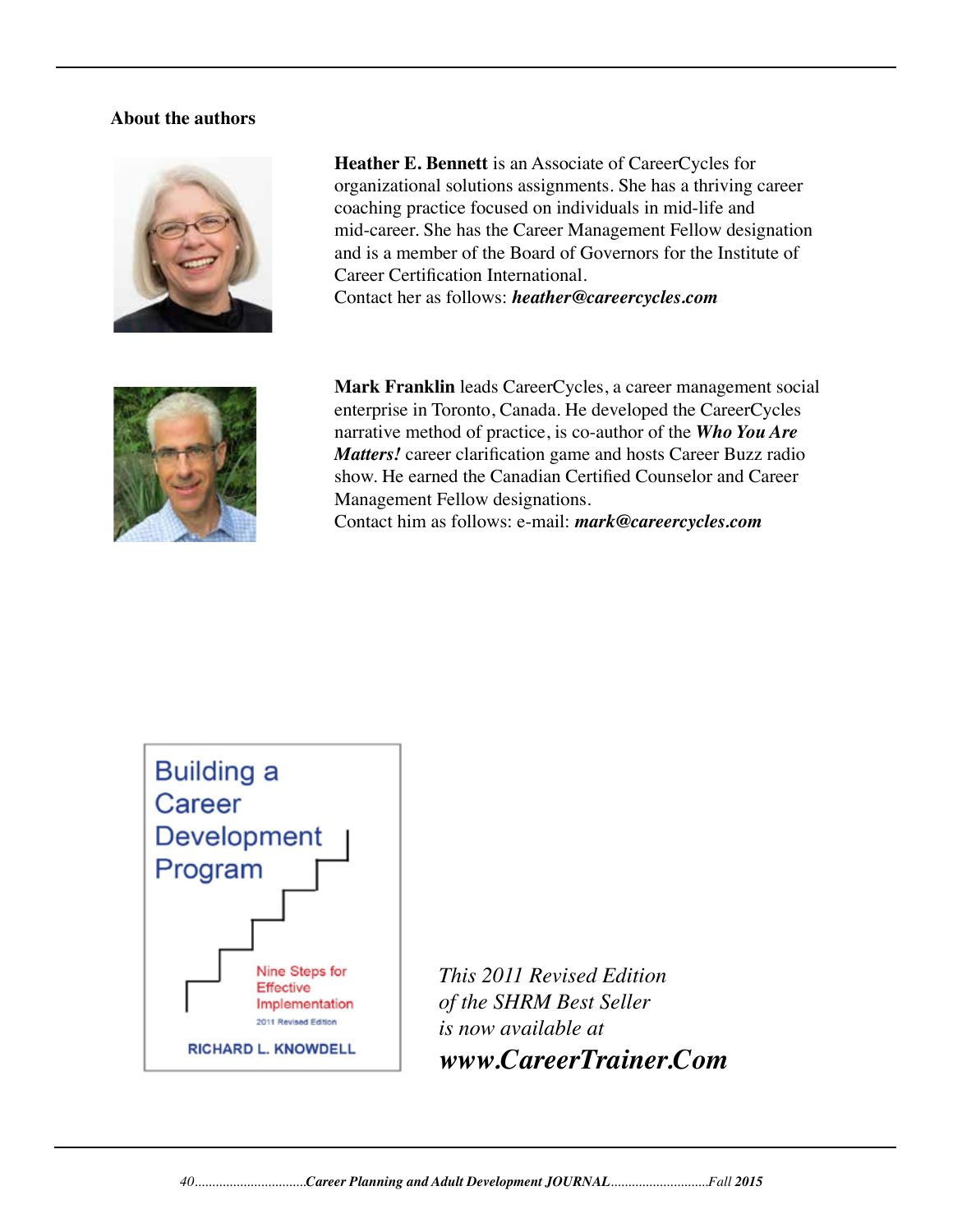# **Chapter 5**

# **A "WOW" APPROACH to SELF-DIRECTED EMPLOYEE CAREER DEVELOPMENT by Katy Piotrowski**

Seven of 10 employees don't feel connected to or engaged in their jobs. This gloomy statistic comes from Gallup, Inc.'s 2013 State of the American Workplace survey, and of the 12 questions asked of the 350,000 respondents, three are strongly related to a worker's belief that they are developing in their careers. For example question six asks, *"There is someone at work who encourages my development,"* question 11 asks, *"In the last six months, someone at work has talked to me about my progress,"* and question 12 asks, *"This last year, I have had opportunities at work to learn and grow."* Twenty-five per cent of the survey's employee-engagement questions are career-development related, and an average of 70 per cent of the respondents feel as though their employers are failing them in arena.

Raising employee engagement is a priority for growth-driven organizations in their quest to improve results for both the organization and their workers. This article explores one approach to boost engagement through self-directed employee career development strategies, providing an avenue for workers to take more control of their career progress in areas such as increasing their sense of meaningfulness, building skills in areas that are satisfying to them, seeing marked progress along a development path, and believing that their management team supports their growth.

#### **Corporate career development assumptions and beliefs**

The following statements are assumed based on results from Gallup, Inc. 2013 State of the American Workplace survey, combined with the author's career-counseling conversations with an estimated 10,000+ career-minded employees and 400+ managers of those workers:

- Most employees want to believe they're making progress in their careers.
- Employees who want to make progress in their careers are frequently unclear on how to accomplish that goal and as a result feel stuck and unsure how to proceed.
- Corporate managers seek win-win-win results regarding career development for employees: 1) they want to accomplish the goals set for them by the organization, 2) they want to support employee satisfaction and increased productivity, and 3) they want to feel competent as managers. However, most managers are unskilled in how to lead employees through an effective career development process, plus many feel overloaded. As a result career development for team members largely gets ignored.

How a person wants to progress in their career is a highly individualized experience comprised of factors such as lifestyle preferences, use of certain skills, and involvement with specific passion and interest areas. Traditional career-path processes, including those proposing next-step positions within an organization, often force employees to make decisions from within a narrow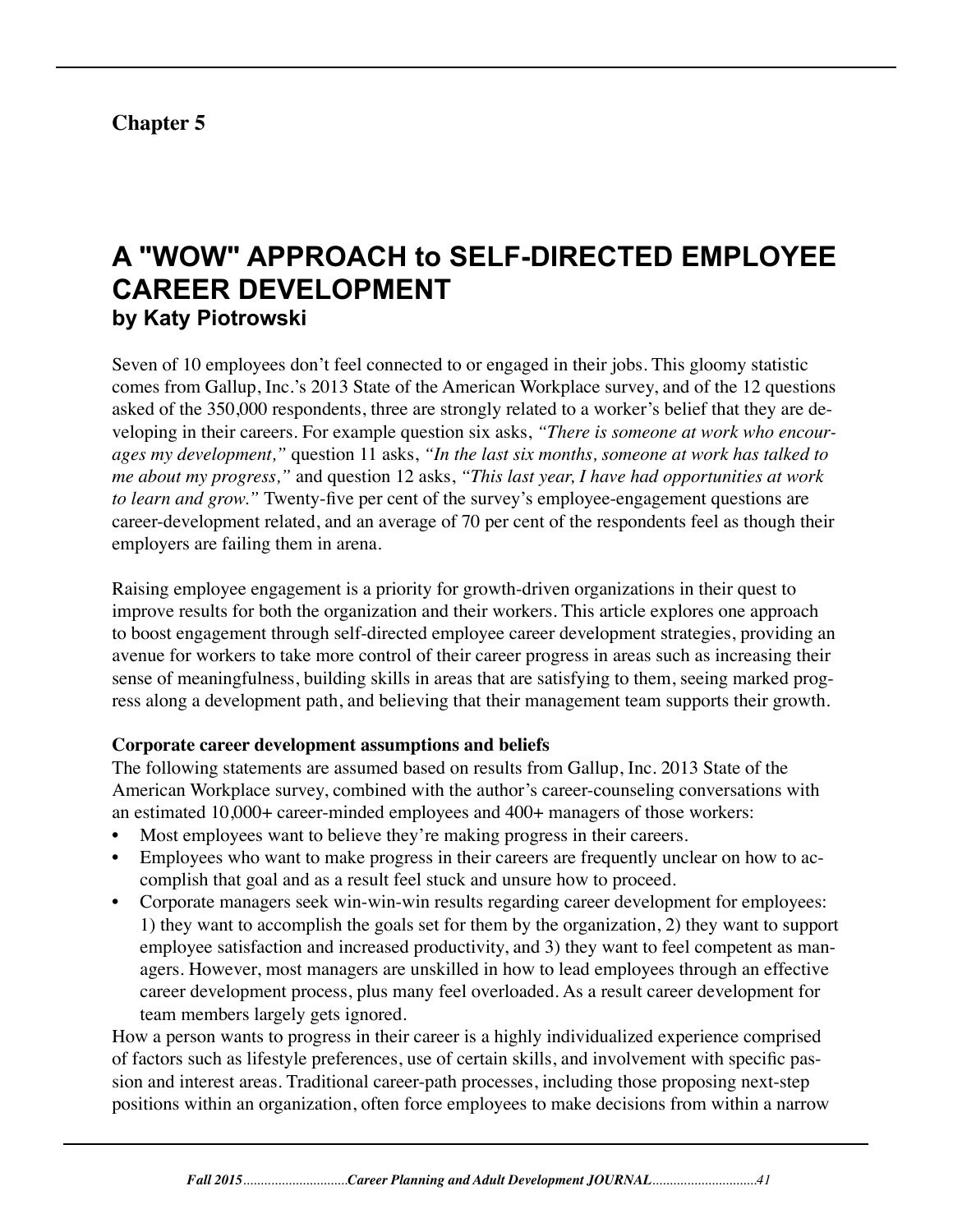structure and as a result are not customized and are frequently dissatisfying to the user. A significant percentage of employees are not seeking big changes in their careers, primarily because they are fearful of significant change, and would be satisfied, and as a result more engaged, with small yet personalized career-advancement accomplishments. Career development is a complex, ongoing process. Once an employee learns some basic career-growth strategies they are better equipped to continue to drive the evolution of their career to attain ongoing and increasing satisfaction throughout the span of their working life.

#### **CareerWow! Employee-driven career planning and implementation**

CareerWow! is a self-directed employee career-development process that puts career-growth activities into the hands of those most invested in career progress, the employees themselves. CareerWow! also provides guidance for how to view and present career progress activities from their employer's perspective, including how to have an effective career-development conversation with their manager and how to present career goals and requests from a win-win perspective. Metrics to track the tool's effectiveness include strategies to measure the percentage of employees who have used the tool, the percentage of recommended modules completed by each user, and a Yes / No rating for the question, "Do you feel as though this tool is helping you to make progress in your career?"

#### **Self-directed employee career development in action**

Corporations currently using CareerWow! such as New Belgium Brewing, Colorado State University, University of Colorado Health, as well as many of the 40+ organizations surveyed regarding future use of CareerWow!, maintain a reputation as being appealing places to work, indicating forward-thinking attitudes toward creating and sustaining positive employee experiences. Companies that place a high value on development of the business and team are ideal for CareerWow's self-directed employee career development approach.

Using New Belgium Brewing as an example, the organization has used CareerWow! (internally named Manifest Your Best Career, or MyBC) since 2010. Ranked seventh of 100 best places to work in Outside magazine's 2014 report, New Belgium Brewing's employees access Career-Wow! / MyBC from their company's human resources page. Users learn of it based on a recommendation from a manager, human resources representative, fellow employee, or through internal promotion of the resource.

New Belgium Brewing allows employees to make use of the tool on company time, and encourages participants to follow through on the tool's recommendations, including activities such as career research interviews and career experiments to investigate alternative career paths. Career-Wow! / MyBC supports New Belgium Brewing's core mission: "To operate a profitable brewery which makes our love and talent manifest." The author is aware of several New Belgium Brewing employees who have developed their careers in meaningful and satisfactory ways both within and outside of the organization as a result their use of CareerWow!/MyBC, and the company has updated videos included in the tool to keep it relevant and accurate. Used in these ways, New Belgium Brewing has been able to effectively support employees' desires to keep developing professionally while keeping managements' and human resources' time and effort investment minimal.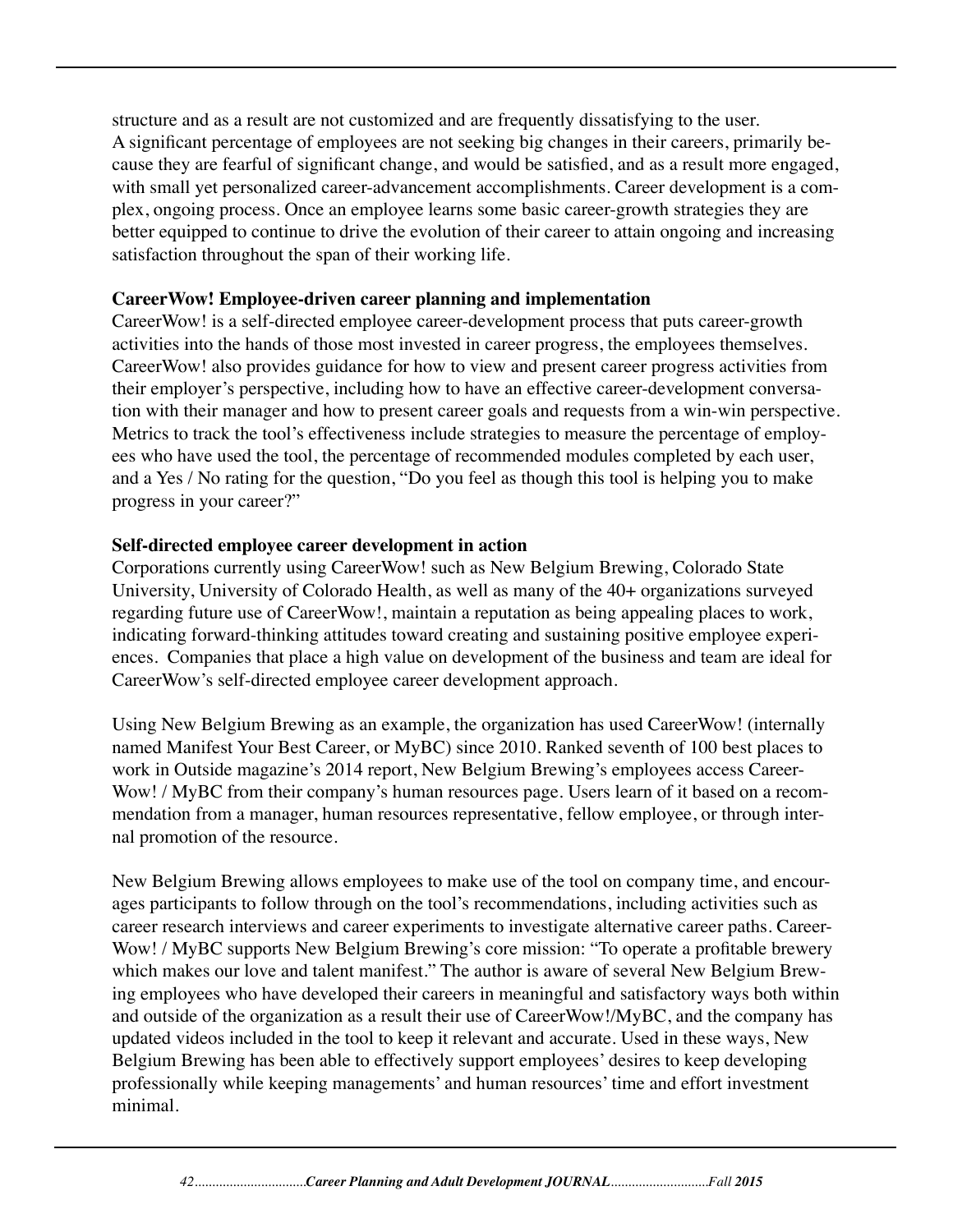Additionally, since 2013, CareerWow! has been used in private-practice career counseling at Career Solutions Group, supporting an estimated 600 adults in career transition, and has proven to be an effective support tool in this setting, helping to move clients through a prescribed process to define and research potential strong-fit career niches, prepare for upcoming career discussions with managers, get ready for internal job interviews, and build targeted résumés.

#### **Accessing CareerWow!**

In its current format CareerWow! is a collection of videos and worksheet modules accessible through online portals that have been created and customized by 10 client companies, and is available to an estimated 30,000 employees. To begin using the tool employees answer this onequestion survey:

# **What's going on in your career right now? Please select the statement that best describes your situation.**

- I'm pretty happy in my career now. I want to keep things moving forward well.
- I'm feeling a little flat and bored in my career. I want to figure out how to grow in a meaningful career direction.
- I have some specific ideas for how I want to grow in my career, and I want to talk with my boss about next steps.
- I want to define some potential new career directions.
- I have ideas about career directions that interest me, and I want to explore them to be sure they're a good fit for me.
- I want to be prepared to talk about my successes and accomplishments in an upcoming meeting with my manager, in a job interview, etc.
- I need to prepare a targeted resume to help me get to the next step in my career.

Their selection generates a list of recommended modules from among the list below which users can then access and complete at their own pace:

**Module 1: Company's Career Development, Mission & Vision.** The client company communicates their stance on career development, conveying hopes and support for team members' successes and featuring a leader within the organization who encourages employees to use the tool. Also includes an overview of the CareerWow! resources.

**Module 2: Strengths & Talents.** This set of steps helps users to articulate their strongest skills and talents to support additional steps in the CareerWow! process.

**Module 3: Career Passions & Interests.** With the purpose of helping users to engage more successfully in work activities that are intriguing and meaningful to them, this module expands their awareness of career areas to consider through exposure to a wide range of departments and industries.

**Module 4: Vision & Values.** CareerWow! participants follow a step-by-step process to define a motivating career vision and articulate corresponding priority values, helping to guide the user's career decision making and planning.

**Module 5: Creating Career Options.** In this step users discover how to identify several alternative career possibilities created based on their personal strengths and passion areas.

**Module 6: Career Research Interviews.** This module leads users through a process of gathering first-hand information from specialists who have already succeeded in their career areas of interest, to confirm or eliminate fit, and to facilitate career-progress planning.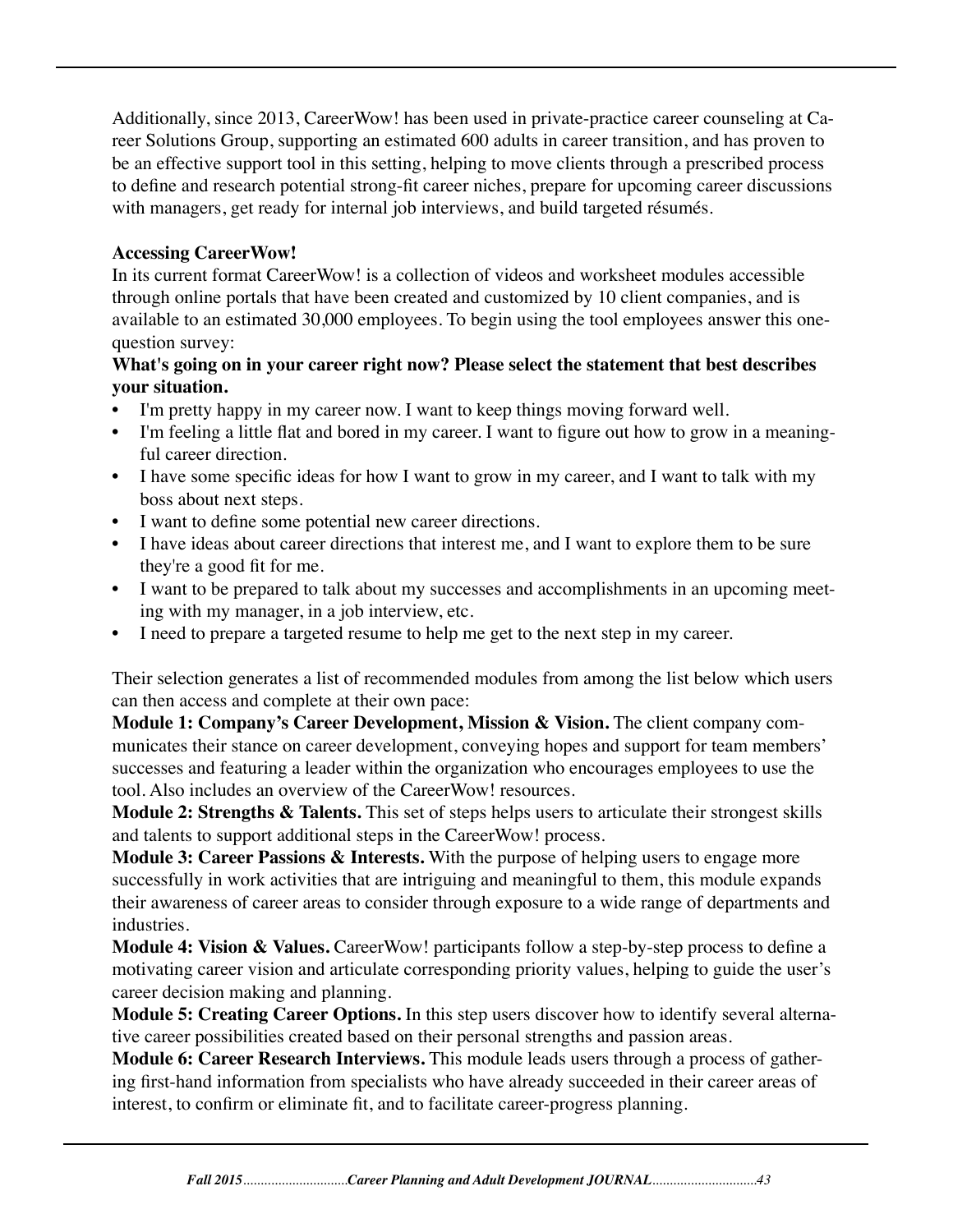**Module 7: Career Experiments.** An overview of low-risk, short-term activities provides users with a process for gaining hands-on exposure to career areas of interest, and helping to bridge successfully to new career areas by taking small, logical steps.

**Module 8: Success Database Development:** This module helps users identify and document relevant accomplishments for content in performance reviews, internal job interviews, and development of targeted résumés for application to company job openings.

**Module 9: Career Conversations with Managers**. Users are led through a process to help them prepare for a productive career-development conversation with their manager. Participants are shown how to prioritize what is relevant to both their goals and the company's, increasing their chances for mutually successful outcomes.

**Module 10: Target Resume Development.** CareerWow! users are guided in how to strategize relevant information to include in a résumé for a specific career opportunity, and to learn expert techniques for creating an effective résumé.

**Module 11: Job Interview Preparation.** Participants learn effective techniques to prepare and present themselves for an effective job interview.

**Module 12: Overview of Your Company's Current Career Resources**. Provides a brief overview of other career resources currently available within the organization. May include skillbuilding classes, resource libraries, online tools, etc.

More information and sample modules may be viewed at *www.careerwow.net/* 

#### **Results and insights to date**

Corporate and private-practice career counseling use of CareerWow! since 2010, have led to these observations:

- Some employees are concerned when their employer suggests they spend some time and effort on their career development, as they are fearful that their job is at risk. For this reason it is helpful for respected leaders in the organization to publically advocate that employees access the tool for the purpose of increasing their results and satisfaction in their current position and to help normalize its use as part of the company's employee development process.
- Similarly, effective and ongoing promotion of a company's career development tools reminds employees that resources are available and helps to integrate those tools as a standard part of the organization's practices.
- A process such as the one used with CareerWow! has proven to be an effective resource for employees, managers, and human resources professionals as evidenced through testimonials citing the tool as a helpful resource for developing their employees, deepening engagement, and providing a clearer path for defining and achieving career goals. CareerWow! testimonial information may be viewed here: *www.careerwow.net/#!testimonials/c42f*

This author owns a private career-counseling practice that employs a team of service providers. She has assigned CareerWow!'s Career Conversations with Managers module to employees to help them articulate and prepare for discussions about their career goals and development, and has found the process to be effective and energizing for both employees and herself as a manager as it shifts the dynamic from, "Ms. Manager, what can you do for me to make me happier in my career?" to "Ms. Manager, these are some ideas for how I can progress in my career while also supporting growth of the organization. What do you think?"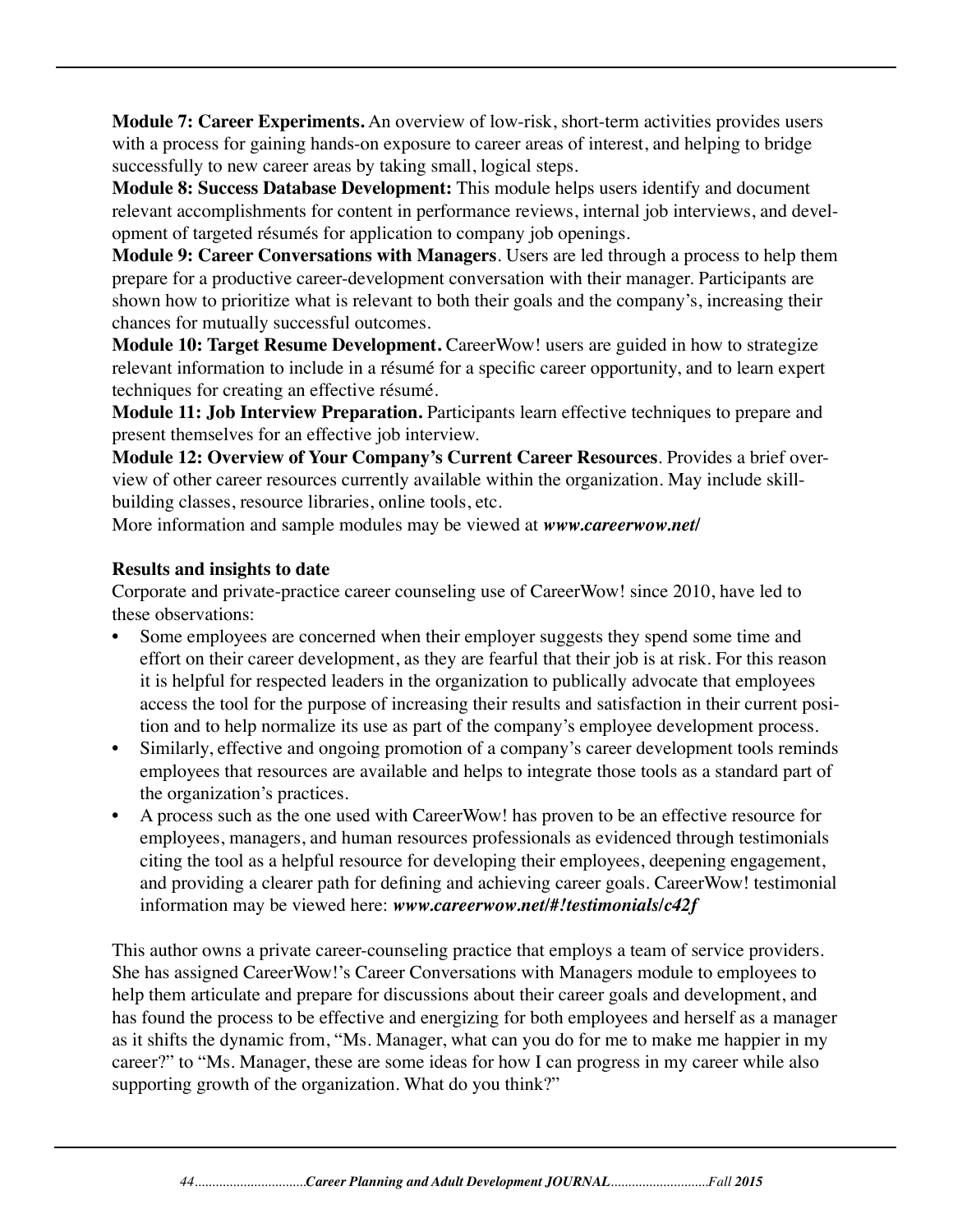#### **Evolving CareerWow! and self-directed career development**

Feedback and requests from current CareerWow! client companies, combined with more than 40 other organizations surveyed, indicate demand for a cloud-based Learning Management System (LMS) tool that will ultimately integrate with talent management systems and capture key data about its use such as percentage of employees accessing CareerWow!, percentage completion of recommended modules, and a Likert-scale rating of the helpfulness of the tool. This product is currently in development.

Having listened to the career hopes and frustrations of 10,000+ professionals over 20+ years, the author has observed an increasing percentage of organizations that appear to be more attentive to the desires of employees to create and act on meaningful career development goals. Additionally there is a trend toward employees recognizing that they are the captains of their career journeys and as a result must be proactive to attain the successes they desire.

To further improve career development results for users and client companies the author will continue to gather first-hand information from private-practice clients and corporate careerdevelopment professionals and to integrate these learnings into future processes and techniques, including making use of evolving technologies for maximum impact and results.

#### **References**

Davidson, N. & Editors. (2014). *Outside's 2014 Best Places to Work.* Outside Online. Retrieved from http://www.outsideonline.com/outdoor-adventure/best-jobs/best-places-to-work-2014

Gallup, Inc. (2013). *State of the American Workplace.* Retrieved from http://www.gallup.com/ services/178514/state-american-workplace.aspx

Gallup, Inc. (2013). *State of the American Workplace.* Retrieved from http://www.gallup.com/ services/178514/state-american-workplace.aspx

# **About the author**



 **Katy Piotrowski,** MEd, LPC, is founder and CEO of Career Solutions Group. She earned the masters degree in career counseling at Colorado State University, worked for 10 years in technology marketing, and is the author of *The Career Coward's Guide Series.* 

Contact her as follows:  *Katy Piotrowski, Career Solutions Group, 430 Stover Street, Fort Collins, CO 80524 USA (970)224-4042 e-mail: katy@careersolutionsgroup.net.*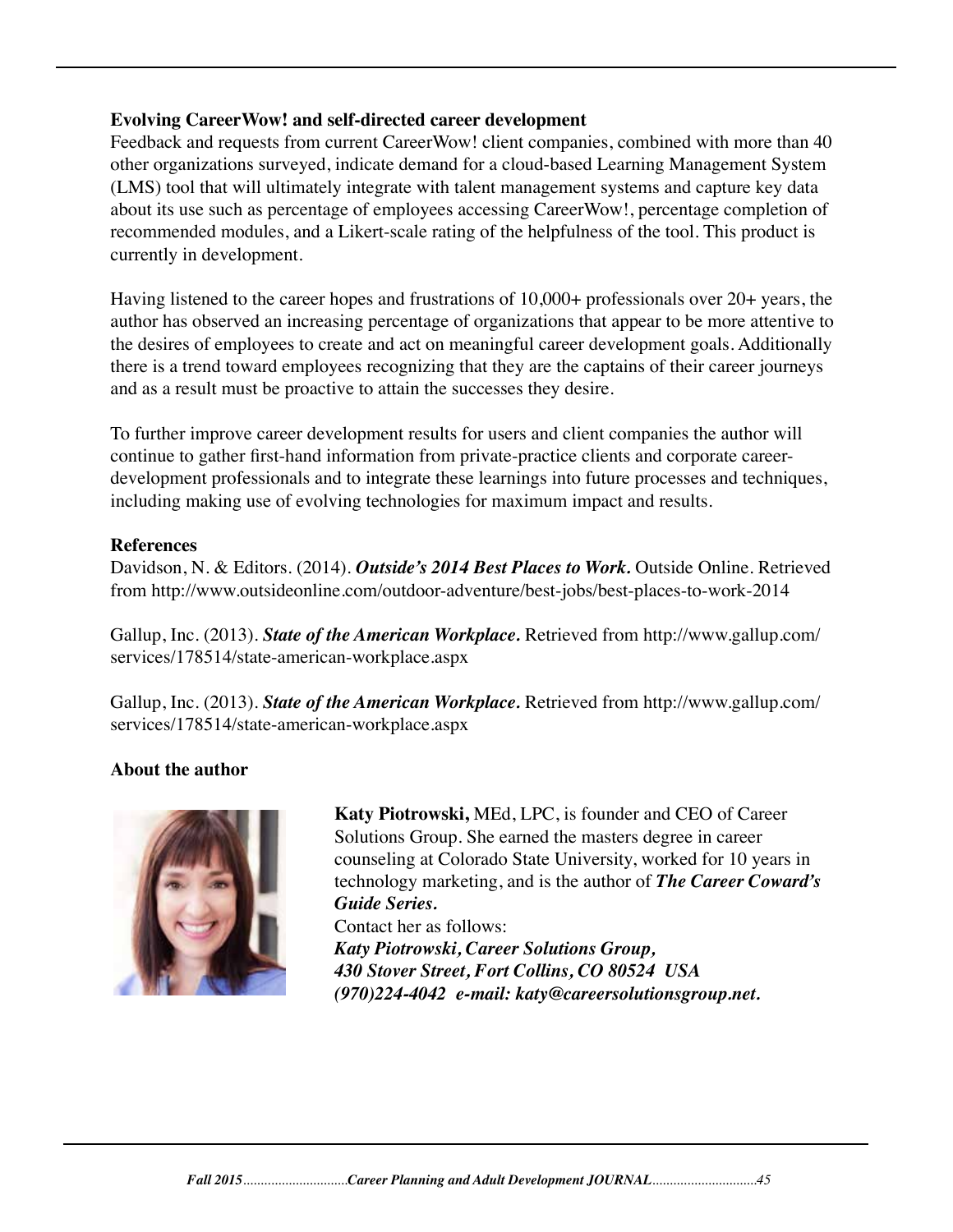# **Chapter 6**

# **INTERNAL SUCCESSION PLANNING: The Research and Practice of Growing and Developing Retail Pharmacy Talent from Inside the Corporation,**  by **Denise Caleb**

#### **Career Development Defined in Your Approach or Practice:**

Career development has multiple facets. As one's career emerges within an organization, there needs to be a formula or structure to make the developmental path sustainable. An important developmental practice that can be used to provide structure, particular to large corporate organizations, is the framework of succession planning. The first decision is how the corporate culture plans to approach certain career development practices; most importantly, whether an internal or external succession planning philosophy will be adopted. As a Human Resource (HR) Field Executive and Practitioner in the corporate retail pharmacy, internal succession planning was a vital means I used to create sustainable career paths and development strategy given the climate of the health care industry and organization.

When selecting the practice of internal succession planning, it is important for mangers to truly understand what impact the process will have on the culture and the employee population. An internal successor is typically an employee who grows up within the organization, working in an entry level or mid-management role six months or more prior to being promoted as an internal successor. Succession planning for this individual could be formal or informal, ranging from replacement to developmental succession planning (Caleb, 2014). In my career, as a HR Executive in a Retail Pharmacy environment the leading practice I used was internal succession.

#### **Assumptions**

When determining the type of succession planning to use as a HR practitioner or career developer, there are two assumptions that generally prevail. First, there is the assumption that executive managers make, that external succession planning is the best way to incorporate new knowledge and blood into the organization. Valid arguments can be made to support the use of external succession planning. When seeking to infuse the use of structured succession planning as a career development practice, the utilization of internal succession planning takes on a different meaning for long-term employee sustainability. It can be argued that internal successors result in knowledge retention and indispensable business growth. From my experience as a HR practitioner in a volatile retail pharmacy environment I found the use of internal succession planning was instrumental for career longevity and retention. Swanson's (1994) research revealed expertise that internal successors attained was unique knowledge that was typically specific to the organization's culture. This outlook requires the organization to have HR strategies in place to retain the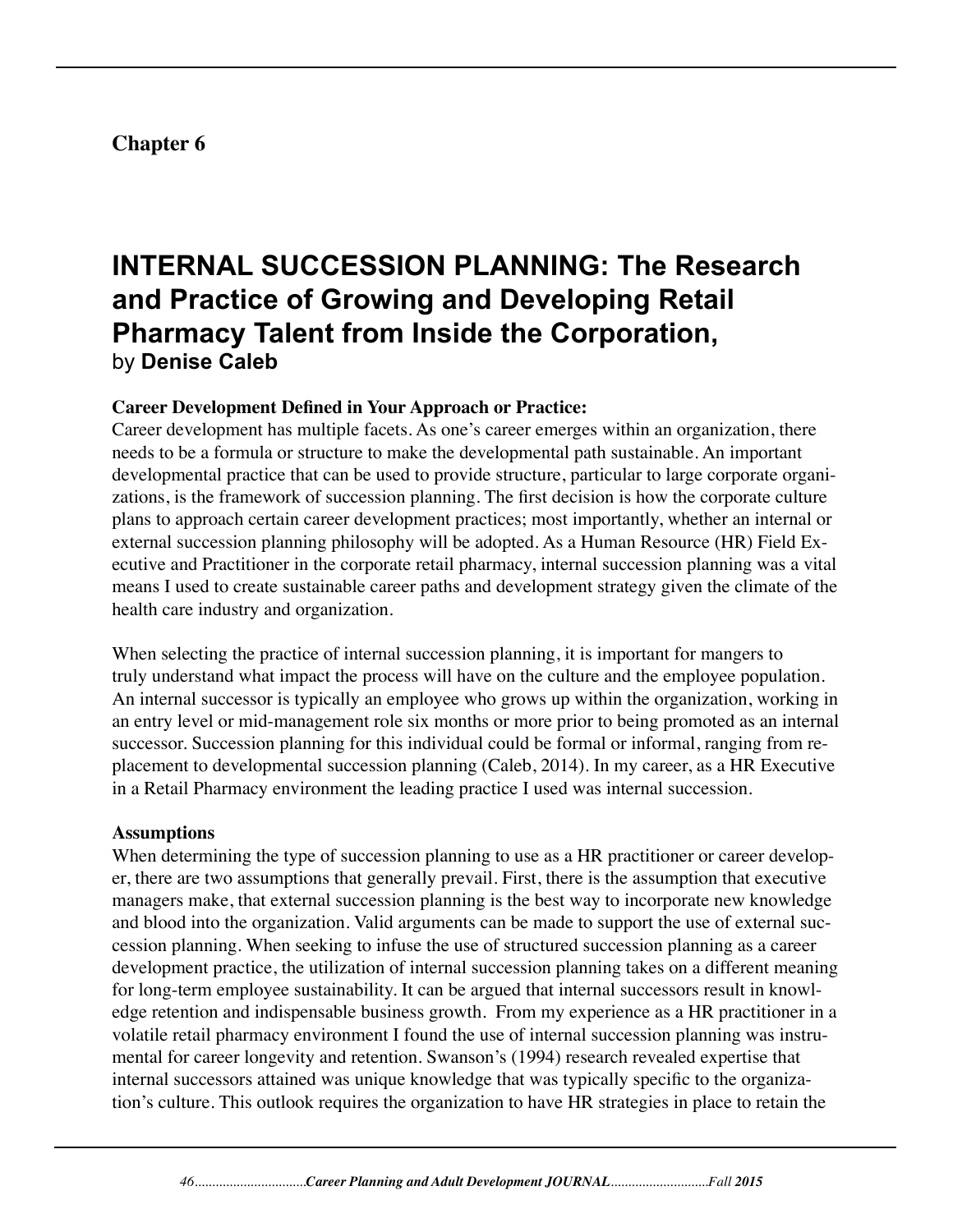expertise, also known as, proprietary knowledge (Fleming & Asplund, 2007). This proprietary knowledge was essential in a competitive retail pharmacy environment that was facing expansion and aggressive health care industry changes.

Second, there are assumptions made regarding retention, which can cause corporations to underestimate the value of retaining their top talent employees. Retention, as defined by SHRM Learning System, Section 3 (2012), "is the ability to keep talented employees in the organization" (p. 120). Retention becomes a key strategy to making internal succession planning viable. The other option is to hire this level of expertise from the marketplace, referred to as external succession planning (Rothwell, 2002). A possible drawback with an external successor is that expertise does not exist from within the organizational culture, thus the external successor is unaware of the cultural norms and expectations (Swanson, 1994). I realize that the growth needs of the corporate retail pharmacy environment required that internal succession planning be the leading practice to ensure rapid expansion and successes to be the outcome.

### **Perceived Benefits/Outcomes**

The selection of a successor from inside or outside the organization can be difficult. Depending on the organizational values and needs at the time, a strategy should be considered to create the best growth opportunity for the successor, as well as the company. Both internal and external approaches to succession planning have perceived benefits and outcomes, depending on the needs of the organization and the cultural norms.

According to Kidder (2006), the formation of the culture stems from shared values. Those values are the proposed shared principles of the key players; including both the leaders who create the vision and the followers who execute the mission. Values are critical, as organizations must determine if those communal ideals are shared by internal or external candidates. The largest benefit of catering to internal succession planning practices is the cultural fit of the successor, along with sustainability of knowledge. My experience as a HR practitioner, I found that the leading benefit of internal succession planning is the positive impact it had on morale within a changing retail pharmacy environment.

#### **Programs and New Initiatives**

There are three approaches as a HR practitioner that allows succession planning to act as a valuable career development tool: 1) internal succession planning practices, 2) a monthly time commitment for one-on-one career development discussions, and 3) quarterly succession planning reviews. As a HR Executive, I personally used the following three strategies for succession planning and career development purposes.

First, as an advisor and consultant of the process, it is important to design and implement succession planning tools and strategies for the organization. The tools should allow for talent mapping and an inventory of skills, knowledge, and abilities, so that gaps can be addressed through development.

Second, as practitioner leading the process, there needs to be a commitment to the time that will be spent. Time that is giving to direct reports, discussing their goals, development, and career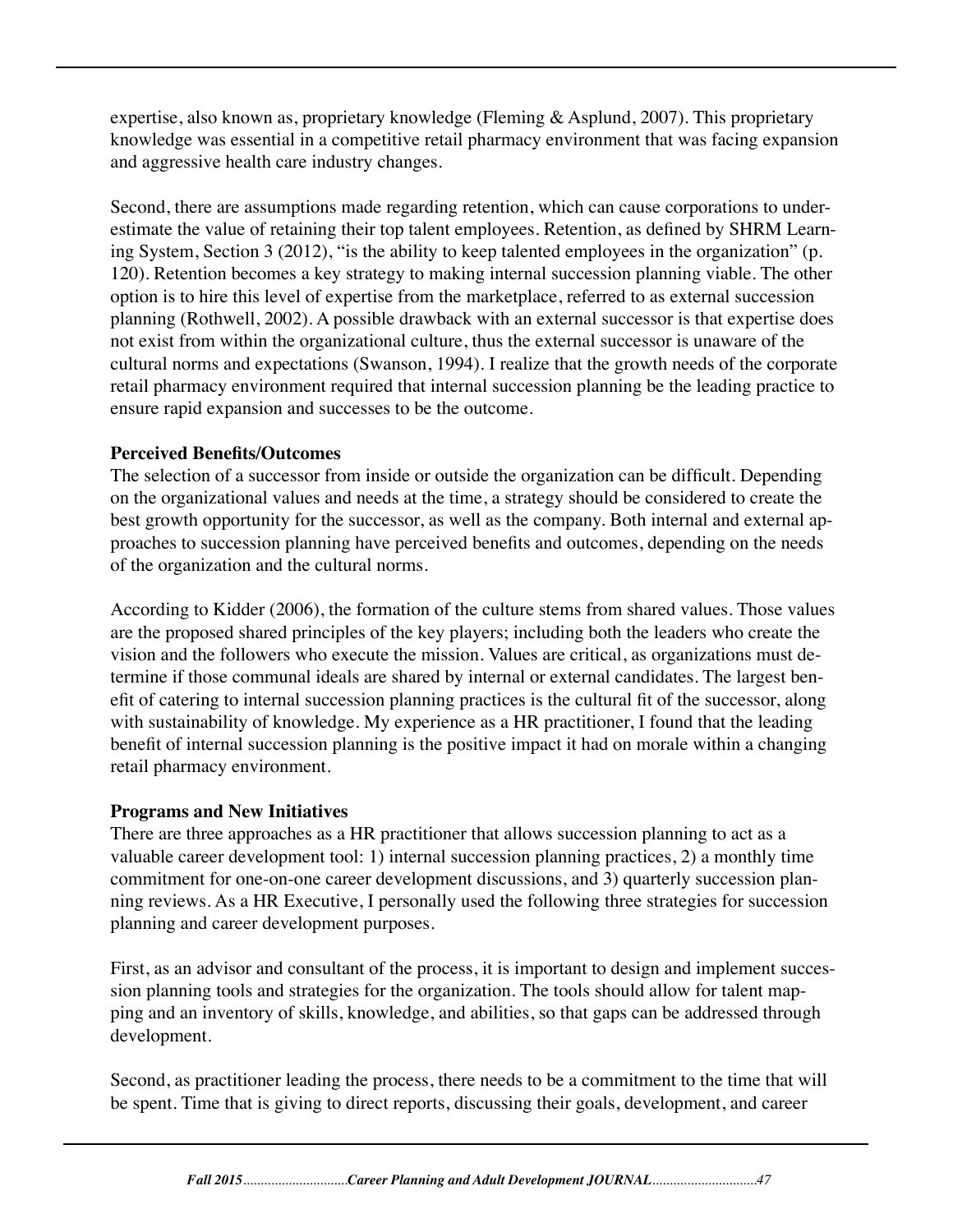pathing is the most essential part of executing the succession planning process.

Third, when leading succession planning strategy, it should be implemented as cultural practice that is long-term. When approaching succession planning as an organizational initiative that is completed on a quarterly review cycle (the same as financial earnings that are completed on a quarterly cycle); the career development practice goes beyond something that the organization initiates on a particular cadence, but it becomes an organic career development practice.

I found, as a HR executive working for the largest retail pharmacy corporation, it was important to select internal successors for continued growth, particularly with the global business growth that was anticipated over the approaching decade. When selecting an internal successor, there must be an organizational value structure to support a commitment to that practice in order for there to be success. Organizations who embrace the value of internal succession movement approach succession planning with the belief that the successor selection will occur from within the current employee population. The belief that the selection of an internal successor contributes to a long-standing organizational culture is common (Husting & Alderman, 2001). When businesses value the development of their culture, the focus is on the development of the internal human capital and the benefits that internal movement presents to the organization.

Often the belief that an internal successor is less likely to disrupt the norms and values of the organization is generalized amongst hiring managers. Seminal researcher Jim Collins (2001), author of Good to Great, and his research team focused on leadership succession as a part of their 2001 study. In surveying internal successors of the identified great organizations, the team discovered that only one organization out of the eleven, failed to utilize an internal successor to the Chief Executive Officer (CEO) of the corporation (Collins, 2001). The evaluation of companies that went from good companies to great companies provides support for retaining, coaching, and promoting top talent through internal succession planning efforts.

#### **Career Development Resources**

When we focus strictly on the selection of CEOs, succession planning becomes a critical practice that requires a strategic developmental approach. There are numerous practices and approaches, but as a corporation considers who will lead the reins of the entire organization, it is important to know what historical practices have yielded previously.

Despite Collins' (2001) data, the trend of external hiring outside CEOs continues to increase. During 2009 and 2010, external CEO hires comprised 25 percent of Standard & Poor's (S&P) 500 companies (Meinert, 2011a). However, the length of time CEOs spent with an organization declined. The average tenure for a CEO in 2000 was 10 years, which regressed to eight years in 2010. Depending on an individual's perspective, this may seem like an adequate timeframe, but not to the organization who has invested training time and dollars to ensure CEO excellence (Meinert, 2011a).

Bower's (2007) research suggested that internal succession planning faced a potential crisis, due to the lack of commitment to the identification and development of internal talent. His research included case studies of successful internal succession development. Bower also reviewed how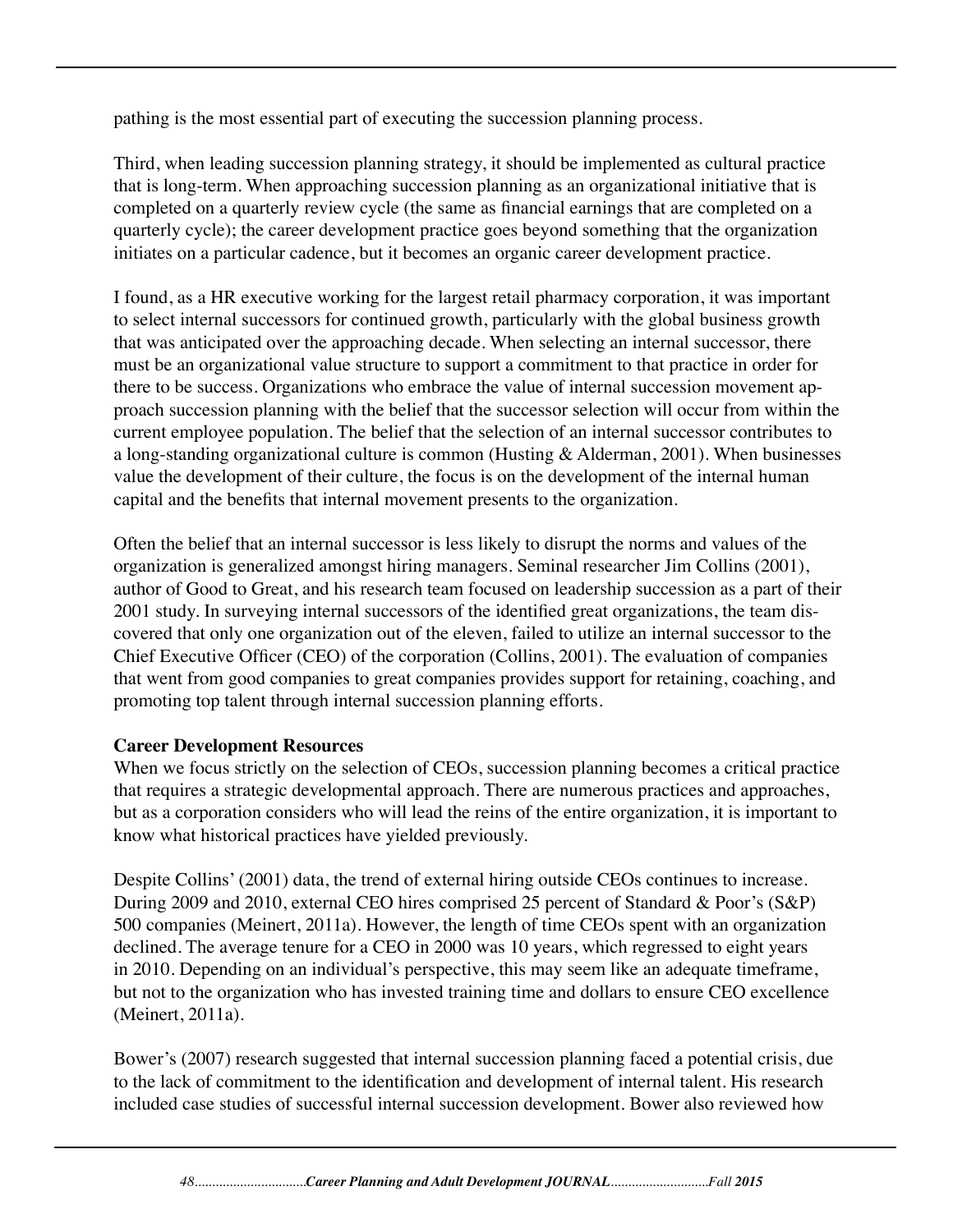the internal selection decisions influenced bottom line profits and growth for companies who followed this type of succession planning model. The research demonstrated further significance as it examined the inside niche of talent that had gained the internal history and knowledge of the organization, yet had an outsider perspective and way of thinking when driving performance. This demonstrated that even young hires, who had limited work experience, could still gain an internal insight that is often desirable as a successor. The debate has been extensive as to internal versus external leader selection, but Bower's (2007) research has clearly supported the need for succession plans to be focused on the development of internal talent. Due to the internal succession planning pros outweighing the cons, the first option from a best practice standpoint is to attempt internal succession planning (Collins, 2001). However, various research data supports internal selection, there are valid reasons for external selection of successors as well. During my tenure as a HR executive in the retail pharmacy environment it was clear that internal succession planning was a critical practice and taking the onset of that process to ensuring the selection of top talent, contributed to the benchmark of that talent increasing, making retention strategies even more valuable.

#### **Best Learnings**

The ever changing world of retail pharmacy calls for a certain degree of historians within the organization. These employees provide an advantage against the competition as they fight to retain top talent in a health care environment that is complex and requires a high gauge of intellectual capital to survive increasing script costs. The organizational culture and pharmacy environment lends itself to a compatible relationship with internal succession planning and career development practices that focuses on growing the employee within the organization. According to Boga and Ensari (2009), companies must complete their due diligence to understand what type of culture enhances organizational growth when making successor decisions. If the culture needs to be team based, family oriented, and requires a fair amount of intellectual capital to be successful, then internal succession may be most appropriate. My experiences as a HR executive within the automotive industry, higher education, and HR consulting firms, it was definitely important for me to understand the cultural chemistry of retail pharmacy, when executing the use of internal succession planning as the leading strategy. Utilizing internal succession planning resulted in higher retention, higher engagement, and increased business growth.

#### **Recommendations**

I operated in the corporate environment of Human Resources for the last 15 years, allowing me to develop insights to the use of practices, whether the organization is small, medium, or large. Since each organization takes on a culture based on mission, vision, values, and beliefs, the implementation of career development practices requires customization to individualize the best practices for incremental business growth. It is recommended that organizations, through consultation with HR practitioners and HR consultants, determine the needs of the organizational culture and the employee population, based on the long-term growth strategy of the organization. When doing so, corporate organizations would benefit greatly from implementing: 1) internal succession planning practices, 2) a monthly time commitment for one-on-one career development discussions, and 3) quarterly succession planning reviews. Combining these strategies with the overarching use of succession planning is a must within a corporate retail pharmacy culture that is faced with the changing requirements and facets of health care.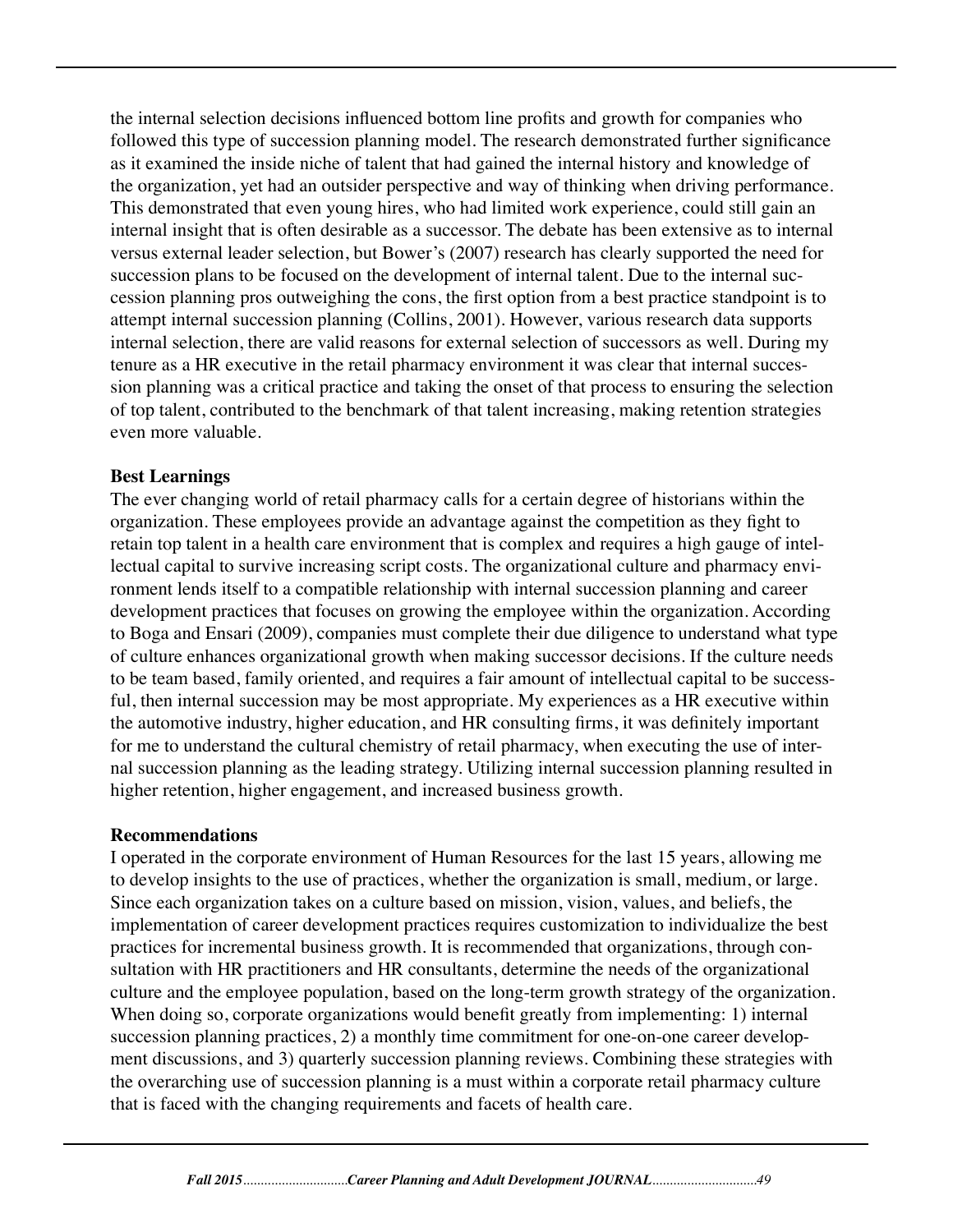#### **References**

Boga, I., & Ensari, N. (2009). The role of transformational leadership and organizational change on perceived organizational success. *The Psychologist-Manager Journal* **12**, 235-251. doi:10.1080/10887150903316248

Bower, J. (2007). Solve the succession crisis by growing inside-outside leaders. *Harvard Business Review* **85** (11), 91-96.

Caleb, D. (2013). The succession planning experiences that African American women encountered when achieving executive level leadership (Unpublished dissertation). Argosy University, Denver, Colorado.

Collins, J. (2001). *Good to great: Why some companies make the leap…and others don't.* New York, NY: HarperCollins.

Fleming, J., & Asplund J. (2007). *Human sigma.* New York, NY: Gallup.

Husting, P. M., & Alderman, M. (2001). Replacement ready. *Nursing Management* **32,** 45-50. doi:10.1097/00006247-200109000-00021

Kidder, R. M. (2006). *Moral courage.* New York, NY: HarperCollins.

Meinert, D. (2011a). CEO dismissals up. *HR Magazine***, 56** (9), 24.

Meinert, D. (2011b). Higher pay fails to entice women to science or math. *HR Magazine***, 56** (10), 31.

Rothwell, W. J. (1994). *Effective succession planning.* New York, NY: Amacom.

Rothwell, W. J. (2002). Putting success into your succession planning. *Journal of Business Strategy* **23**, 1-32. doi:10.1108/eb040249

SHRM Learning System. (2012). *Human resource development.* Alexandria, VA: Society of Human Resource Management.

Swanson, R. (1994). *Analysis for improving performance: Tools for diagnosing organizations & documenting workplace expertise.* San Francisco, CA: Berrett-Koehler.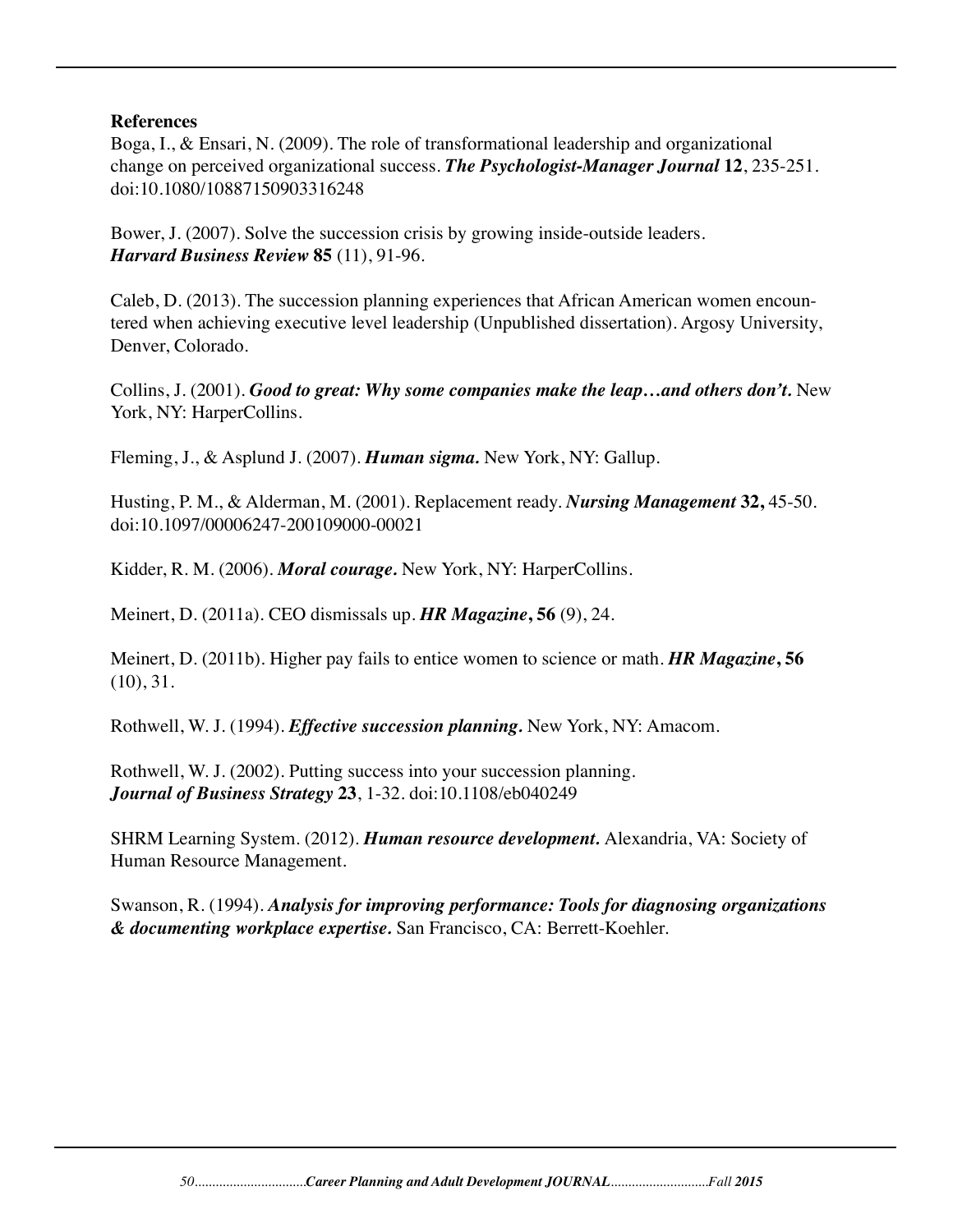#### **About the author**



 **Denise Caleb** started her journey in Leadership Development, Consulting and Management over 15 years ago and has experience in the field of Human Resource Development, Organizational Design, Strategic Planning, Succession Planning, Training and Development, Workforce Planning, and Executive Level Coaching. Most recently, she worked for the largest retail pharmacy company in the world as a Talent Development Manager and she later transitioned into the Regional Human

Resources and Talent Manager position supporting the Regional Vice President and 5,800 team members. In addition, she was appointed as the Divisional HR Liaison for the Western Operations Corporate Diversity and Inclusion Council. Prior to working in retail pharmacy, she worked at Argosy University Central Services; Education Management Corporation (EDMC) as the Regional Vice President (RVP) of Human Resources, Western Division, as well as the Senior Director of Organizational Development. She also spent 10 years of her career working at Talent Plus, Inc., an international consulting firm headquartered in Lincoln, Nebraska. She earned the Bachelor's degree in Speech Communication with an emphasis in Broadcasting at Colorado State University. She earned the Master's in Education in 2003 with a concentration in Organizational Change, Performance, and Human Resource Development at Colorado State University while continuing to work full-time. She earned in 2013 the doctorate in Organizational Leadership at Argosy University, Denver. She earned the Professional in Human Resources (PHR), and the Lean and Six Sigma Green Belt Certifications. She has taken continuing education courses and certifications at Kansas State University, Howard University, and Gallup University.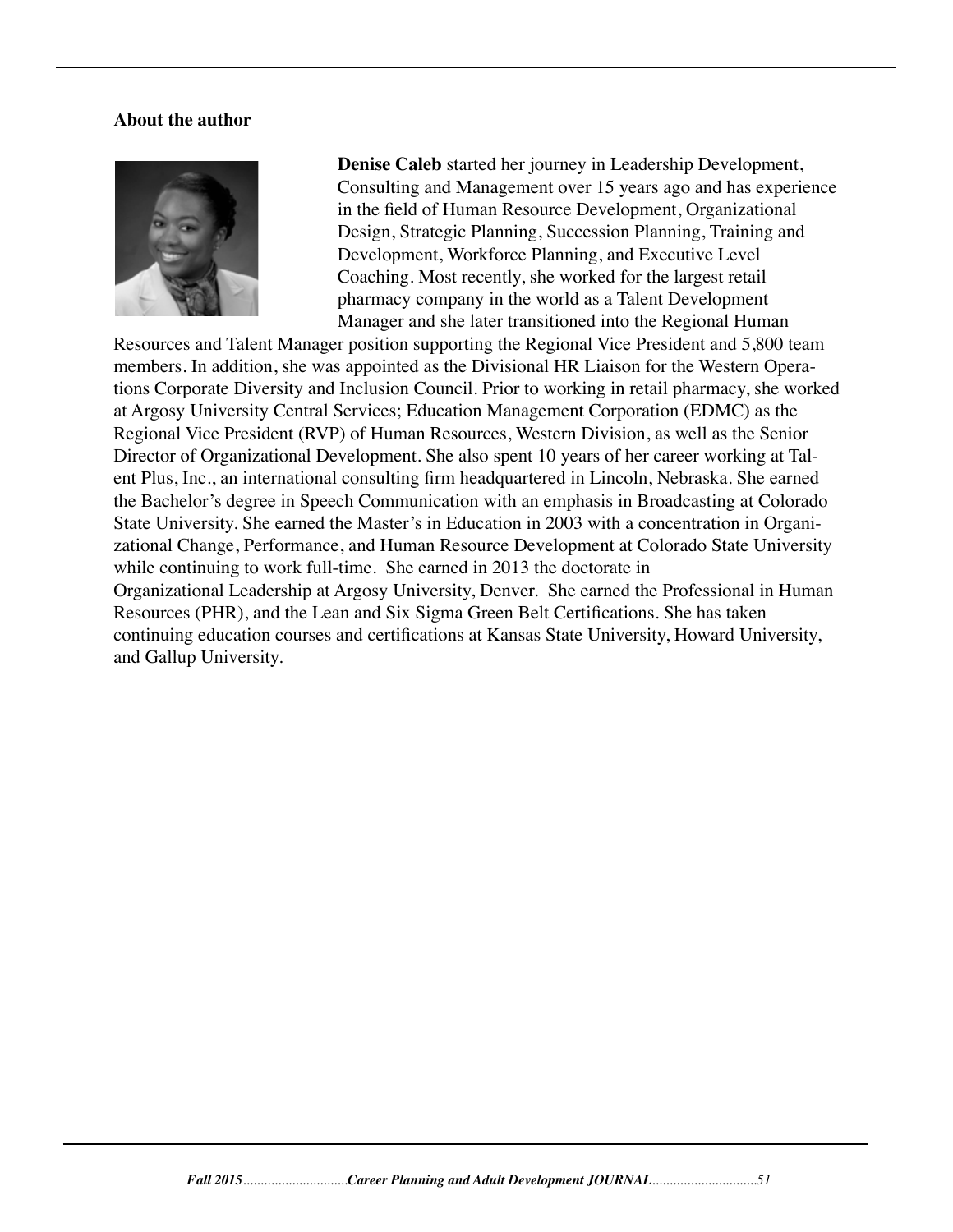# **Chapter 7**

# **CHANGE YOUR FOCUS, CHANGE YOUR TEAM: An Integrated, Strengths-Based Approach to Corporate Career Development** by **Marie Zimenoff**

As global economic pressures increase, companies are continually seeking opportunities to be more innovative, develop customers into brand ambassadors, and attract the best talent. Recent human resource trends have highlighted employee engagement as a critical element for achieving company goals and positive outcomes. Data supporting the relationship between employee engagement, career development, and critical business metrics is plentiful. As such, savvy organizations are creating a robust workforce by engaging employees through career development opportunities and onsite leadership training.

#### **The Business Case for Engagement**

It might sound like good news employee engagement in the U.S. workforce is at its highest since 2000. In a 2014 study, Gallup found that 31.5 per cent of U.S. employees were *"involved in, enthusiastic about and committed to their work and workplace,"* up from 29.6 per cent in 2013 (Adkins, 2015). However, this still means nearly 70 per cent of the workforce is not engaged. Most human resource leaders are familiar with this research, which also provides alarming cost data associated with productivity loss. In 2013, Gallup estimated that actively disengaged employees cost the U.S. between \$450 billion to \$550 billion each year in lost productivity (Lipman, 2013). Perhaps due to the global nature of this data, the author has observed it often dismissed by organization leaders who believe their company is not subject to these influences.

In an effort to find metrics that might hit home for these leaders, there are additional sources human resource and career development professionals can cite to create a business case for engagement within their organization. An early *Gallup Management Journal* (GMJ) survey also ties engagement to innovation and customer service delivery, two key components to competitive advantage in today's global marketplace (Krueger & Killham, 2006). Gallup research found 59 per cent of engaged employees strongly agreed that their current job *brings out their most creative ideas* while only 3 per cent of actively disengaged employees strongly agreed with that same statement. (See table: **Creativity on the Job**). The study identified significant differences in how engaged and disengaged employees react to creative ideas from their colleagues and view the company's encouragement of innovation, suggesting that idea generation can be amplified among engaged employees or stifled by the disengaged employees. In addition to the impact on innovation, the GMJ found a consistent connection between employee engagement and customer engagement.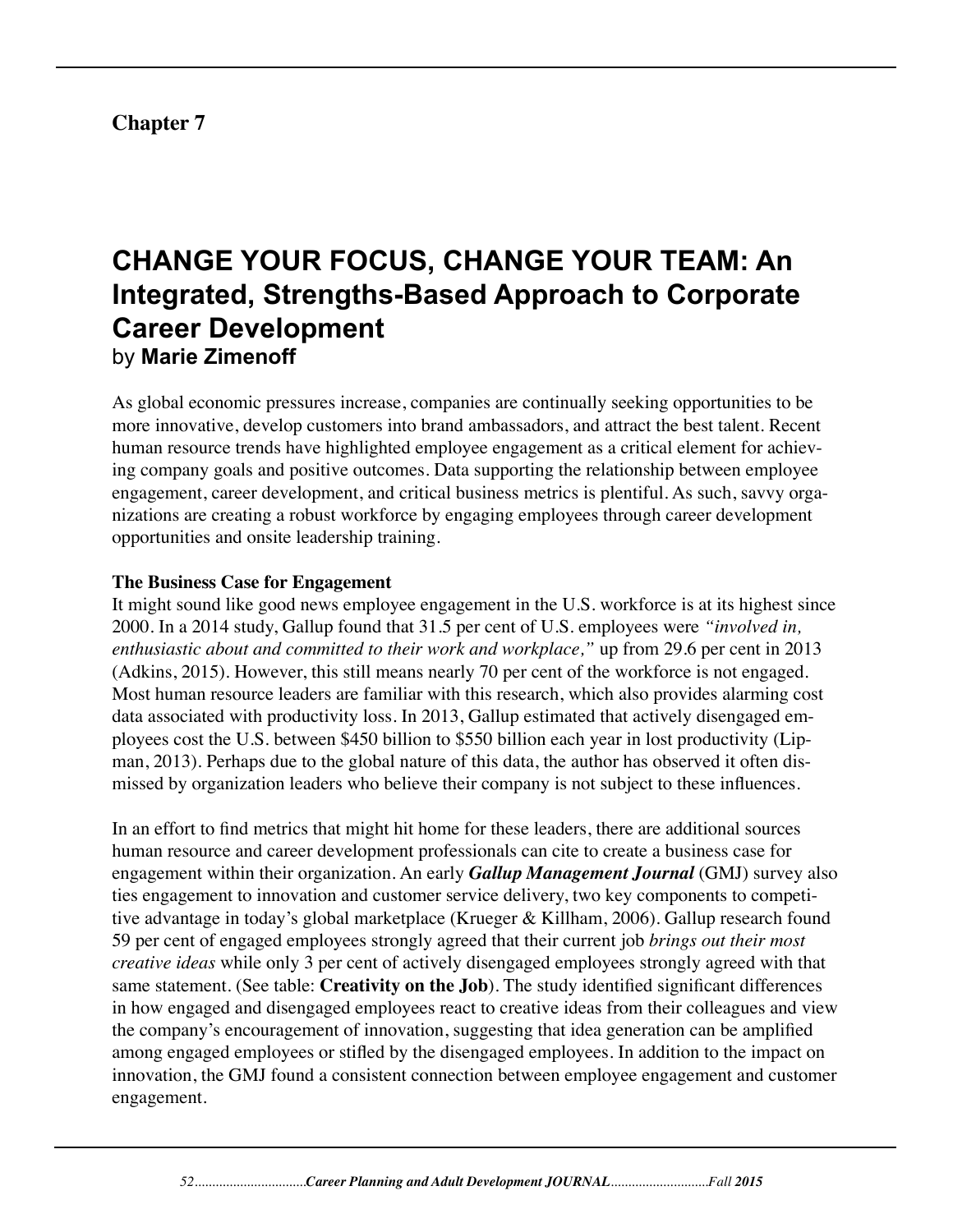

They found that 51 per cent of engaged employees felt their coworkers *do what is right for our customers.* Only 10 per cent of the disengaged employees agreed with this statement (Krueger & Killham, 2006). Beyond losses in productivity and erosion of customer engagement, the other cost of disengagement is attrition. JDA Professional Services, Inc. calculated the cost of replacing a technical employee with a \$60,000 salary to be \$150,000, including direct and indirect costs. They suggest direct costs total 80 per cent of an employee's salary and a multiplier of 2-3 times the annual salary to determine the total cost of hire. For positions that are difficult to fill and as the pool of talent becomes more constricted for many jobs, this cost and the time required to find talent will increase.

#### **Connecting Career Development, Engagement, and Retention**

 The drivers behind employee engagement, as found by Aon Hewitt in their 2014 Trends in Global Employee Engagement Report, include career opportunities, managing performance, organization reputation, pay, communication, innovation, recognition, and brand alignment. Career opportunity was the top driver for engagement across the generations and for three of the four job functions surveyed (Aon Hewitt, 2014). Echoing these findings, in 2014 only 40 per cent of the workforce knew about their company's goals, strategies and tactics, making it difficult for the employee to then connect how their work adds value to the bigger picture within the company and beyond (Fermin, 2014).

Similarly, as employees are leaving organizations, the reasons for leaving that rise to the top include lack of career advancement opportunities, lack of challenging work, lack of meaningful work, lack of recognition, poor relationship with their manager, and salary. A recent study by the NPA, who surveys recruiters, found that *"seeking growth/challenge"* and *"unsatisfactory progression"* were the top reasons for employees actively seeking job change. The number who reported unsatisfactory compensation/benefits (22.3 per cent) was equaled by those reporting unsatisfactory career progression (NPA, 2013).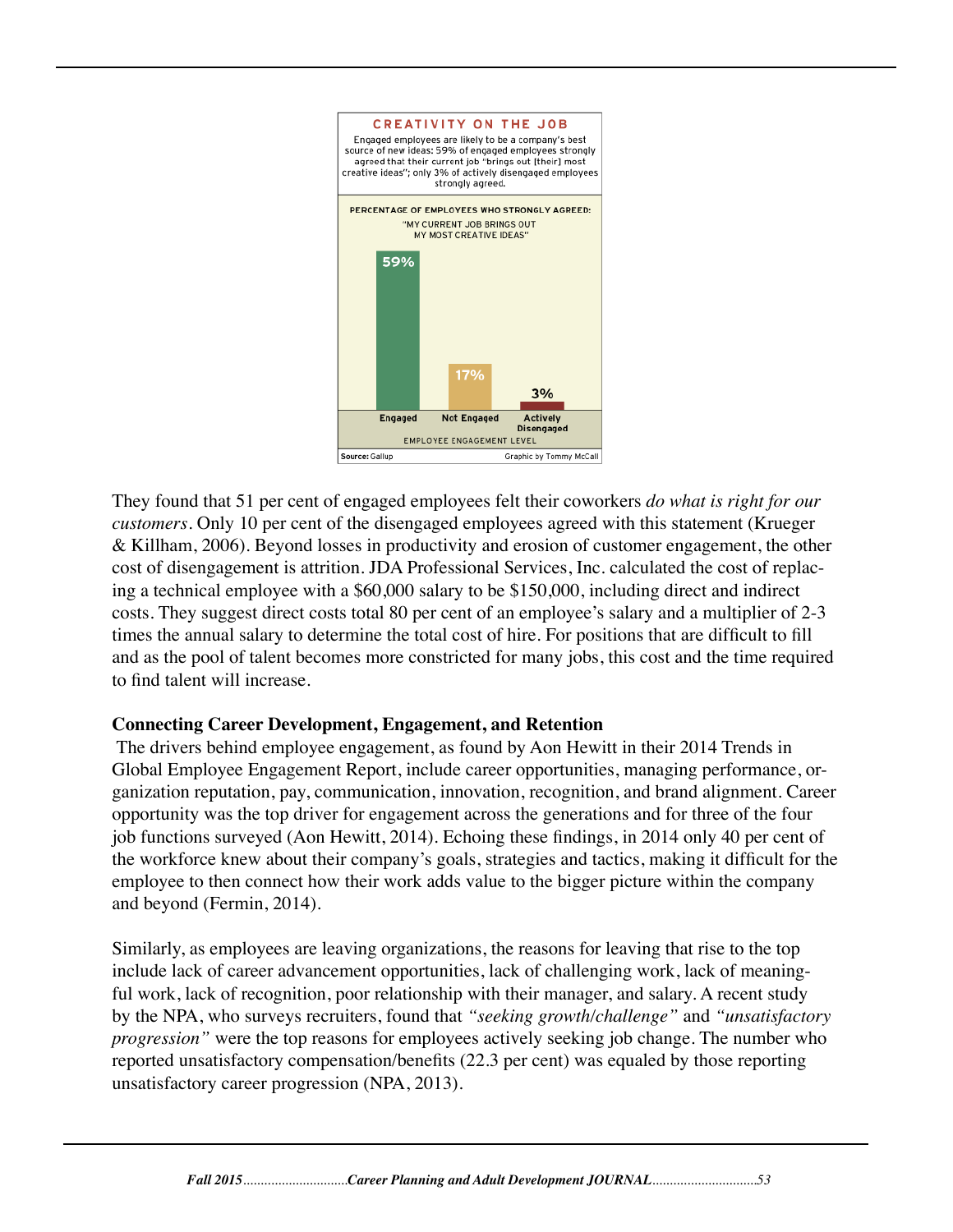Career and other development programs play a key role in addressing nearly all of the drivers for engagement and employee's reasons for leaving. The NPA and Aon Hewitt research aligns with the anecdotal data gathered by the author in interactions with thousands of professionals across the nation who seek job change as an answer to stifled career growth or *"lack of meaning"* in their work.

### **Where Career Development Programs Fail**

As the opportunities for advancement in many companies are limited due to delayed retirement, many career development programs fail to achieve long-term effectiveness by setting false hopes for advancement. Successful development programs help individuals to identify their motivated skills or strengths, understand how these fit with company strategic objectives and needs, and uncover opportunities to add value in other ways.

Career development programs that focus on career exploration and development independent of the organization can also have limited effectiveness. They fail to connect the employee with realistic opportunities within the organization or build understanding of their responsibility in attaining additional skills or education, building appropriate relationships, or meeting other requirements to move within the company. In doing so, they may set false expectations with individuals in the organization and negatively impact engagement.

Lastly, career development programs that are focused on improving weaknesses have limited impact on engagement, although according to Gallup research, may be better than a complete lack of feedback and coaching within the organization (Brim & Asplund, 2009). Although human resource and career development practitioners may find this hard to believe, 61 per cent of people believe that you will grow the most in your areas of weakness despite growing data demonstrating that the greatest potential for growth, contribution, and productivity lies in our areas of strength (Buckingham, 2007). Adopting this philosophy can be challenging in traditional organizations, but the data-rich evidence for its superiority are increasingly convincing.

# **A Strengths-Based, Team-Focused Training**

In a 2009 study, Gallup also found that if supervisors focus on strengths, the chances of their employees being actively disengaged at work are only one in 100 (Brim & Asplund, 2009). This research, and the above observations of successful career development programs, provided the foundation for a program the author developed for global leaders within an engineering company looking to increase their employee engagement and develop manager coaching skills. The company had incorporated strengths concepts into select individual teams and among their leadership team. They sought to increase the understanding of strengths among senior leaders and provide tools for managers to use the concepts within their teams.

The Change Your Focus, Change Your Team program was customized to incorporate the company's core values, address the Five Dysfunctions of a Team framework used within the leadership team, and provide tools for managers to start strengths conversations with individuals or teams. The tools integrated with corporate performance metrics, and delivered basic coaching concepts with an appreciative inquiry approach that each manager could use within their team. Building on this knowledge and skills-based language, managers could apply tools with their team to iden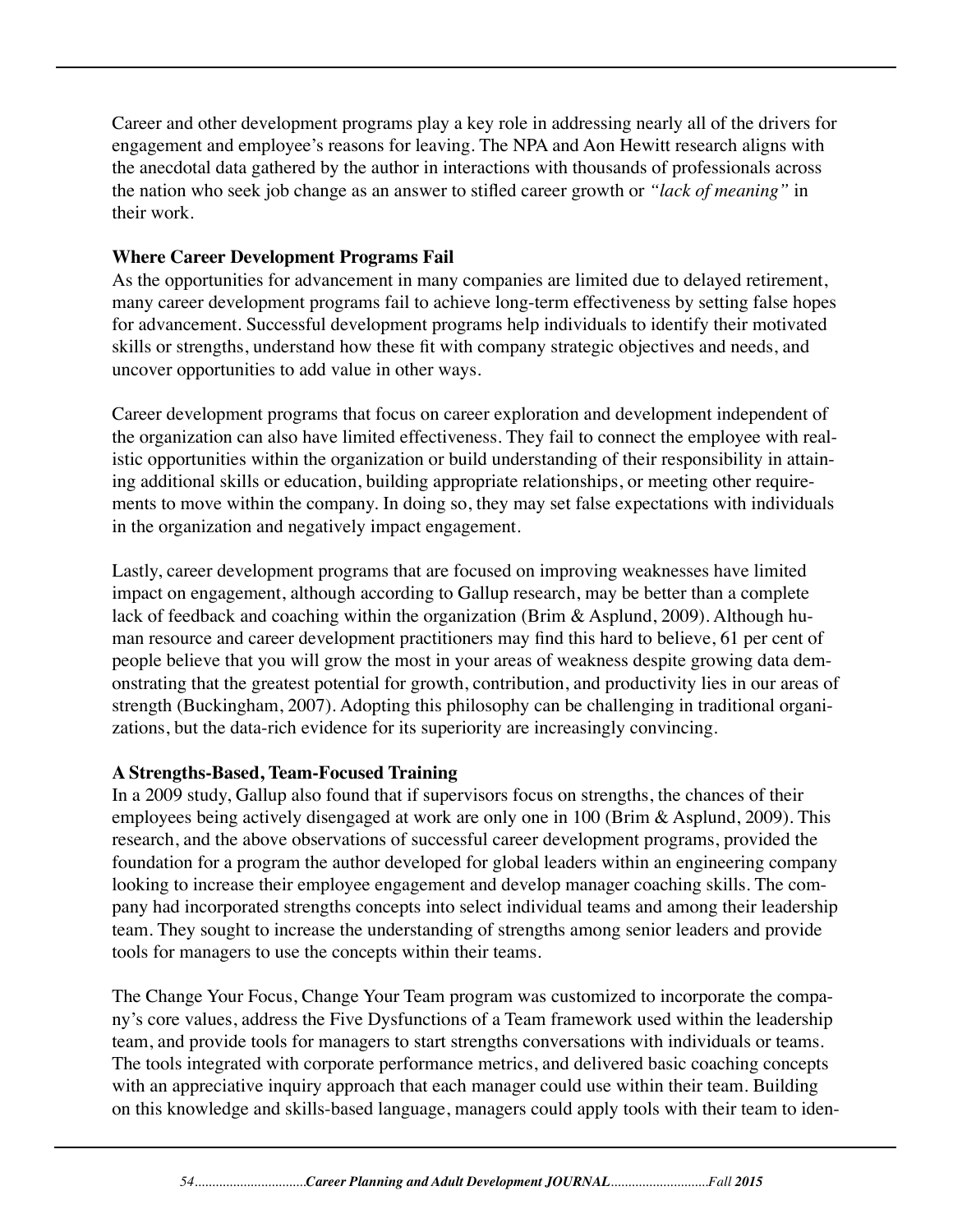tify strengths, develop a resource map, create a project plan, incorporate strengths into performance reviews, and connect personal strengths to the organization or project goals.

**Tool 1: Strengths Identification.** Setting the foundation, the first tool created opportunities for managers to understand the strengths of their team members. It also provided a platform for teams to learn the strengths of each individual on the team, introducing new language among the team and promoting reconfiguration of projects and tasks to align with strengths. Although employees and managers could bring in outside resources, the tool provided a platform for conversation without additional expense and allowed international leaders to adapt the tool for their language and office culture.

**Tool 2: Resource Map.** The resource map activity allowed managers to lead individual employees through assessing the resources within the organization that support their strengths and spurred conversations between the employee and manager regarding the resources, people, or experiences they can seek out to build on their strengths. These development opportunities opened the doors for employees to identify opportunities for building on their strengths within the context of the company's current needs, regardless of advancement opportunities.

**Tool 3: Project/Organization Mapping.** This structured activity directed individuals to map how they contribute, using their unique strengths, to the organization or project. The structure of the tool facilitated a conversation between the manager and the team to identify the organization/ project goals, determine how each individual contributes to the goals, and create an action plan to develop employee strengths in relation to these goals.

**Tool 4: Project Success Map.** Building on the manager and team's knowledge of employee strengths, managers could use this resource to determine how a project would require each of the four domains of leadership (Conchie & Rath, 2009). When planning a project, managers would assign tasks to build on these strengths, increasing engagement, productivity, and outcomes. Along with the Project/Organization Mapping tool, this activity generated discussions between managers and employees regarding how employees contribute to the larger organization or project.

**Tool 5: Strengths-Based Reviews.** The final tool provided an outline for employees to prepare for their annual review in a strengths-based format. It outlined the organization's key metrics and prompted employees to identify how they apply their strengths to contribute to each goal. The tool also required each employee to provide strategies for building on their strengths to improve performance. This provided a context for managers and employees to focus on strengths during reviews, instead of the traditional focus on weaknesses or areas for improvement.

These strengths-based tools provided simple development programs for managers dealing with specific issues within teams. The programs created a springboard for developing newly formed teams through guided discussion and building of trust among the team. Specific programs also addressed the issues of under-performing teams by facilitating discovery of refinement within the teams division of tasks, encouraging appreciation of each member's contributions and strengths, and building trust within the team. Similarly, individual tools assisted with diffusing conflict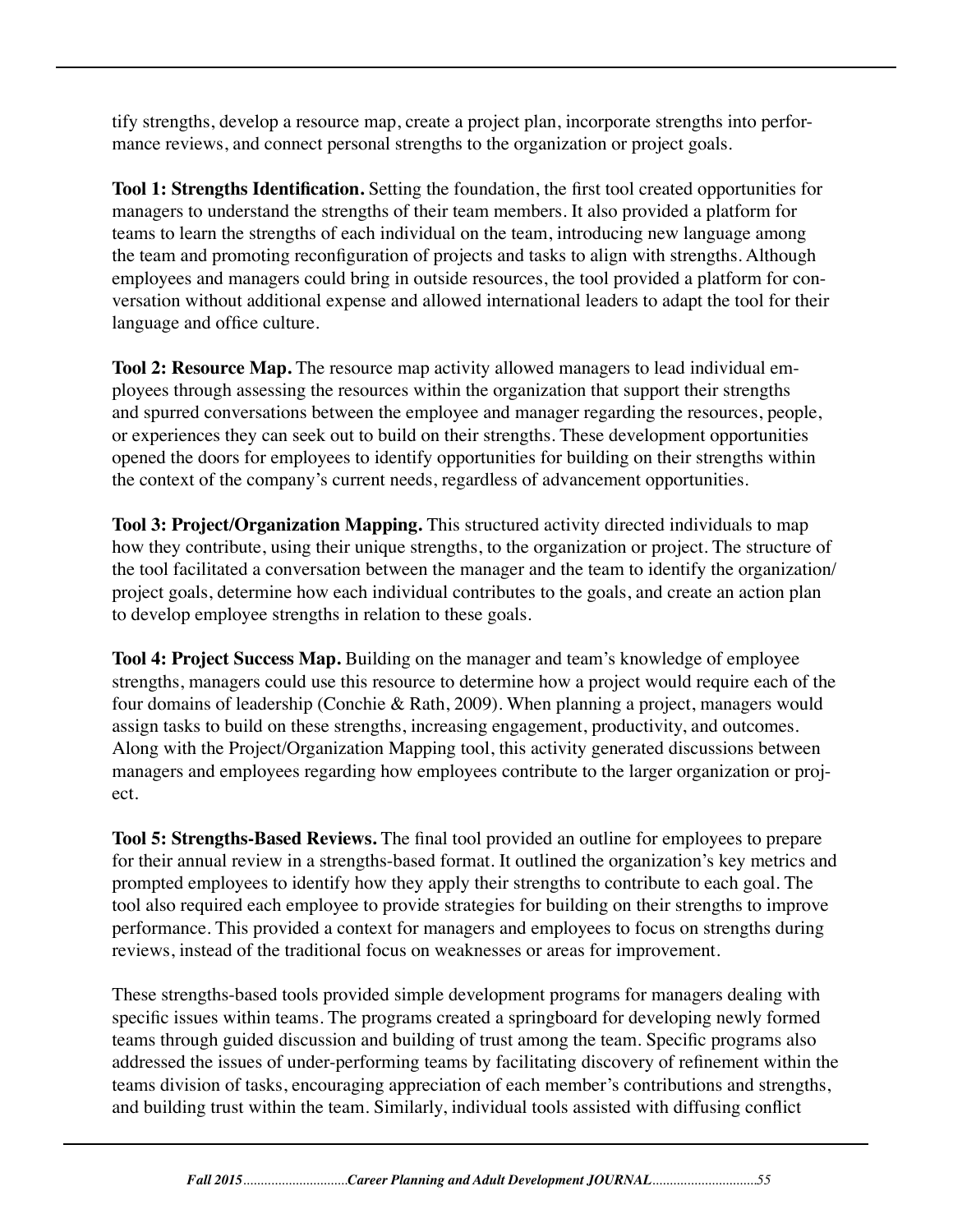among teams. Perpetuating the philosophy of focusing on strengths instead of working on weaknesses, the tools also provided opportunities for high-performing teams. Metrics to measure success of the program and tools included perceived trust within teams, reported team performance (underperforming, performing, high performing), and attrition/retention within the business unit.

As career consultants and human resource professionals, we strive to develop programs that give managers and employees the tools to engage, grow, and increase productivity. The responses of those seeking job change validates these efforts, as does the recent corporate movement toward developing effective programs. Today, 90 per cent of leaders think an engagement strategy will have an impact on business success, but fewer than 25 per cent of them have a strategy (Fermin, 2014).

Human resources or internal career coaches looking to build such strategies will continue to create value by building programs that connect employee development with corporate goals, talent gaps, and performance measures and designing systems to capture meaningful metrics, including customer service, innovation or innovation culture, and the true organizational cost of employee turnover.

### **References**

Adkins, A. (2015). *Majority of U.S. Employees Not Engaged Despite Gains in 2014*. Referenced from http://www.gallup.com/poll/181289/majority-employees-not-engaged-despitegains-2014.aspx?utm\_source=EMPLOYEE\_ENGAGEMENT&utm\_medium=topic&utm\_ campaign=tiles

Aon Hewitt (2014). *Trends in Global Employee Engagement.* Referenced from http://www. aon.com/human-capital-consulting/thought-leadership/talent\_mgmt/2014-trends-in-global-employee-engagement.jsp

Brim, B. & Asplund, J. (2009). Driving Engagement by Focusing on Strengths. *Gallup Business Journal.* Referenced from http://gmj.gallup.com/content/124214/driving-engagement-focusing-strengths.aspx

Buckingham, M. (2007). *Go: Put your strengths to work.* New York: Free Press.

Del Monte, J. (n.d.) *IT Employer Information – Cost of Hiring / Retention (COH).* JDA Professional Services, Inc. Referenced from http://www.jdapsi.com/Client/Articles/coh

Fermin, J. (2014). 10 Shocking Stats About Employee Engagement [Infographic]. OfficeVibe blog. Referenced from http://www.officevibe.com/blog/stats-employee-engagement-infographic

Heathfield, S. M. (n.d.). *Top 10 Reasons Why Employees Quit Their Job.* Referenced from http://humanresources.about.com/od/resigning-from-your-job/a/top-10-reasons-employees-quittheir-job.htm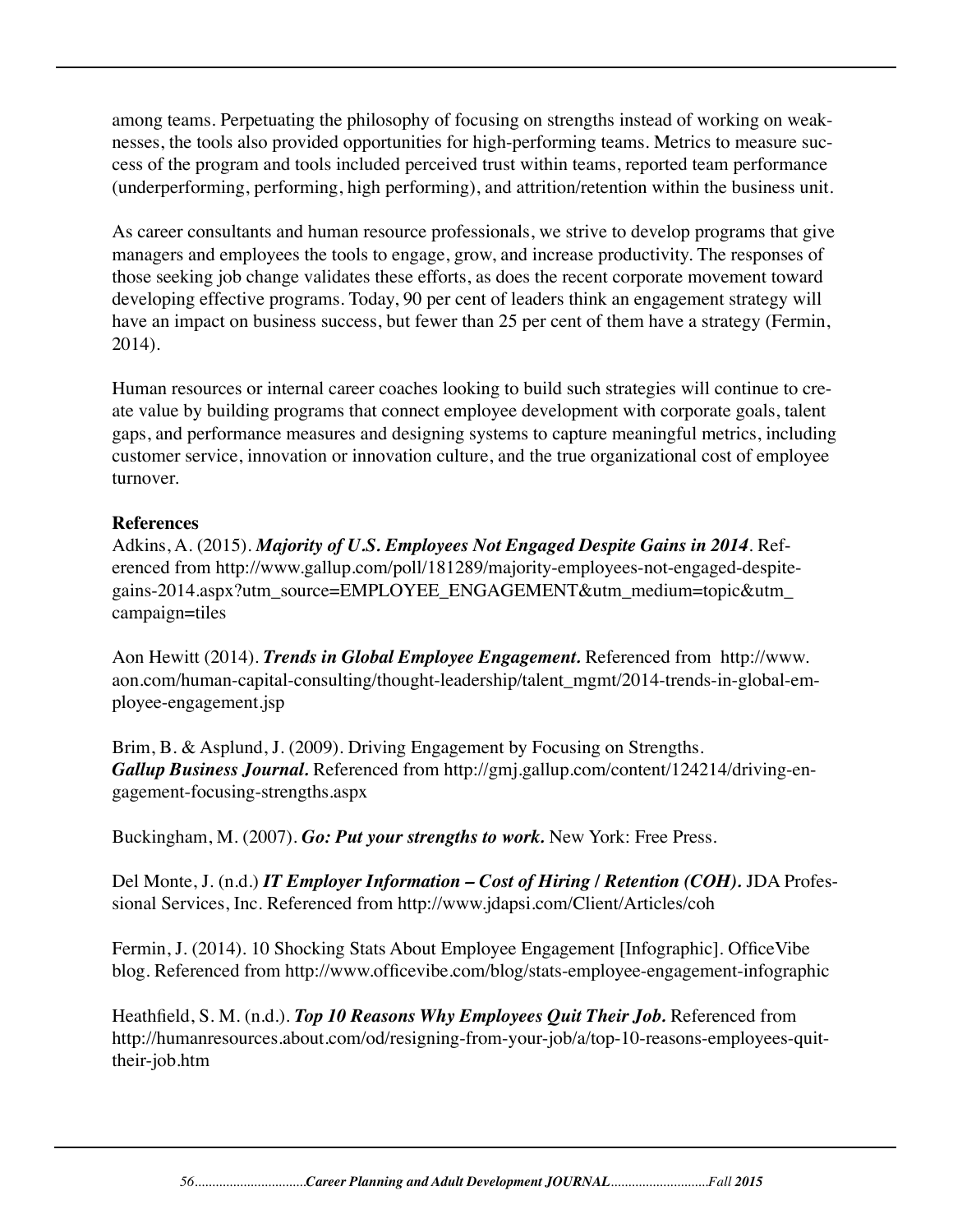Krueger, J. & Killham, E. (2007). *The Innovation Equation.* Referenced from http://www.gallup.com/businessjournal/27145/innovation-equation.aspx

Krueger, J. & Killham, E. (2006). Who's Driving Innovation at Your Company? Referenced from http://www.gallup.com/businessjournal/24472/whos-driving-innovation-your-company.aspx

Lencioni, Patrick M. (2002). *The five dysfunctions of a team, a leadership fable.* San Francisco: Jossey-Bass.

Lipman, V. (2013). Surprising, Disturbing Facts From the Mother of All Employee Engagement Surveys. *Forbes.* Referenced from http://www.forbes.com/sites/victorlipman/2013/09/23/surprising-disturbing-facts-from-the-mother-of-all-employee-engagement-surveys/

Miller, S. (2014). *Salary Gripes Are Top Reason Employees Quit.* Society of Human Resource Management. Referenced from http://www.shrm.org/hrdisciplines/compensation/articles/pages/ salary-employees-quit.aspx

*NPA Global Retention Study* (2013). Referenced from http://www.slideshare.net/npaworldwide/ npa-retention-survey-2013-04

Quigley, J. (2014). Where's the Breaking Point for Employees? [Infographic]. BambooHR blog. Reference from http://www.bamboohr.com/blog/employee-breaking-point Rath, T. (2007). Strengths finder 2.0. New York: Gallup Press.

Rath, T., & Conchie, B. (2008). *Strengths-based leadership: Great leaders, teams, and why people follow.* New York: Gallup Press.

Schutt, D. A. (2008) A strength-based approach to career development using appreciative inquiry. Presentation at the National Career Development Association Conference, Washington D.C.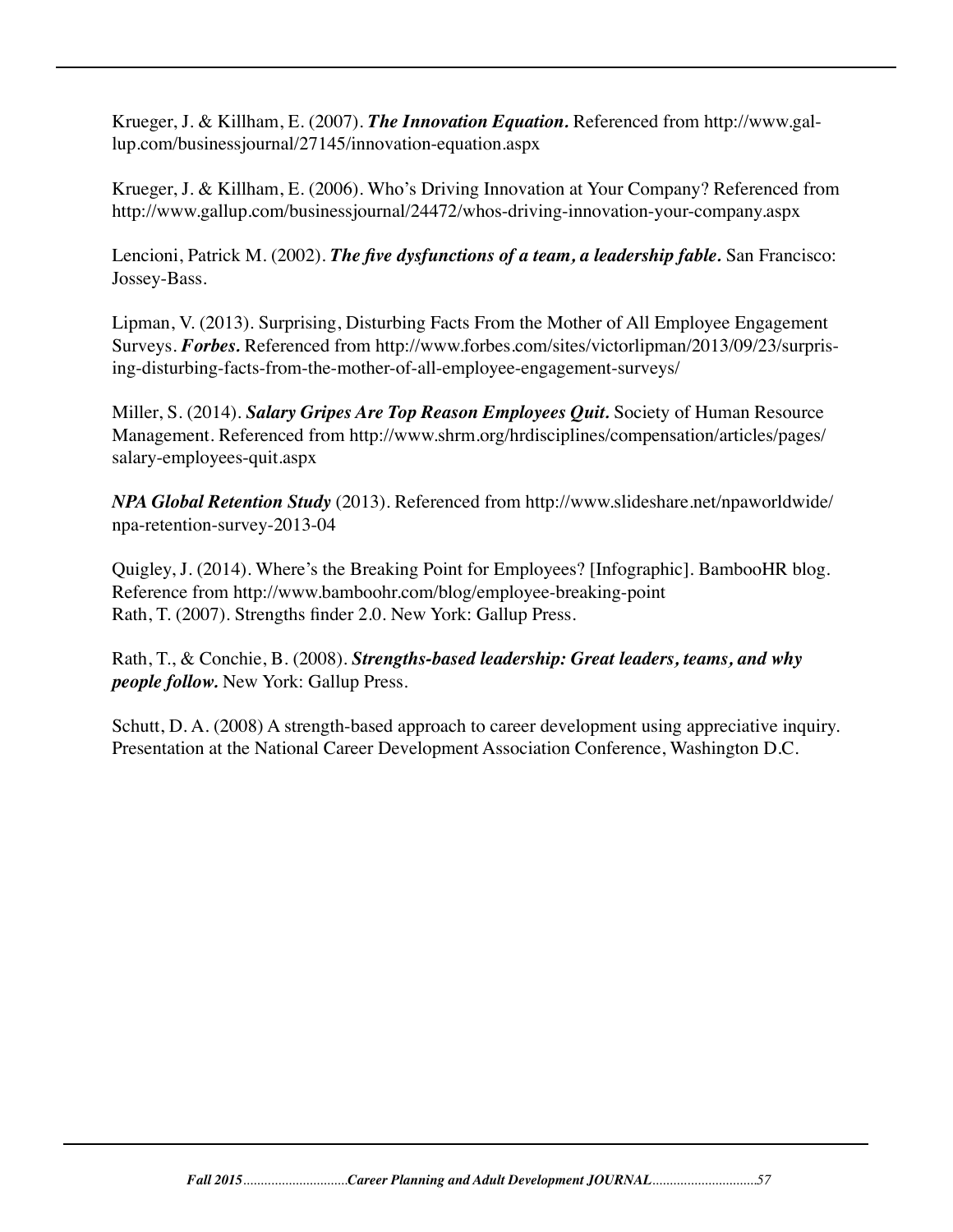#### **About the author**



On a mission to change the world through proactive career management, **Marie Zimenoff** has worked within corporate, workforce, corrections, university, and private practice settings, tirelessly pursuing the latest strategies and tools to achieve the best employee and client outcomes in each setting. She takes a marketing approach with leaders who struggle to communicate their value and are stalled in their career growth. She speaks to audiences nationwide on career topics and hosts a weekly radio show, The Career Confidante, to share career management, brand-

ing, job search, resume development, social media, and leadership expertise with professionals worldwide. One cannot change the world single-handedly, so she is dedicated to the development of career colleagues, serving as a leader within state and national associations, training workforce and university career staff on site, and developing programs as Executive Director for the Career Thought Leaders Consortium and Resume Writing Academy.

Contact her as follows: *Marie Zimenoff, Executive Director Career Thought Leaders Consortium* and *Resume Writing Academy. 855-333-5793 e-mail: marie@careerthoughtleaders.com Twitter: twitter.com/workwithpurpose LinkedIn: www.LinkedIn.com/in/MarieZimenoff Web Sites: A Strategic Advantage: www.astrategicadvantage.com Resume Writing Academy: www.resumewritingacademy.com Career Thought Leaders: www.careerthoughtleaders.com* 

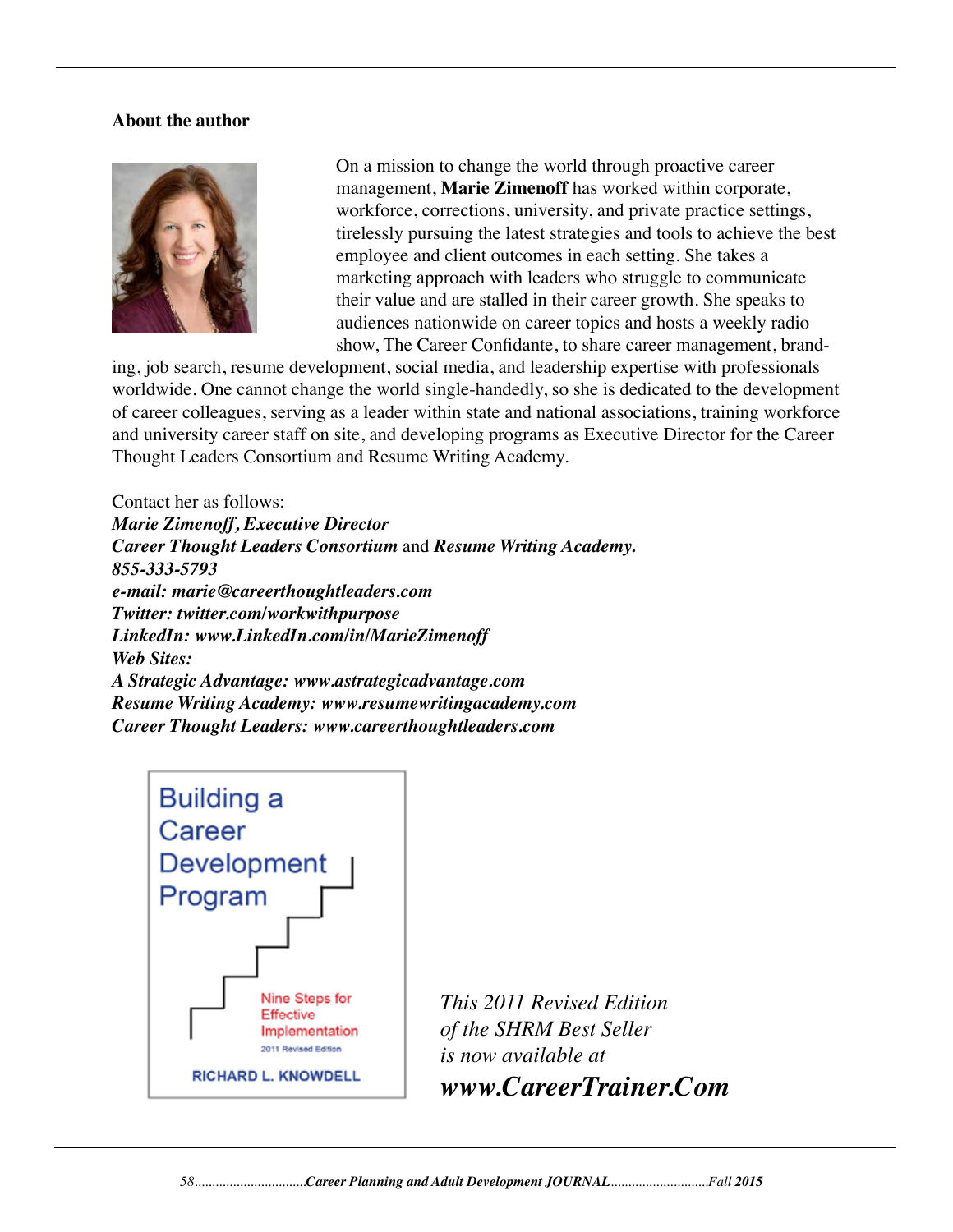# **Chapter 8**

# **THE NORTH EAST REGIONAL EMPLOYMENT and TRAINING ASSOCIATION TAKES A LOOK at the NEW PUBLIC WORKFORCE SYSTEM UNDER WIOA [The Workforce Innovation and Opportunity Act]** by **Colleen LaRose**

#### **How Industry Sector Initiatives And Career Pathways Will Create Alignment Between Education And Economic Development Goals.**

The Workforce Innovation and Opportunity Act (WIOA) was passed by the United States Congress on July 22, 2014, with overwhelming bipartisan support and will be enacted on July 1, 2015, replacing the Workforce Investment Act (WIA) of 1998. WIOA includes some very progressive language related to how career services activities should be carried out in the public sector in the future. It establishes that:

Research and information is provided to job seekers by industry sector

There be active engagement with employers

Clear career pathways for job seekers and employees is provided

All job seekers be followed after receiving services to determine if they are benefitting from the career services provided

The public workforce system is to consider the needs of employers and job seekers in the wider region rather than only what falls within their political lines

More opportunities are to be provided for learning on the job (such as apprenticeships and on the job training opportunities)

Barriers to employment opportunities are to be addressed (transportation, child care, etc.)

This article will examine the first two of these from the list:

That research and information provided to job seekers by industry sector

That there be active engagement with employers and touch lightly on the importance of creating clear career pathways for job seekers and employees. These new strategies in the public workforce system stand at the vanguard of positively impacting employer's ability to improve the quality of their workforce…both incoming workers (job seekers) and incumbent workers as well.

#### **A brief history**

The public workforce system has a 100+ year old history of providing job matching services and training services to those who are unemployed and under-employed. The emphasis of this public system had always been on improving the skills of the jobseeker, but a new emphasis under the Workforce Investment Act of 1998 (WIA) was not on training but on helping people get a job first, with training being seen as a *last-ditch effort* to get the person employed. While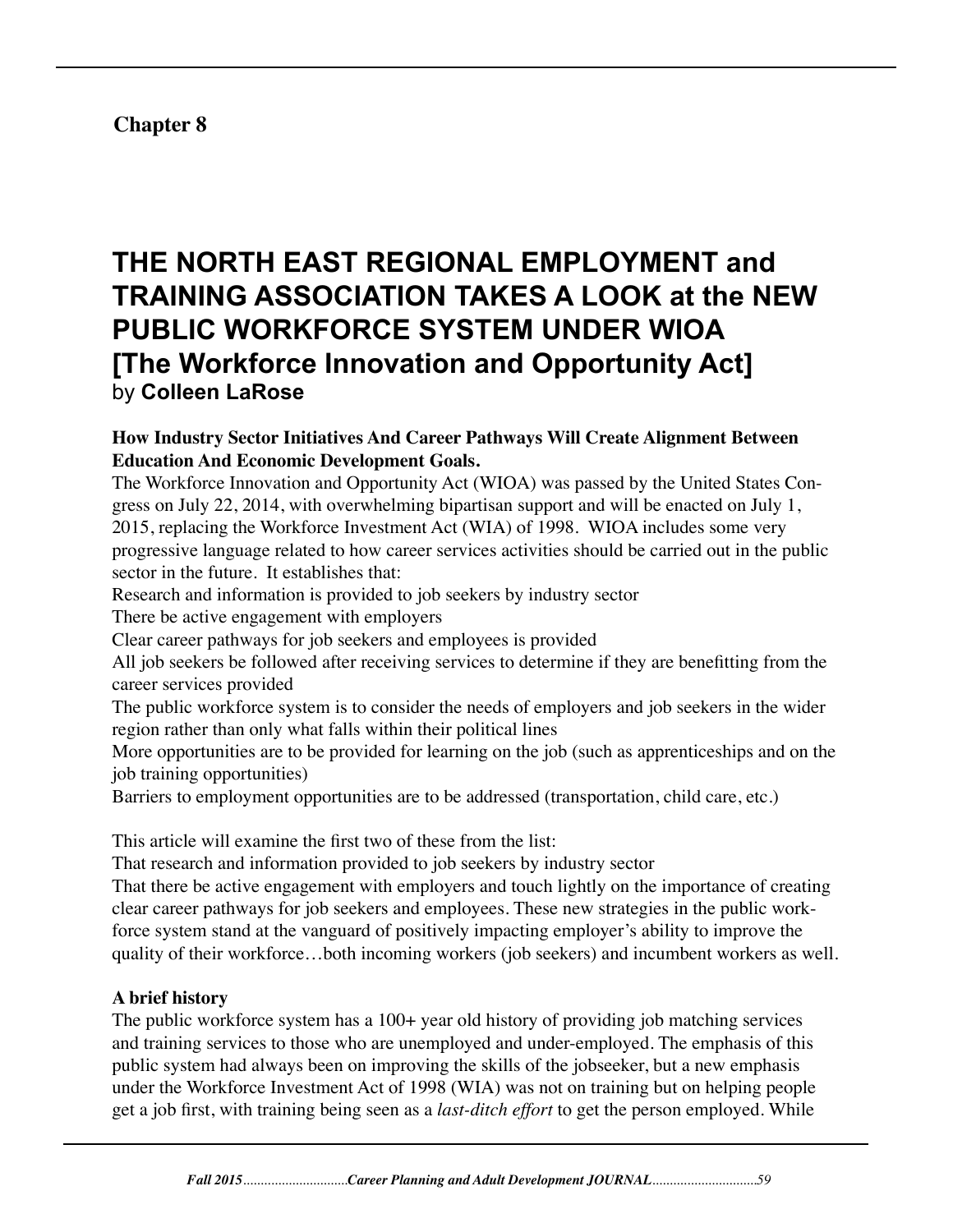it seemed like a good idea at the time, this philosophy of *work first* over time, lead to a lower skilled workforce at a time when more and more technical skills were required in all industries around the globe. The *work-first* philosophy under WIA was especially damaging to low-skilled, low-income, and youth populations who were largely *dumped* into service industry jobs with little career growth opportunities. For those who were not able to find a job with the skills they had, the workforce system did provide a small amount of money (usually three or four thousand dollars) to a few people who qualified for this grant called an individualized training account (ITA). Under previous workforce development legislation, when a jobseeker received training assistance, it was up to the jobseeker to determine what they might want to seek. However, under WIA, jobseekers with ITA's may only pursue employment that is in high growth/high demand occupations in their region.

This requirement for jobseekers to train in high growth/high demand occupations is referred to as the *demand driven workforce* in which jobseekers desires for training are weighed against the needs of employers for those skills in the local marketplace. The concept of local employment needs driving training decisions gained additional traction with the advent of the Federal Department of Labor Workforce Innovation in Regional Economic Development (WIRED) grants initiatives in 2006. The WIRED grants were high dollar competitive grants offered by the Department of Labor Employment and Training Administration that pushed forward this idea of a *demand driven workforce* by making these investments in regions that required the collaboration of economic development labor market information input into the plans being made to carry out the grants. Because the grants typically focused on only one industry sector that had a high demand for high skilled, high wage workers called *high-growth occupations,* the grants helped workforce system administrators better understand the demands of the local labor market and began to change the mindset of the workforce system to be more employer-focused rather than jobseeker-focused.

#### **Why develop industry sector initiatives**

Through the programs, the public workforce system began to recognize the value of industry sector initiatives. By concentrating on one industry at a time in these grants projects, they were able to form focused committees, work with educators in ways to clearly align training and academic programming to develop pipelines of workers, and truly began to make a real impact on local economic development efforts by providing talent for the careers most in demand in their regions. For the first time the investments being made were in higher level workers too, with the idea that as they rose through the ranks and helped to grow the businesses, the lower ranks would be filled by the vacuum left behind with those who have lower skills and those people would necessarily be *skilled up* as they attempted to climb internal career ladders.

#### **Learning the Economics of the Region**

Breaking down the workforce system into industry sectors gave local workforce system administrators the opportunity to get their arms around some very big issues. Up until then, the workforce system had addressed all industries with relatively equal vigor, not giving consideration to which industries did the most hiring in their region, which added the most value in their region, which needed a pipeline of workers going into the future, and which were changing rapidly and needed more training support, etc.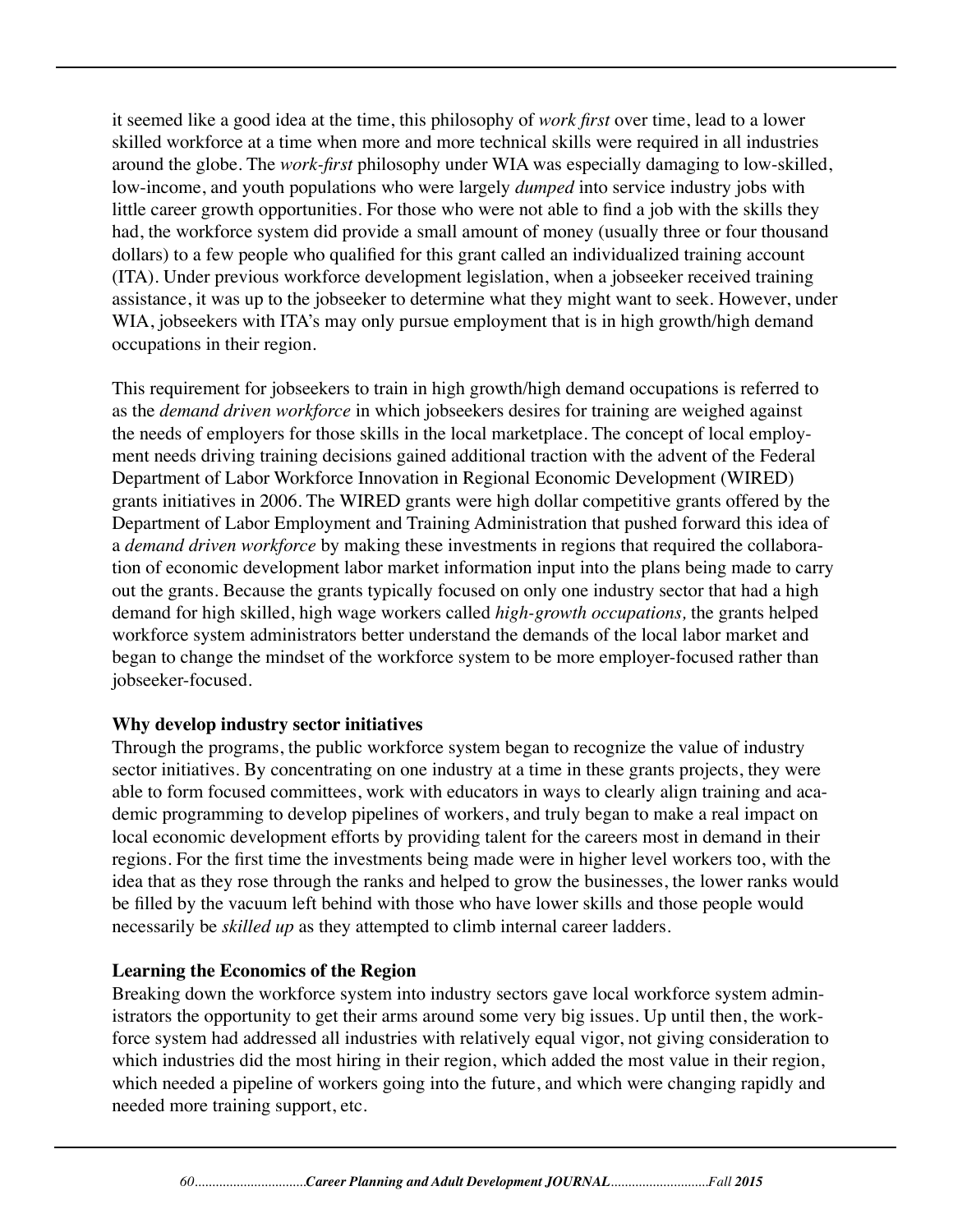By breaking the workforce system into industry sectors and concentrating workforce and education initiatives on sectors that are most important to the region's future success, local regions were able to create industry specific opportunities such as career awareness fairs, information sessions about jobs in these industries for parents and teachers, concentrate education and business alignment strategies.

These industry specific initiatives simply did not happen unless there was a concerted effort on the part of the workforce system to address the needs of a particular industry. This lack of organization in developing initiatives was not only due to lack of resources and staff, but largely due to lack of focus. By concentrating on one industry at a time, local leaders were able to develop sustainable committees and stimulate interest in that industry by creating public relations activities that followed a logical path to provide career awareness, linkages to specific industry related training, and connections from that training to employment opportunities.

### **How Industry sector initiatives will make a difference in training efforts**

Traditionally, training to acquire skills for an occupation takes place in three major ways: 1. Training can be an avocation in which someone pursues acquiring skills and knowledge on their own time such as enjoying a hobby or reading books on a particular topic.

2. Training can be part of a formalized educational program offered by an educational entity, either online or in-person (this can be a short-term certificate program or an academic program requiring many years of training commitment).

3. Training can be offered through an employer, such as on the job training, an apprenticeship, or through a consultant brought in by the company to train staff, through self-paced online staff training, or through staff training provided in-house in a formal classroom setting within the company.

With this new emphasis in WIOA on employer needs and industry sector initiatives, a new paradigm is emerging in which employers of the same industry are collaborating (yes, even competitors) to provide industry relevant training to both incoming and incumbent workforces at reduced training costs. One example of this new industry sector consortium is that employers are convening to assess applicants likelihood to be successful in their type of industry *before* the applicant enters a training program. These *speed-dating* type of events allow jobseekers to speak with several employers from the same industry and then the employers provide their honest feedback to the organizer as to which individuals they met that day would be best suited for their industry. These are not hiring events, but rather employers from the same industry simply offering input as to the type of person needed in their industry and whether or not the employers in general felt that the applicant would be a good match for their particular industry. If the applicant is not a good match, the applicant may choose to work on improving their skills or changing their circumstances to become a better match for that industry or may be advised by a career counselor to pursue another employment path that is better aligned with their natural abilities, sensibilities and circumstances. Another example of the industry sector consortiums of employers is that they are collaborating to develop *pre-employment* training programs that help to weed out those who are not committed to performing the regimens required in their industry. A third example of the industry sector consortiums is in creating *informal apprenticeships* where on-the-job training is combined with an industry-led educational component (which may be individualized or in a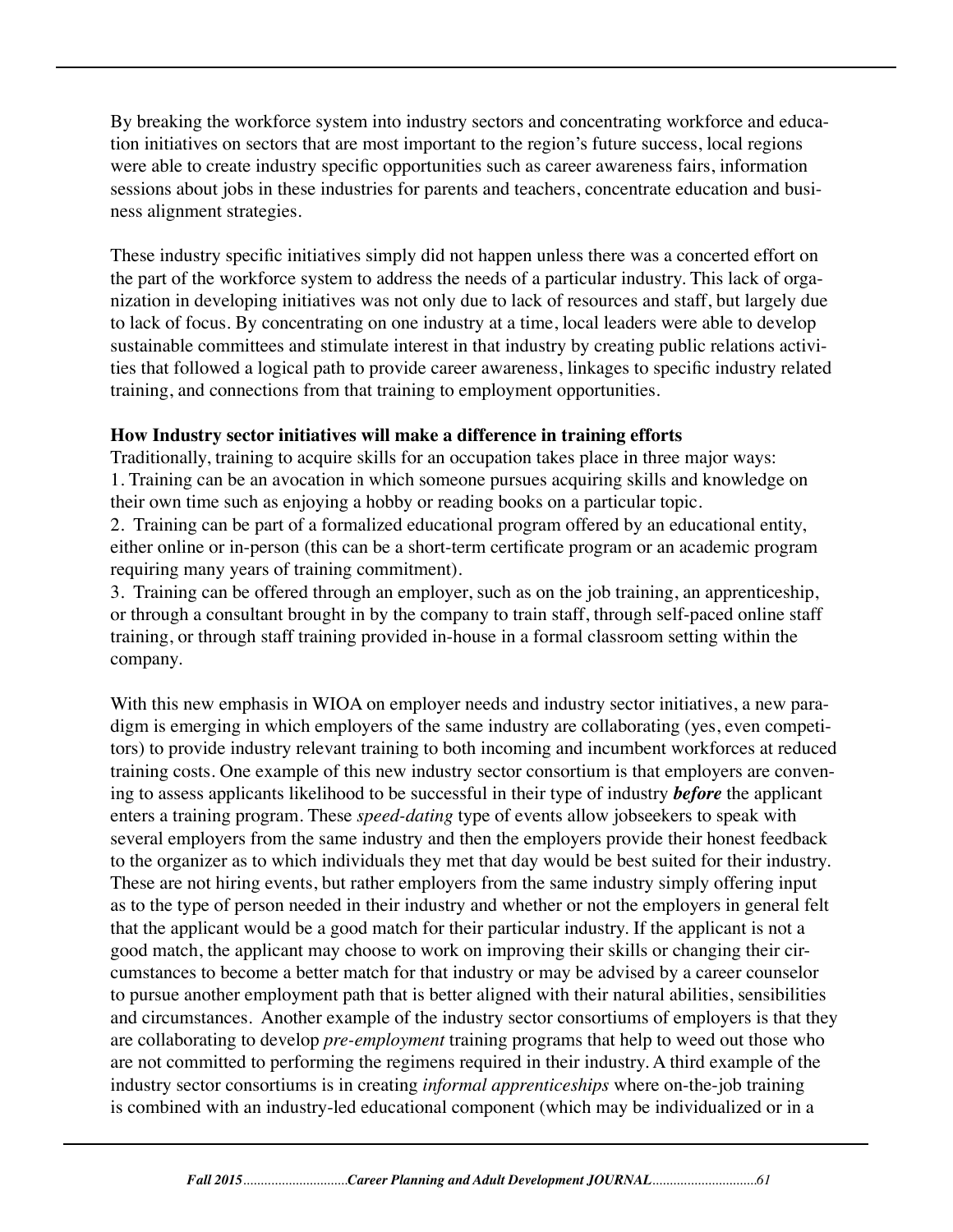classroom setting) to bring a new employee up to speed or increase the skills of a worker from one level in the company to the next. Simply put, industry sector initiatives are taking hold and are driving better clarity for what is needed to improve talent attraction, talent retention, talent training and development and talent succession efforts.

Under the incoming WIOA legislation, there is a returned emphasis toward training, but instead of the onus being strictly on the job seekers, the new paradigm shift is requiring that employers embrace doing more training of employees. It will be interesting to see how this plays out, as employers have been reluctant to pull staff from work to do training. This is understandable because employers are being driven by stockholders to achieve consistently higher and higher margins and so, when push comes to shove, they too often opt to keep an employee productive to address current profit needs rather than invest in the long-term needs of the company by keeping a welltrained work force. However, this short-term profit motive and low-emphasis on worker rights, worker satisfaction, worker engagement, and low emphasis on worker training may prove, in the long run, to be destructive to both companies and communities.

### **New Emphasis on active engagement with employers**

The challenge of the work force system in working with employers has traditionally been because the work force system goes to employers with a pre-determined agenda of what they want from employers, rather than listening to employer's needs and helping employers get what they need. The re-determined agenda is, *We have people who need jobs. Now these people have something about them that makes them hard to place in employment (they have been incarcerated, they have a disability, they have low skills, or some other problem). Therefore, Mr/Ms Employer, if we pay you a portion of their first years salary, will you hire them?*

Of course, this is usually said more tactfully than that...but this is the general idea of the conversation. Under the new WIOA legislation, the workforce development is being asked to work more closely with economic development entities to ascertain the needs of employers…both current and long-range. The system is finally taking a proactive approach with employers, rather than only asking employers to hire hard to place jobseekers or responding to *warn notices* that employers send out when they will be laying off a large portion of their employees.

#### **Customer Resource Management Tools**

One of the important tools that regions will now likely be implementing in this effort to be proactive rather than reactive to employer needs is to institute the use of a customer resource management tool (CRM). While these have been in use for many years in the private sector, customer resource management tools are a fairly recent addition to the public sector toolbox. For those who may be unfamiliar with customer resource management tools, it is a shared database of information about businesses. So, although the college, the economic development organizations, the workforce development organization and others may be reaching out to employers separately, may now use a shared database so they can more effectively stay current with and address employer needs. This written record of who has approached that employer and what was discussed will be a critical element in making regions work more effectively...and the database can be sorted by sector to help identify trends that may otherwise be overlooked.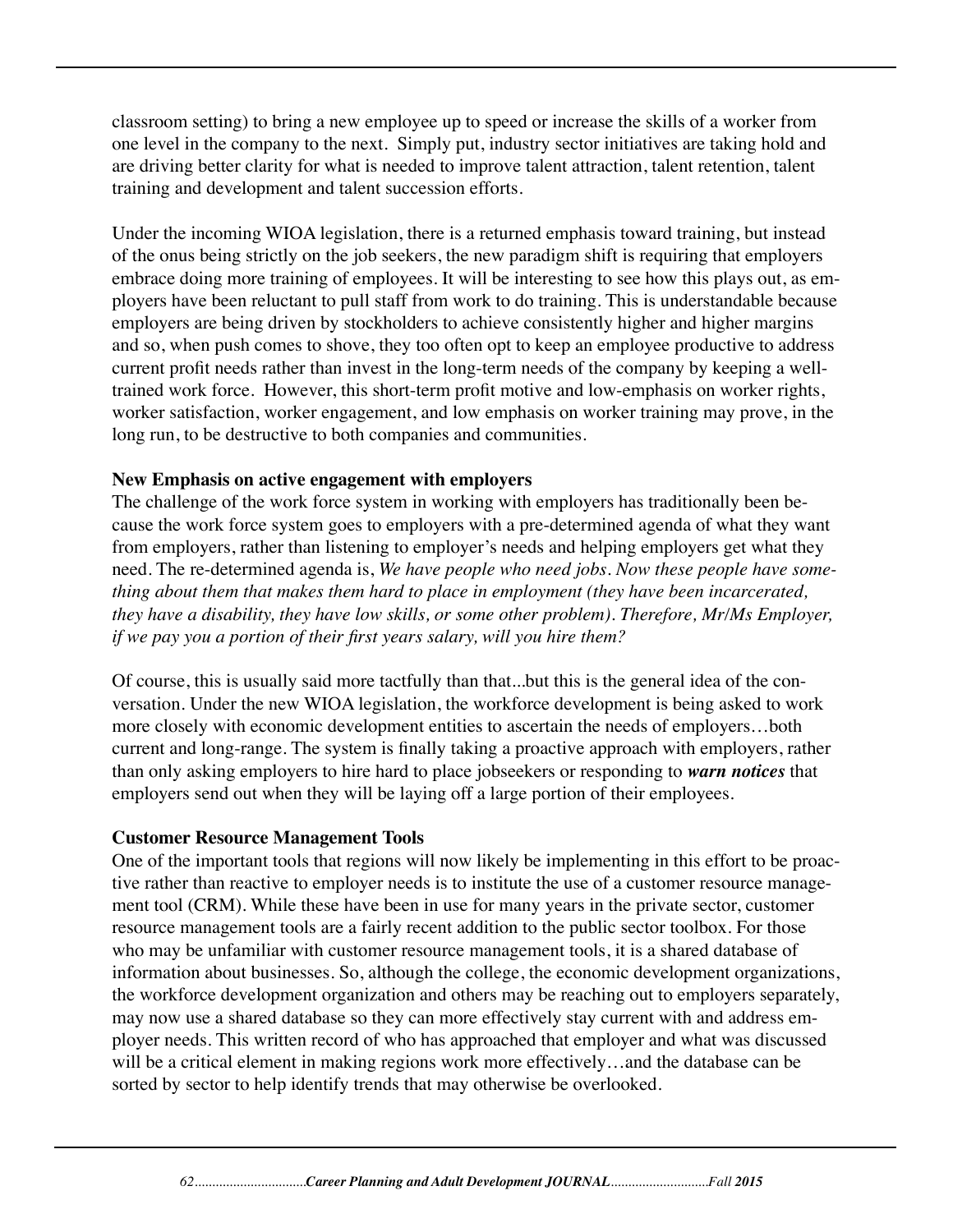#### **Better career planning**

All of these industry sector initiatives point to the improvement of career planning assistance for jobseekers as well as helping employers to attain the workforce they need. For example, it just makes more sense for a jobseeker who has an interest in healthcare to go to a career fair that is all about healthcare, rather than going to a career fair and being faced with any and every kind of job in every industry imaginable.

This should be a huge advantage for career counselors and coaches supporting clients within particular industries. It is important for jobseekers to embrace the idea of continuous self-improvement, life-long learning and career planning…as part of an ongoing cycle throughout their lives. Students at all ages, but especially those entering college should be offered information about potential jobs in industries they tend to gravitate to…and about jobs in regions where they will want to live. We can no longer leave students scrambling for an internship in their senior year and hoping they will find a job upon graduation.

Career planning should be just that…a plan, an ongoing, living plan that grows and matures with continuous knowledge of not only what the jobseeker brings to the world (skills, knowledge, aptitudes) but also what the world has to offer to them (wages, quality of life, growth potential, etc.). We can no longer expect people to just magically become productive and self-sustaining in the adult world with an education that has largely been perennialism. While studying the great ideas of western culture certainly has merit, it is not a substitute for learning a marketable skill and recognizing how to negotiate selling that skill to a potential employer.

With the industry sector models, career pathing becomes much clearer. By concentrating on one industry at a time, a review of wages, skills needed, stepping-stones from one occupation to another within the industry all become much easier to define. One exceptionally good website that has been developed related to career paths (this one for healthcare) is www.texashotjobs. com. While there are government websites that do provide some of this information, jobseekers are more likely to be drawn to websites that help them understand in easy to read terms, the pathways in their desired career. What will be important in these industry sector initiatives is to clearly define the educational organizations in their region, wages being paid in their region, and organizations are who are hiring for jobs in that industry in their region.

#### **Conclusion**

Historically, the workforce development system had spent so much time and money on training and helping those with barriers to employment that they had nearly completely neglected the other customer they have...business. While we all want to help the impoverished, illiterate and struggling, it cannot be where we put the few dollars we have to invest. It is a no win strategy. To get a return on investment, the workforce system needs to invest in what is working and help that to grow. By investing in improving talent pipelines for the major industry in their region, that industry can thrive, providing more need for labor. Therefore, those who have barriers will have more opportunities for employment as a vacuum for lower level jobs is created. Bottom line, we have to stop throwing money at training and begin asking hard questions like, *What investments should we be making to create jobs and improve the economy for everyone?* Just as the Gallup strengths finder suggests building on your personal strengths rather than in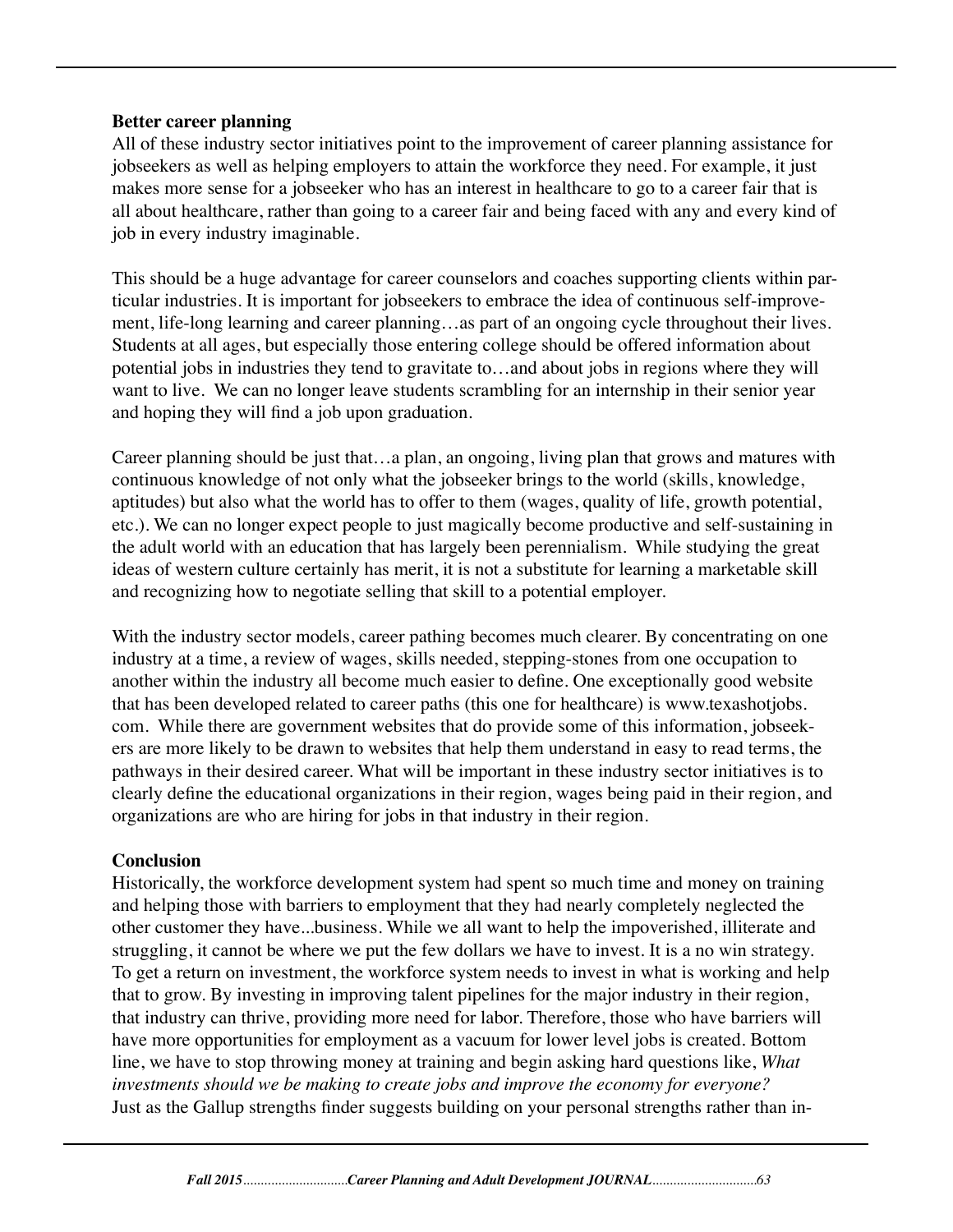vesting in learning what you are not good at, growing a community's greatest assets, rather than concentrating limited resources to try to fix what is not working, is a much better strategy for growth. Industry sector initiatives are the right formula as long as employer engagement and career pathways are part of the equation.

#### **About the author**



 **Colleen LaRose** has 20 years of experience in workforce development and economic development public policy at the local, state and federal levels. In 2012, she founded the North East Regional Employment and Training Association (nereta.org) to encourage government, business, economic development and education to collaborate more effectively on workforce development issues. Through NERETA, She provides professional development webinars, conference presentations, articles, and consultation services. She earned masters degrees in public relations and higher education administration at Rowan University.

Contact her as follows: *Colleen LaRose, President and CEO North East Regional Employment and Training Association PO Box 123 Upper Black Eddy, PA 18972 (908) 995-7718 e-mail: colleen@nereta.org Web Site: www.nereta.org*



*This 2011 Revised Edition of the SHRM Best Seller is now available at www.CareerTrainer.Com*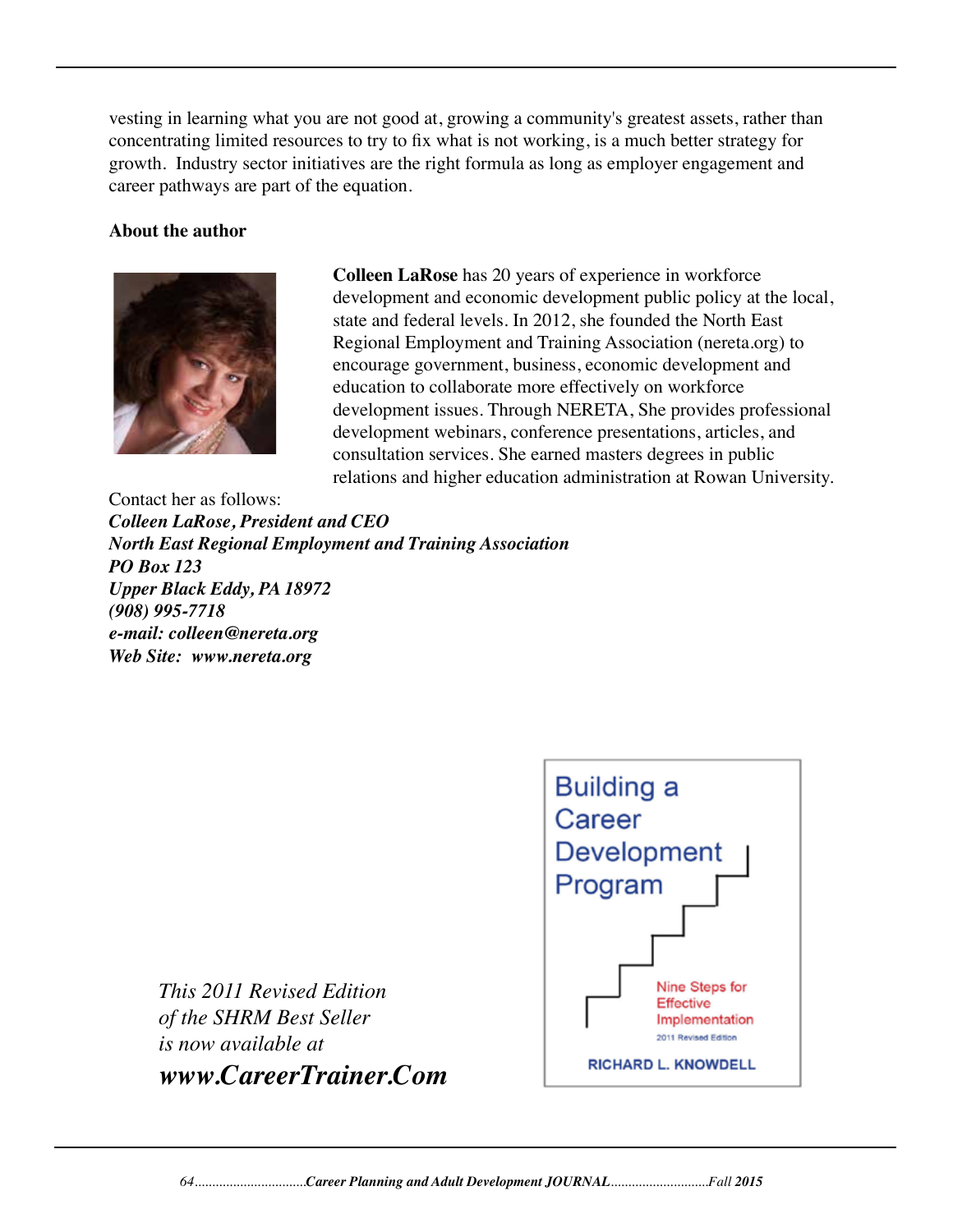# **Chapter 9**

# **CORPORATE CAREER DEVELOPMENT: Fundamentals** by **Paulette Fried**

When I started working as a career development professional in a corporate setting, I had already had both academic and real-world experience in counseling and business management. It was during one of my own career crossroads that I recognized I could attain my *best fit* career by going into the career counseling field. It married both areas of keen interest to me in an ideal way. I entered our profession at a time when corporate career development programs were taking hold– thanks to early thought leaders like Zandy Leibowitz, Bev Kaye and Peggy Simonsen. In the 1990s, the Career Action Center was thriving in the Silicon Valley and *Harvard Business Review* published Betsy Collard's article, *Toward a Career-Resilient Workforce.* The work and writings of these corporate career development pioneers spoke directly to me, affirming my previously unknown aspirations and assuring me this new professional *north star* I'd found could be trusted. Career counseling on the west coast, where I lived at the time, was flourishing with many universities offering degrees and specialty certifications. A few, often technology-based companies, like TRW, Cal-Tech, Southern California Gas and Kodak, had started initiating and staffing internal career development centers. Their focus was on helping employees develop their career within the organization. It was not outplacement work for employees being laid off. It was at that time, in the 1990s, that I began the work that continues to fuel my creativity and sense of purpose.

#### **Why We Do It**

Forward-thinking company leaders have known for many years, even decades, that technological advances and globalization were going to demand new ways of doing business. Those that were tracking demographics also realized that the aging of U.S. baby-boomers and their opting out of the work-force was going to be another variable to factor into the company's long-term strategic planning equation. It was primarily with these trends in mind that some organizations started establishing career development programs when I moved into doing corporate work. It was not because such programs were a nice idea or the right thing to do. Rather, it was hoped that they would be a way to overcome real and pending challenges facing the companies. From the corporation's point of view, the impetus for providing employees development support, beyond performance reviews and training classes, has been:

- To stay competitive through continuous workforce improvement.
- To be more flexible and adaptable to organizational change.
- To attract, motivate, retain and re-engage employees.
- To leverage existing and future development resources.
- To forestall real or perceived threats to waning staff morale, as reflected in employee option surveys, unrest from internal groups threatening unionization–or both.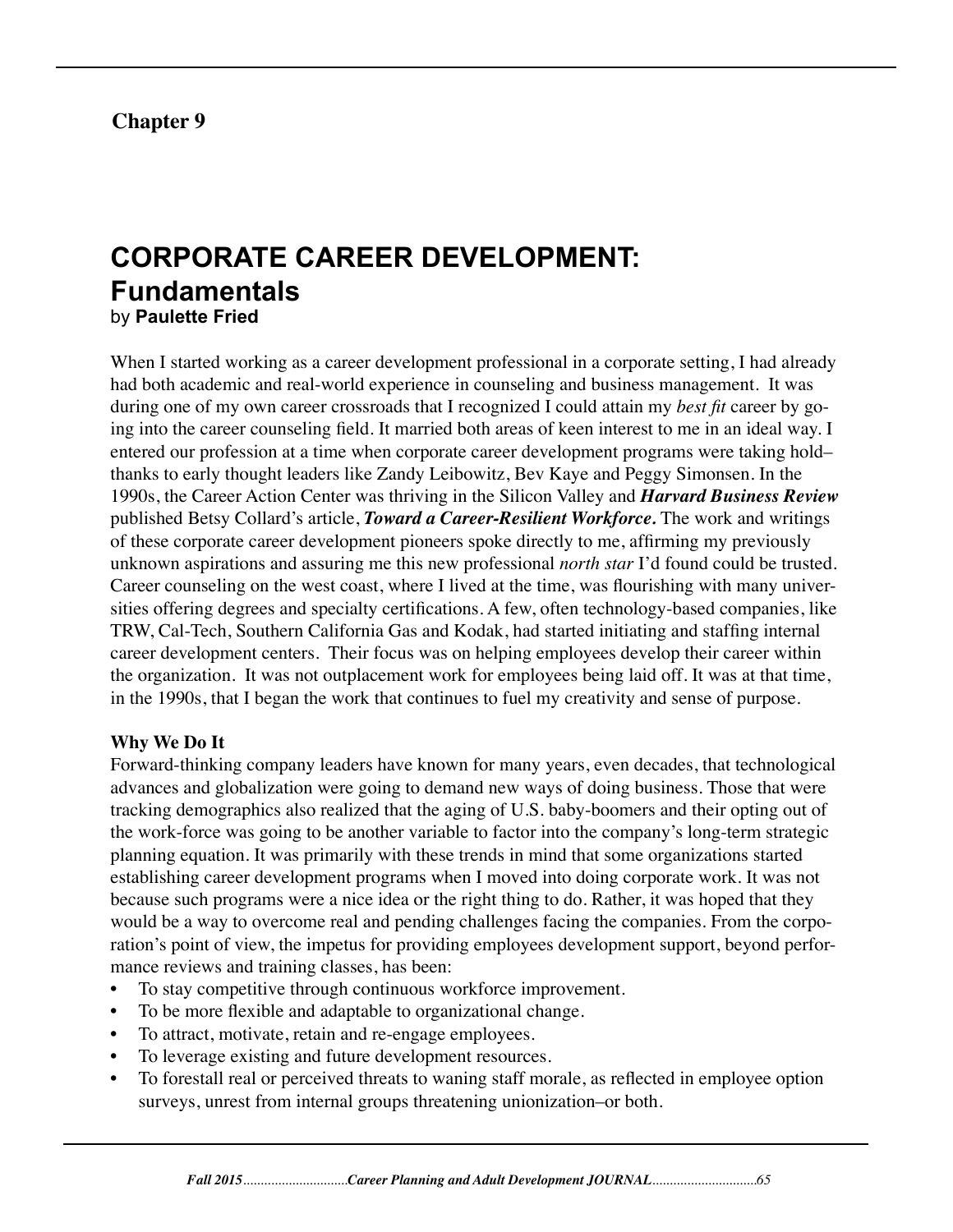In addition, companies hope to engender a high-performance, learning organizational culture. Today, if employers are to attract and retain engaged and productive talent, professional development programs are needed. They are what employees want and now expect. The results of a recent Korn/Ferry Innovation Imperative Survey indicated *41 per cent of candidates [those seeking employment] said they would consider leaving a company if they did not receive first-class development.* Employees at all levels and in all functional areas of an organization want to derive more satisfaction from their work. Active, on-going career development support is what they seek. According to Insala's 2012 Career Development Survey of corporate leaders and HR professionals, respondents indicated that the primary reasons for their career development programs are engagement, succession planning and retention. It should not go unmentioned that a Human Capital Institute and Knightsbridge study revealed that *Effective implementation of career management leads to greater financial returns.* This was one of their Top 10 research insights of 2013.

### **What We Do**

Whether referred to as career counselors, career coaches, professional development consultants or something else, companies are looking to career development specialists to provide a broad array of career resources and information, products and services that will enable employees– –individual contributors and managers––to broaden their knowledge of career development and effectively plan their career within the company. We often serve as a *hub* for accessing corporate development resources, information, tools and opportunities. Career services should help facilitate employees building relevant experiences, skills and competencies to enhance job and company performance–now and in the future. Underlying it all is the now pervasive notion of career self-reliance, that each individual take ownership of and drive their own career. Part of the offerings, although not always apparent, include enlightening managers and executives on their respective roles in corporate career development planning–from knowing how to forge conversations and what questions to ask, to creating an environment of openness and opportunity with essential supports (financial, political, organizational). Embedded, more often than not, within corporations' HR organization, career service providers need to serve as strategic partners to employees, managers and even executive leadership.

#### **Areas of impact for corporate career professionals include:**

**Talent Management–**by addressing employees' needs, interests and issues; promoting career self-reliance; aligning employee development with corporate goals:

**On-boarding / assimilating into the corporate culture**

**Navigating job and organizational changes**

**Grappling with career / life transitions and balance**

**Networking and exploration** –for one's enrichment, challenge, advancement and organizational awareness

**Self-assessment and discovery** (values, interests, skills, style, strengths)

# **Branding, self-marketing and resume development**

**Internal interviewing**

**Skill enhancement,** including non-technical **soft skills,** e.g. EQ, time and priority management **Performance management** – seeking feedback, setting goals

**Strategic successor planning**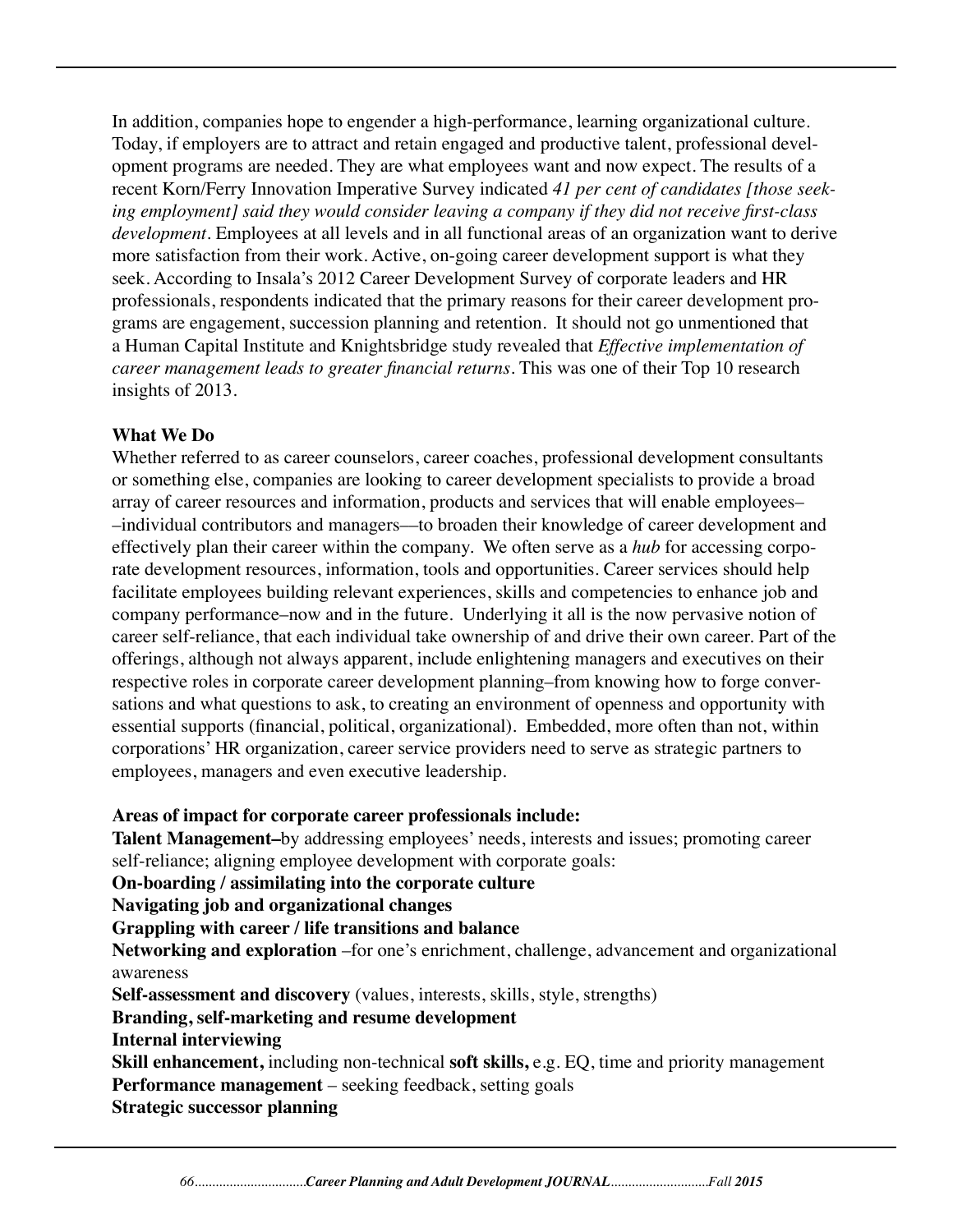### **Internal and external training/education**

**Stretch assignments** and special projects

### **Integrating and reinforcing the company's goals, values, competency requirements**

#### **Fostering creativity, innovation**

**Legacy/ Retirement planning**

**Becoming more strategic** by spotting trends, identifying opportunities and challenges (individually, organizationally, by and across industries, globally)

### **Leadership Development–by coaching and training**

- Developing coaching skills for performance and development discussions
- Enhancing the effectiveness of communication, presentation skills
- Improving team dynamics, team building and collaboration
- Getting and giving feedback
- Promoting diversity and inclusion
- Shadowing leaders at staff meetings
- Supporting mentoring partnerships
- Processing 3600, 1800, 900 feedback results for professional development

#### **Optimizing Performance and Organization Success**–by contributing to and enhancing the enterprise

- Preparing for/responding to organizational change
- Collaborating across Human Resource functions
- Encouraging rotation programs and Communities of Practice
- Supporting Employee Resource Groups
- Promoting knowledge management efforts
- Conducting career and education fairs
- Providing climate sensing feedback on noted issues, trend, themes
- Engendering a culture of caring, trust and encouragement

# **How We Do It**

Modes of service delivery are changing as individual organizations adopt emerging technologies and expand their geographic and cultural boundaries. Even so, core offerings tend to include: **Triaging**–directing or referring clients to information, resources, individuals, opportunities and other ancillary employee-development programs to effectively and efficiently meet their needs. These may include self-guided platforms, physical and virtual libraries, websites, learning exchanges and such. Essentially, corporate career development programs can serve as the *one-stop shop* for development services.

**One-on-one meetings**–personalized, confidential career and leadership development planning consultations. Counseling/coaching sessions can address career development, education, selfassessment, exploration, development planning, knowledge-sharing about the company.

**One-to-two coaching or facilitation**–to mentoring partners and employee-manager dyads. **One-to-many events** (direct- and virtually-delivered)–Examples are program introductions and orientations, workshops (around traditional career development topics or customized to meet specific needs), and briefings to educate on or report the program's status; work group development facilitation or other specialized consulting to teams, guiding peer support and discussion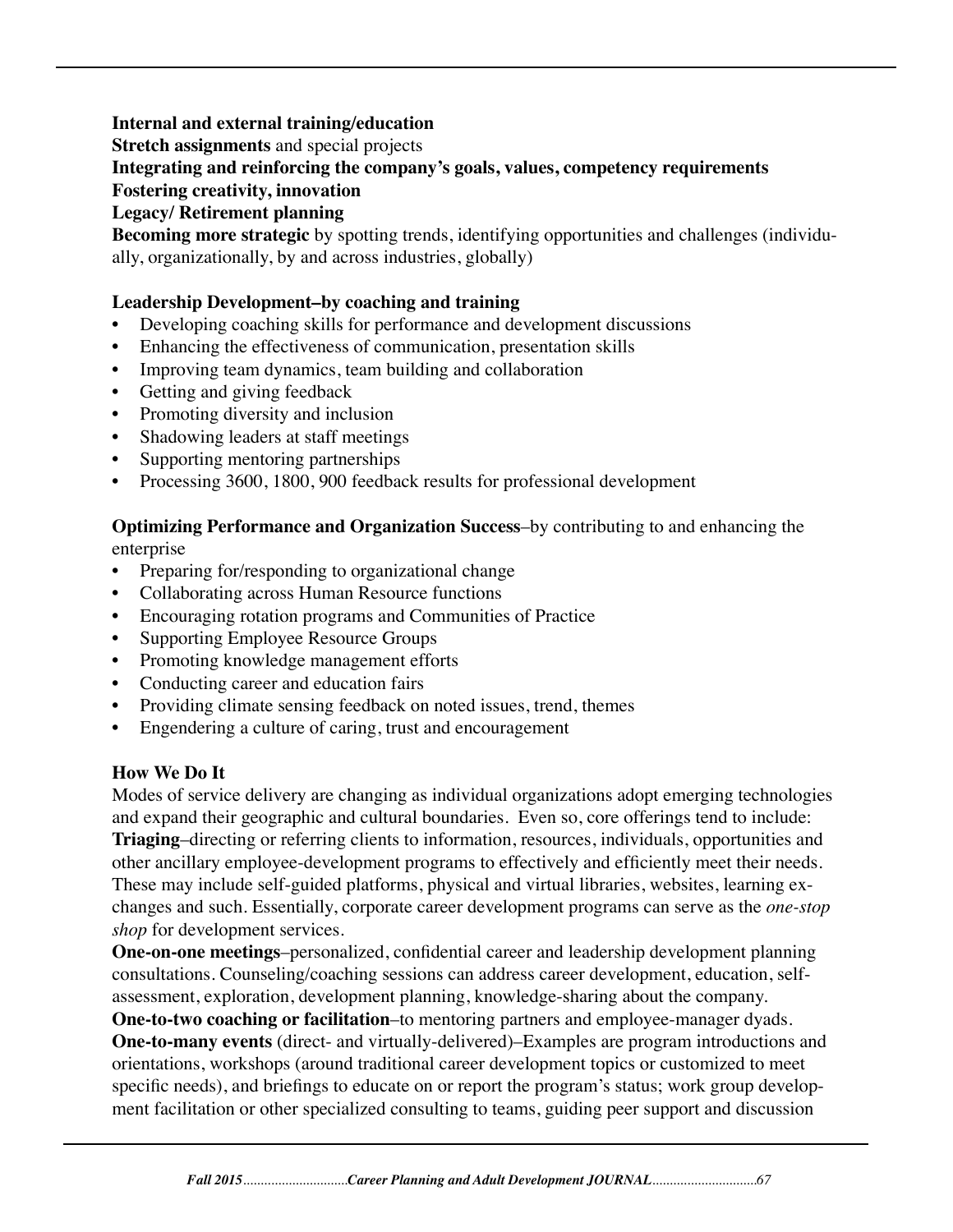groups; coordinating networking and educational events; staging group mentoring and *hot topic* presentations. Writing career-related articles and blogs is another example.

- Conducting research–to support client progress, to track business needs (e.g. skills and competencies) and to follow trends.
- Providing feedback and reporting–to stakeholder groups: corporate leaders, people-program partners and individual clients.

# **Who Does It**

I highly recommend professionally trained career development specialists to work with clients in a corporate setting. Because career conversations take place within a business context, knowledge of business management principles, operations, processes and procedures is a definite advantage, if not a must. Over time, it will be imperative to understand the workings of the company, its goals, its operating structure, its products and its human capital requirements.

#### **Requirements I've identified for working as a Corporate Career Development Specialist**: Skills

Counseling/coaching, training

Presentation and facilitation

Ability to build and maintain organizational relationships

Interpersonal, project management, strategic planning and multi-tasking skills

Qualified to administer and interpret career assessments widely used in corporate settings, such

as MBTI, DiSC, Skill Scan, Strong Interest Inventory/ SDS, Strengths Finder

Research and analytical skills

Ability to articulate and impart information, ideas and observations about career development and the CD program; to influence the awareness, thinking and decisions of those in positions of responsibility and authority

Marketing savvy

Organizational skills for maintaining schedules, appointments and client notes, managing a program database, and filing essential records and documents

Compiling data, monitoring analytics and reporting metrics

Instructional design and/or program evaluation, may be desired

Proficiency with MS Office Suite (Word, Excel & PowerPoint) and knowledge of working in a networked environment

Experience

Minimum of 3-5 years professional experience providing both career counseling/coaching and training/facilitation services within an organization to a broad range of corporate employees Providing guidance and feedback on resume writing, interviewing, career planning and management, networking and marketing strategies

Delivering information on a broad range of career development topics

Addressing change management (individually, organizationally)

Experience working with college hires (school to work, on-boarding and assimilation)

Contributing to or developing marketing campaigns for program services, including status briefings to leadership

Tapping on-line information and resources (internet and intranet), using telephonic and electronic mediums for client sessions, group web chats, presenting webinars, among others.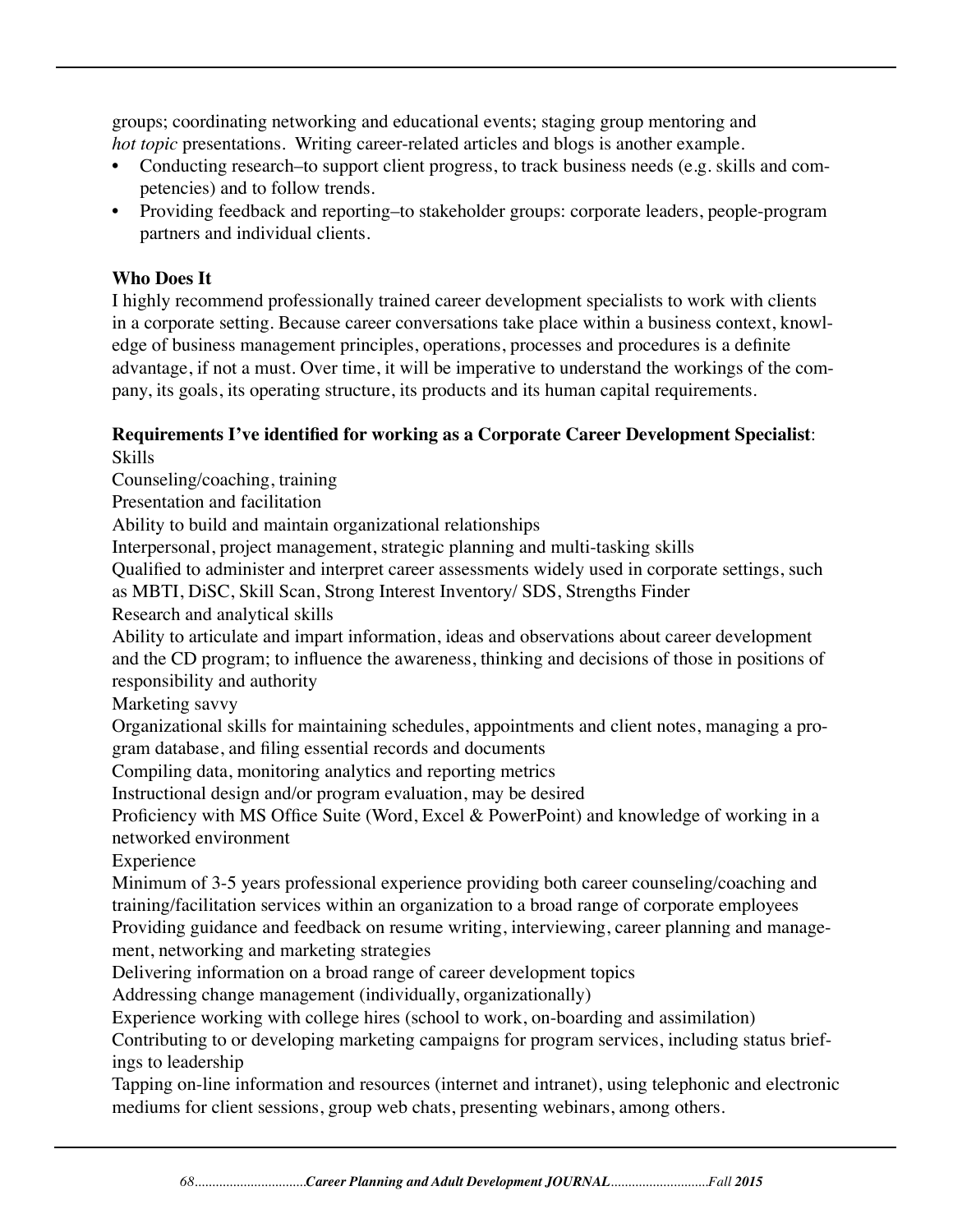Working as an Independent Contractor/Consultant (vs. employee) may be preferred Knowledge Master's degree in career counseling, a counseling related field and/or organizational psychology or equivalent experience Knowledge of adult development and career development theory (in general and in organizations), models and techniques for working with clients Being current on learning and development, HR and business trends/issues Personal Qualities Comfortable working independently in a corporate environment, as well as actively contributing as a member of a team Exhibiting and engendering professionalism by providing the highest quality of service and taking great pride in every aspect of the work role Being resourceful, flexible, and willing to take initiative Dedication to customer service and collaboration

# **Final Recommendations and Observations from my Experiences**

The value to companies of having career development programs and professionals is undeniable. Based on my work, here are some added recommendations and observations:

# **Recommendations**

**Create a high-performance development culture** by taking a Systems Approach, establishing a full range of integrated development programs within the organization. Career development professionals can be, not only coach-partners, but a central point for making sense of the system for users and guiding them to other internal development opportunities.

**Make the program services Universally Available and Accessible** to all employees who are interested in their career and professional development, including those who may not be identified, as yet, as high-performers.

**Establish Stakeholder Groups** to ensure the support and on-going visibility needed for program success. Such groups may be comprised of 1) top leadership (i.e. Board of Directors), 2) other people-enrichment programs (i.e. Partners Committee) and 3) even employee-clients (i.e. Voice of the Customer Collective).

# **Observations**

Program success is more likely if high-level leaders serve as champions and partners in the design, rollout of the program and participate in on-going oversight. Services should be designed to be delivered through a variety of modes and mediums. The traditional career development process is used as a core program model to trigger meaningful insights by clients. Use of the Career Development program should *not* be mandated. The program should be for those who are willing to voluntarily commit their time to career development. It is possible, and even desirable, to customize offerings to a variety of staff constituencies, i.e. interns, new hires (0-1 year), emerging employees (1-5 years), mid-career employees (5+ years), leaders, and late career/legacy planning employees. Collaborating with other talent-focused programs will strengthen efforts and amplify impact. Such programs exist to support, not supplant, the manager's role in employee development. Consistent, on-going out-reach and marketing of the existence and commitment of the program will be required.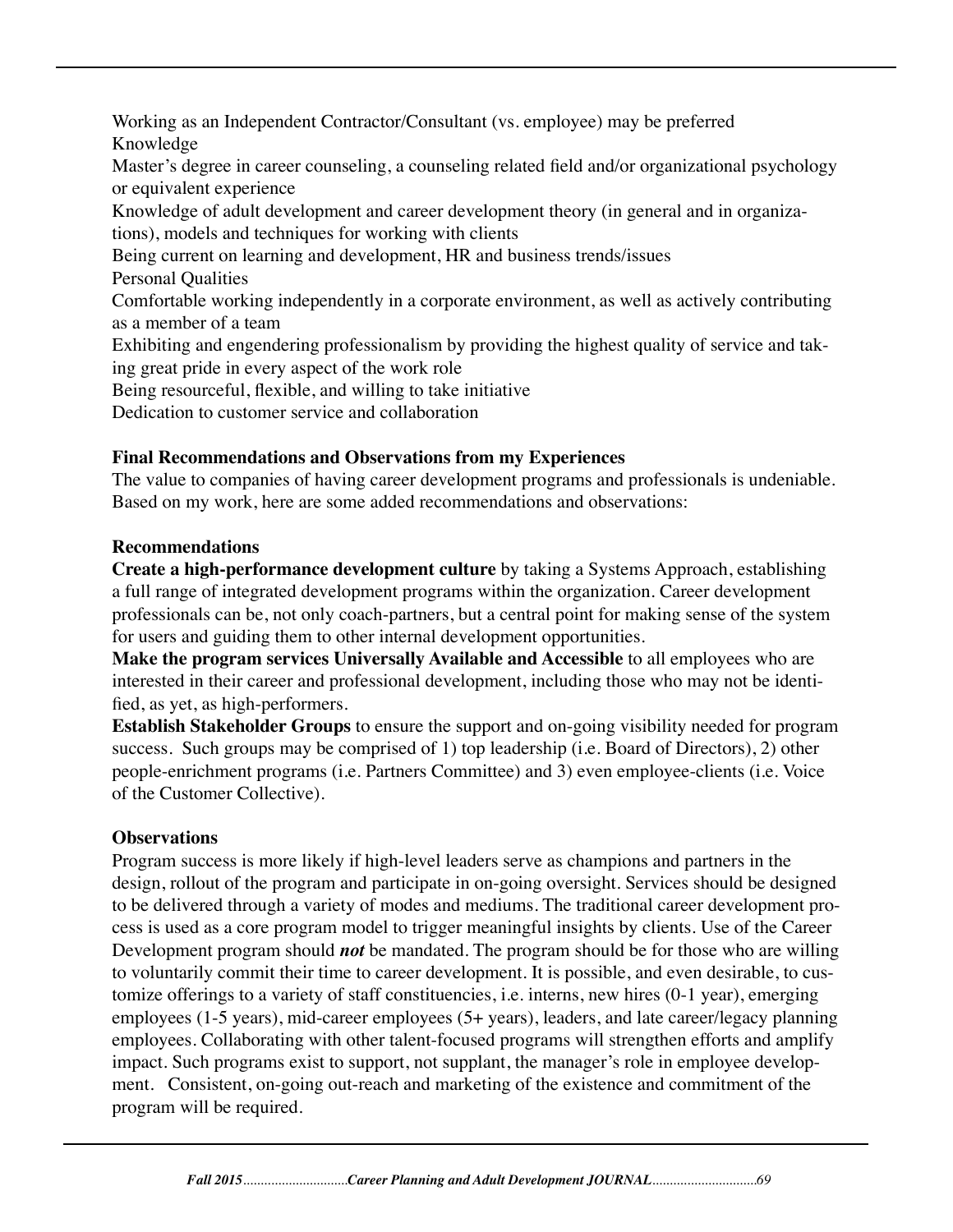A corporate career development program is not only an employee development service, but also a corporate climate-sensing opportunity. Cross training programs (i.e. across functional domains, through stretch assignments and via special projects) are advantageous for employee development and for corporate flexibility in dynamic times and environments. Once involved in coaching (and having had their own insights deepened), it is not unusual for mangers to promote individual and team development for their people. Employees' thinking about career development shifts from one of *promotion* to one of good position-employee *fit.* Regardless of whether a leader-client begins coaching to focus on their own career development or to become a better coach to their employees, both will naturally come up in the course of the coaching experience. Career development helps prevent valued employees from resigning, *retiring in place* or becoming negative or cynical. Having well qualified, highly dedicated and impactful Career Services staff is an essential component.

#### **About the author**



 **Paulette Fried** is Principal of Sustaining Careers, Inc. Atlanta, Georgia, a career development coaching and consulting services firm. In these roles, she assists individuals in evaluating and planning their career opportunities and direction, and helps corporations effectively use staff resources to accomplish organizational goals. She has over twenty years of experience in the for-profit, non-profit and public sectors. She earned the bachelor's degree at the University of Michigan (with honors). She earned the Master of Social Work at the University of

Maryland [where she also took the core graduate courses toward the MBA], and also a graduate certificate in Career Education and Counseling at California State University, Northridge. She is a Nationally Certified Career Counselor, Board Certified Coach, Distance Credentialed Counselor and is qualified to administer the Myers-Briggs Type Indicator. Contact her as follows:

*Paulette L. Fried Sustaining Careers, Inc. 3400 Malone Drive, Unit 214 Chamblee, GA 30341 USA (404) 386-5010 www.sustainingcareers.net e-mail: paulette@sustainingcareers.net*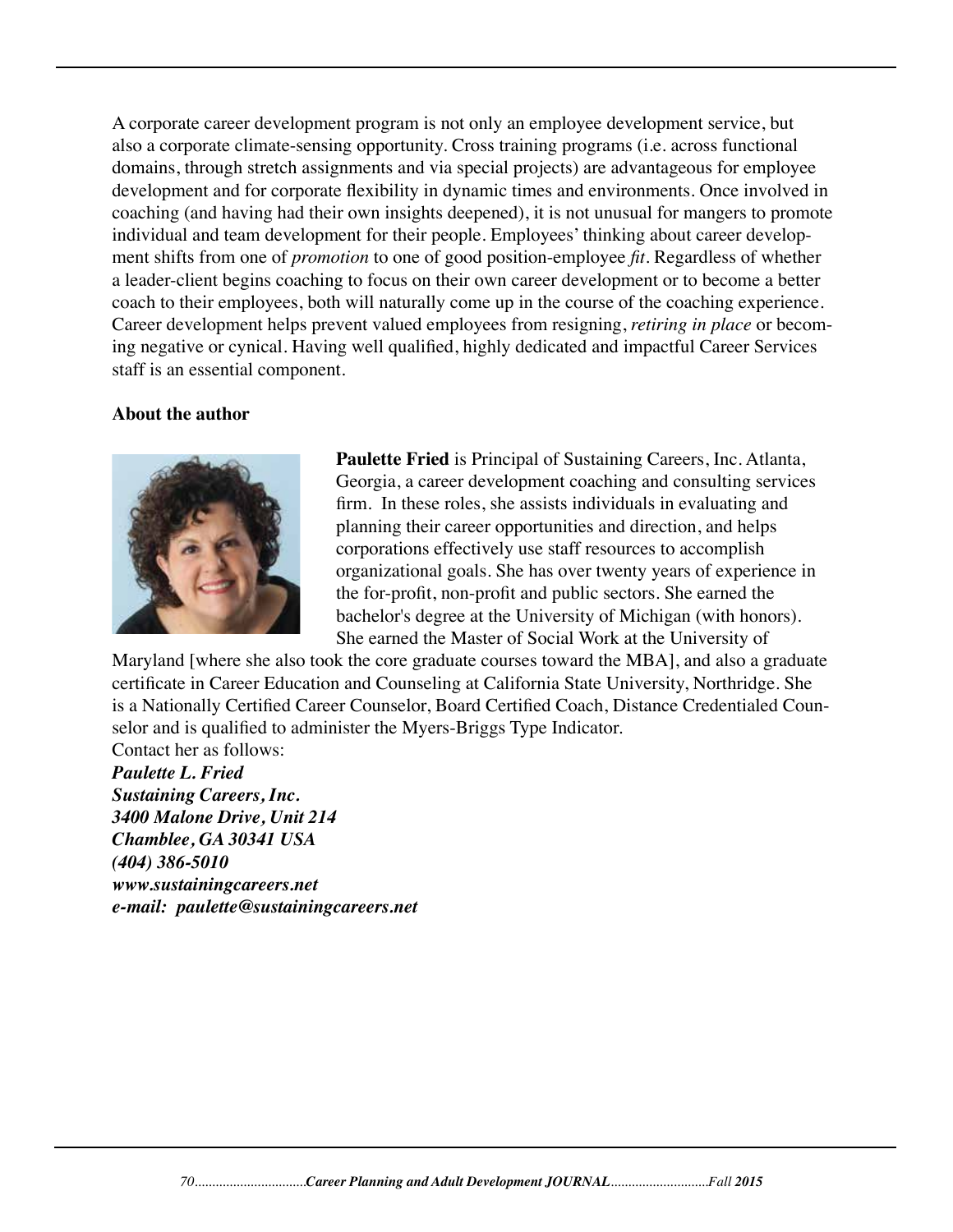**Chapter 10**

# **TRANSFORMATION: How An Engagement Process Renewed One Company's Culture**  by **Andrew Stirrat**

I have known the president of a large local trust and estate-planning bank for a number of years while facilitating a group of his peers. Last fall he asked me to attend a quarterly senior management meeting to be an observer, provide feedback, and capture the reaction from his audience regarding a number of issues he would be discussing. I learned from researching the organization that it was 10 years old, founded to fill a regional niche, and included a strong client-focus with a vision, mission and value alignment. The organization had grown rapidly to about 250 employees (associates as they were called) and expanded into a dozen or so offices spread across several states through acquisitions of small privately held banks. The organization had a small bank culture that differentiated it from the mega banks in the industry. As I listened to the president make his prepared remarks I was impressed with his forthrightness and candor of the bank's current situation. He acknowledged and praised the efforts of the team with the bank's rapid growth through its first five years in operation. The president also expressed his appreciation for the employees' hard work during the recession and the toll it had taken on everyone over the past several years. Then, unexpectedly (certainly for me) the president prefaced his subsequent remarks by saying that he was aware that there were several elephants in the room that he wanted to address. I was astonished. In my 30-plus years of organizational consulting I had never heard a company president be so upfront with issues that he knew everyone in the room was concerned about, and wondered it they would be discussed.

# **How It Started**

The president started by saying the firm had conducted a cultural survey every year since the firm's inception with always increasingly positive responses, especially in the areas of living the company values and employee engagement. The president went on to state that from the most recent compilation he had seen these two areas in particular had plummeted over the past 12 months and an increasing number of responses indicated that people were seriously exploring opportunities outside the bank. Everyone knew that three senior and highly respected members of the management team had already left in the previous month. The president conducted several focus groups that indicated that employee morale was poor, people felt disconnected, and that work was becoming more of a job than a passion. I wasn't too surprised to hear the announcement that the president was forming an Associate Engagement Task Force to examine over the next four months the causes of the problems and to make actionable recommendations. There were to be no sacred cows and every option should be on the table for consideration to help reengage associates. The president stated that he had asked an outside consultant to lead the process, bring structure, education and tools to the task force to ensure success.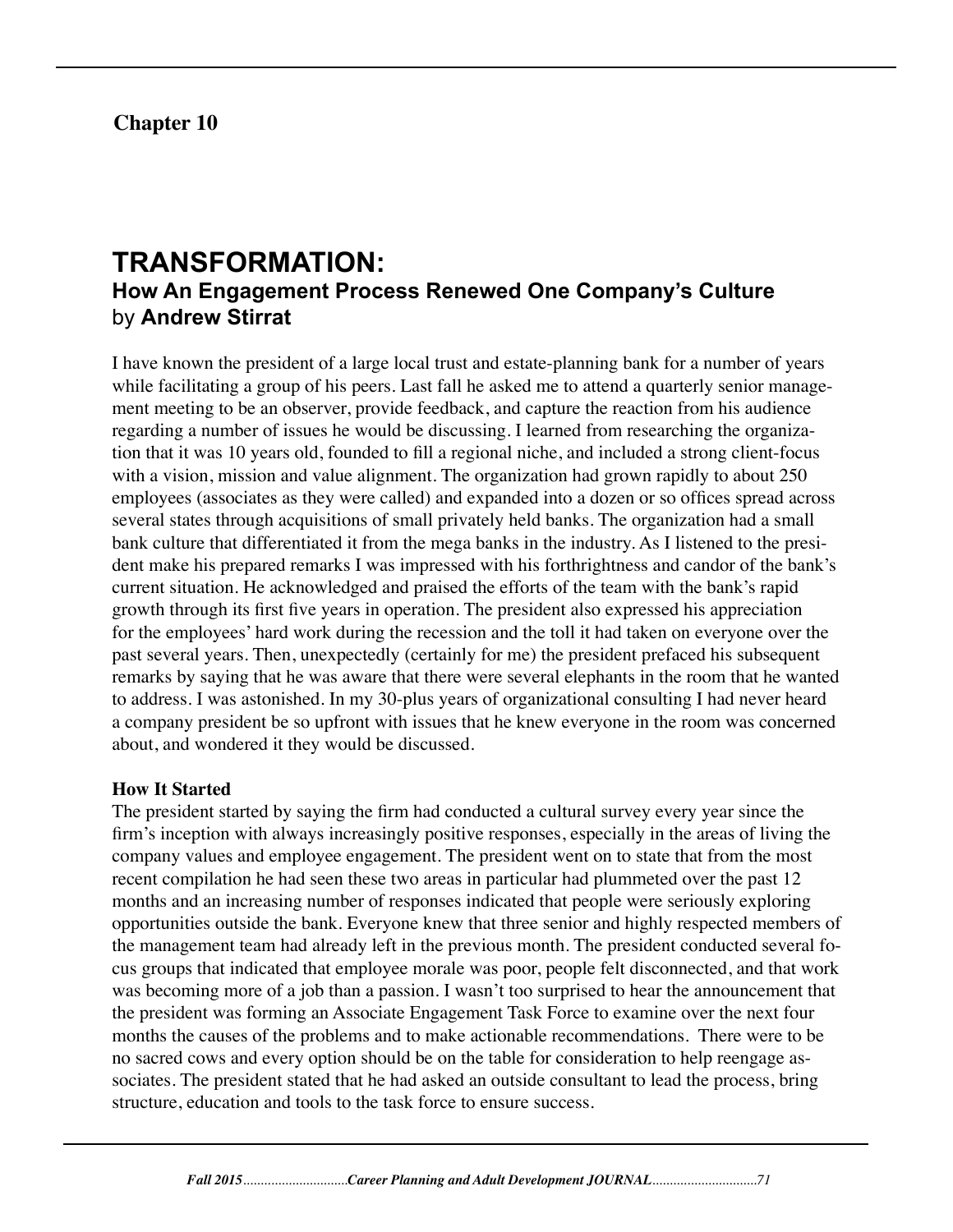I was stunned with the president's announcement that I was to lead this group with no prior discussion about this new project. I also realized that I had exactly four months before the start of another project. After the meeting I told the president that I was deeply honored that he had confidence in my abilities for such a huge and critical undertaking but we would need to meet as soon as possible to outline the project scope, timeline, membership and fees.

### **The Beginning of A Challenging and Rewarding Consulting Experience**

The president, human resource vice president, and I met two days later. By then I had a created a list of critical success factors that would be essential for me to be successful in the initiative including: Dedicated local associates with a project time commitment. This request required great sensitivity for the people in the field who were not able to contribute or be involved at this stage of the project. Representation from different parts of the organization, including clients and associates, to ensure diversity of experience and perspective. High potential associates who would have a stake in the outcomes that would impact their future with the firm. Individuals with credibility and respect from their peers. Associates with highly collaborative professional demeanors.

We selected seven individuals, four women and three men, all in managerial positions with one to five years experience with the bank. We included the human resource vice president to provide strategic perspectives and to prevent the team from pursuing ideas that were either already being considered or were too far out to get leverage. The human resource vice president understood that her role was not to run the meeting and was to be an advisor. We created the project parameters to maximize the efficiency, effectiveness, and respect of the members' time including:

- Program design
- Four months–8 sessions, 3 hours–every two weeks at the same time and place.
- Commitment to attend. Only death and the president's permission could allow a team member to be excused. (Only absences were a 1st childbirth, major snowstorm, and a long planned honeymoon resulting in 95% attendance.)
- Monthly review session with the president and me to review highlights, not details.
- My role: process design, facilitator, note taker, timekeeper, challenger and team cheerleader.

# **Meetings**

The first meeting nearly did in the task force with the overwhelming breadth and depth of materials we needed to cover. The president's opening comments included his four goals:

- 1. Make the bank a great place to work.
- 2. Have people love working at the bank.
- 3. For associates to feel that the bank is the best work environment for them.
- 4. Culture survey scores for the values and engagement areas soar to an all time high.

My challenge was to keep the team engaged and focused on what they could accomplish in the next three and a half months, while grounding them to the task at hand.

#### **Tools**

I love flipcharts. They are simple and non-techie tools that exist in today's electronic-driven world. Flipcharts are colorful, descriptive, collaborative and anonymous making them the perfect tool for collecting ideas, massaging, and prioritizing ideas while highlighting the decisions that could move the process forward.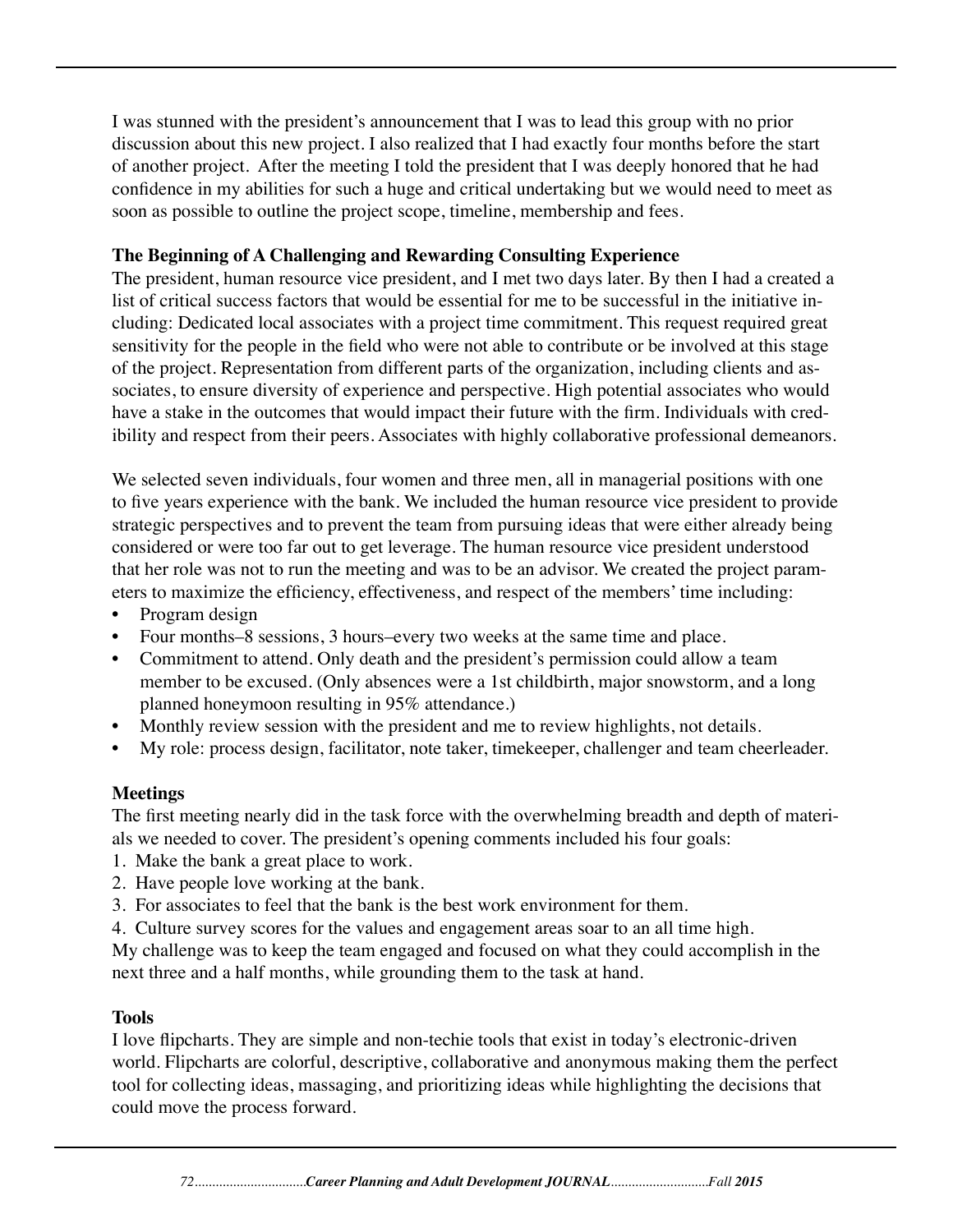The biggest challenge was wrestling with the word *engagement.* To help discussions, I posed three questions: What is the definition of engagement? Why is there an engagement problem at the bank? Where are engagement successes at the bank?

Building on the momentum of the engagement exercises, the most powerful exercise of the day was the **2 X 2–Payoff X Implementation** matrix. Given such a short timeline we needed to prioritize the multitude of engagement action opportunities. The quick hits (QH), low hanging fruit (LHF) and tough nuts to crack (TNTC) quadrants quickly filled with many ideas. Then the individuals with the most knowledge would prioritize their top three recommendations for consideration at the next meeting. At the end of Day one, we had 25 flipcharts posted on the meeting room walls. The second meeting was definitely a wake-up call. The enormity of the project (including the first meeting notes and homework assignments) had sunk-in to the team, along with their own professional responsibilities, year-end closings and the approaching Thanksgiving, Christmas and New Year holidays. Fortunately, the caliber of people who were selected (high potentials) made the difference. I asked them to again review the organization's vision, mission and values, their hopes and fears from the first meeting, and why they were at the bank. After everyone had a chance to express their concerns, there was a collective *voice* saying this was a once-in-a-lifetime opportunity to fundamentally make a difference in the culture of the bank they called home. The following meetings and two-week intervals were a blur of activity. LHF/ QHs took the bulk of attention as the group wanted something tangible to show the president and the rest of the organization. Results were a core value of the group. The most memorable shortterm opportunity came from a team member's focus (obsession) on the lack of healthy food in the lunchroom. He and most of the younger associates were very athletic, worked out regularly, and tried to eat well given their demanding schedules. However, the bank had a longstanding tradition started with its inception to have a Friday-free lunch to bring colleagues together. The fare was usually pizza and sodas and the lunchroom refrigerators were stocked daily with a large variety of sodas for employee pick-me-ups. This individual, his mind actively stimulated by the engagement process, took the initiative to create a survey to ask his colleagues if they would be willing to give up one free lunch per month in order to fund the added cost to purchase healthy foods such as fruit, yogurt, granola bars, and healthy snacks to replace the sodas. An astounding 80 per cent of the office said yes! Six weeks from the start of the suggestion, a new supplier was found and healthy snacks had replaced 90 per cent of the sodas. The ripple effect was instantaneous. Every office saw this example as a way for them to also make changes, mostly small but significant in the expression that each person had the opportunity to help make the organization and culture a great place to work. As the excitement and energy of the short-term result was palpable and all consuming, I had to push to get the team to look at phase two of the process. The group agreed that each of the TNTCs needed a champion on the team and a senior manager partner who could provide continuity after the phase one process was completed. Additionally, the team recognized that their succession plan was absolutely critical to the success and sustainability of the engagement process.

### **The team identified four critical challenges:**

What would be the name of this process to replace the AETF phase? This would need to be aspirational as well as inspirational to hold the attention of the organization and their peers. Creating the charter for the new entity to include its purpose, focus, by-laws and operating agreements.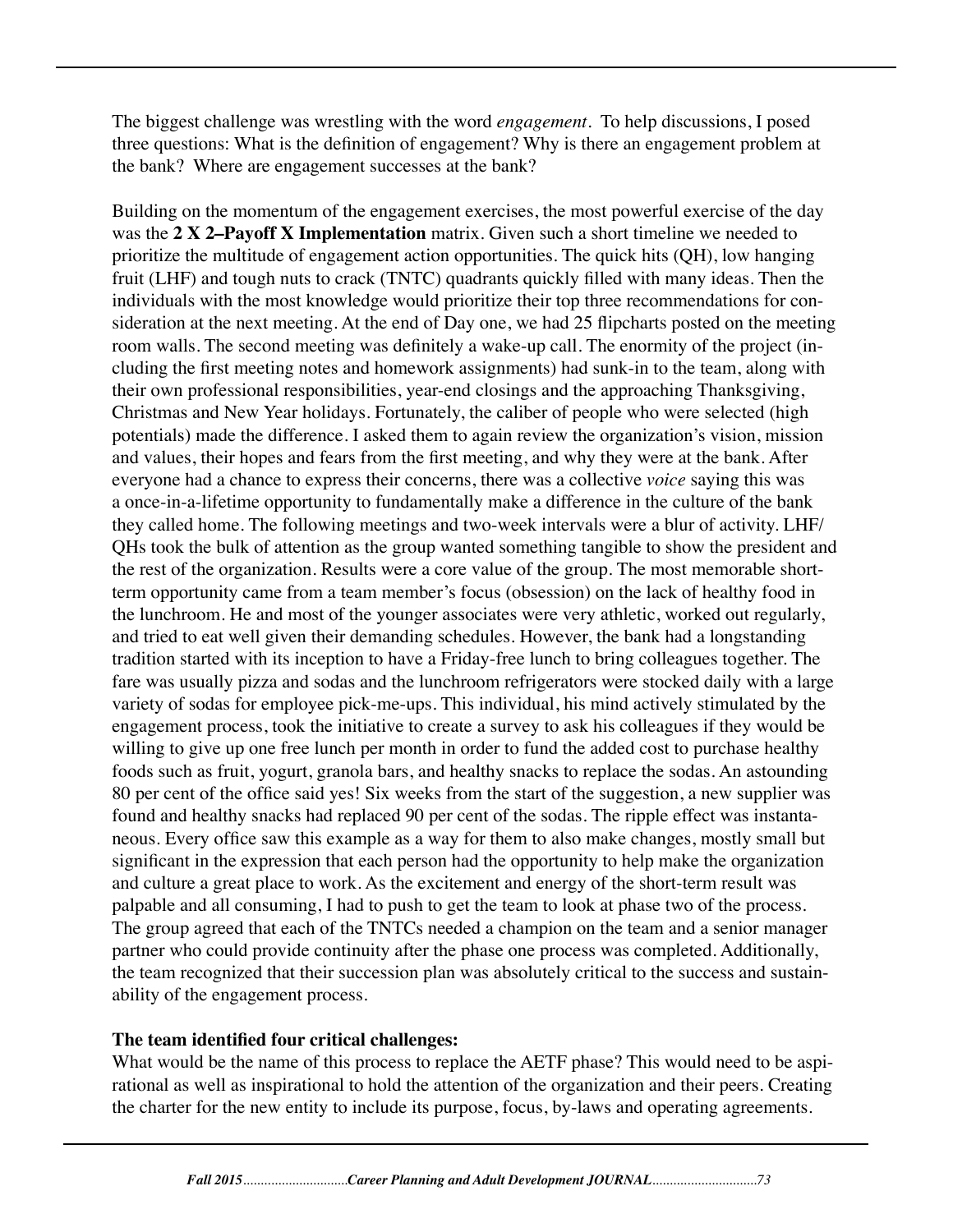The standards that the group had lived by the past three and a half months would be essential to institutionalize them in the organization's DNA. Creating a selection process for new members. Understandably, this founding group took huge ownership for what they created, the trust and bonding between them and the responsibility for selecting replacements that met the standards they had established. Creating a company-wide feedback process to monitor and assess their progress, evaluation of initiative implementations, solicitation of new ideas and establishing an innovative qualitative and quantitative financial measurement process that would reflect their belief that an engaged associate is a more productive and profitable associate.

As the time grew closer to the final presentation to the president, I had my moments of doubt if the team could complete their goals. They had put enormous pressure on themselves to reach the seemingly unreachable–not just meeting the president's expectations but wildly exceeding them!

#### **Positive Outcomes**

We had allotted 90 minutes for the presentation to the president. We had a run-through the prior morning, reviewed the graphics and handout materials, anticipated the president's questions and carefully refined each presenter's script. Unbeknownst to us, the president had cancelled the remainder of his afternoon to be open to possibilities of a deeper dialogue post-presentation. By now the group was a real team, totally committed to one another and passionate about what they had accomplished over the past three and a half months. Their presentation was flawless, their sense of ownership of what this process could provide the organization was energizing, and the opportunity to truly make a difference in the company they loved and saw their future was a life-empowering experience. Three hours later (the engagement discussion stimulated by the presentation lasted another 90 minutes) the president shared that he was truly overwhelmed by what the team had created in such a short time and promised to support their recommendations by whatever means possible. The president expressed that this was indeed a powerful bottom's up example for what the organization was capable of by engaging its associates and that would differentiate their company from all others in the industry.

### **What were the takeaways from this exceptional experience?**

The critical commitment to and alignment of each associate with organization's vision, mission and values. We started every meeting with a review of vision, mission, and values to help guide and focus us in the work we would be doing.

The commitment to work as a team and for the good of the team. There were no outliers and egos were left at the door. Everyone was mutually accountable to each other. Company roles and responsibilities were put aside.

Consensus decision-making. It enabled everyone to be heard, have their opinions and concerns discussed and come to an acceptable agreement for the good of all.

A stretch goal requires a highly scripted process. Each meeting agenda was scripted with timelines and clear outcomes. Decisions were documented along with key next steps for homework between meetings. Each previous meeting flowed into current meetings with commitments presented respecting each other's time.

Finally, my deepest takeaway was a profound sense of gratitude for this opportunity to use my skills and experience to provide a transformative experience for these seven individuals and hopefully for the entire organization as expressed in their collective definition what engagement meant to them.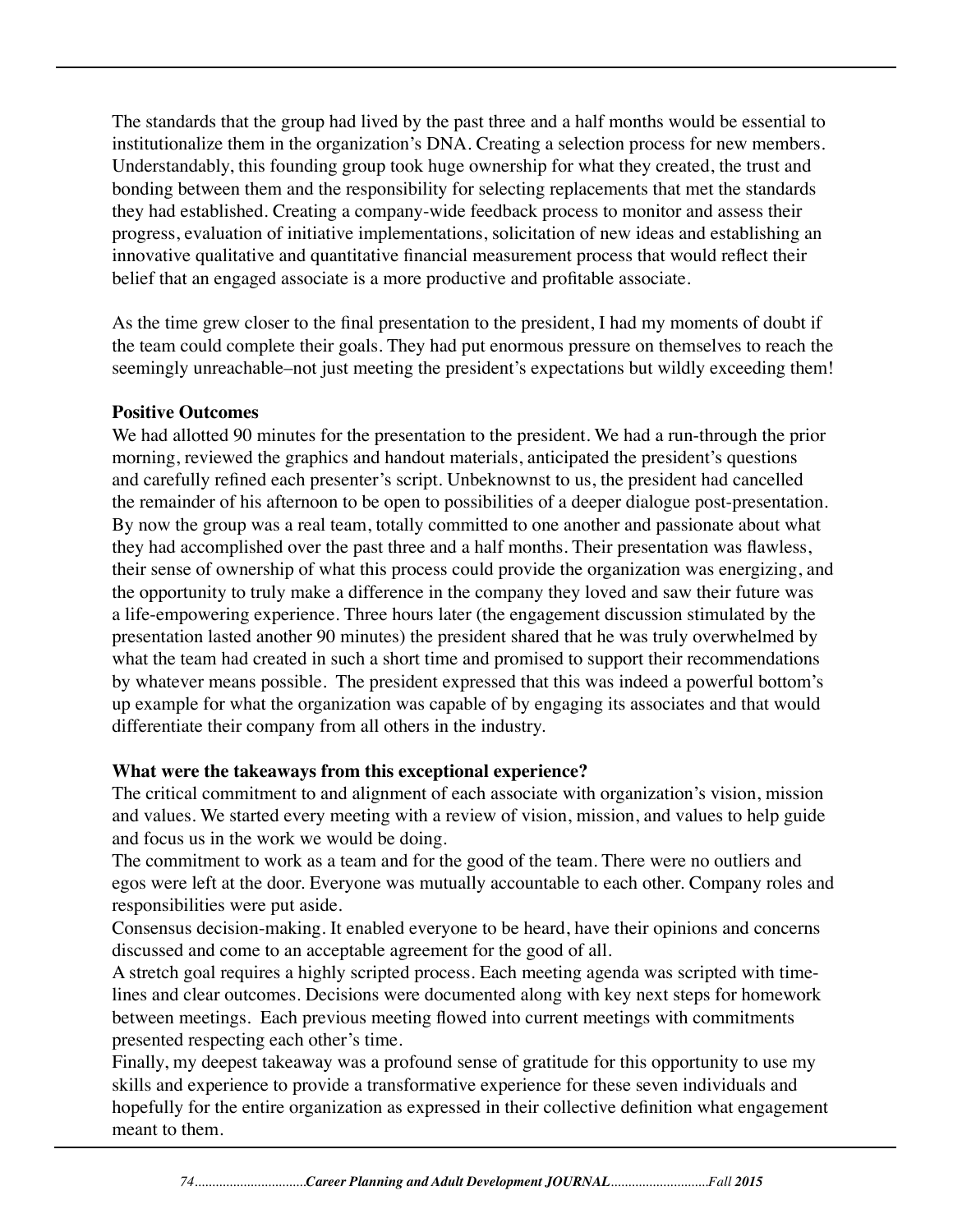#### **Engagement for the organization:**

*"Alignment of the associate's vision, mission, and values with those of the organization, which enables associates to commit to the firm and its goals."*

*"Alignment is demonstrated by taking ownership, becoming passionate, feeling appreciated and being challenged to make a difference."*

#### **References**

Doyle, Michael, and Straus, David. (1976). *How to Make Meetings Work.* Berkley Publishing Group.

Du Pree, Max. (1989). *Leadership is an Art.* Dell Publishing.

Heider, John. (1986). *The Tao of Leadership–Leadership Strategies for New Age.* Bantam Books.

Larson, Carl E., and LaFasto, Frank. (1989). *TeamWork*. Sage Publications, Inc.

Miner, Joshua L., and Boldt, Joe. (1981). *Outward Bound USA.* Morrow Quill Paperbacks.

Senge, Peter, M. (1990). *The Fifth Discipline*. Doubleday.

## **About the author**



Contact him as follows: *Andrew Stirrat Stirrat & Associates, Inc. 303-910-3310 e-mail: azebra1028@earthlink.net Linkedin.com/in/andrewstirrat* 

 **Andrew Stirrat** is passionate about organizational and individual effectiveness. He has over 30 years of experience working with leading organizations, developing teams and improving performance both nationally and internationally. In addition, he has mentored executives and business leaders, facilitated strategic and succession planning programs and designed change initiatives. His practical guidance has benefitted more than 200 companies and countless individuals in the public and private sector.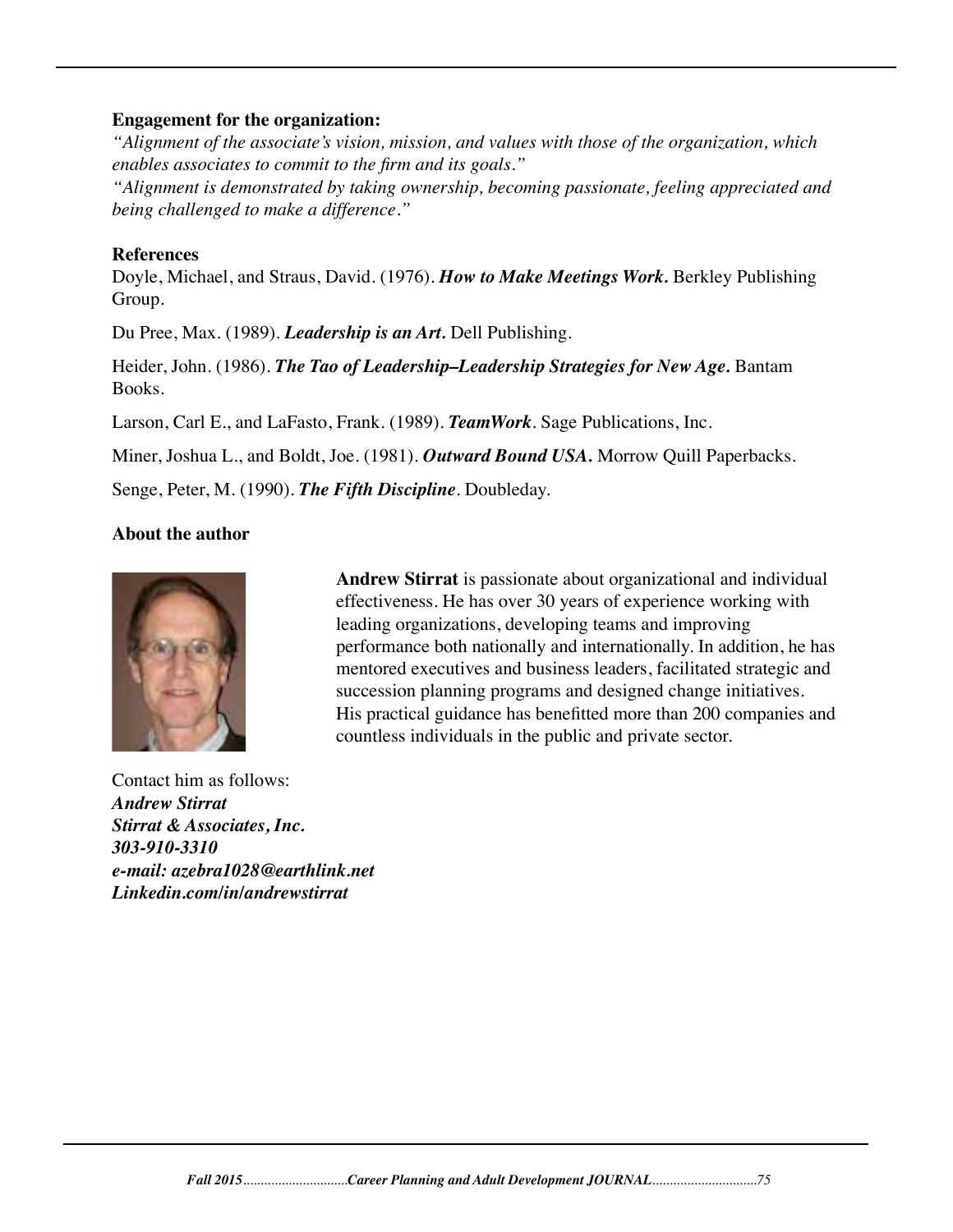# **GUIDELINES FOR AUTHORS**

*The Career Planning and Adult Development Journal* welcomes original manuscripts on career planning and adult development topics and issues. If you are interested in and have done research on a particular issue, worked in a model program, dealt with special clientele, worked in an unusual setting or with innovative materials, write an article and send it in. All material should be written clearly for a readership composed primarily of practitioners. Criteria for selection of an article are: relevance to the topic of the Journal issue; content that is of value to practitioners; writing that is reader-friendly. Theoretical papers supported by field experience are welcome. You do not need to be a member of the Career Planning and Adult Development Network or any other organization to be eligible to submit an article for consideration. Each issue of the Journal is focused on a specific topic, with a Guest Editor knowledgeable in the subject. If you would like to be a Guest Editor, or write an article, contact the Managing Editor at the address below for a schedule of upcoming topics. Unsolicited manuscripts will be acknowledged upon receipt by the Managing Editor and sent to an appropriate Guest Editor for consideration. Some will be sent to the Editorial Board for review. We will notify you when your submission has been accepted for publication or rejected. If the article is published, the author will receive the electronic version of the Journal in pdf format.

## **Manuscript Guidelines**

1. Authors should e-mail the manuscript to the Guest Editor, and to the Managing Editor of the Journal. Authors who are writing articles which require special formatting [art, graphics, tables drawings, charts and graphs] should submit the original and one clear copy typed (double spaced) on 8  $1/2$  X 11 inch white bond.

2. Use end notes, not foot notes.

3. Tables and figures should be typed on a separate sheet of paper. The graphs, illustrations, and drawings should be camera-ready art wherever possible. We will set figure captions in appropriate type.

4. Authors bear responsibility for accuracy of information, references, quotations, tables, figures, and obtaining permissions from copyright holders.

5. On a separate page, provide a biography, including your name, title, position, place of employment, degrees [with Degree, Major, Institution, and date]; work history; honors and awards; major books written; significant articles authored; leadership positions held in professional societies [with dates]; mailing address, phone, fax, and e-mail address.

6. References should use the Publication Manual of the American Psychological Association format, as follows:

For books:

Author(s) last name, initial(s), (date of publication), *title,* city, state, publisher. Example: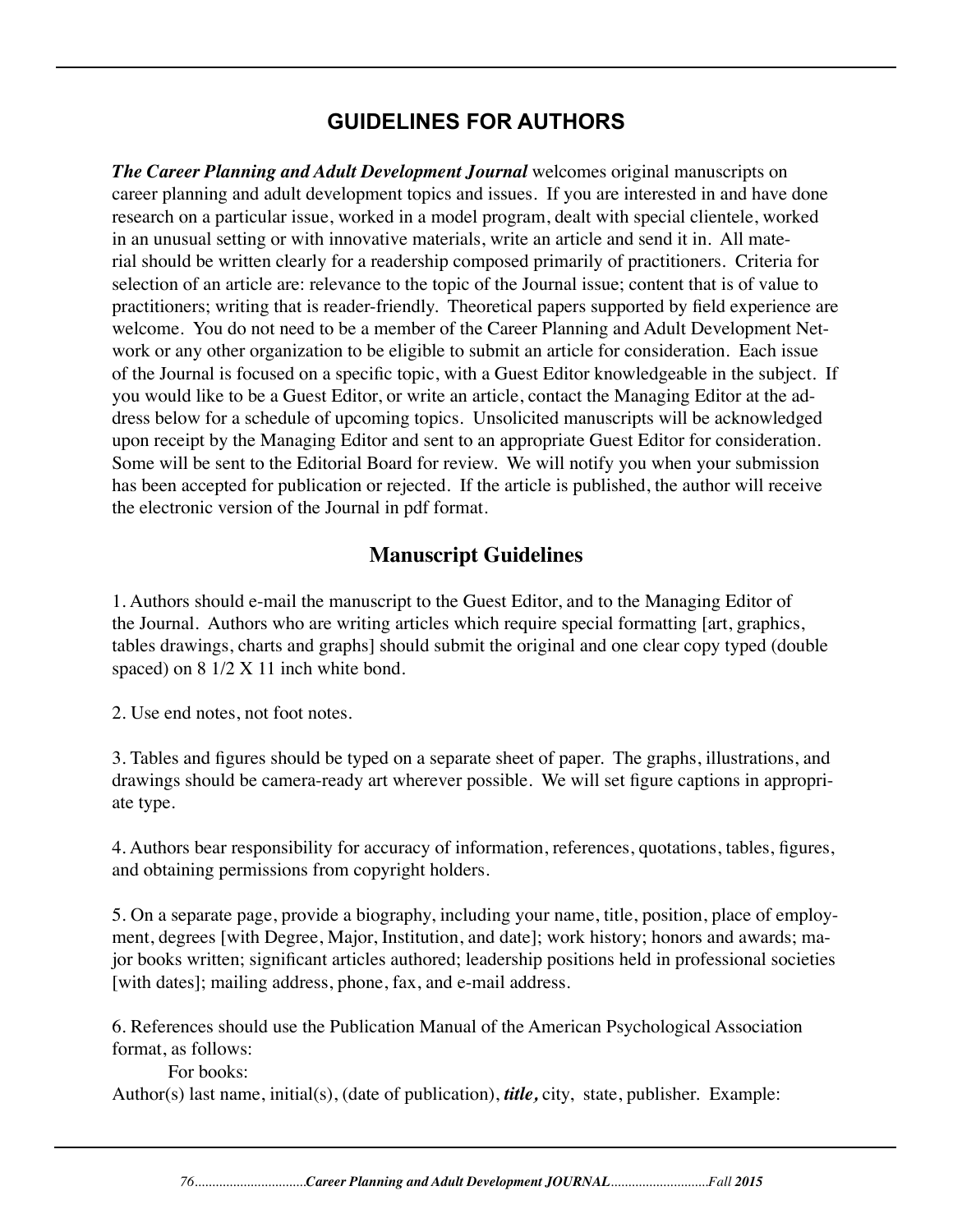Gysbers, N.C., & Moore, E.J. (1987).*Career counseling skills and techniques for practitioners.* Englewood Cliffs, NJ: Prentice-Hall.

For articles: Author(s) last name, initial(s), date of publication, title of article, publication *name* and **volume**, (number), pages. Example:

Henton, J. N., Russell, R., & Koval, K. E. (1983). Spousal perceptions of midlife career change. *Personnel and Guidance Journal* **61** (5), 287-291.

7. Avoid the use of the generic masculine pronoun and sexist terminology. Aim for a readable, approachable, immediate style, avoiding the passive voice and the detached tone of typical academic journals.

8. Do not submit material that is under consideration by another periodical. If you have published an article in another publication that you believe is of merit, you may wish to submit it to the Career Planning and Adult Development Network Newsletter for consideration as a summary or abstract. We accept review copies of books, but do not guarantee that we can find a reviewer.

9. Manuscripts should not exceed 4,000 words. A typical article would run from 6 to 12 pages of double-spaced, word-processed copy. However, please do not let length inhibit you from expressing your ideas.

10. We reserve the right to edit all submissions for length, style, and clarity of presentation. We will communicate with you directly to clarify any confusion as to the content of your submission.

11. Submit manuscripts, ideas, or questions to: **Steven E. Beasley, Managing Editor Career Planning and Adult Development Journal 453 Alberto Way, Suite 257E Los Gatos, California 95032 USA Telephone (408) 354-7150 e-mail: stevenbeasley@verizon.net**

**Revised 2015**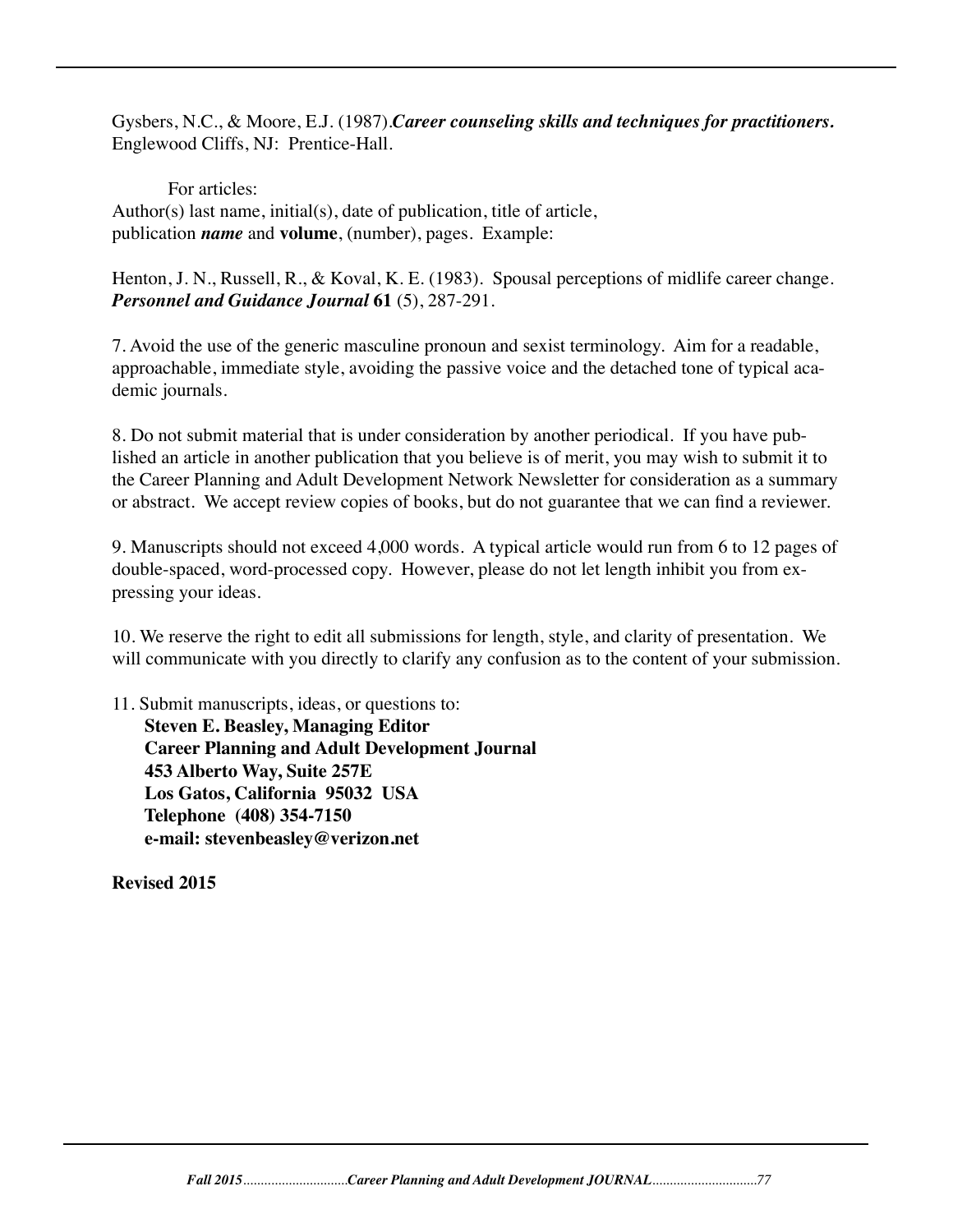# **Available Issues of CPAD Journal** Cost for each is \$7.50 plus \$1.50 shipping and handling. Contact: **e-mail: admin@careernetwork.org** Innovations in College, University, and Community Career Centers. Edited by **Steven E. Beasley** and **Jeanne M. Hinkelman.** Vol 16, No 1 Career Counseling in an Information Age. Edited by **K Richard Pyle.** Vol 16, No 3 Book Reviews 2000-2001. Edited by **Barbara Grauer.** Vol 16, No 4 Coaching and Mentoring. Edited by **Frederic M. Hudson.** Vol 17, No 1 Family Influences on Career Choice and Success. Edited by **Sally Gelardin.** Vol 17, No 2 Career Portfolios. Edited by **Martin Kimeldorf.** Vol 17, No 3 Resumes, Edited by **Wendy Enelow.** Vol 17, No 4 Building Your Career Development e-Business. Edited by **Steven E. Beasley.** Vol 18, No 3 Competencies from the Individual's Viewpoint. Edited by **David Dubois** Vol 18, No 4 Book Reviews 2002-2003. Edited by **Barbara Grauer.** Vol 19, No 1 The Influence of **Bernard Haldane.** Edited by **Kate Duttro.** Vol 19, No 3 Nurturing the Creative Side in All of Our Clients. Edited by **Carol Eikelberry.** Vol 19, No 4 Women and Careers. Edited by **Caitlin Williams.** Vol 20, No 1 Distance Learning and Career Development. Edited by **Barbara Pevoto.** Vol 20, No 2 Book Reviews 2004. Edited by **Barbara Grauer.** Vol 20, No 3 Career Development in Spanish-Speaking Countries. Edited by **Susan Zgliczynski.** Vol 20, No 4 Career Practitioners Gain an Edge: Understanding Cognitive Development Theory Can Help Us to Help Our Clients. Edited by **Leigh Mundhenk.** Vol 21, No 1 21st Century Work Search. Edited by **Linda Hodge.** Vol 21, No 2 Book Reviews 2005-2006. Edited by **Wendy Enelow.** Vol 21, No 3 Social Justice and Career Development. Edited by **Robert C. Chope.** Vol 21, No 4 The Impact of Spirituality and Personal Values Upon One's Career. Edited by **Richard Nelson Bolles.** Vol 22, No 1 The Entrepreneurial Career. Edited by **Dan Strakal,** Vol 22, No 2 Book Reviews 2006-2007. Edited by **Wendy Enelow,** Vol 22, No 4 A Storied Approach to Career Counseling: Theories/Applications. Edited by **Sarah Toman.** Vol 23, No 1 The Science of Chaos and Careers. Edited by **William Stone.** Vol 23, No 2 The Federal Government: A Place to Work and a Place to Serve. Edited by **Dale S. Brown,** Vol 23, No 3 Making a Career of Counseling and Advising Caregivers. Edited by **Sally Gelardin.** Vol 23, No 4 Book Reviews 2008. Edited by **Freddie Cheek**. Vol 24, No 1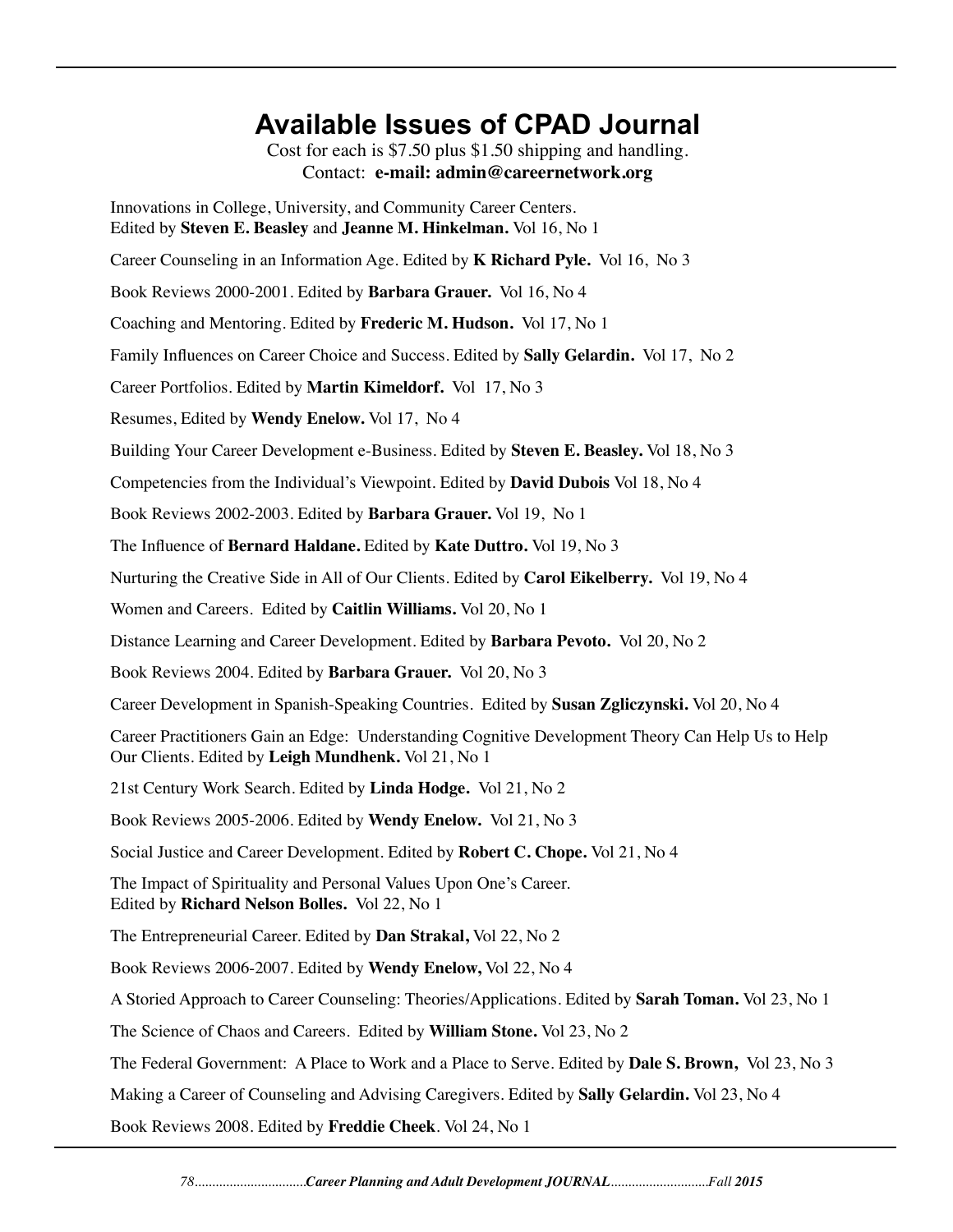Careers of the Future. Edited by **Caitlin Williams.** Vol 24 No 2

Working Across Generations. Edited by **Maggi Payment.** Vol 24, No 3

Career Development & Consulting in Asian Countries.Edited by **Susan Zgliczynski** & **Xiaolu Hu.**  Vol 24, No 4

The Education of Career Development Professionals. Edited by **Debra S. Osborn.** Vol 25, No 1

Book Reviews 2009. Edited by **Freddie Cheek.** Vol 25, No 2

Online Career Advising and Coaching. Edited by **Robert C. Chope.** Vol 25, No 3

Strategies for Career Assessment. Edited by **James C. Sampson.** Vol 25, No 4

Mid-Life Career Crisis: Edited by **Helen Harkness** and **William Stone**. Vol 26, No 1

Golden Boomers! Edited by **Helen Harkness.** Vol 26, No 2

Volunteering. Edited by **Sarah Toman.** Vol 26, No 3

Book Reviews 2010. Edited by **Freddie Cheek.** Vol 26, No 4

Career Development in Middle East and North African Countries. Edited by **Rich Feller**. Vol 27, No 1

Dealing with Mid Life Career Crisis. Edited by **Darrell W. Gurney.** Vol 27, No 2

Book Reviews 2011. Edited by **Sarah Toman** and **Sarah Michalos.** Vol 27, No 3

Career Futures. Edited by **William Charland.** Vol 27, No 4

Culturally Competent Career Development Practice.Edited by **Courtland Lee.** Vol 28, No 1

The Interface Between Career Planning and Retirement. Edited by **Jacqueline Peila-Shuster.** Vol 28, No 2

How Career Professionals Navigate their own Careers. Edited by **Nancy Parsley.** Vol 28, No 3

Women in Industry Today...and Tomorrow. Edited by **Carol Christen.** Vol 28, No 4

Book Reviews 2012-2013. Edited by **Sarah Michalos-Rispinto.** Vol 29, No 1

STEM-Centric Career Development for a Competitive Workplace. Edited by **Rich Feller** and **Jacqueline Peila-Schuster.** Vol 29, No 2

Social Media and Career Development. Edited by **Melissa A. Venable.** Vol 29, No 3

The Future is Here: Career Development Graduate Student Special Issue. Edited by **Jacqueline Peila-Shuster** and **Debra Osborn.** Vol 29, No 4

Book Reviews 2014. Edited by **Maggi Payment Kirkbride.** Vol 30, No 1

Career Communications. Edited by **Wendy Enelow** and **Louise Kursmark.** Vol 30, No 2

Veterans! Edited by **Robert Miles, Mary Buzzetta,** and **Krysta Kurzynski.** Vol 30, No 3

Career Assessments. Edited by **Debra Osborn** and **Seth Hayden.** Vol 30, No 4.

Book Reviews 2015. Edited by **Maggi Kirkbride.** Vol 31, No 1

Our Future: Projections of Life and Work. Edited by **Helen Harkness**. Vol 31, No 2.

Corporate Career Development, Edited by **Rich Feller.** Vol 31, No 3.